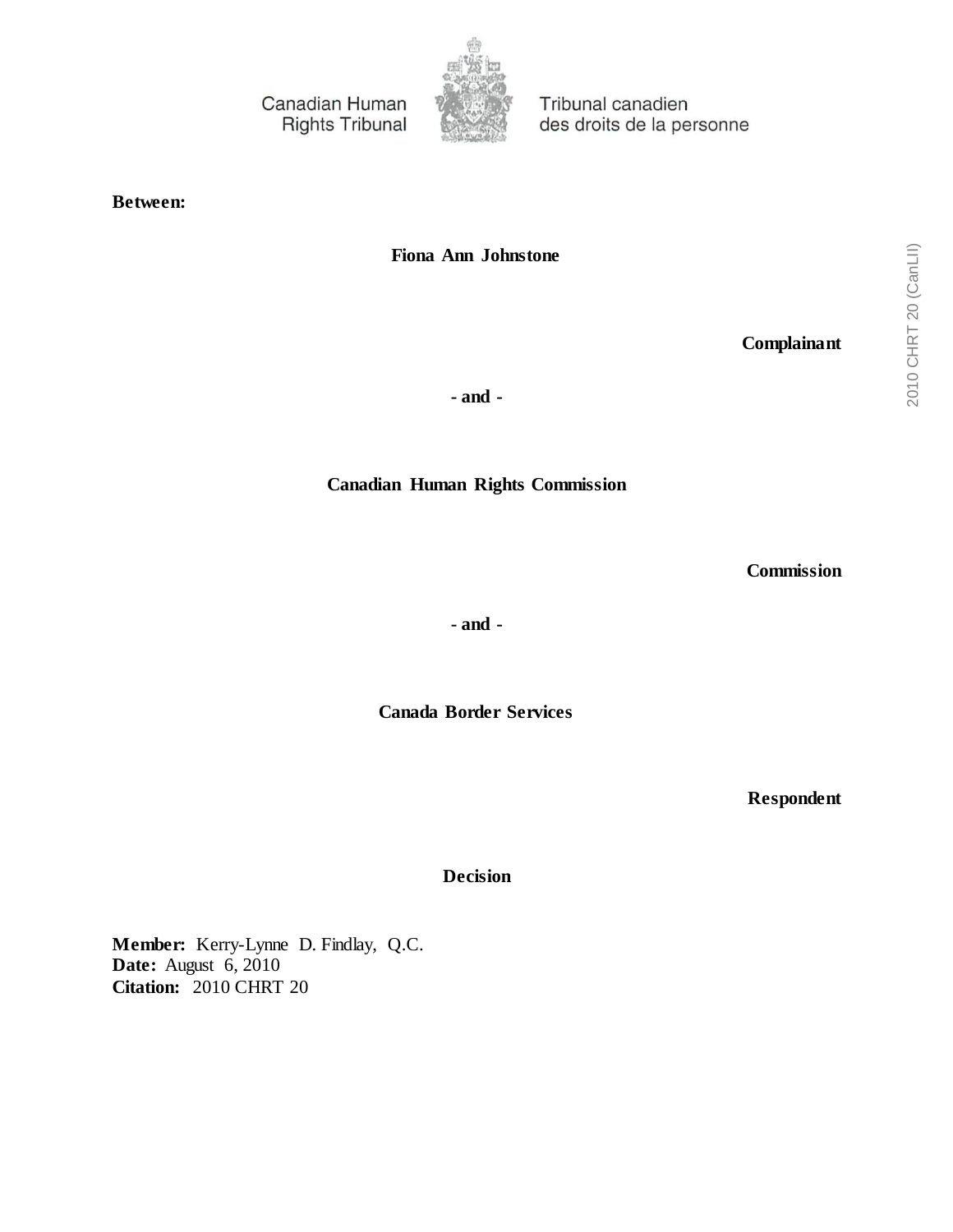# **Table of Contents**

|--|

| $\overline{I}$ . |             |  |  |  |
|------------------|-------------|--|--|--|
| Π.               |             |  |  |  |
| Ш.               |             |  |  |  |
| IV.              |             |  |  |  |
| V.               |             |  |  |  |
|                  | $A_{\cdot}$ |  |  |  |
|                  | <b>B.</b>   |  |  |  |
|                  | $C$ .       |  |  |  |
|                  | D.          |  |  |  |
|                  | E.          |  |  |  |
| VI.              |             |  |  |  |
|                  | A.          |  |  |  |
|                  | <b>B.</b>   |  |  |  |
|                  | $C$ .       |  |  |  |
| VII.             |             |  |  |  |
| VIII.            |             |  |  |  |
| IX.              |             |  |  |  |
|                  | $A_{\cdot}$ |  |  |  |
|                  | <b>B.</b>   |  |  |  |
|                  | $C$ .       |  |  |  |
|                  | D.          |  |  |  |
|                  | E.          |  |  |  |
|                  | F.          |  |  |  |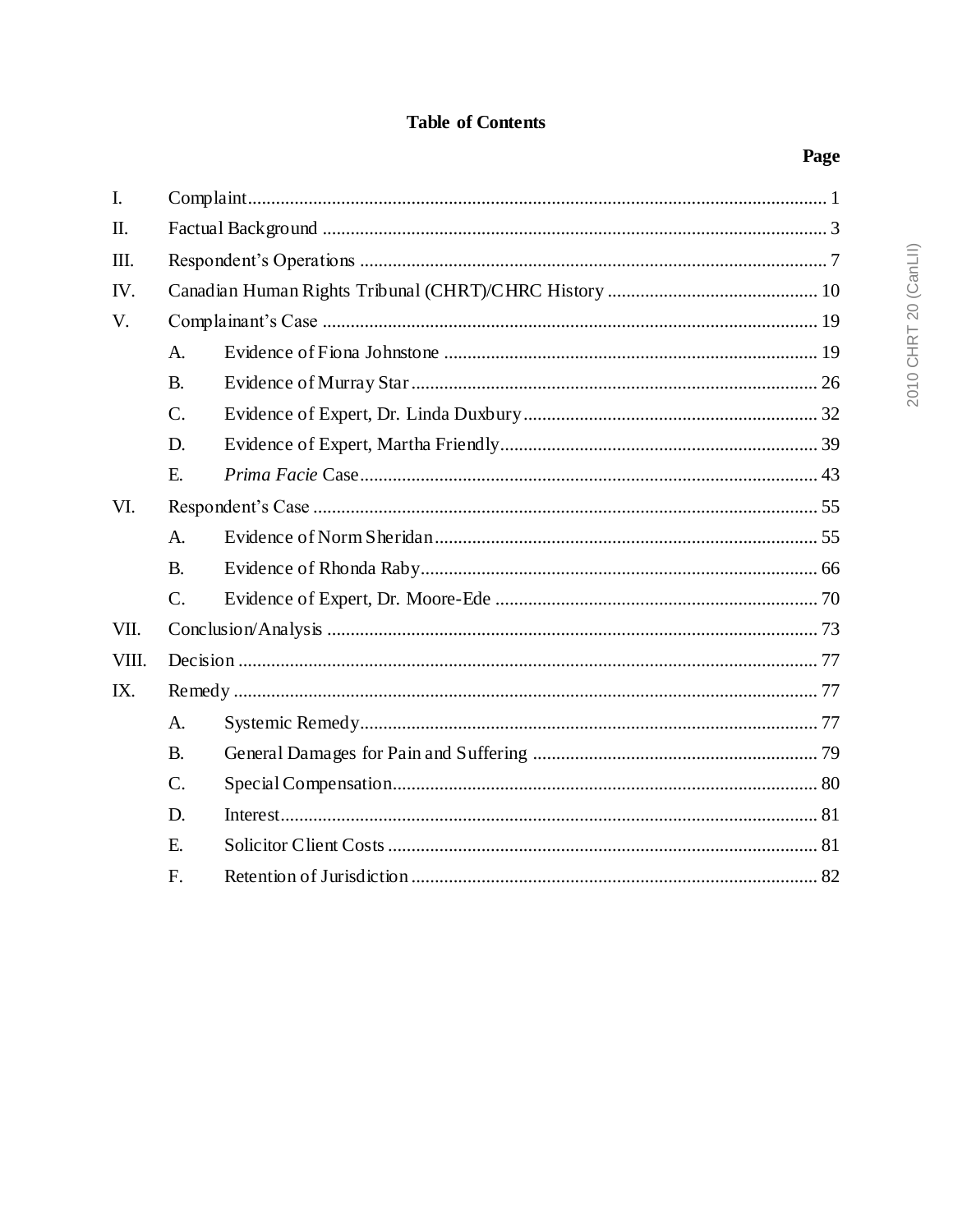## <span id="page-2-0"></span>**I. Complaint**

[1] This complaint arose in April 23, 2004, and is brought pursuant to Sections 7 (*b*) and 10 (*a*) and (*b*) of the *Canadian Human Rights Act* ("the *Act*").

[2] The Complainant (Ms. Johnstone) alleges that the Respondent (CBSA) has engaged in a discriminatory practice on the ground of family status in a matter related to employment. The relevant prohibited ground of "family status" is enumerated in Section 3(1) of the *Act*.

[3] Section 7 (*b*) of the *Act* reads:

"It is a discriminatory practice, directly or indirectly, (*b*) in the course of employment, to differentiate adversely in relation to an employee, on a prohibited ground of discrimination." [1976-77, c.33, s.7.]

[4] Sections 10 (*a*) and (*b*) of the *Act* read:

"It is a discriminatory practice of an employer, employee organization or employer organization

- (*a*) to establish or pursue a policy or practice, or
- (*b*) to enter into an agreement affecting recruitment, referral, hiring, promotion, training, apprenticeship, transfer or any other matter relating to employment or prospective employment, that deprives or tends to deprive an individual or class of individuals of any employment opportunities on a prohibited ground of discrimination." [R.S., 1985, c. H-6, s. 10; 1998, c. 9, s. 13(E)]

[5] The practices complained of include failure to accommodate, and adverse differential treatment based on family status, which in this case means the raising of two young children. Pursuant to the findings in *Moore v. Canada Post Corporation*, 2007 CHRT 31, at para. 86 "failure to accommodate" is not a discriminatory practice under the *Act*, as "there is no freestanding right to accommodation under the *CHRA*."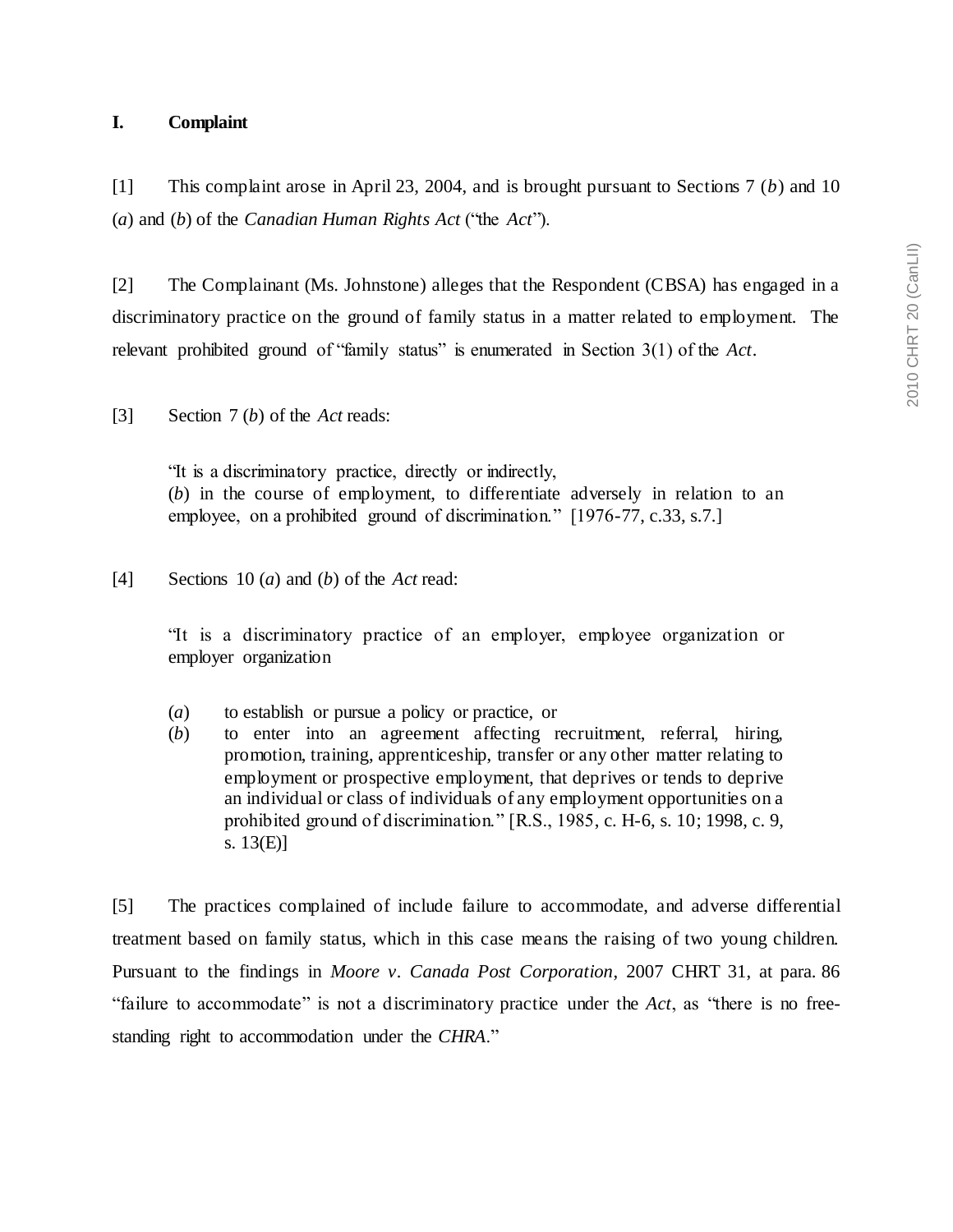[6] The alleged practice against the Complainant began in 2004. Although the Statements of Particulars of both parties deal primarily with the time period up to and including 2007, the complaint filed herein referred to the discrimination as being "ongoing". Ms. Johnstone took the same position at the hearing that the discrimination complained of constituted a "continuing event" and is ongoing. The Canadian Human Rights Commission (CHRC) supported this approach.

[7] The Respondent objected to the introduction of evidence being led pertaining to the time period after 2007 as constituting "post complaint" allegations, and that such evidence would be too remote in time in terms of relevancy. The complaint herein was filed April 23, 2004.

[8] The Tribunal accepted the Complainant's and the CHRC's characterization of the complaint as ongoing, and noted that the written complaint made this assertion. The allegations raised under Section 10 of the *Act* also speak to the conduct complained of being systemic in nature, and remedies sought reflect this position.

[9] Evidence was presented by all parties as to CBSA practices, CBSA written and unwritten policies, a relevant collective agreement as amended over the full time period, the governing Variable Shift Scheduling Agreement (VSSA) in place at the time of the complaint and as later amended, and implications both past and present of the implementation of those practices, policies and agreements.

[10] Ms. Johnstone alleges that the CBSA's policies forced her into part-time status upon her return to work after having each of two children, resulting in her being given fewer hours of work than she was willing and able to work, with an attendant loss of benefits that are available to full-time employees, including benefits under her collective agreement and pension entitlements under the *Public Service Superannuation Act.*

[11] Both the Complainant and the CBSA were represented by legal counsel at the hearing. CHRC was also represented by legal counsel, but addressed only the Section 10 arguments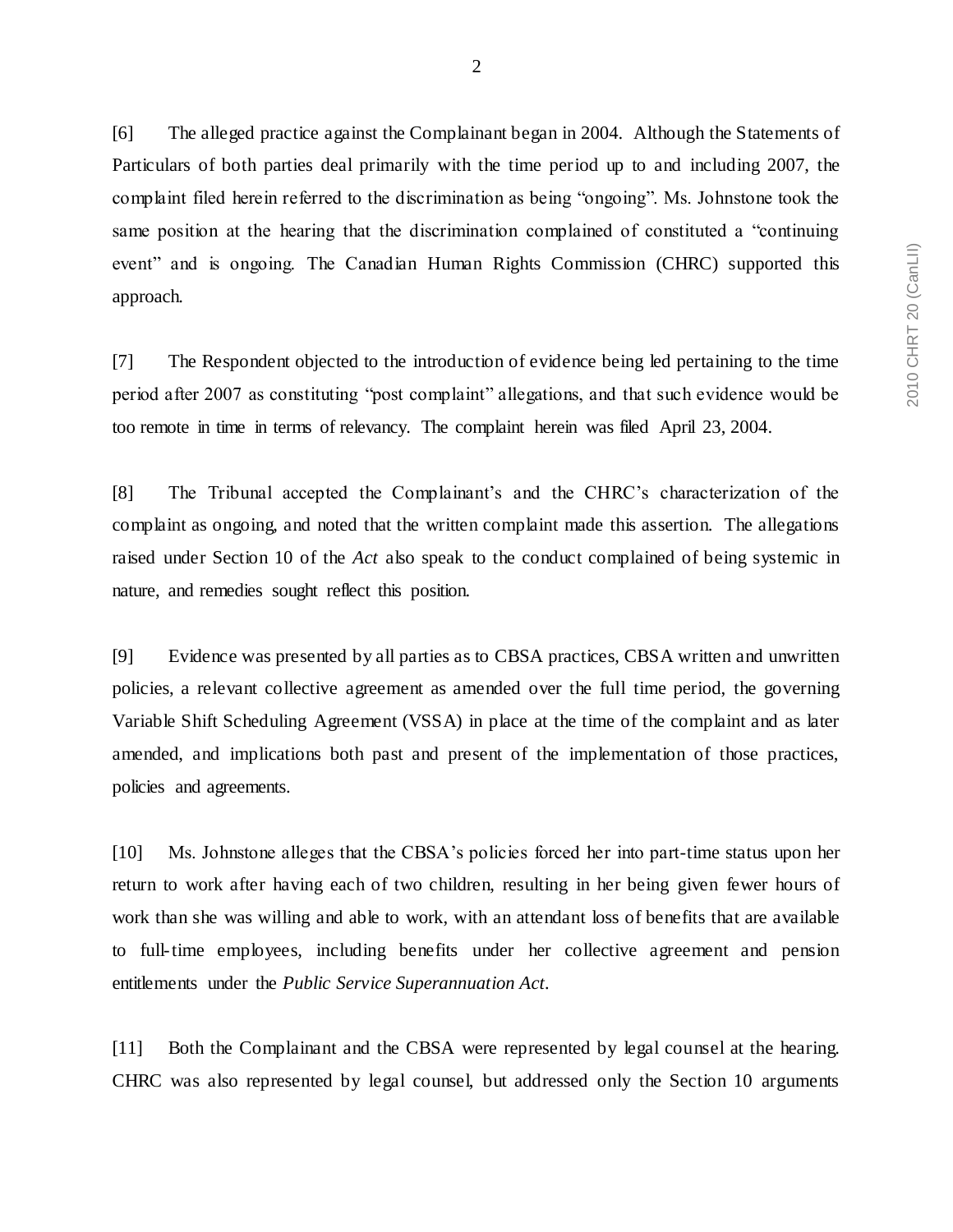raised by the complaint. It was very beneficial to this Tribunal to have experienced senior legal counsel acting on behalf of all parties.

[12] Previous to the hearing, the CBSA had sought to add the Union as a party. One of the main reasons given by CBSA to add the Union was that the VSSA prevented CBSA from considering Ms. Johnstone's request for static shifts, encompassing full-time hours over only 3 days per week. This argument was not advanced by CBSA at this hearing.

[13] Ms. Johnstone and CHRC opposed the application on the grounds that none of the remedies sought by Ms. Johnstone required amendments to the governing collective agreement or to the VSSA. The Union provided an affidavit to the Tribunal taking a position of support of the Complainant, but did not actively participate. This motion was dismissed by the Tribunal on the basis that the Union's participation in the hearing was not necessary for the presentation of relevant evidence or the Tribunal's ability to adjudicate on the matters so raised. It was also dismissed because the application was made late in the process, and the Union's participation would not be necessary to properly dispose of the liability portion of the complaint [See 2009 CHRT 14].

## <span id="page-4-0"></span>**II. Factual Background**

[14] Ms. Johnstone is a Canada Border Services Officer (BSO). She has been in the employ of CBSA since April 14, 1998. She is presently on leave without pay, the particulars of which are detailed later in this Decision. At the time of this complaint she worked in Passenger Operations at the Pearson Airport Terminal (PIA) in Toronto, Canada.

[15] By all accounts Ms. Johnstone is an exemplary employee, often exceeding her superiors' expectations and noted up for her diligence, excellent results, and acumen for her work duties.

[16] Ms. Johnstone has been married to Jason Noble (Jason) since December 2002. Jason is also a BSO. During the early relevant time of this complaint, Jason worked for CBSA as a Supervisor also at the PIA. He now works in Ottawa.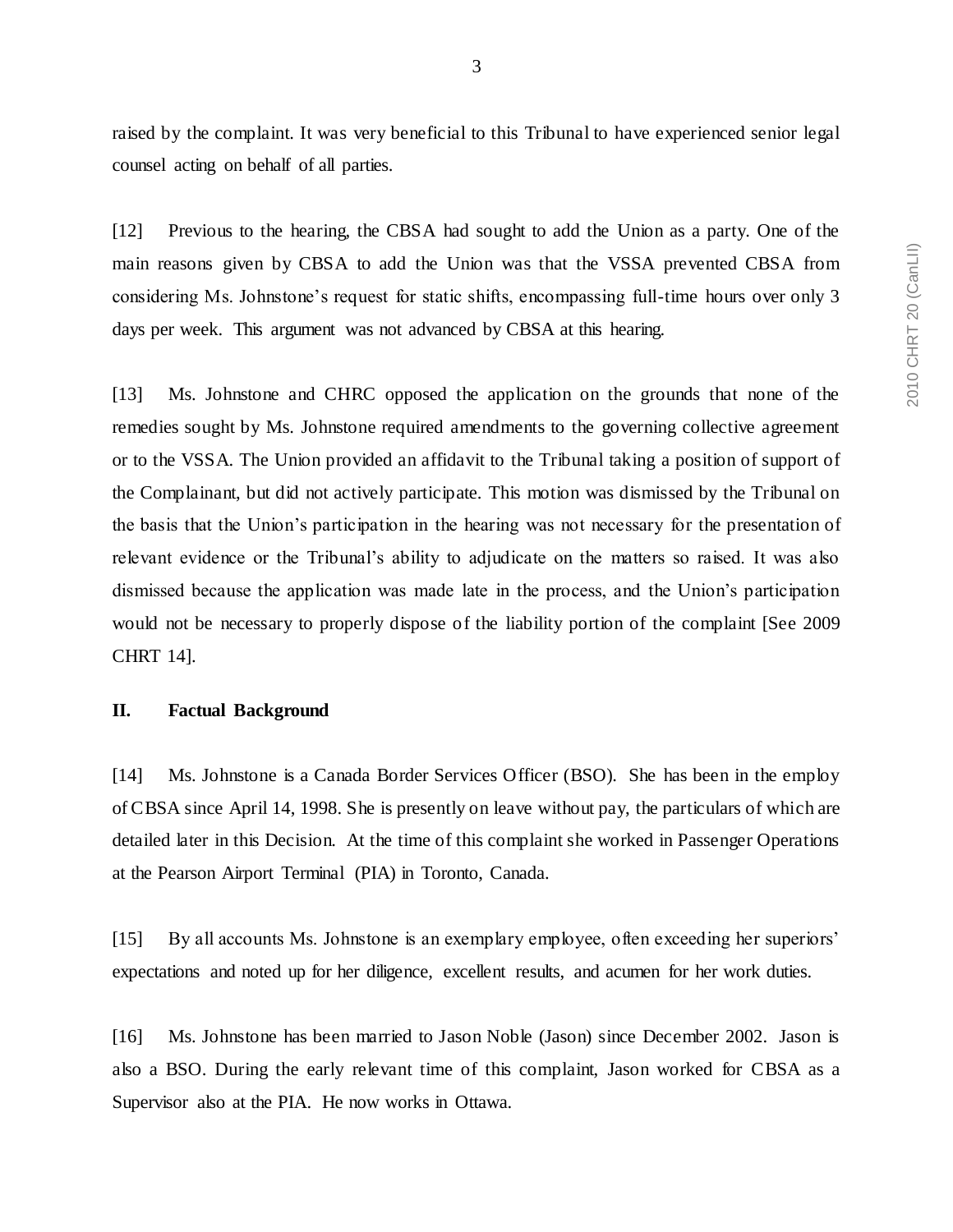[17] Ms. Johnstone and her husband have two children. The eldest was born in January 2003, with Ms. Johnstone returning to work January 4, 2004. The second child was born in December 2004, with Ms. Johnstone returning to work December 26, 2005. Their two children will both be school age by 2010*.* 

[18] PIA is a 24 hours, 7 days per week operation. To cover the operational requirements necessitated by the workplace, the Collective Agreement is built around a rotating shift plan referred to as 'the vassa' but spelled VSSA, an acronym for Variable Shift Schedule Agreement. From the time that Ms. Johnstone commenced working for CBSA, after a relatively short time as a part-time employee, she worked full-time on a schedule of 5 days on, 3 days off rotating shifts governed by the VSSA.

[19] In addition to the rotation, the shifts are irregular and unpredictable. At the time of the events giving rise to this complaint, full-time employees rotated through 6 different start times over the course of days, afternoons, and evenings with no predictable pattern. Also, employees worked different days of the week throughout the duration of the schedule. This schedule was based on a 56 day pattern. BSOs were given 15 days' notice of each new shift schedule. The employer can change the schedule on 5 days' notice.

[20] A full-time position within the context of this case, and as contemplated per Article 25.13 of the Collective Agreement in place at the time, was 37.5 regularly scheduled hours per week, based on an 8 hour day that included an unpaid ½ hour meal break. Any employee who worked less than 37.5 hours per week was considered part-time. Any employee who worked greater than 37.5 hours per week was paid overtime.

[21] Overtime hours are required as a BSO. The requirement for overtime is often unpredictable, as it may arise due to job duties at any given time in particular circumstances that cannot be foreseen, e.g. the detention of goods or persons. Sometimes employees know ahead of time, or are called in by management to work on an overtime basis due to workplace demands as they arise.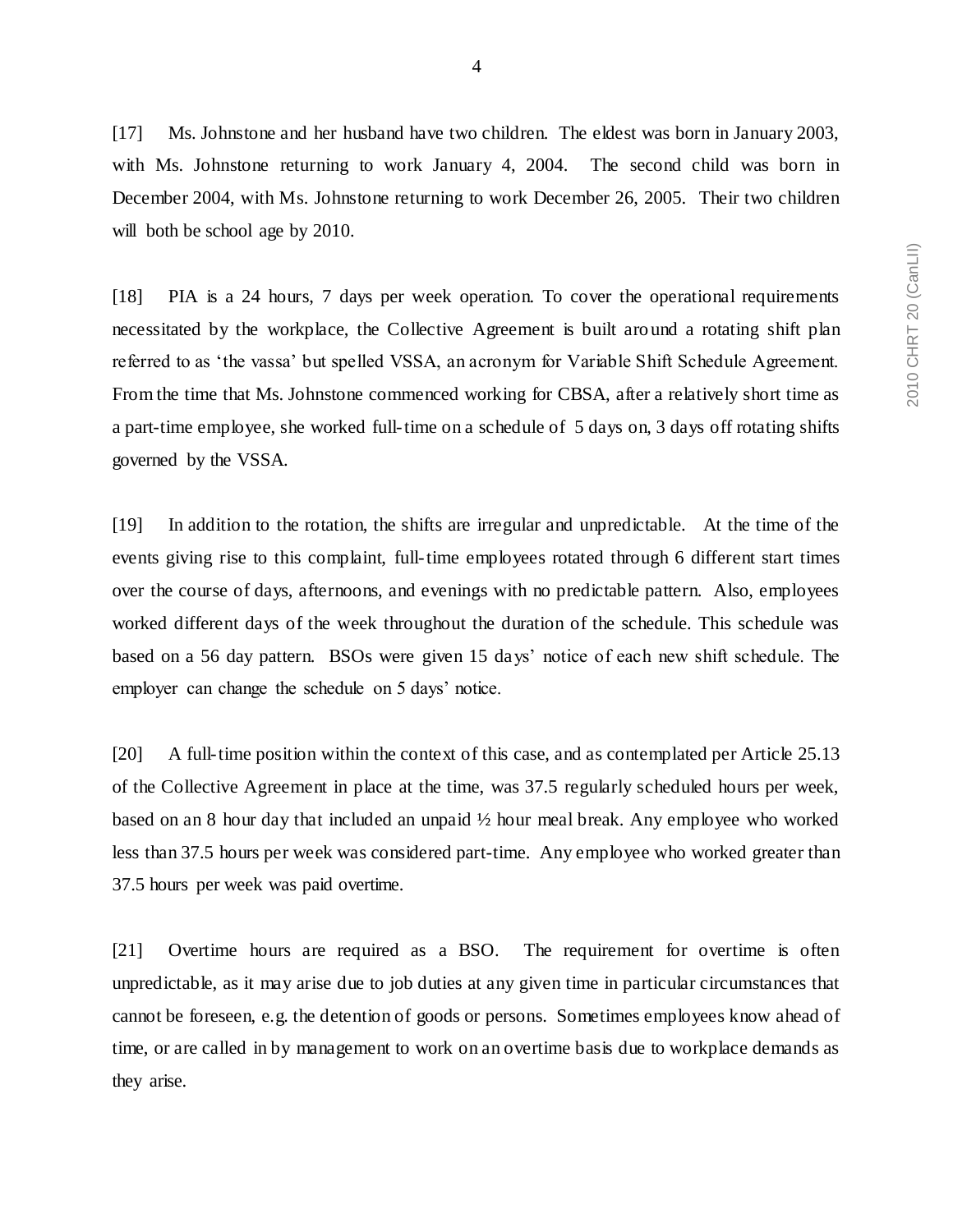[22] Jason also worked regularly scheduled full-time hours on rotating shifts governed by the VSSA, and he worked an additional 10:00 am shift. Due to his supervisory duties, he was also required, from time to time, to attend meetings and training sessions on his days off and travel to other ports during job actions.

[23] In 2002 to 2004, both before Ms. Johnstone went on her first maternity leave, and as she was returning from it, she sought accommodation from CBSA due to her new child-rearing responsibilities. She sought the same accommodation upon her return to work from her second maternity leave. Both times she was faced with an unwritten policy of CBSA that will not provide full-time hours to those requesting accommodation on the basis of child-rearing responsibilities.

[24] Prior to returning from her first maternity leave, Ms. Johnstone asked CBSA for full-time static shifts. Ms. Johnstone wanted to work 3 days per week, 13 hour days, so that she could remain full-time. A 13 hour shift would include one ½ hour unpaid meal break. She did not specify a preferred start time. When she was advised by CBSA that this was not possible, she then made an alternate request of 3 days per week, 12 hour days. Although she recognized that this second position was part-time, she was trying to maximize the hours she would work in order to have as little negative effect on her pension and benefits as possible.

[25] Ms. Johnstone testified that the reason she asked to work over a 3 day period, is that these were the 3 days per week during which she could arrange alternate child care. She had three family members who were willing to care for her child, and later children, one of the three days each. She had no family assistance for a fourth day.

[26] Ms. Johnstone also testified that she tried to arrange third party childcare but was unable to do so due to the scheduling difficulties of a rotating shift schedule. She had no greater success on a static shift schedule that was outside normal third party care hours, and that could be unpredictably extended due to overtime requirements.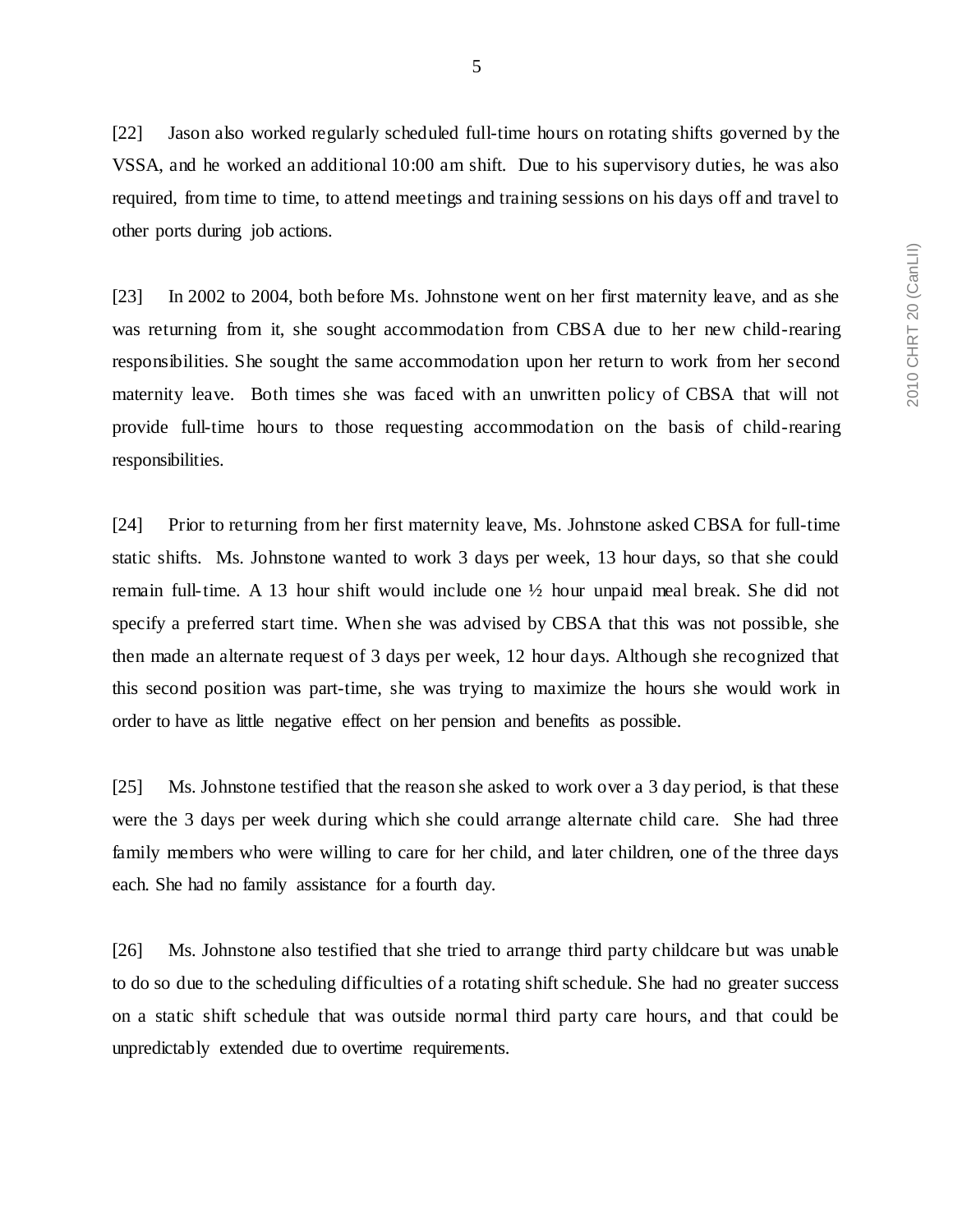[27] Ms. Johnstone testified that the reason she wanted to continue to work full-time hours was so that her pension entitlements and her promotional opportunities and income would not be adversely affected.

[28] CBSA was willing to accommodate Ms. Johnstone, but to the extent only of a static shift of 3 days per week up to a maximum of 10 hours per day, plus a further 4 hours on a fourth day.

[29] Corollary to the above, Ms. Johnstone suggested methods to her employer that would allow her to continue to keep her pension at a full-time level while working part-time, but these suggestions were refused. This is discussed in more detail below.

[30] There is no dispute that CBSA has an unwritten policy that anyone seeking accommodation in order to care for children may be accommodated by being given static shifts, but must also go to part-time hours to a maximum of 34 hours per week. This unwritten policy does not allow employees to have static shifts with full-time hours if the reason for the request is childcare responsibilities.

[31] There is also no dispute that CBSA has and does accommodate employees for medical and religious reasons by giving them static shifts with full-time hours, from time to time, for varying lengths of time, and for some on a permanent basis. These requests are assessed on an individual needs basis, and in the case of medical accommodation CBSA requires medical substantiation of the request. There are also instances of employees having been accommodated because they have children with medical needs.

[32] Further, there was no dispute that this unwritten policy is applied unevenly. There are CBSA employees working part-time at 36 hours per week, employees working full-time static shifts, and others who have been allowed - although part-time - to maintain the equivalent of full-time pension and benefit entitlements. Although two of CBSA's management witnesses stated that CBSA wanted to discourage these anomalies, both conceded that these exceptions do continue to exist.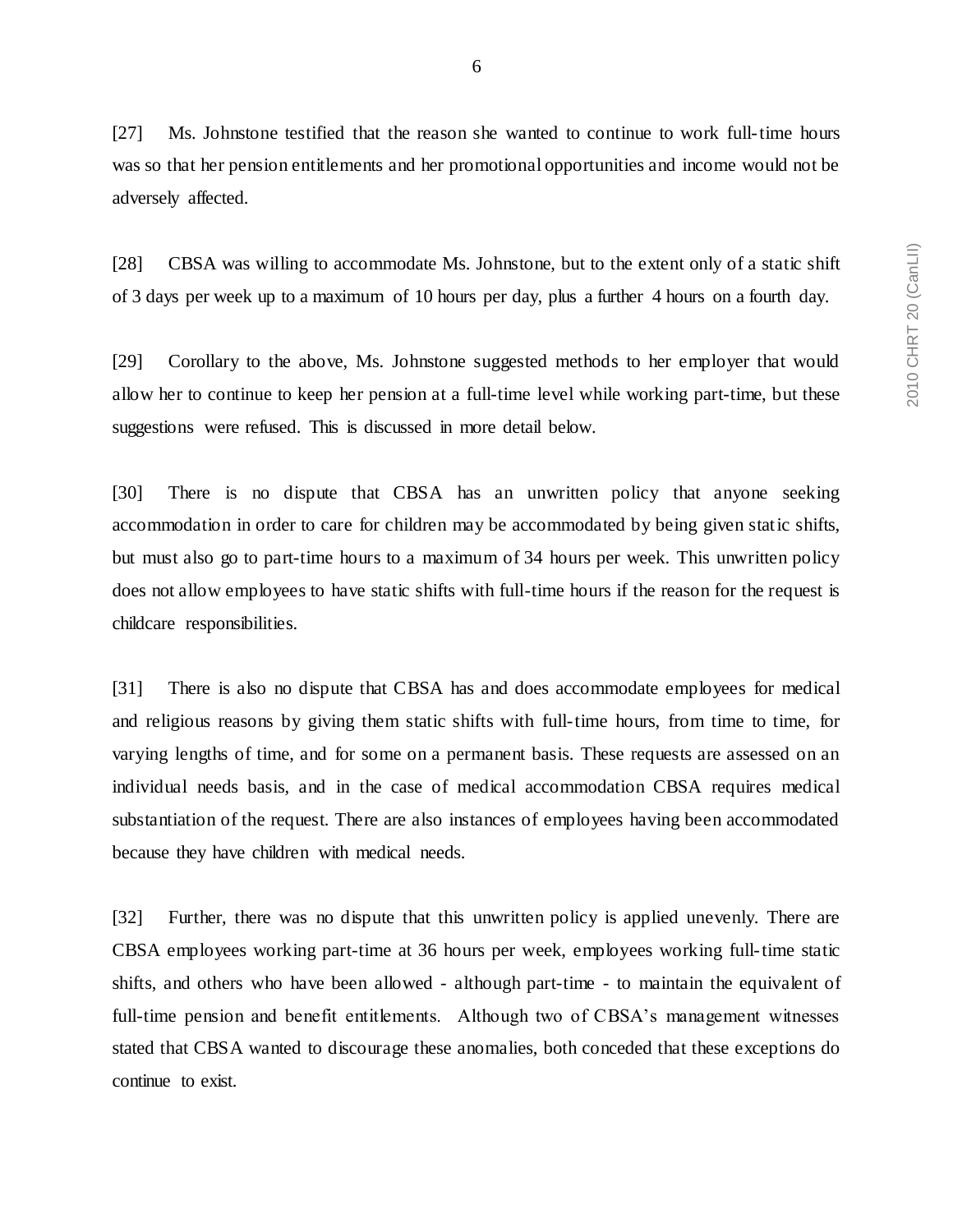#### <span id="page-8-0"></span>**III. Respondent's Operations**

[33] The mandate of the CBSA includes the screening and processing of travelers and goods entering into Canada at each of its airports and land borders on a 24 hours a day, 7 days a week basis.

[34] The busiest of these airports is PIA. The Passenger Operations District, a component of the CBSA's operations in the Greater Toronto Area (GTA) region, oversees these functions at PIA.

[35] Until 1994, customs functions were the responsibility of Customs and Excise within the Department of National Revenue. In or around 1994/1995, the federal government decided to combine customs and excise into a single department, called the Department of National Revenue. In November 1999, these functions of the former department were transferred to a newly created agency called the Canada Customs and Revenue Agency (CCRA).

[36] On December 12, 2003, by federal Order-In-Council, the CCRA's customs responsibilities were transferred to a new Crown agency called the Canada Border Services Agency. This agency also assumed the ports of entry component (Immigration Inland Enforcement) previously performed by the Department of Citizenship and Immigration. Additionally, the CBSA also took responsibility for the regulation of the entry of food, plants and animals, inspections previously performed by the Canadian Food Inspection Agency.

[37] This date of December 12, 2003, when CBSA was created (and took over the responsibilities relevant to this complaint) became significant as the evidence unfolded in terms of its relation to the exhibited comprehensive "Employment Equity Compliance Review of CCRA" delivered by the CHRC on December 10, 2003. This is dealt with in more detail below.

[38] Until the creation of the CCRA in 1999, the Complainant's employer was the Treasury Board Secretariat (TBS). Under its constituent legislation, the CCRA, and now the CRA, is a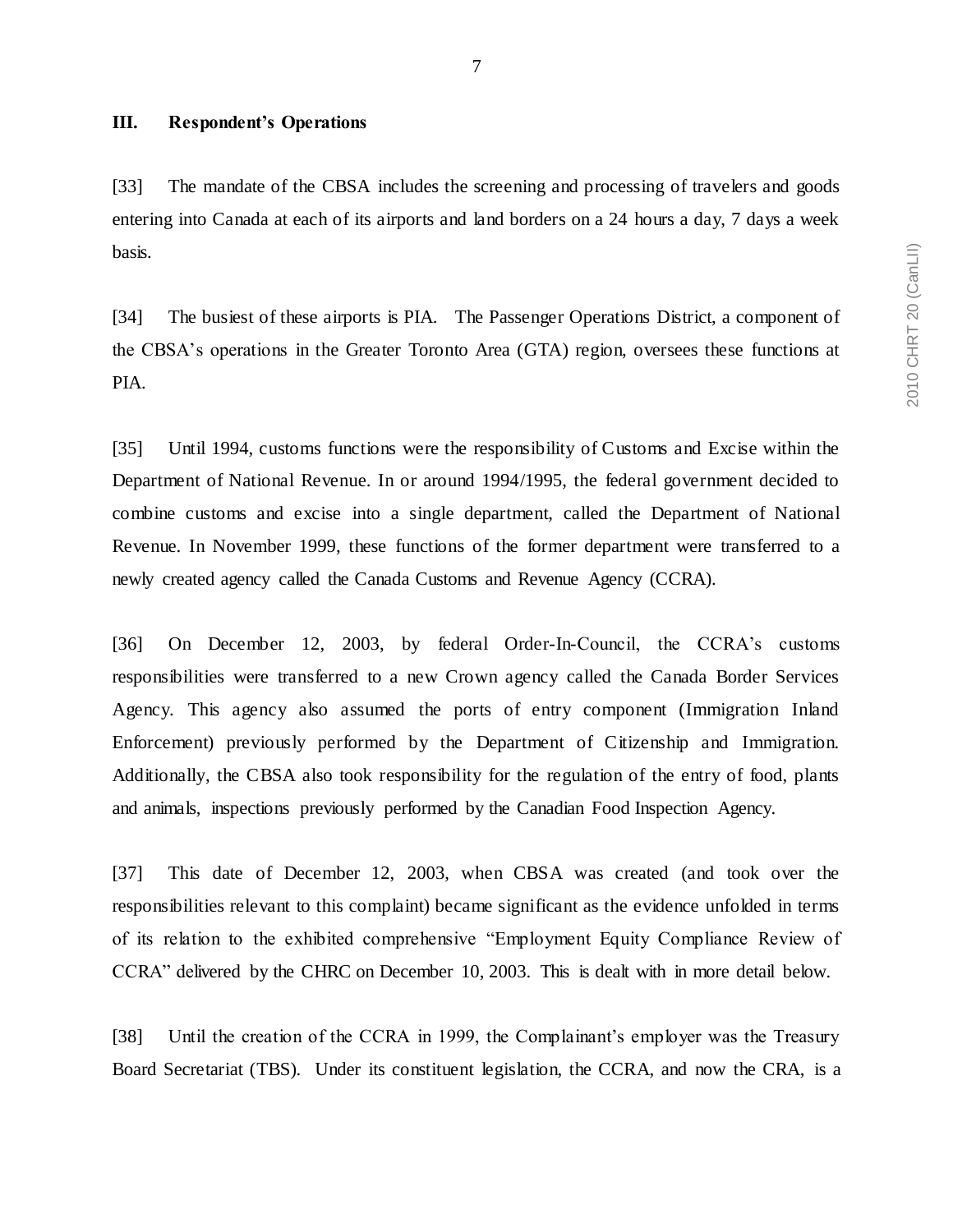separate employer. Upon the transfer of customs functions from the CCRA to CBSA on December 12, 2003, TBS once again became the Complainant's employer.

[39] Passenger Operations is currently one of the three main operational districts within the GTA region of the CBSA. The other two are Commercial Operations and GTEC. GTEC does not employ BSOs. In addition to these districts, the GTA region has a number of other divisions including the Investigations Division, the Intelligence Division, the Compliance and Verification Division, the Planning and Program Integration Division, and the Corporate Services Division (Human Resources, IT, Finance and Administration).

[40] Of these, only Passenger Operations and Commercial Operations employ individuals at the group and level at which the Customs Inspectors (CIs) (PM-02s), later called BSOs (PM-03s) were classified in 2004 and thereafter. The International Mail Processing Centre (Gateway) is now included within Commercial Operations.

[41] Commercial Operations was responsible for processing cargo from commercial aircraft and sufferance warehouses [facilities established for the landing, storage, safekeeping, transfer, examination, delivery and forwarding of imported goods before they are released by the CBSA], outports, a marine component and a railhead with locations in Concord and Brampton. The bulk of the work of this district is done at the PIA on the other side of the airfield from the terminals. BSOs in Commercial Operations performed counter duties for the public and examination of freight at warehouses with a view to determining whether to seize, hold or release goods.

[42] In 2004, Gateway was a separate district within the GTA region. In or around 2005/2006 these operations were merged into the Commercial Operations district. The work of the BSOs at Gateway is to sort and examine mail, documents and parcels coming to Canada through a primary processing area belt and then through secondary examination. Documentation is prepared on larger shipments that are held until duties are paid. Workers at Gateway work static shifts.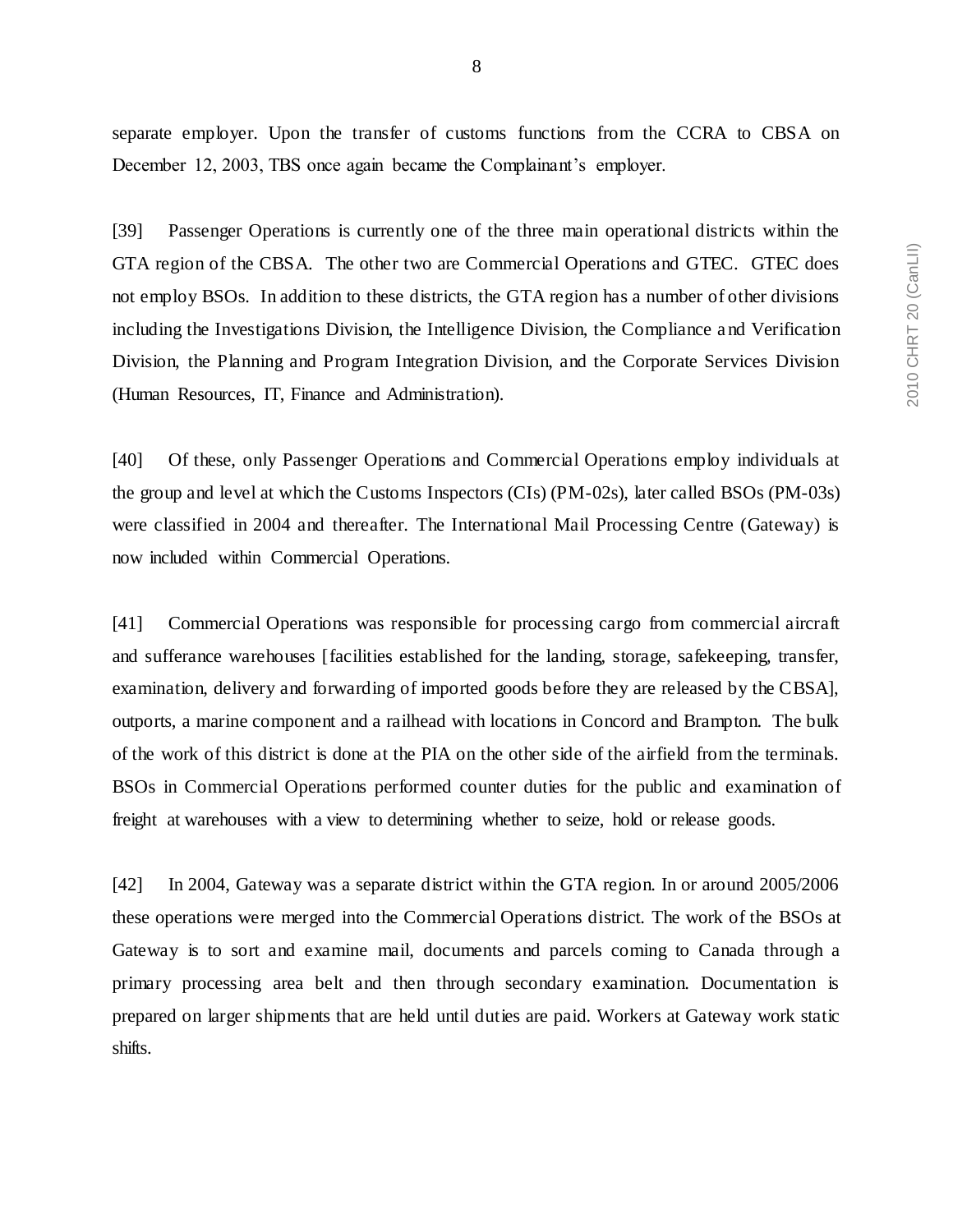[43] The BSO work performed at Gateway, Passenger Operations, and Commercial Operations is set out in one universal job description and all are classified similarly.

[44] In 2004, Passenger Operations at PIA was responsible for processing passengers in three terminals (Terminals 1, 2 and 3). Passenger Operations also had responsibility at the East Hold, a building on the air field where small aircraft cross-border flights arrive. In 2004, passengers on these flights were met and taken by bus into Terminal 2 for processing. Fixed base operators (private jets) arriving with passengers were also processed through Passenger Operations, a function that moved to Commercial Operations in 2005.

[45] In January 2007, Terminal 2 was closed down, and the CBSA operations within that terminal were absorbed within Terminal 1. Currently, Air Canada's U.S. and international flights operate through Terminal 1, and most other airlines operate through Terminal 3.

[46] Mr. Norm Sheridan has been the District Director of Passenger Operations since 1999, and at all times relevant to this complaint. He first joined Revenue Canada–Customs & Excise in 1979 where he had a variety of roles and responsibilities including, for a time, Human Resources.

[47] In 2004, Mr. Sheridan had three Chiefs (one assigned to each Terminal) reporting to him. The three Chiefs included Rhonda Raby who testified at this inquiry, and held the position of Chief of Terminal 1.

[48] Each Chief had between nine to thirteen Superintendants reporting to them who were responsible for the day to day management in their Terminals and supervising the BSOs on their crews.

[49] BSOs each were assigned to crews within which they worked at the Primary Inspection Line (Primary), or Secondary counter (Secondary) processing passengers for entry into Canada.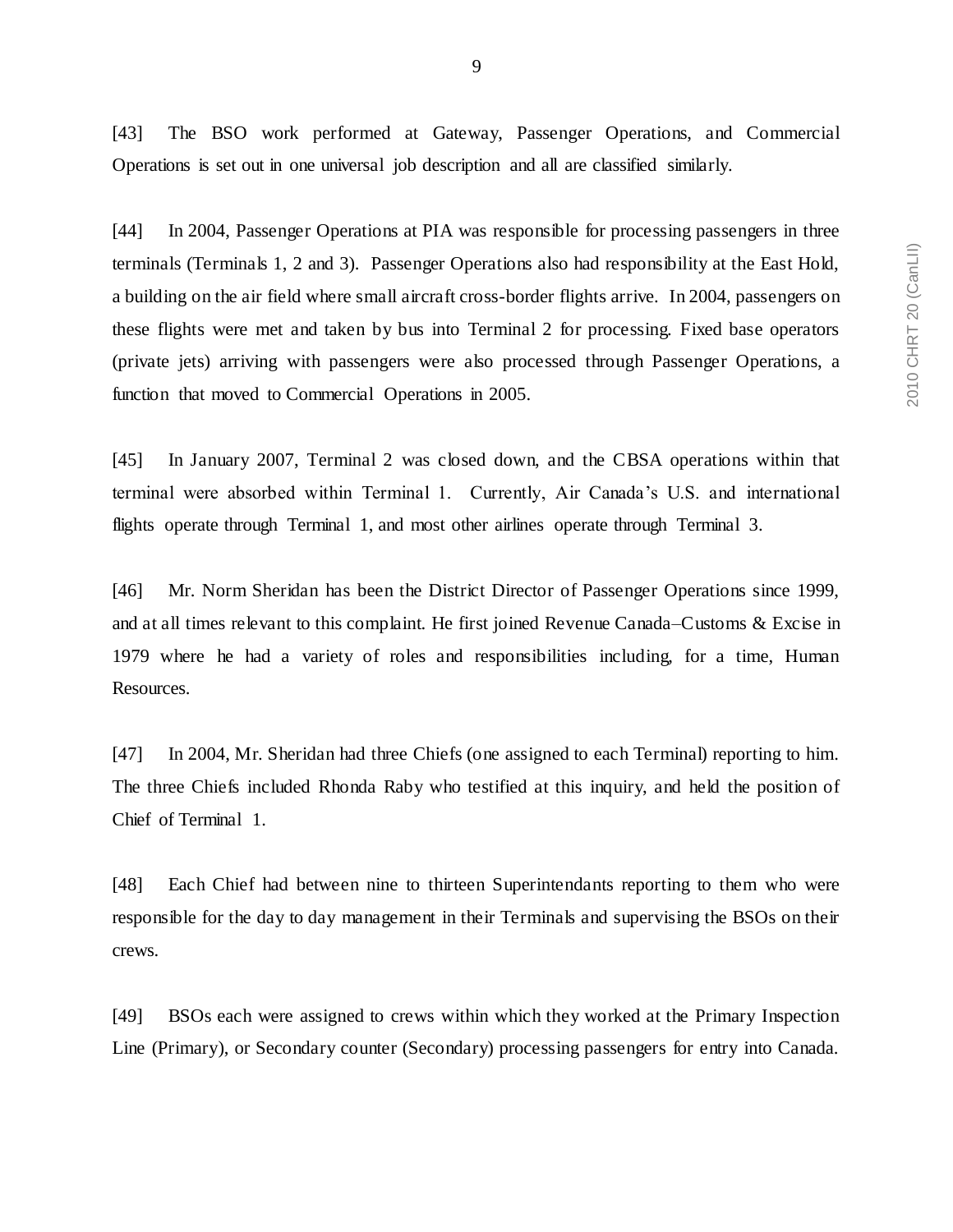In 2004, each crew had approximately 8 employees. Management tried to balance gender and experience on the crews, as well as ensure language capability.

[50] Also in 2004, each of the 3 Chiefs was assisted in their management and coordination functions by one or two Operations Coordinators. These Operations Coordinators worked afternoons, weekends and statutory holidays.

[51] Effective February 12, 2007 the management structure was changed. There are now 10 Chiefs within Passenger Operations: 3 per each of the two Terminals; one Chief of Enforcement; one Chief of Corporate Services; one Chief of the Redevelopment Program; and one Chief responsible for Immigration Policy.

[52] The Superintendents in the Terminals continue in the same general job description. In the corporate area, they prepare shift schedules, manage the performance appraisal s ystem, and monitor the program. There are currently two Superintendents who specifically manage any accommodation requests by employees asking to be relieved, for whatever reason, from the VSSA schedule.

### <span id="page-11-0"></span>**IV. Canadian Human Rights Tribunal (CHRT)/CHRC History**

[53] There is a long history involving the CBSA (and its predecessors), and the CHRC, the CHRT and the Federal Court on the issue of the definition of family status discrimination as it relates to employment, and on the implementation of decisions previously taken. As this history arose repeatedly during the hearing, and many exhibits were tendered attesting to it, identifying some of this history at the outset is helpful as a framework to the present complaint.

#### **1984 - 1993**

[54] February 17, 1993: The decision of *Brown v. National Revenue (Customs & Excise),* 1993 CanLII 683 (CHRT) (Brown) dealt with the issue of discrimination based on sex (pregnancy) and family status contrary to the *Act*. The Respondent was the CBSA's predecessor,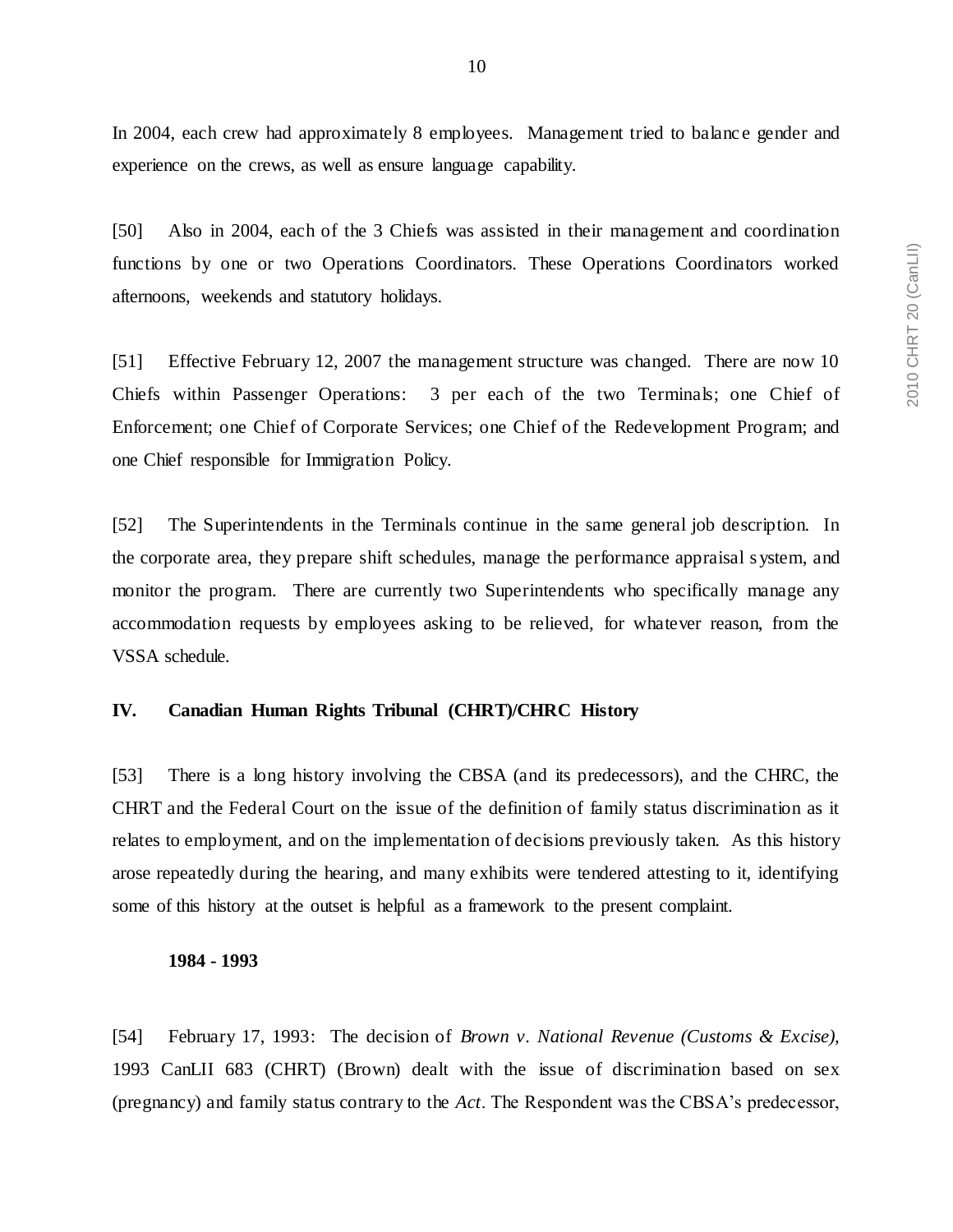2010 CHRT 20 (CanLII) 2010 CHRT 20 (CanLII)

the National Revenue Agency – Customs and Excise. As in this case, the Respondent took the position that the Complainant had been accommodated to a sufficient degree to the point of undue hardship, and that she had not made adequate efforts to obtain day care, the onus for which was hers alone. Although the decision was rendered in 1993, it was based on allegations that arose in 1984 and 1985. The inquiry into the complaint, which was found to be substantiated, required consideration of the nature of 'family status' as a prohibited ground of discrimination within the *Act*.

[55] At page 15 of the *Brown* decision (supra), the Tribunal set forth the requirements to establish a prima facie case of discrimination based on the ground of family status as follows:

(a) "…the evidence must demonstrate that family status includes the status of being a Parent and includes the duties and obligations as a member of society and further that the Complainant was a parent incurring those duties and obligations. As a consequence of those duties and obligations, combined with an employer rule, the Complainant was unable to participate equally and fully in employment with her employer."

[56] At page 20 of the *Brown* decision, the Tribunal found that parents are under an obligation to seek accommodation from their employer so that they can best serve their obligations to the employer and their duties and obligations within the family. The Tribunal went on to state:

(a) "It is this Tribunal's conclusion that the purposive interpretation to be affixed to s.2 of the CHRA is a clear recognition within the context of "family status" of a parent's rights and duty to strike a balance coupled with a clear duty on the part of any employer to facilitate and accommodate that balance within the criteria set out in the *Alberta Dairy Pool* case. To consider any lesser approach to the problems facing the modern family within the employment environment is to render meaningless the concept of "family status" as a ground of discrimination.

[57] Ms. Brown was also a BSO (then called a Customs Inspector) who asked to work a day shift and if necessary to accomplish this a transfer, after her child was born to accommodate childcare needs as both she and her husband worked shifts. The Respondent employer did not accede to her request, as it did not recognize childcare needs for an employee working shifts as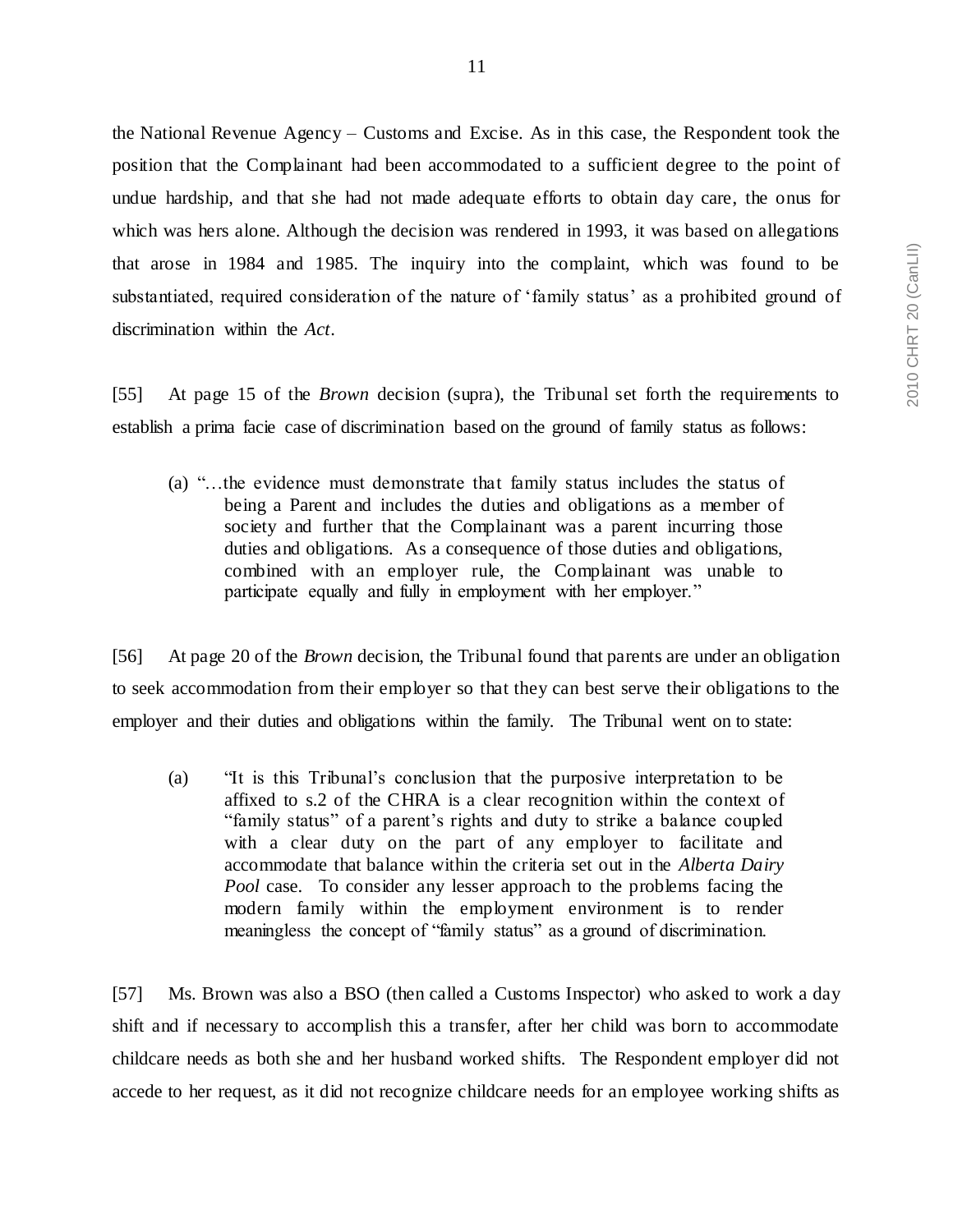an accommodation obligation under the *Act*. Having found the Respondent's failure to accommodate Ms. Brown's request for day shift work discriminatory, the Tribunal directed the Respondent to write a letter of apology to Ms. Brown and ordered the Respondent to prevent similar events from recurring through recognition and policies that would acknowledge family status to be interpreted as involving "a parent's rights and duty to strike a balance [between work obligations and child rearing] coupled with a clear duty on the part of any employer to facilitate and accommodate that balance" as noted in paragraph 54 above.

[58] Following this decision, a 1993 letter of apology to Ms. Brown was written by M. E. Hynna, Assistant Deputy Minister, Customs Operations Branch, two undated drafts of which were exhibited in this hearing with cover letters dated in July and August, 1993. The letter included the following:

- a) "Based on the findings of the Tribunal that there was discrimination by regional management against you on both grounds outlined in your complaint dated July 17, 1985 and, in accordance with the Tribunal's ruling, I would like to apologize on behalf of the Department for failing to accommodate you during and after your pregnancy.
- b) It is regrettable that the circumstances arising from your situation were not facilitated by management at the outset. However, in order to avoid any future misunderstanding, I would like to reassure you that a departmental policy is be ing developed in order to ensure that similar practices do not occur in the future.
- c) A copy of this letter is being forwarded to management in The Toronto Regional Office as well as to your immediate supervisors for the purposes of remind them of their obligations under the Act."

[59] Presumably these last two paragraphs were a reference, at least in part, to the wording in *Brown* used at enumerated remedy 4 at page 15: "In order to ensure similar discriminatory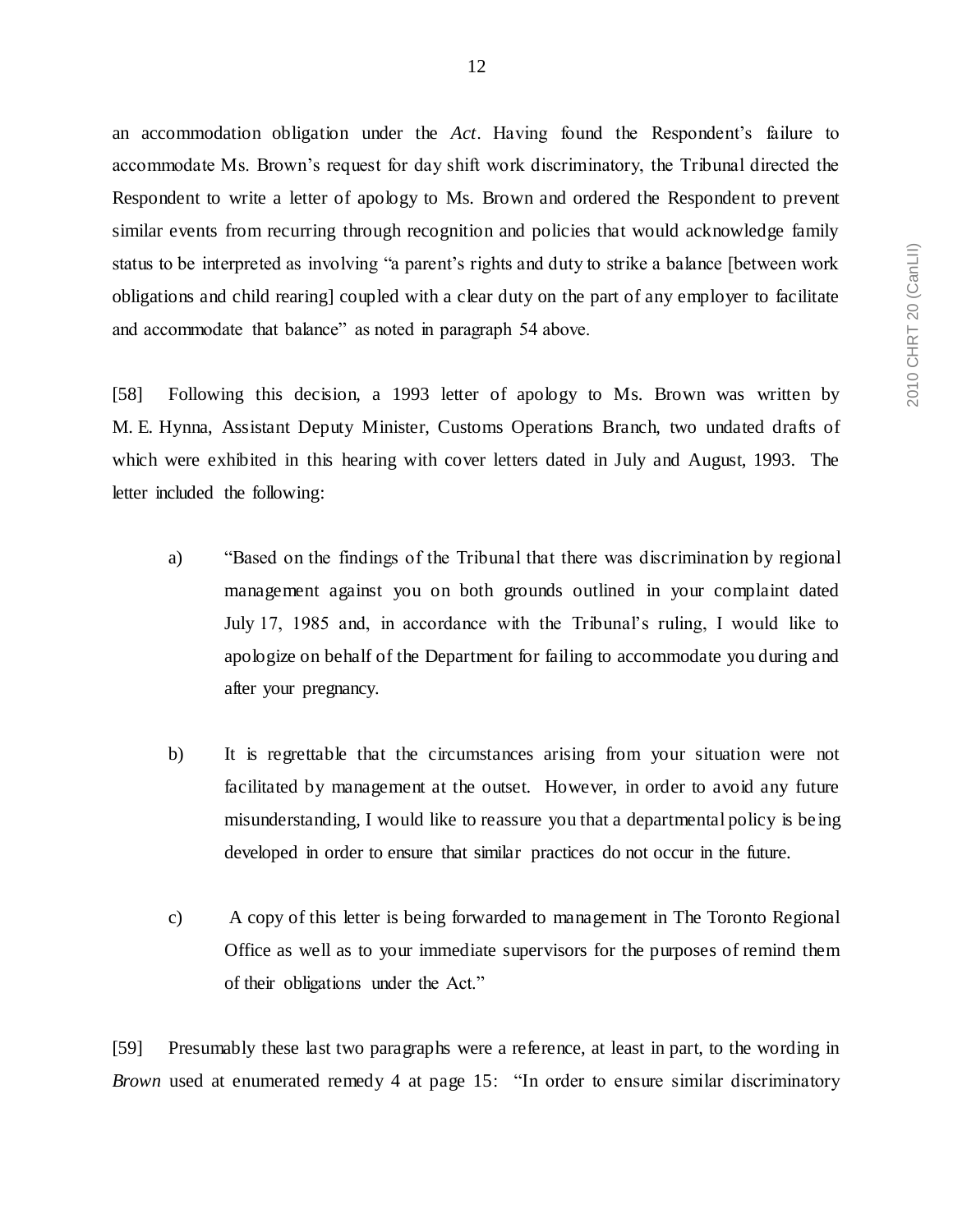practices do not occur in the future, we direct pursuant to s. 53 (2) (a) that the Respondent submit proof sufficient for the CHRC that there exists an appropriate policy of accommodation for employee transfer".

[60] Of note, Mr. Norm Sheridan, currently Director of Passenger Operations for CBSA at PIA, is mentioned in *Brown* at page 9 as having re-written an evaluation of Ms. Brown who had been described by her then superintendent in 1987 as "abnormal" without further explanation. Mr. Sheridan testified that in or about this time, he was Director of Programs for 3 years in the Greater Toronto Regional Office, and from 1989 forward he held the positions of Chief of Operations at PIA for Terminal 2 and then Chief of Operations at PIA for Terminal 2 for one year, followed by various positions in the Regional office again such as Manager of Operational Services, Chief of Operational Services, Director of Human Resources, and Chief in Drawbacks, Refunds and Remissions. It is apparent from these senior positions in operations and human resources that Mr. Sheridan was personally familiar with the *Brown* decision.

#### **1993 - 1995**

[61] 1993: A further exhibited letter dated July 19, 1993 and referencing the *Brown* decision was written by Dianne Dioguardi, Staff Relations Officer, Operations Section, Staff relations and Compensation Division, Human Resources Branch, Revenue Canada Customs & Excise "Revenue Canada". It was written to Mr. Robert J. Venier, Counsel for the Respondent, Civil Litigation, Toronto Regional Office, also with Revenue Canada It stated:

(a) "…[with] the impending integration of the two divisions of Revenue Canada – Taxation and Customs and Excise, all policies will have to be amalgamated and tabled at separate Executive Committee meetings. Consequently, it could be quite some time before this particular policy is approved."

[62] Counsel for the CHRC, Rosemary G. Morgan, indicated that she intended to file the decision with the Federal Court and proceed with enforcement. A letter from John Viassi Nagy, Civil Litigation counsel, dated March 18, 1994 was also exhibited, addressed to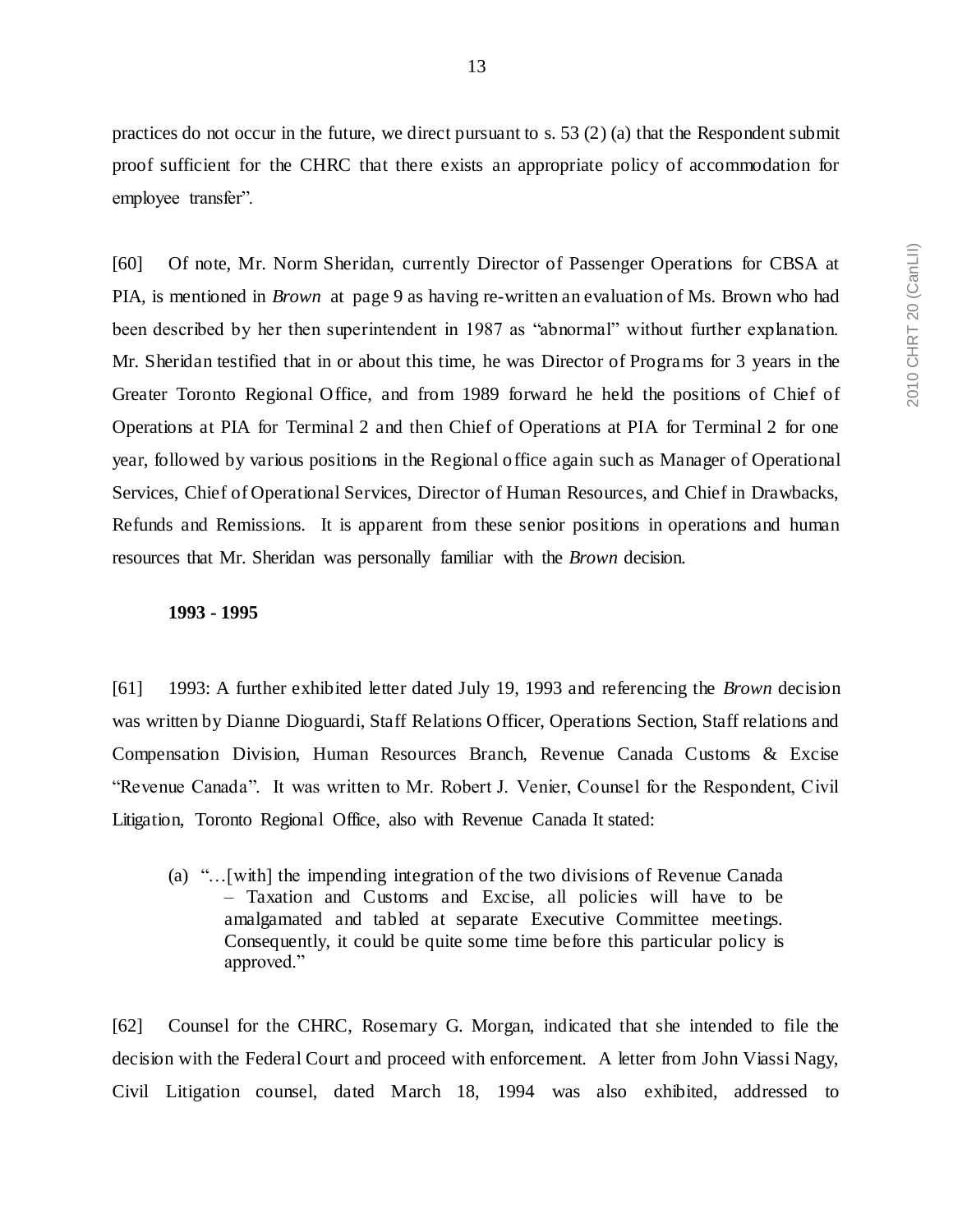William F. Pentney of CHRC enclosing a draft policy to address the *Brown* decision. A judicial review of the *Brown* decision was initiated by the Respondent, and later mutually adjourned in 1995 in order to allow for a settlement of outstanding issues.

#### **1998 – 1999**

[63] The Federal Court initiated a Status Review of the implementation of the *Brown* decision in November 1998, which ultimately led to the dismissal of the judicial review application. An exhibited Treasury Board Secretariat letter dated October 5, 1999 to CHRC speaks to working in consultation with the CHRC to implement *Brown*, and giving the history of the matter. The letter noted that other implementation matters had been settled, but not the part of the Order calling for the Respondent to develop a policy of accommodation reflecting the decision.

### **2000**

[64] The CCRA Labour Relations Division organized and hosted an Employment Equity Strategic Session on December 8, 2000. As part of the agenda, the participants considered an exhibited document drafted by this Division's personnel entitled "Draft – Introduction to the Strategic Direction of Employment Equity for the CCRA" that bore a date mark of 2000-11-02. Revealing that there was at that time an internal recognition of the disproportionate burden on women workers for childcare and related family responsibilities, at pages 5 and 6 of this document the following was stated:

a) "Women balancing work and family life is an issue that affects many women working in the federal public service and within the CCRA. **Generally women still continue to play a greater role in bearing the responsibility for childcare, eldercare and home maintenance. This issue can be compounded by a corporate culture that does not recognize this**, [Tribunal's emphasis], which in turn can have adverse affects on the distribution of women within the organization. In a study produced by the Conference Board of Canada, when asked what the impact of work-life conflicts was, 32% of respondents (54% female 46% male) indicated they have turned down or chosen not to apply for a promotion. Fourteen percent have left a job because of the work-life conflict while 24% have turned down or chose not to apply for a transfer because of it.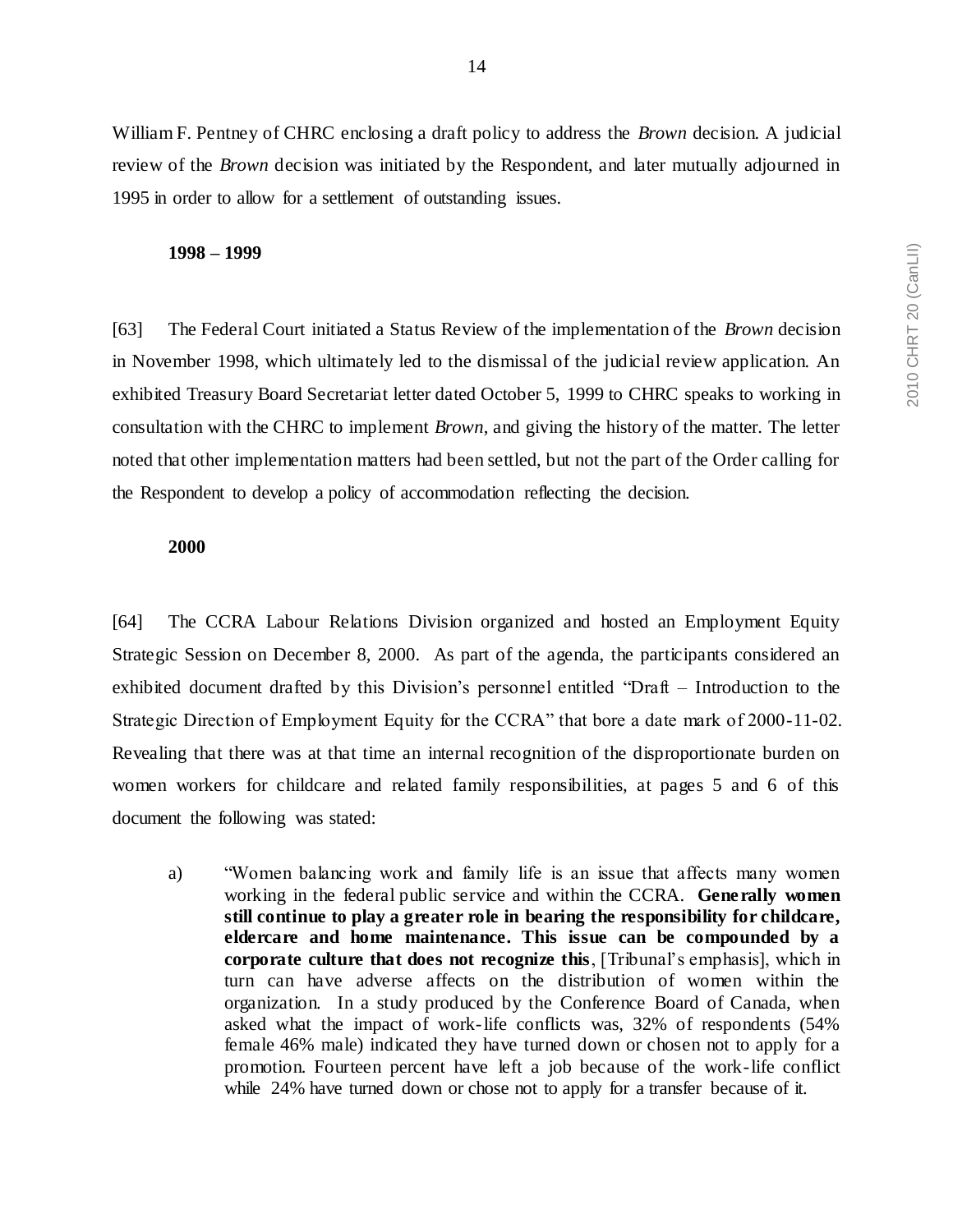- b) Women have been traditionally marginalized in the labour market…This trend is also seen in the CCRA where women dominate the Clerical Group with representation rates above 80% a full 10% above the Labour Market Availability. Under-representation for women in CCRA occurs in the Professional Group and the 'Program Administration and Senior Clerical Group'… Surprisingly, women are graduating from university programs at a rate of 58% in comparison to men. This ratio is consistent in the social science area and in the arts and science
- c) The bulk of employees in the CCRA are with the 'Program Administration and Senior Clerical Group'. This group is where the majority of our custom inspectors and revenue officers in the program administration (PM) group are coded."

## **2001- 2003**

[65] November 8, 2001: On this date the CCRA was formally notified of an upcoming audit by the CHRC, pursuant to the *Employment Equity Act*. The process commenced in January 2002. There was a workforce analysis done in 2002 and a goals feedback exercise in 2002. On-site visits were conducted over several months in 2003 in BC, Ontario and Quebec. At the time, 58.4% of CCRA's workers were women.

[66] A comprehensive Equity Compliance Review was completed and tendered by the CHRC to the CBSA's immediate predecessor on December 10, 2003.

[67] At pages 15 and 16 of the Equity Compliance Review there was a section titled **Women's Program** wherein the following was stated:

(a) "Nevertheless, the Agency has proposed some strategies and goals to improve the work situation for women as follows:

-increase representation of women in Administration & Senior Clerical using such initiatives as advertising on notices of job opportunities that employment equity may be used as a placement criterion;

-accommodate women in balancing their work and personal life through supportive policies and management."

areas women are graduating at a rate of 67% in comparison to men.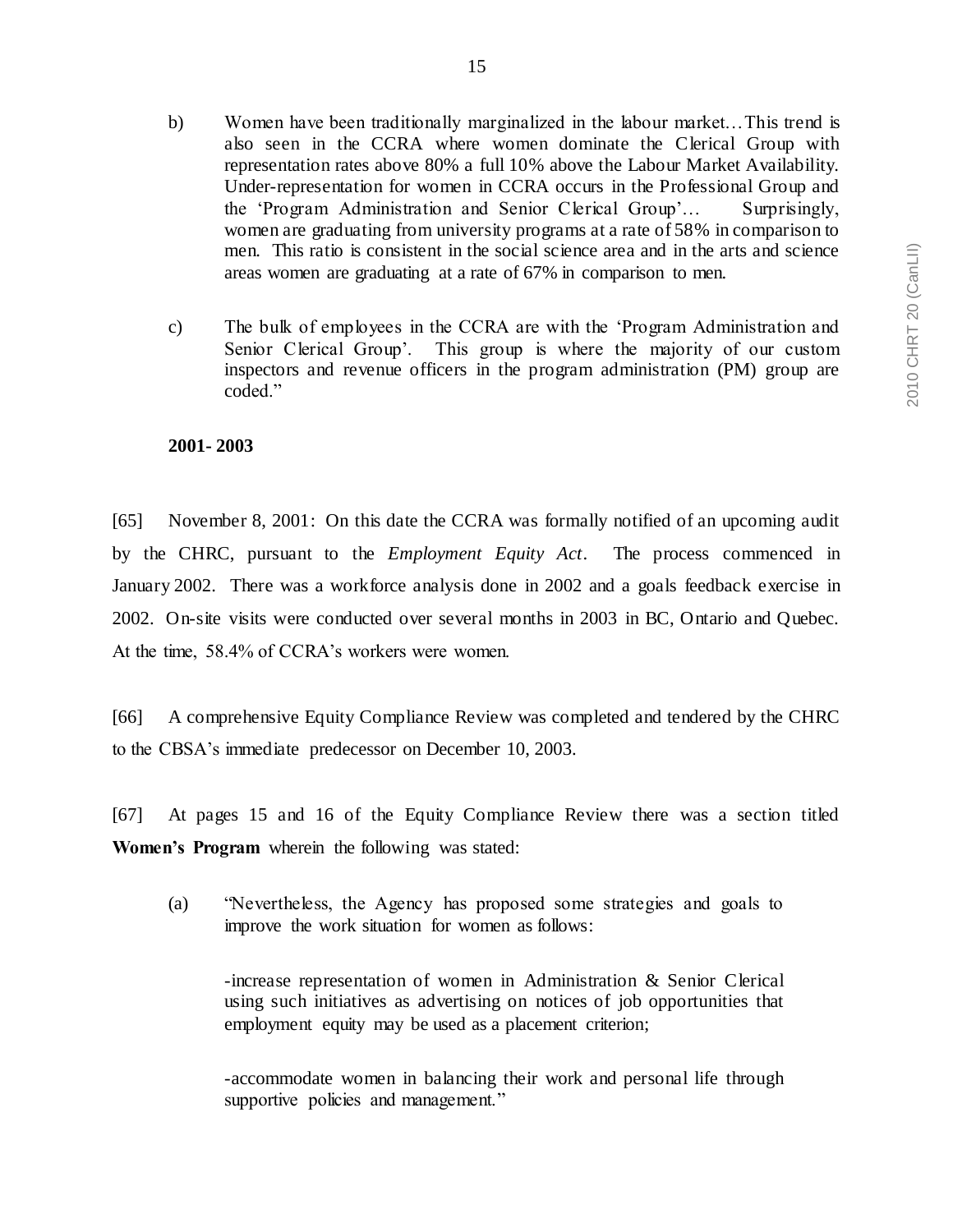[68] On December 12, 2003, as noted previously, the CBSA was created and took over the operations relevant to this complaint. In that the Compliance Review was tabled two days previous, the whole of the evidence is clear that its recommendations were not followed up on or implemented.

[69] Witnesses for both parties testified that to their knowledge, as senior managers and employees, there has never been full implementation of the orders in *Brown* that speak to creating policies of accommodation which demonstrate an acceptance of the family status obligations of an employer as defined by *Brown*.

#### **2004- 2007**

[70] 2004: After Ms. Johnstone filed her complaint on April 23, 2004, the CHRC Investigator appointed found that CBSA differentiated between classes of employees, permitting employees who sought relief from the rotating shift schedule for medical reasons to remain full-time, while requiring those who sought the same relief for reasons of childcare to work part-time. Part-time allocations of work, for childcare reasons are defined by the CBSA as meaning up to 34 hours per week. The Investigator also found that the Respondent's evidence of operational concerns was an "impressionistic assumption" and that the Respondent had failed to provide a justification for the policy in question. The CHRC Investigator recommended at that time that the complaint be referred to the CHRT.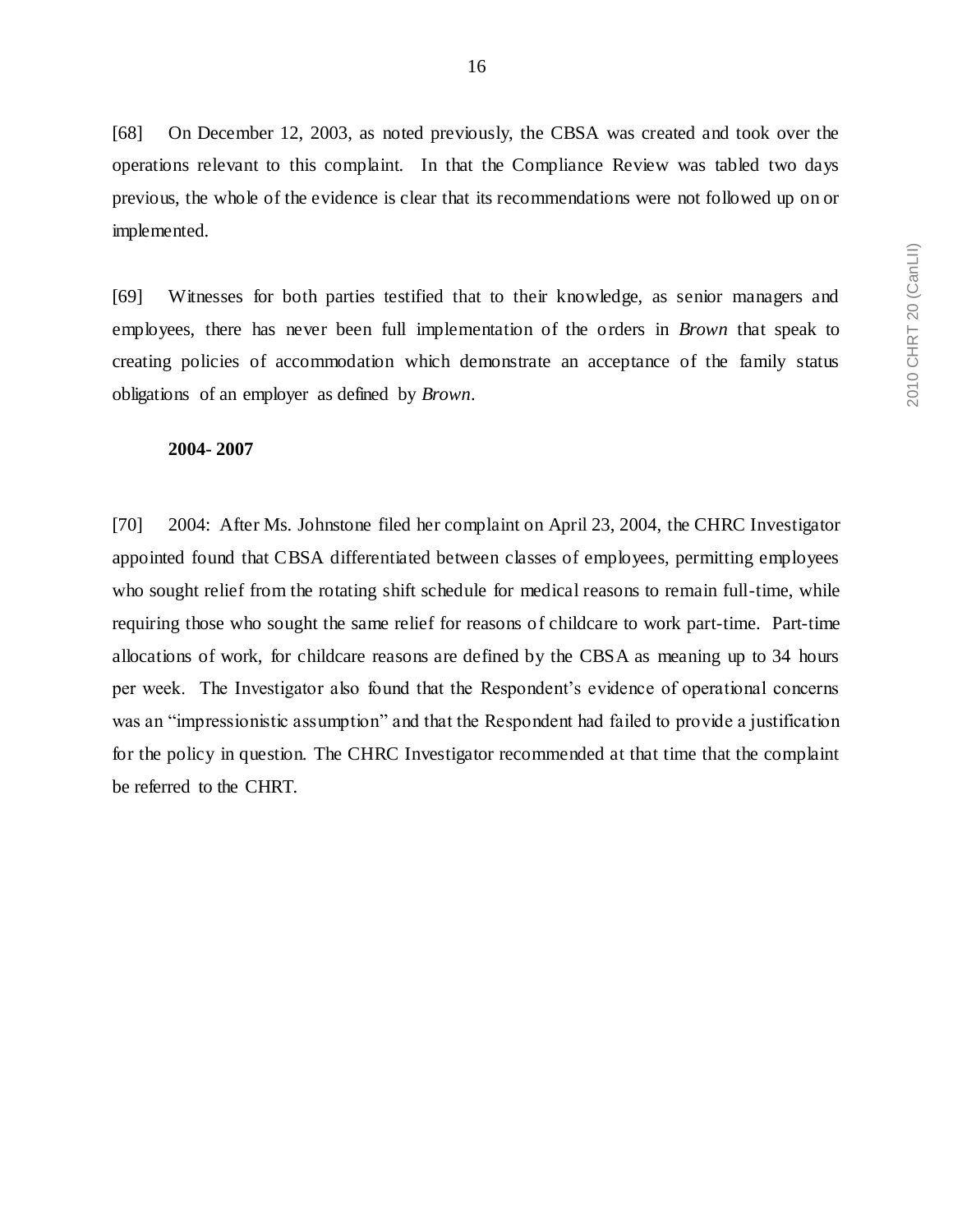[71] December 2005: An exhibited internet website page, published by CBSA Human Resources, contained excerpts from a "GTAR Newsletter". GTAR is an acronym that stands for Groupe de travail des associations de retraités des secteurs, public et parapublic. This newsletter excerpt touts a proposed CBSA mandatory Employment Equity Program, and the formation of local committees within CBSA to implement short and long-term plans based on an Employment Equity Plan filed in April 2005. The following statements appear in reference to both the Canadian Human Rights Act (referred to below as a "Human rights Code"), the Employment Equity Act, and employment equity generally:

- a) "We will, through planning, implementing positive measures, monitoring and reporting, be able to chart our progress in this area, and demonstrate compliance with a key piece of Canadian legislation."...Many of us are balancing busy family lives with our work life; many of us have specific needs and wants from the organization. While organizational requirements always come first, we know that the Human Rights Code prohibits unreasonable discrimination on a number of grounds. For a complete list of prohibited grounds see the link below…."
- b) "In addition to programming under the Employment Equity Act, CBSA adheres to principles related to diversity. In CBSA Human Resources Division website a workplace that embraces diversity, each individual is recognized for his or her uniqueness…."

[72] January 2007: Notwithstanding the Investigator's recommendation that the complaint be referred to the CHRT (see paragraph 70 above), the CHRC dismissed the complaint. Ms. Johnstone therefore initiated judicial review proceedings in the Federal Court seeking to set aside the CHRC decision. The application was allowed by Justice Barnes (See: *Johnstone v. Canada* (A.G.), 2007 FC 36). An appeal by the Respondent to the Federal Court of Appeal was dismissed (See: 2008 FCA 101), and the case remitted back to the CHRC for reconsideration. The CHRC thereafter referred the complaint to the CHRT for inquiry and deliberation.

[73] June 2007: The Respondent's position herein is that 'family status' discrimination has not been established on a *prima facie* basis, and that if it has been, the discrimination is justifiable as a Bona Fide Occupational Requirement (BFOR) due to undue hardship. In the context of this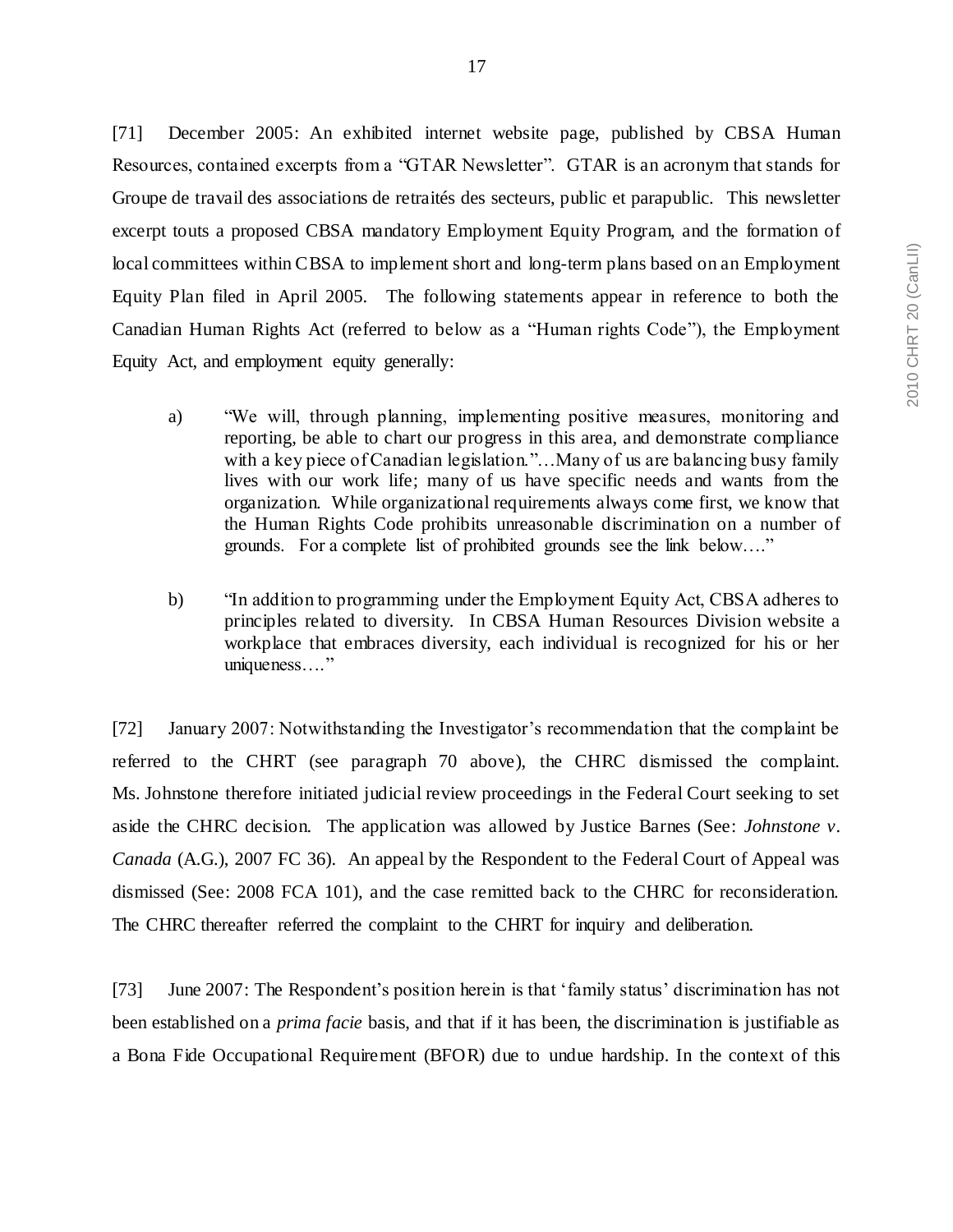18

position taken, it is worth noting that a draft "CBSA Policy on Duty to Accommodate" dated June 2007 was exhibited.

[74] The Respondent objected to the inclusion of the Draft Policy to Accommodate arguing the document was highly prejudicial, it had never been implemented, and therefore should not form part of the record. On its face, the Draft Policy to Accommodate was prepared by the Employment Equity & Diversity Division, Human Resources Branch of the CBSA. Whether its provisions had been implemented or not, and the evidence clearly established that they had not, it was a document that the Complainant's witness, Mr. Star, testified to. Mr. Star testified that he had been given the document by the Head of the employee's Union who was in turn given it at a meeting with Respondent representatives. Mr. Star had taken the document to a meeting with management for the Respondent when he was a Union steward, and had referred to it in that meeting. Although Rhonda Raby denied any prior knowledge of it in that meeting and at the hearing, another management employee of the Respondent present at the meeting admitted to Mr. Star that he was familiar with the document. Mr. Star's evidence was uncontroverted.

[75] The Draft Policy to Accommodate includes acknowledgement of the aims and objectives of federal Human Rights legislation and developed case law, as well as the responsibilities of the employee to inform the employer, request accommodation, and work with his/her manager to develop the most appropriate accommodation for the circumstances.

[76] The Draft Policy to Accommodate also outlines the responsibilities of the Union, the Human Resources Advisors, and the Manager's/Supervisors, as including but not limited to:

"ensuring all employees know their rights in regard to accommodation",

consulting on a confidential basis with the employees "to determine the nature of the accommodation required",

"meeting the employee's needs" short of causing undue hardship,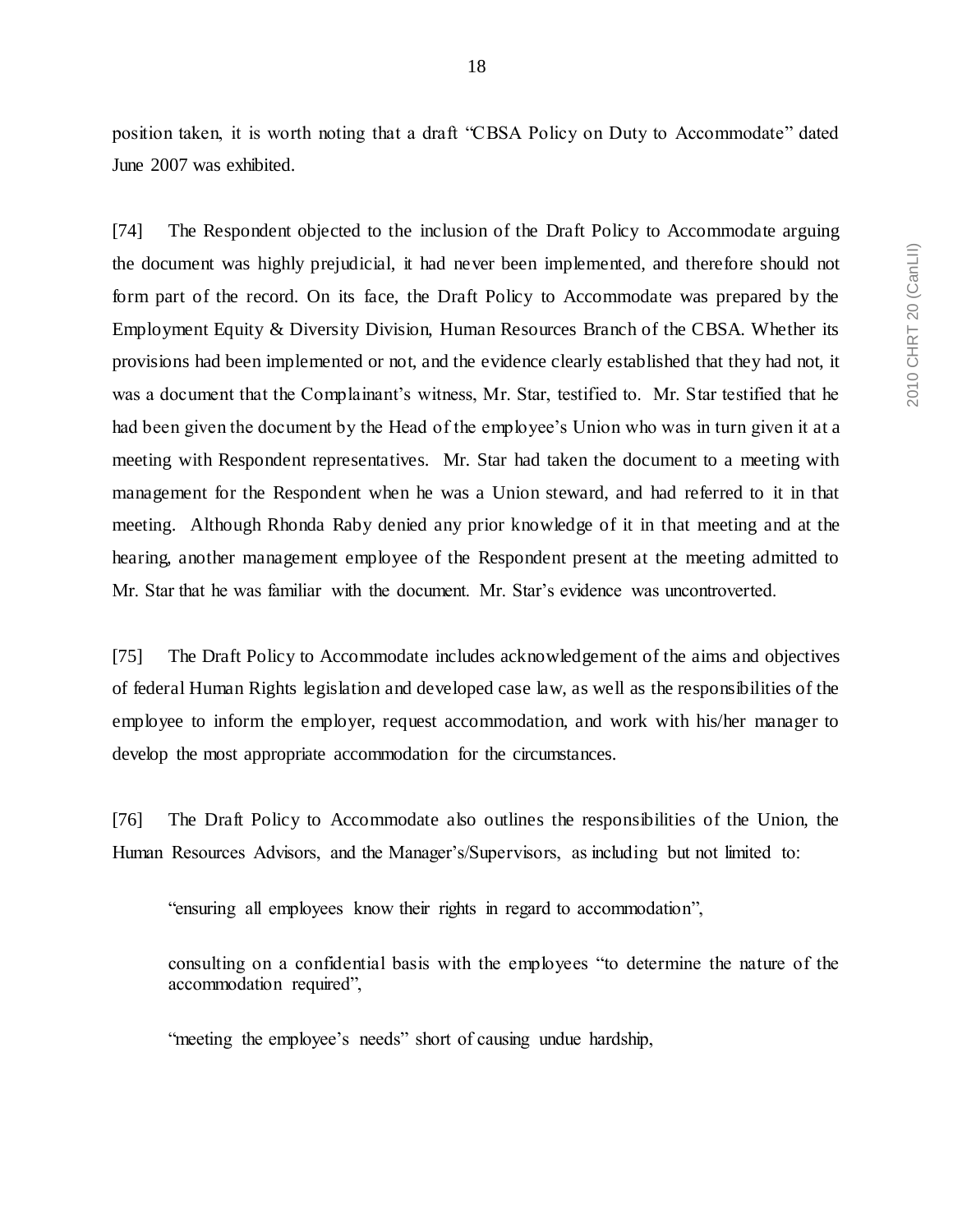"taking an active role in exploring alternative approaches and solutions to accommodate the employee",

"granting accommodation requests in a timely, reasonable manner",

"following up proactively on requests for temporary or permanent accommodation…",

"creating and maintaining an inclusive environment that is accessible and enables employees to be open and honest", and

"ensuring that all employees who choose to participate in all work-related events are able to do so and that they can take advantage of the opportunities offered (ex: team meetings, training etc.)"

[77] The Draft Policy to Accommodate also speaks to the National Employment Equity/Diversity Section's Role, calls for the creation of a CBSA National Job Accommodation Fund to assist in accommodation costs, and details processes for seeking accommodation, responding to accommodation requests, and appealing accommodation decisions if necessary.

#### <span id="page-20-0"></span>**V. Complainant's Case**

#### <span id="page-20-1"></span>**A. Evidence of Fiona Johnstone**

[78] Until Ms. Johnstone had children, she worked regular full-time rotating shifts under the VSSA as outlined above. However, when she became a mother and the primary parent responsible for childcare, she could no longer work the VSSA schedule and meet her legal and moral obligations to her children due to a lack of available childcare.

[79] Ms. Johnstone testified that she was willing to engage third party childcare for her children. She quickly discovered, however, that the ordinary daycare hours of any registered facility were 7 am to 6 pm Monday through Friday.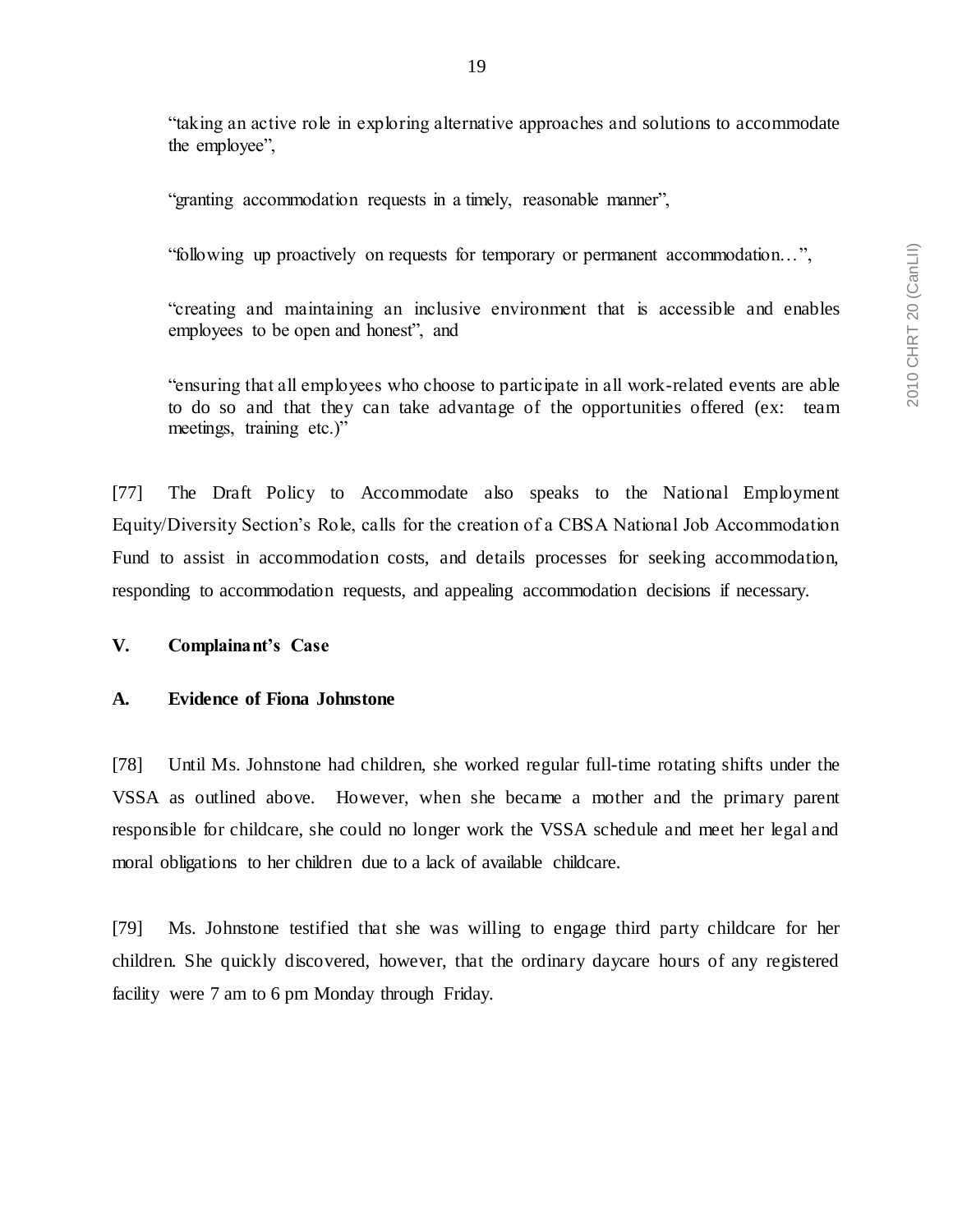[80] Ms. Johnstone also discovered that even unlicensed daycares or private daycare providers will not provide childcare on an unpredictable and fluctuating basis, usually not at all on weekends, and certainly not overnight.

[81] Ms. Johnstone then turned to her family members, and was able to get childcare coverage for unpredictable hours, including overnight, on three days per week. The Respondent disputed the Complainant's diligence in trying to arrange for third party childcare assistance, however, this Tribunal accepts Ms. Johnstone's evidence that this was the ultimate and best childcare arrangement she could make.

[82] The evidence showed that Jason's shift requirements also as a BSO at PIA, albeit as a Supervisor, were in many ways more onerous than those of Ms. Johnstone. Their schedules typically overlapped 60% of the time, but were not coordinated in any manner. Jason could not provide the childcare Ms. Johnstone needed on a reliable basis either.

[83] Ms. Johnstone testified that the alternative of a live-in nanny or childcare provider was not an option for her, due to the expense and the necessity that she and her family would have had to move into a home that could accommodate another adult person. As the expert evidence unfolded at the hearing, it is not a viable option for most Canadian families for the same reasons.

[84] Although it was obvious that this Human Rights complaint process has been an emotional ordeal for Ms. Johnstone, it was clear from her evidence which was given in a forthright manner that she enjoys her work as a BSO and is proud of her accomplishments in the workplace.

[85] Ms. Johnstone testified that she has made a long term commitment to her role as a BSO, and intended to make this her lifelong career. This is the reason that her initial most significant issue was her concern that she would lose pension and other benefits, with long term consequences detrimental to her future retirement and promotional opportunities.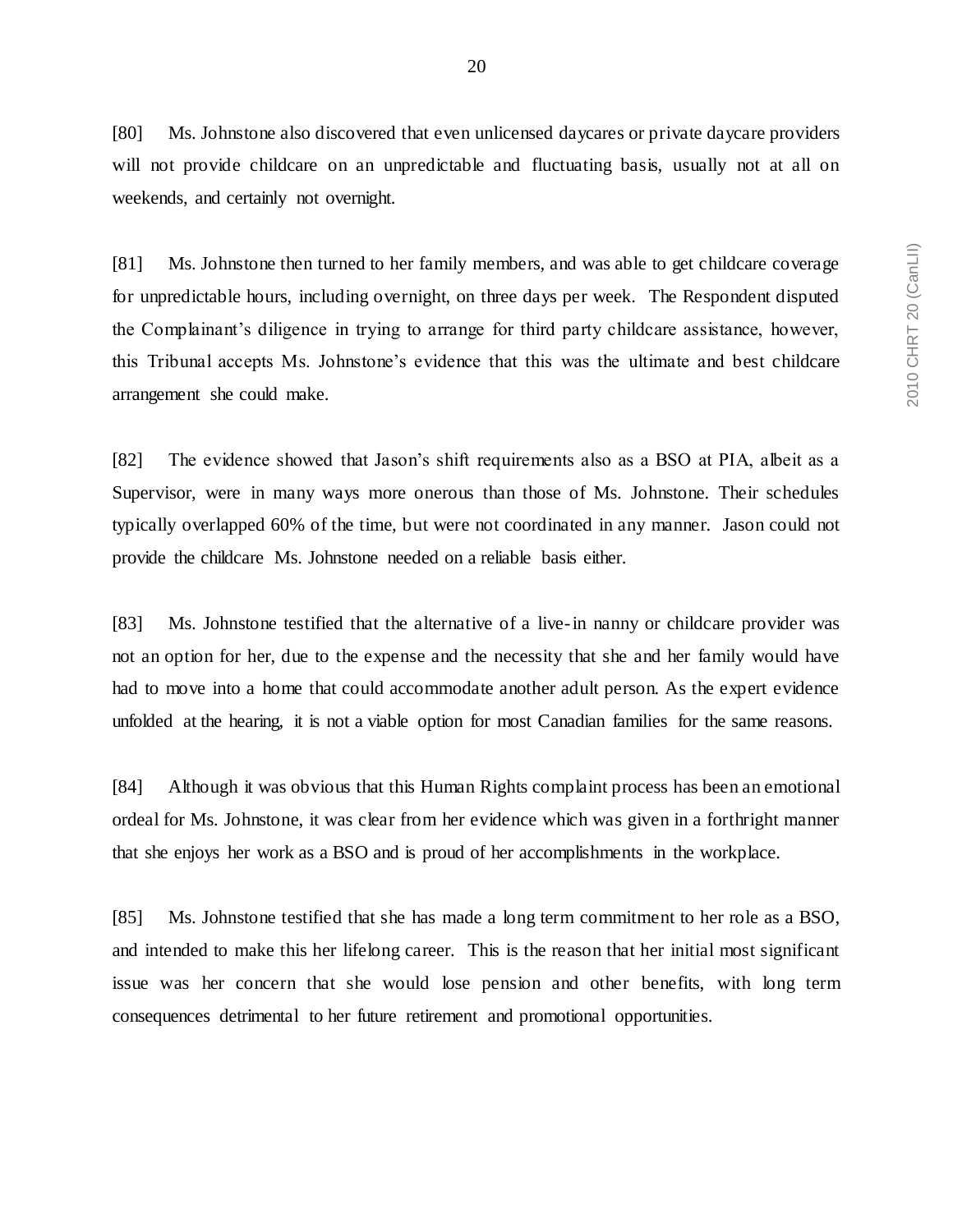[86] Ms. Johnstone emphasized that she wanted to return to work putting in full-time hours, but needed to serve those hours over 3 days. She did not specify the starting times for those 3 days, nor did she insist on returning to the duties she had performed before. What was uppermost in her mind was working at least 37.5 hours per week, and maintaining her pension and benefits and opportunities for training and advancement.

[87] Ms. Johnstone however ran up against an arbitrary unwritten policy of the CBSA applied to workers seeking accommodation on the basis of childcare responsibilities. Ms. Johnstone learned, from speaking with co-workers who had returned from maternity leaves, that if she requested static shifts outside the VSSA, the CBSA would only allow her to work part-time hours. She testified that she contacted a Terminal 2 Superintendent, Ms. Gerstl, in late 2003 asking to work full-time hours over 3 days. She stated that Ms. Gerstl e-mailed her back that this was against CBSA policy. Although CBSA questioned whether this exchange ever happened and Ms. Johnstone could not produce a copy of the e-mail, CBSA did not call Ms. Gerstl as a witness, advising she was on medical leave at the time of the hearing. This Tribunal accepts Ms. Johnstone's evidence that this e-mail exchange took place.

[88] The position of CBSA is that workers seeking accommodation for childcare obligations are doing so due to choices they have made in life, for which the employer bears no responsibility. Hence, while the Respondent is prepared to make some adjustments to such a worker's schedule, it refers to these adjustments as "arrangements" as opposed to "accommodations". This position was articulated on behalf of the Respondent by Mr. Norm Sheridan.

[89] Ms. Johnstone was aware, from her own observations during her time of employment with CBSA that historically the Respondent has treated only those seeking medical accommodations as obligations to be met pursuant to human rights legislation. Such workers are assessed on an individual basis. Accommodations are made in their work schedules, in accordance with supporting medical information/recommendations, and if it is compatible with their specific medical requirements they are given static shifts with full-time hours.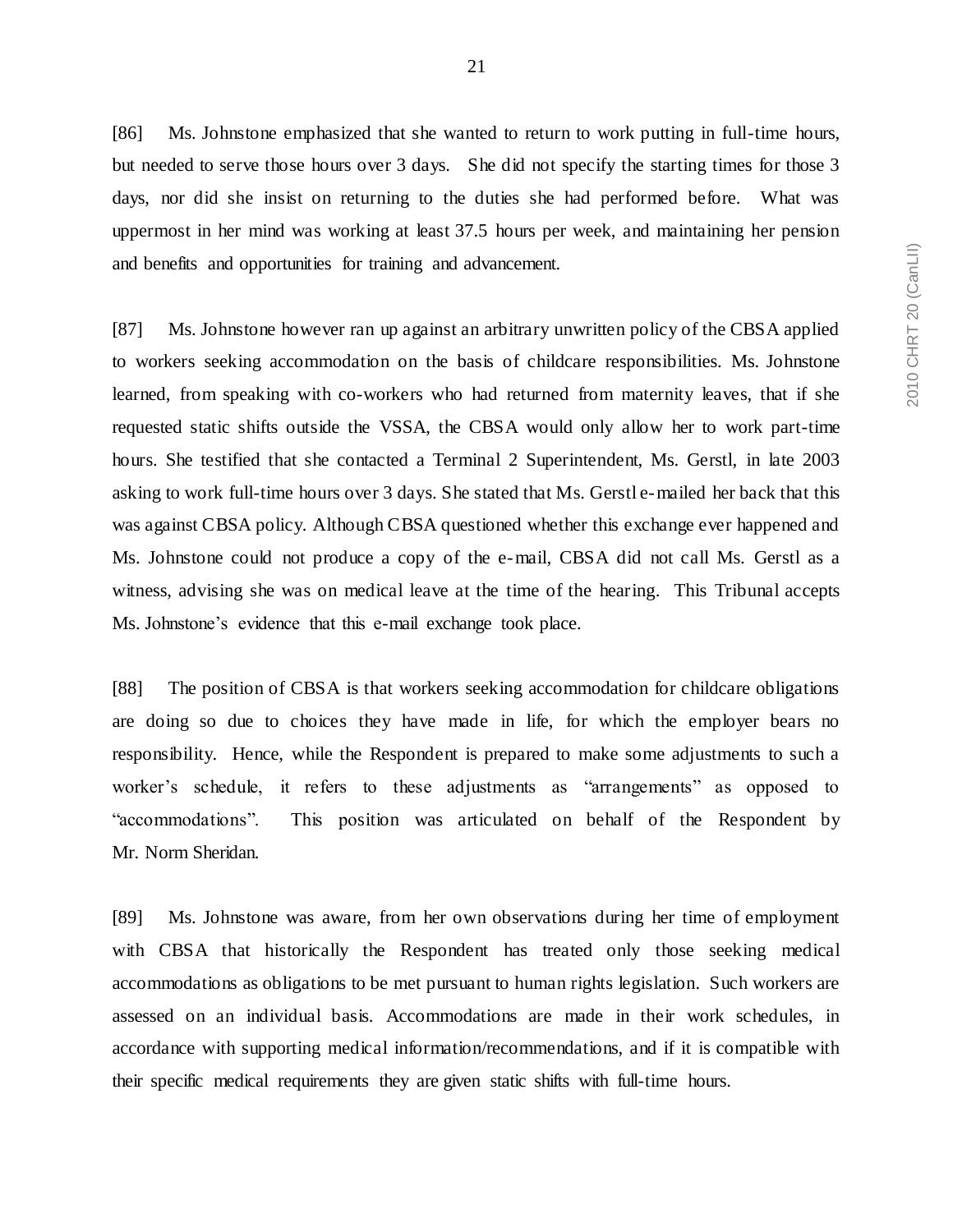[90] Ms. Johnstone learned later from speaking with Murray Star, then a Union executive member, that he had been accommodated for religious reasons but only after he had pursued a complaint so that he could observe the Sabbath and other sacred days of his Jewish faith. Mr. Star testified to this experience in his evidence at the hearing.

[91] When her attempts to find childcare that would allow her to work the VSSA full-time failed, Ms. Johnstone pursued full-time hours despite her knowledge that in most cases it is denied. She did this in part because she also knew that there had been exceptions made to this unwritten policy, and that some workers who had returned from maternity leave had been given static shift daytime hour duties, and shifts of greater length than the regular 8 hours per day.

[92] Ms Johnstone testified that she knew of at least two other co-workers, whom she named, that worked 9 hour shifts over 4 days per week for a total of 36 hours per week. She stated that both of them had told her this, and in any event their schedules are posted publicly. This was not challenged by CBSA. In other words, these workers were not limited by policy to 34 hours per week, nor to the regular 8 hour per day shift.

[93] Ms. Johnstone also named another co-worker whom she knew to be working 11 hour shifts due to her childcare responsibilities at home. This was not challenged by CBSA.

[94] Ms. Johnstone further named two other co-workers who had initially been assigned to full-time program support in day shifts due to their family responsibilities, and then had stayed on in those positions after the need for their accommodation had passed. This was not challenged by CBSA. These co-workers, therefore, were not limited by policy to only work part-time up to 34 hours per week.

[95] Ms. Johnstone was encouraged to ask and pursue her desire to work full-time upon return by her then Union representative, Murray Star. However, once Superintendent Gerstl had told her it was not possible, through her husband she approached Rhonda Raby, then Chief of Terminal 1, to work 12 hour shifts over 3 days. This approach was made shortly before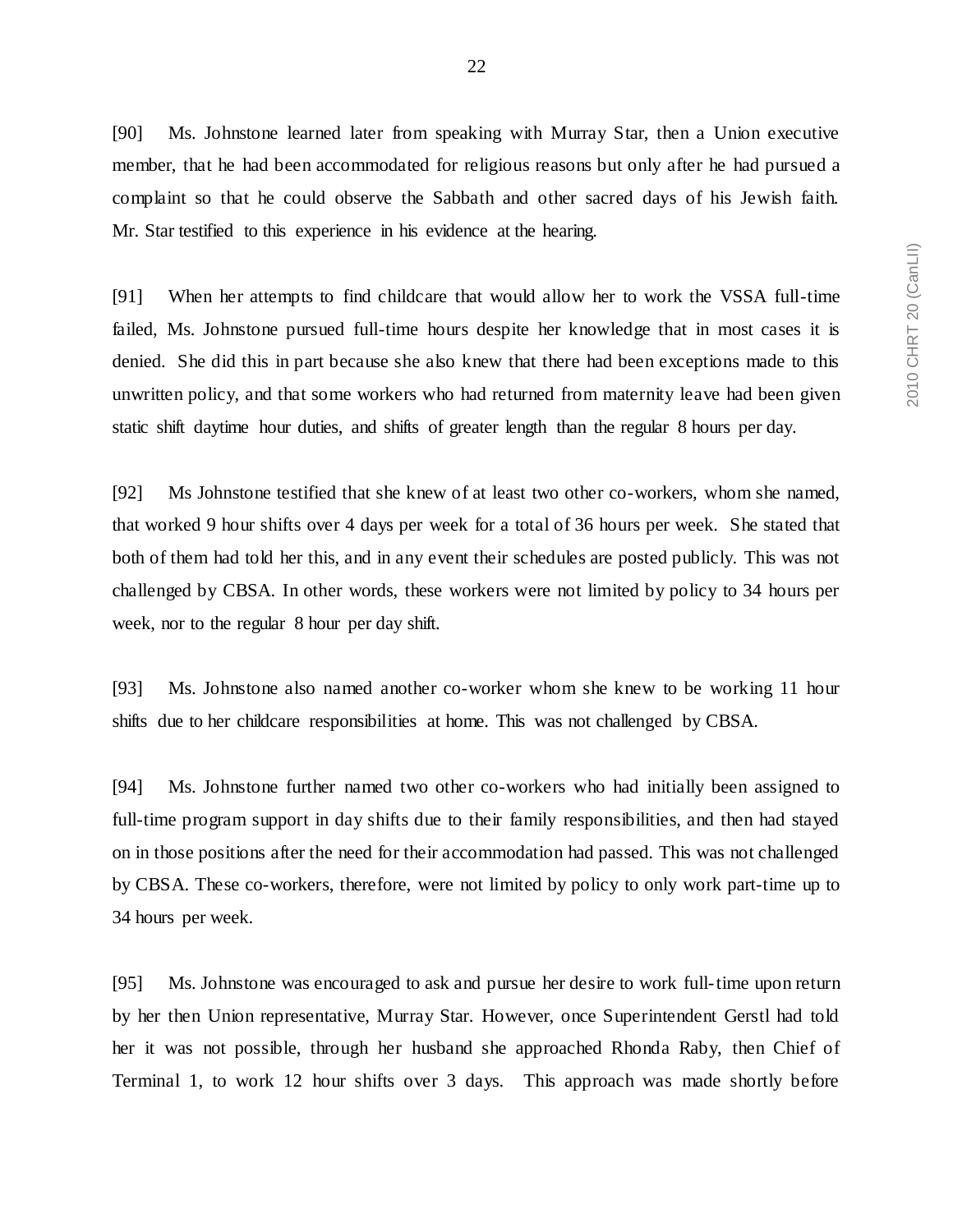Ms. Johnstone was to return to work after her first maternity leave. Raby denied this request citing health and safety concerns.

[96] Ms. Raby also made it clear that the maximum number of hours Ms. Johnstone could work per week in order to get static shifts would be 34.

[97] As a result, Ms. Raby offered that Ms. Johnstone could work a maximum of 10 hour per day over 3 days per week, and a further 4 hour shift on a fourth day. Starting times might vary, but these shifts could be on the same days of the week, each week. Ms. Raby made no inquiries of Ms. Johnstone as to her efforts to find childcare, or the reasons behind her childcare provision difficulties, but simply applied the CBSA unwritten policy.

[98] With respect to working the fourth day offered, this was not viable for Ms. Johnstone. As she could not work full-time in any event, she did not want to incur the cost of childcare for a shortened 4<sup>th</sup> day. She did not know if she could arrange a fourth day's coverage, but even if she could, the cost of getting to and from a daycare and to and from work added to the daycare costs themselves, negated the real benefit to her earning an extra 4 hours of wages.

[99] After her first child was born, Ms. Johnstone was able to arrange childcare coverage on Fridays, Sundays and Mondays. As stated, she was prepared to work 13 hour shifts and overtime on those days. Because the Respondent would not consider this suggestion as relayed by Ms. Gerstl, and would not allow her to work 36 hours per week, she ultimately accepted the 10 hours only on each of the three days she had childcare through family members.

[100] Ms. Johnstone testified that shortly after her return to work after her first maternity leave, she asked her employer if she could remain on full-time status and characterize those hours not worked as leave without pay. She was aware at the time that leave without pay was pensionable. The Respondent would not allow her to do this. She also inquired about "topping- up" the difference to enable her to keep the equivalent of full-time pension benefits, but the Respondent did not allow this either. The CBSA did not dispute this application of its unwritten policies.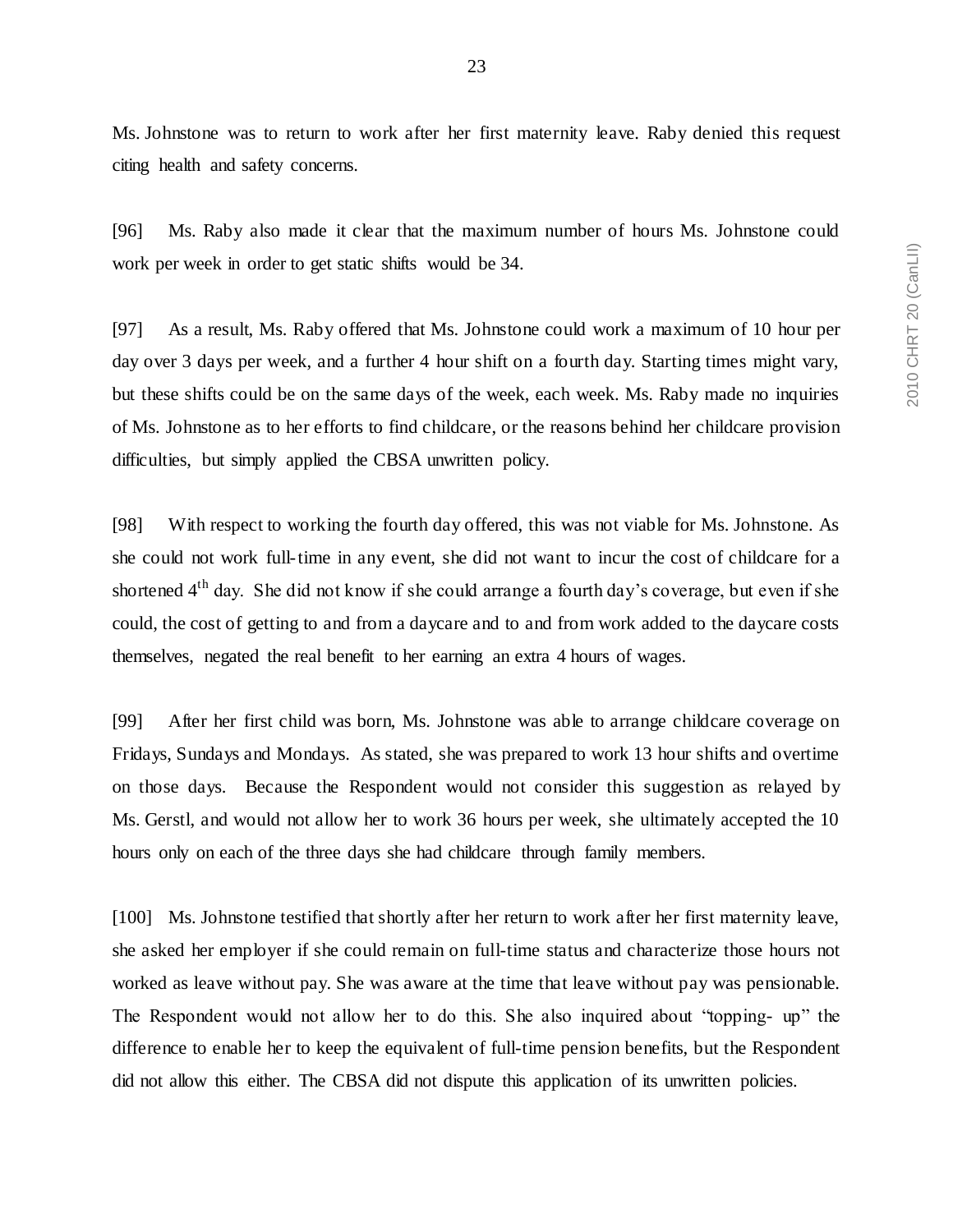[101] Ms Johnstone further testified, and this Tribunal accepts, that if she had been allowed to work full-time hours over the three days she requested, that she would have found a way to handle her childcare responsibilities to be able to work those days, both after the birth of her first child and her second child. She did ask her employer, before her return from her second maternity leave, to allow her to work full-time hours over 3 days, but was again refused.

[102] Ms. Johnstone testified that she therefore worked even less than 30 hours per week after the birth of her second child, because she had been forced to give up on the possibility of fulltime static shifts, and had greater family responsibilities. Again, management for the Respondent made no inquiries of Ms. Johnstone as to her particular circumstances.

[103] In addition to having her pension and benefits pro-rated, Ms. Johnstone testified that as a part-time employee she missed out on training opportunities, was not permitted to become an acting Superintendent, nor work on Special Teams. Overtime is also paid on a lesser basis to part-time employees when compared with those working full-time.

[104] Ms. Johnstone knew and named workers who had returned from maternity leave and been given full-time static shifts at PIA. She also knew and named BSOs in other operations that work 13 hours shifts such as in Niagara Falls, ON and Estevan, SK. She did not know at the time that the Respondent could have transferred her to another part of their operations, such as Gateway, where static shifts were the norm. This information became known to her through the complaint process.

[105] Ms. Johnstone was asked as to her knowledge of other BSO couples, i.e. where each partner works as a BSO at PIA. She testified that she knew of 20 such couples out of an approximate workforce of 275 workers. Of those 20 couples, most but not all have children. Of those who have children a small percentage have children under school age, and approximately 8 of the 20 have partners with rotating shift schedules as well. Her testimony in this regard was not challenged by CBSA.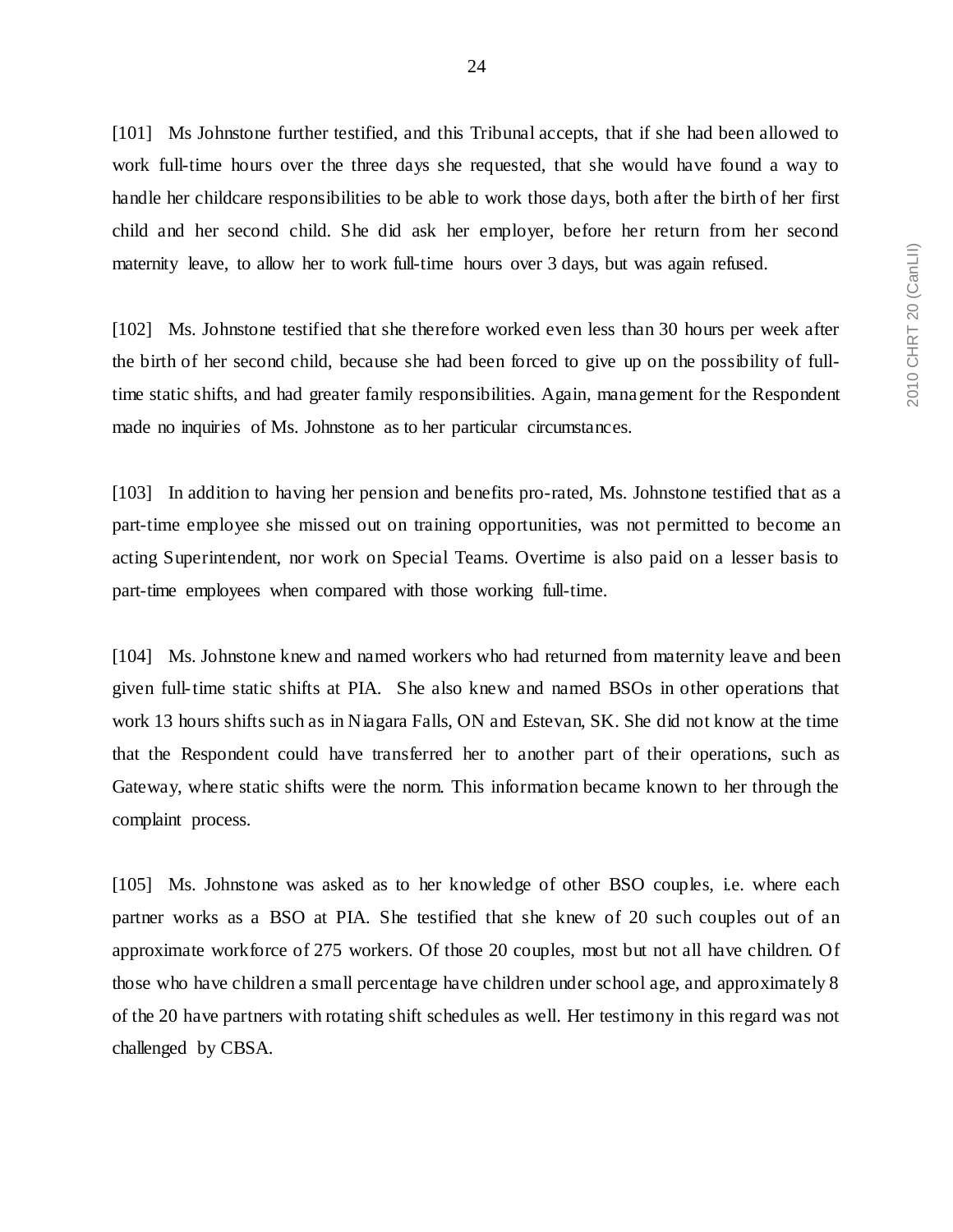[106] At the time of the hearing, Ms. Johnstone was on unpaid Care & Nurturing Leave covered by the VSSA. Previously, she had been on a one year Re location of Spouse Leave without pay because her husband was transferred to Ottawa as a trainer. There are relatively new provisions in place that all BSOs carry firearms, and Jason had the qualifications to provide this expanded training. She testified that she would have preferred to be working during both these periods, but as she could not work full-time hours in any event, she took these Leaves.

[107] As both her children will be of school age in September 2010, Ms. Johnstone testified that she intends to return to full-time work at that time. There are provisions in the VSSA that cover situations where a spouse has to leave one city (Toronto) to live in another city (Ottawa) to be with her husband. This situation mandates that she be accommodated with a position in her new place of residence, being Ottawa.

[108] With respect to the workplace generally, in response to questions put by CHRC counsel, Ms. Johnstone testified that neither the Respondent nor the Union had given her any information, written or orally, about the Respondent's accommodation policies or her human rights. She identified co-workers also working part-time who had been refused full-time status requested for reason of childcare responsibilities. She also identified co-workers who were working part-time by choice.

[109] Under cross-examination, Ms. Johnstone was questioned extensively on the nature of her duties as a BSO in terms of the need for focus, sustained attention, maintaining vigilance, assessing risk, handling public aggression, etc. Presumably this was an attempt by Respondent's counsel to adduce evidence through this witness of health and safety concerns with longer shifts. Ms. Johnstone never indicated that she felt she could not handle the longer shifts she had requested.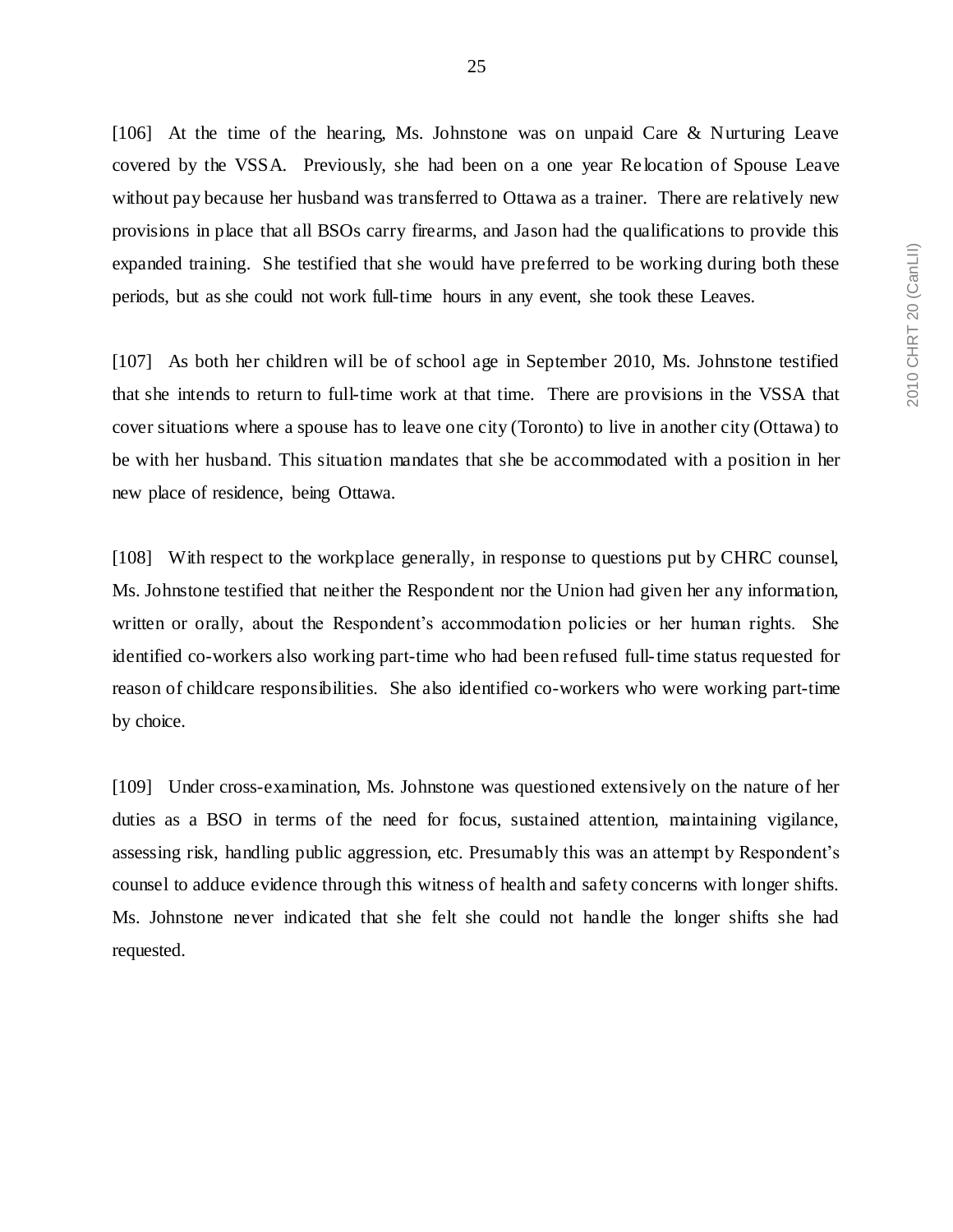## <span id="page-27-0"></span>**B. Evidence of Murray Star**

[110] Mr. Star has been employed with CBSA since 1990 as a BSO. From 1996 to 2000 he held the position of acting Supervisor for various interim periods, and he has been engaged in training of other BSOs over time.

[111] In or about 1999 Mr. Star was a Union Steward, and from 2003 to 2008 was an Executive Steward representing Union members. At the time of the hearing he was no longer a Union Executive member.

[112] Mr. Star testified that he had his own issues involving the *Act* (in approximately 2001) when his employment terms did not reflect his religious observances regarding the Sabbath and religious holidays. Being of the Jewish faith, he did not want to work from sundown on Fridays through Saturdays, or on the Jewish High Holidays for religious observance.

[113] Initially, his Terminal Chief agreed that he should be accommodated and was willing to allow him to exchange shifts for one year. However, Mr. Norm Sheridan took the position that the entitlement to the observance of a "Holy Day" only related to one event per year, not a weekly ongoing observance. Mr. Star filed a complaint under the *Act*. Mr. Sheridan gave authority to each Terminal Chief to decide the issue based on "operational requirements". The CHRC Investigator found in Mr. Star's favour and an agreement giving Mr. Star the accommodation he sought was reached between the parties with mediation.

[114] Mr. Star has worked alongside Ms. Johnstone and described her work performance as "excellent". He also assisted her with putting forward first her request for accommodation, and later her CHRA complaint when she was not given what she was asking for.

[115] Mr. Star knew upon Ms. Johnstone's return from her first maternity leave that she wanted to work static full-time shifts. Shortly after her return in early January 2004, Ms. Johnstone confided to Mr. Star that she wanted to work full-time static shifts. He was aware that she approached management with her request but she was "rebuffed". He recalled discussing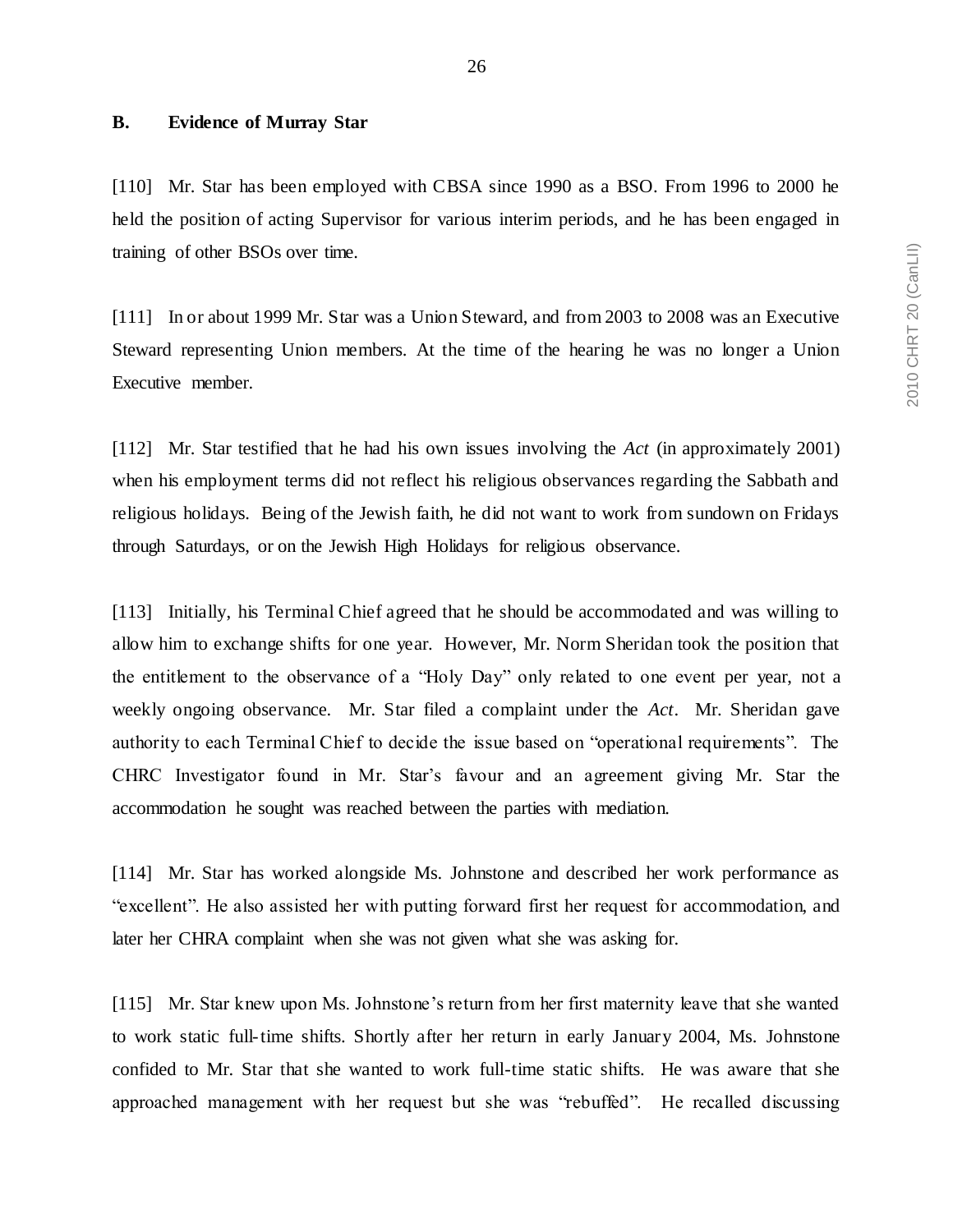Ms. Johnstone's request with Norm Sheridan on more than one occasion during the relevant 2004 to 2006 period. He testified that Mr. Sheridan stated to him that Ms. Johnstone would not be given the accommodation she was seeking because if CBSA gave this to her 'everybody would want it'.

[116] Mr. Star testified that he also specifically asked Mr. Sheridan for the operational reasons for his position verbally and in writing, but he never received a response.

[117] Given his long term familiarity with Passenger Operations and the VSSA, and his experience on the Union executive and as an employee representative, Mr. Star stated that granting Ms. Johnstone's request would not have had any adverse effect on the CBSA financially or otherwise. He was also unaware of any negative operational effects resulting from the existing medical accommodations.

[118] Mr. Star confirmed that the Union was open to, and supportive of, special requests for human rights reasons. Mr. Star stated that the Union executive was very supportive of any individual requests as they would never 'infringe on anyone's human rights".

[119] Mr. Star confirmed that, unlike the VSSA in place in 2004, there are 12 hour shifts contemplated in the latest VSSA that came into effect in Fall 2008. It is a 5 days on, 4 days off schedule with multiple shifts starting at different times during the day over a 63 day period. There are approximately 12 shifts scheduled in the Customs and Immigration divisions of the workplace that operate from 5 am through to a midnight shift. He further testified that he could identify at least 5 or 6 workers that work 5 day static shifts.

[120] Mr. Star also testified to personal knowledge of approximately 12 workers who have shift schedules that are specific to that individual for a variety of reasons. He named one co-worker who requested static midnight shifts (10 pm to 8 am) that management agreed to. He confirmed based on exhibits put to him, that there are a number of BSOs who are working static midnight shifts or the same 3, 4, or 5 days each week. For instance, Dedicated Coverage Teams (primarily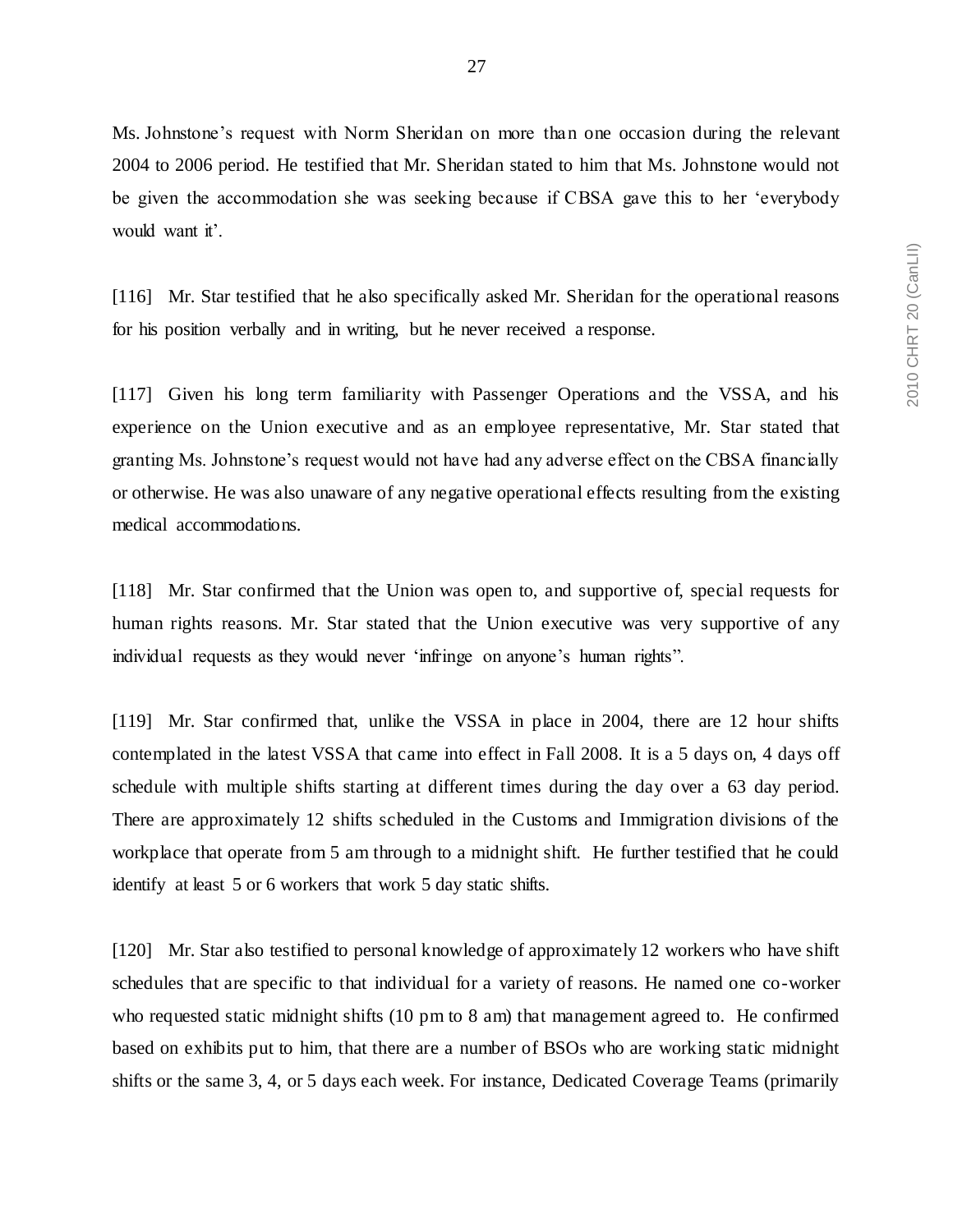"new-hires") might work different hours but are primarily afternoons, and they are fixed for the days they work, typically the busiest periods of Thursday through Sunday. The most popular shift is the evening shift from Noon to 11 pm, or from 3 pm to 3 am, as the younger workers do not seem to prefer an early start.

[121] Mr. Star was unaware throughout his time with CBSA of any co-worker complaints of preferential treatment when accommodation requests were met by management. Mr. Star had not observed any prejudicial impact on CBSA's PIA operations from medical accommodations, nor religious accommodations.

[122] Mr. Star had personal knowledge that management had not stopped BSOs from transferring "body for body", i.e. in equal numbers to maintain the same personnel complement, (for various reasons other than childcare responsibilities) from one part of the CBSA operations to another, e.g. from Passenger Operations to Gateway or vice versa. Mr. Star testified that the nature of the work at Gateway is less demanding and less varied than at Passenger Operations and there is no necessity for any re-training if a BSO goes from Passenger or Commercial Operations to Gateway. Mr. Star was aware of several BSOs who have transferred from Passenger Operations to Gateway.

[123] Knowing that all pension and contractual benefits are pro-rated for those that "selfreduce" to part-time status, Mr. Star was aware of a BSO in Passenger Operations, whom he named, who reduced her hours after she returned from maternity leave but was allowed to put in her unworked hours as leave without pay, and thereby maintain her benefits by paying the full amount into her pension. This was denied to Ms. Johnstone.

[124] Mr. Star was unaware of any official accommodation given by CBSA for family status reasons, and confirmed that there are no written policies requiring a worker who wants static shifts because of childcare obligations to move to part-time hours. It is local management's decisions that carry with respect to scheduling requests. In this case, "local management" means PIA management.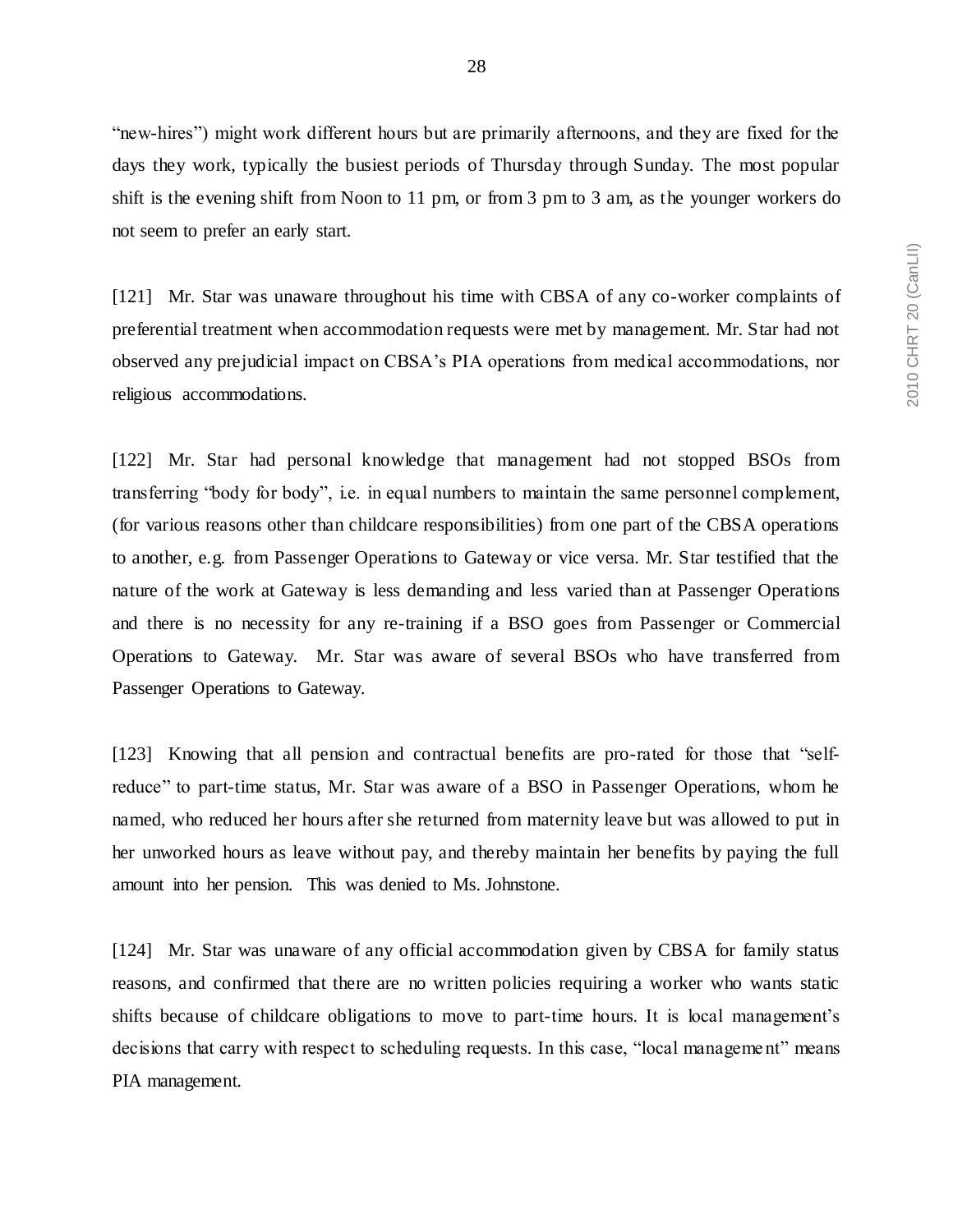[125] Mr. Star testified as to the exhibited Draft Policy to Accommodate dated June 2007. This 13 page document was given to him in 2007 by John King, a former Union Representative and later the Union President. Mr. King had advised him at the time that he picked it up at an

"Occupational Hearing", which is a meeting of senior Union officials and management held from time to time to discuss operational issues.

[126] Mr. Star testified that he used the Draft Policy to Accommodate as part of his negotiations with management on behalf of an employee who was seeking medical accommodation. In the 2007 meeting when he produced it, Mr. Star testified that Ms. Raby claimed to have no knowledge of it whatsoever and that she questioned its authenticity.

[127] After some time, Supervisor Darren Millet who was also present at the meeting, acknowledged that he had seen the Draft Policy to Accommodate before and that it had been circulated to management for management's opinion. Mr. Star was given the distinct impression by Mr. Millet that management was not keen on the Draft Policy to Accommodate. Mr. Star asked Mr. Millet if they (the employees) could be looking forward to its introduction, to which Mr. Millet did not respond. Mr. Star confirmed that there has been no implementation of the provisions of the Draft Policy to Accommodate.

[128] Mr. Star testified that he felt the Draft Policy to Accommodate answers all the employees requests and that something like that document would be "perfect". He offered through CBSA management in the past to work with management to develop a policy on family status accommodation but was ignored.

[129] Mr. Star confirmed that at Gateway, located adjacent to the Airport, there are multiple shifts there. There are 3 day, 12.5 hour shifts, many Monday to Friday day shifts, and Monday to Friday static afternoon shifts, etc. It is Mr. Star's observation that management at Gateway is more willing to accommodate worker requests for specific shifts and times. Gateway only operates from Sunday night through to Friday.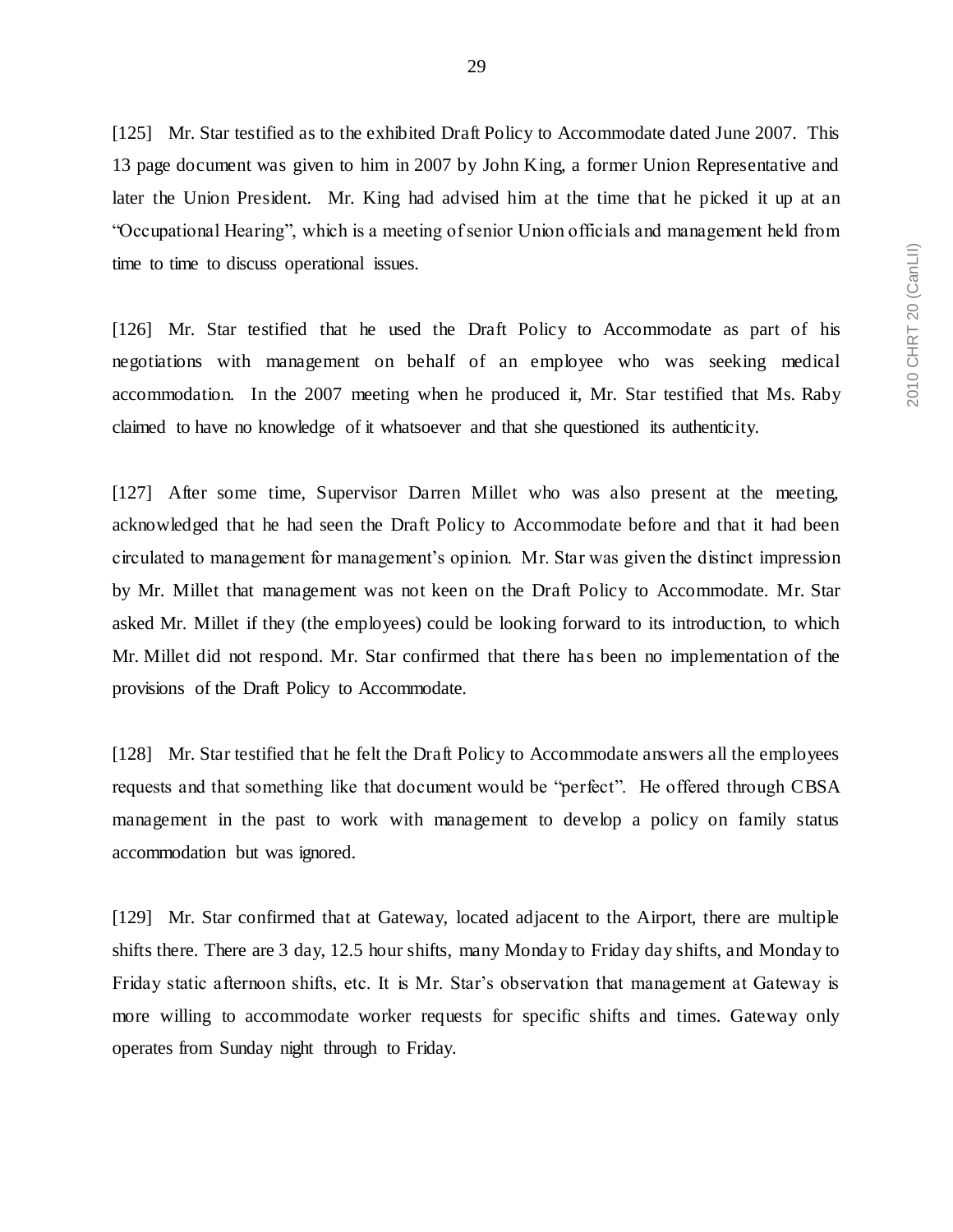[130] Mr. Star also confirmed that there was a management proposal for "shift bidding" on a rotational non-seniority based system that doesn't impact the needs of the CBSA operation. It has not been implemented however, because management and Union have not been able to ascertain a workable process that does not conflict with the VSSA. It was unclear whether this proposed shift bidding would have alleviated the Complainant's situation, and it was not relied on by either side as an answer to the issues before this hearing.

[131] The Tribunal dealt with the Union's position in 2009 CHRT 14 as the Respondent applied to have the Union added as a party to this hearing on the basis that the Union may share responsibility for any discriminatory conduct that might be found because the VSSA prohibits the Respondent from acceding to the Complainant's hours accommodation requests. The Union took a position in support of the remedies sought by the Ms. Johnstone arguing that those remedies do not require changes to the collective agreement or the VSSA, but only for the Respondent to establish a policy of accommodation based on family status. The Tribunal dismissed the Respondent's application*,* finding that Ms. Johnstone had not made allegations against the Union nor was there any indication on the record that the collective agreement or the VSSA played a role in management's policies concerning the issues raised by her complaint.

[132] Asked about BSOs working part-time Mr. Star said there were workers who work parttime for family reasons, due to medical restrictions, or by personal choice such as being close to retirement. Generally, when a request based on these reasons is put forward, the BSO sits down with management and a shift that accommodates the particular request is worked out. Generally, part-time workers work afternoon shifts (10 am to 8 pm; 12 pm to 10 pm). Afternoons are the busiest time at PIA so this fits neatly with management's operational goals.

[133] As to his own accommodation for religious reasons, Mr. Star testified that every new shift period (now every 63 days) he sits down with his supervisor and they work out his unique shift. The process typically takes about 5 minutes: 3 to discuss and 2 to make the changes by computer on the shift schedule. He does not work late on Fridays or on Saturdays at all. Sundays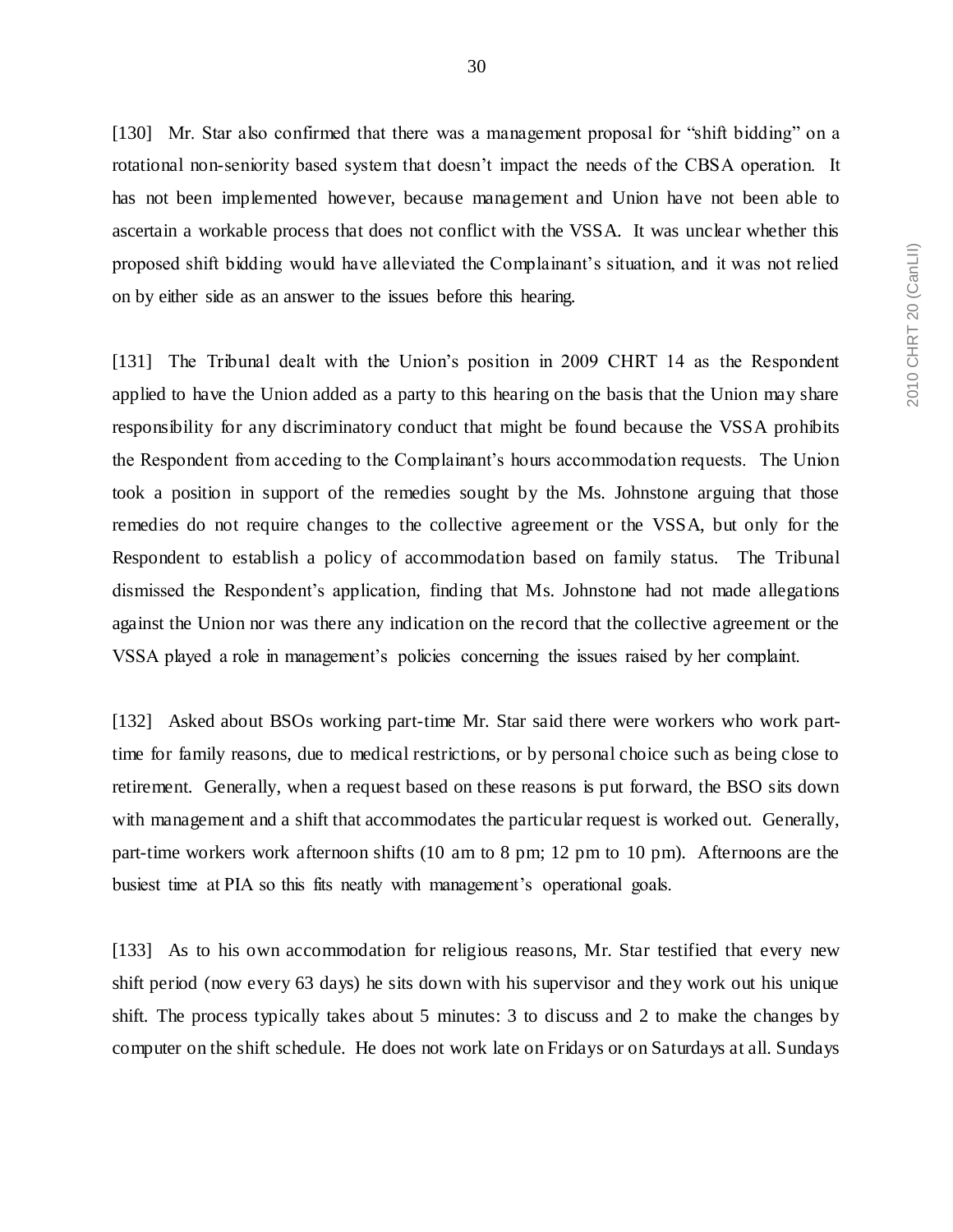31

are usually his longest day, i.e. 5:00 am to 3:15 pm. He works at different start times over static days.

[134] Mr. Star stated that the granting of his accommodation request has not opened the "floodgate" on similar requests for religious accommodation. A couple of other BSOs came forward and were quickly dealt with, but that is the extent of it. As to family status requests, under cross-examination Mr. Star described himself as the "maven' of the issue when he was on the Union executive, and that the majority of employees seeking accommodation for family responsibilities would come to him. He stated that not all seeking family status accommodation were seeking static shifts, but a number of them were. When challenged as to whether he and the Union believe that all such requests should be accommodated, he responded that he felt management should accommodate for this reason until it can show undue hardship such as morale being destroyed, the cost being prohibitive, or the occurrence of unacceptable layoffs that would occur.

[135] Mr. Star testified that for BSOs, every hour worked is a pensionable hour, therefore if you work fewer hours you earn less pension benefits. Employee pension contributions are matched by the employer. Other benefits are also based on full-time hours worked of 37.5 hours in a week set as 100%, and therefore fewer hours worked normally lead to a pro-rating of those benefits.

[136] Mr. Star confirmed that part-time staff are paid less for overtime hours put in. He also spoke to an exhibited Part-Time Agreement that management asked workers working part-time to sign, the content of which basically indicates that the signing worker agrees with being assigned part-time hours. This was in place at the time of the complaint, and continues to be used. When Mr. Star was part of the Union Executive, he recommended that staff not sign the Agreement as its language suggests that it operates to take away the worker's ability to return to full-time hours as of right. There was a concern that in the case of an employee who is forced to "self-reduce" such as Ms. Johnstone, the signing of such an Agreement could leave her unable to return to full-time shifts as of right when her circumstances changed. There was no evidence led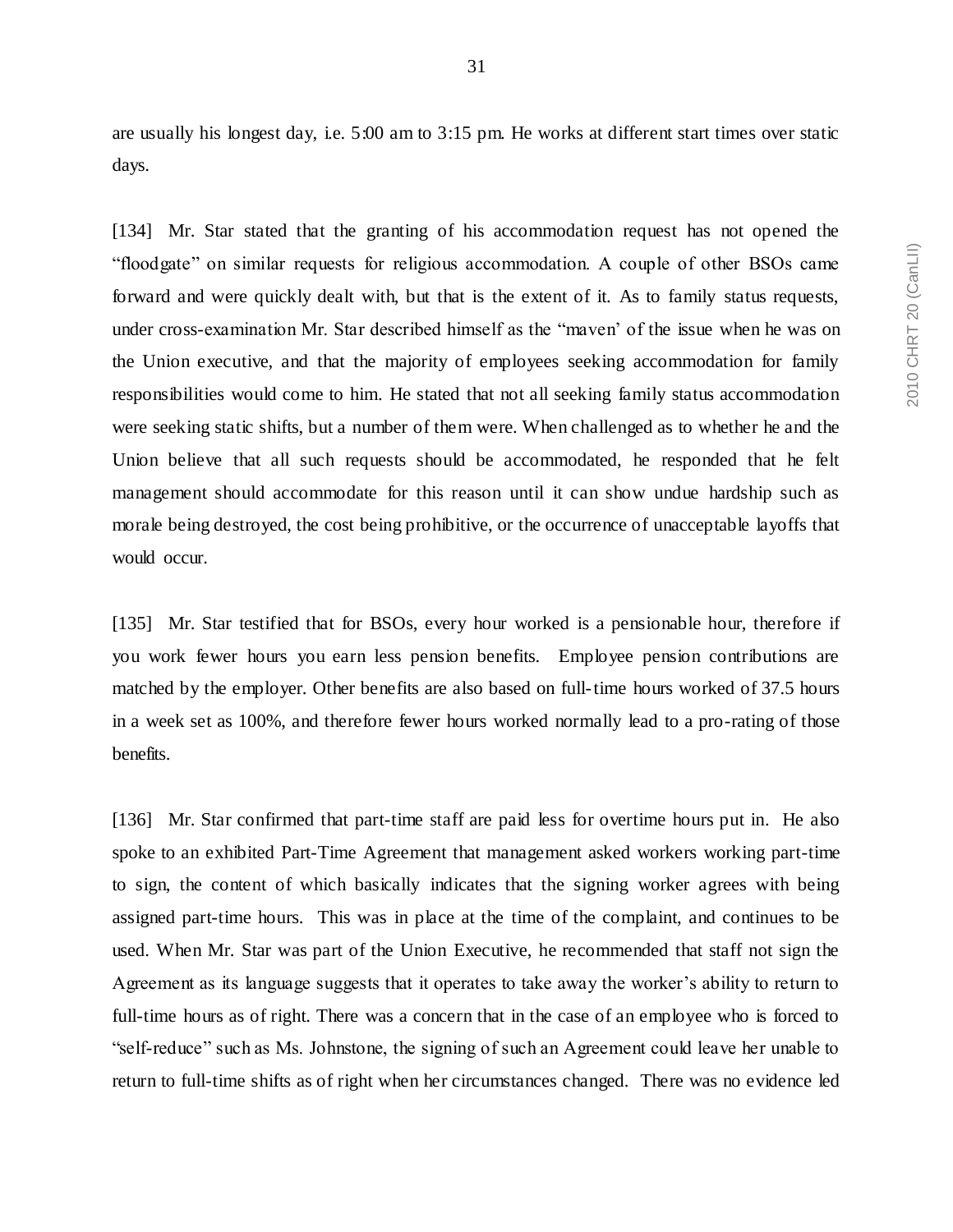that anyone who had not signed it suffered any repercussions, but that the proffering of it by management left the worker feeling that he or she should sign it as a condition of employment.

[137] Mr. Star also confirmed that there is nothing in the VSSA that specifies the maximum number of hours that may be worked by a part-time employee, or limits part-time to 34 hours per week.

# <span id="page-33-0"></span>**C. Evidence of Expert, Dr. Linda Duxbury**

[138] Dr. Linda Duxbury was qualified as an expert in strategic Human Resources management including labour force demographics, managing change, and the impact of work-life balance issues on workers. The Respondent consented to Dr. Duxbury being qualified as an expert in these areas.

[139] Dr. Duxbury filed a written report to address the accommodation needs of workers with child care responsibilities, and the nature and impact of any employer's response to accommodating those needs. In the preparation of her Report, she read the Statements of Particulars of both parties.

[140] Dr. Duxbury is a fully tenured professor at Carleton University's Sprott School of Business where she teaches and supervises Masters and PhD courses on topics including organizational behavior, work-life balance issues, and managing change for employees. She also writes on attribution theory (the basic need to understand and explain the causes of other people's behavior) and managing organizational structure to maximize worker performance.

[141] In addition, Dr. Duxbury engages in research, consulting and writing in her field. Her principle areas of research involve the managing of the "people part" of change, i.e. the impact and effects of workplace change on workers, and work-life balance demographics from a strategic point of view. This has been a 20 year field of study and consideration for Dr. Duxbury, and she has consulted with both the private and public sector.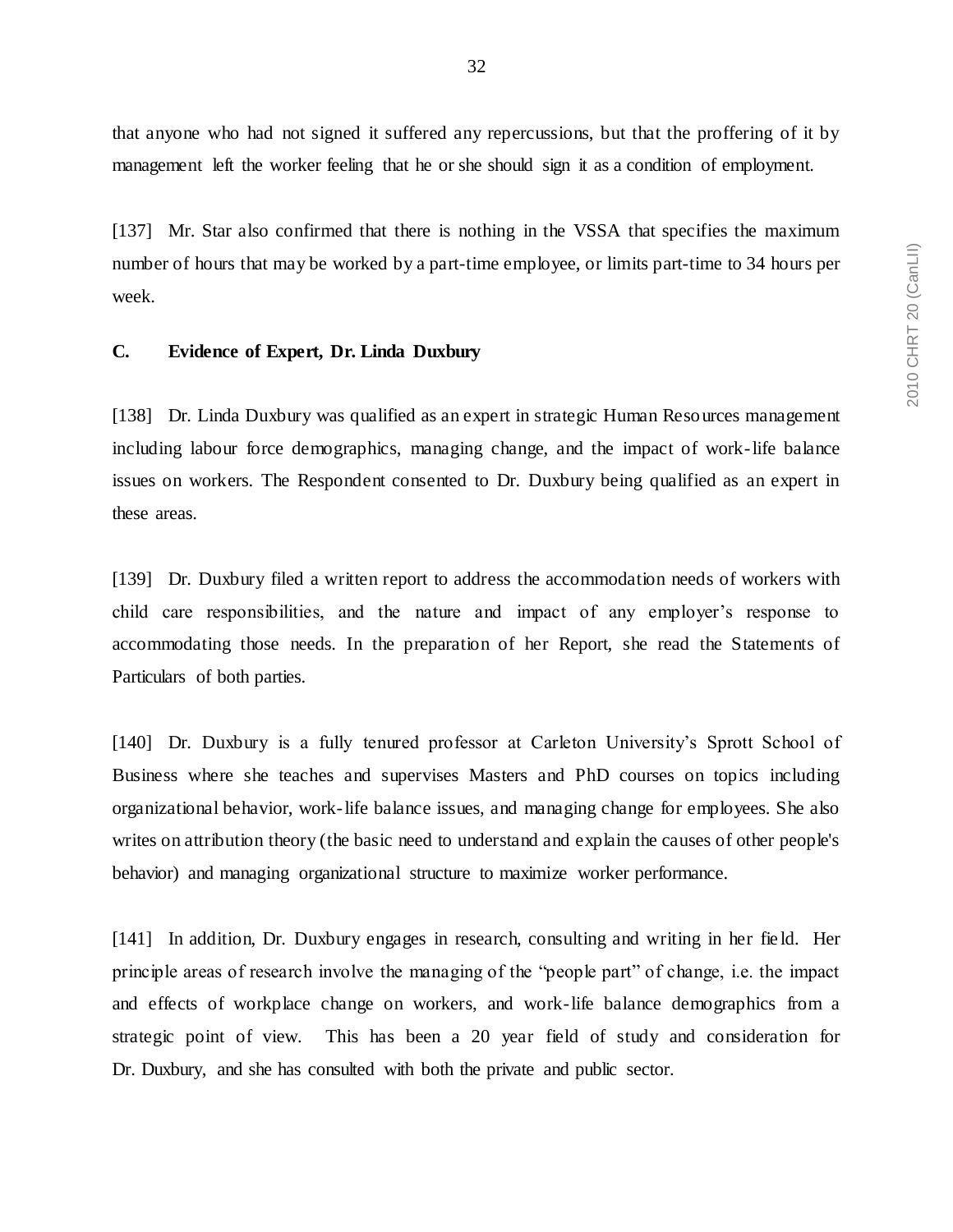[142] Dr. Duxbury's work and database findings are globally recognized and cited. She spoke of Google Scholar which is a website where only academic referenced, peer-reviewed publications are posted. Her and her colleague's research is cited under "key citations" on that website. The authoritativeness of Google Scholar was not challenged by the Respondent.

[143] A focus of Dr. Duxbury's report and testimony was on "Role Overload" where work interferes with family obligations and/or family obligations interfere with one's work, to the point where the individual feels the stress of never having enough time, and tasks at hand are never complete.

[144] "Work interferes with Family" is the descriptor for when a worker psychologically prefers his or her time spent at work to time spent attending to family obligations.

[145] "Family interferes with Work" is the descriptor for when a worker will sacrifice work for family obligations, such as turning down a promotion, or taking part-time hours, etc.

[146] Dr. Duxbury testified that workplace culture dominates as the predictor of whether a worker feels he/she is in control of the family and workplace interface or not. Childcare availability that can be matched to your work duties makes a difference because there is less stress if the two can be matched.

[147] Workplace culture, i.e. the reality of the workplace, is determined not by one's manager in terms of organizational charts, but the temperament and attitude of one's immediate manager, the person the worker reports to. According to Dr. Duxbury, workplace culture and demands are the "big two" factors impacting "Work interferes with Family" in Role Overload.

[148] A good manager breeds loyalty in his or her team, but a bad manager who is overly demanding and unsympathetic breeds stress and resentment because a worker feels he/she is not heard and not appreciated.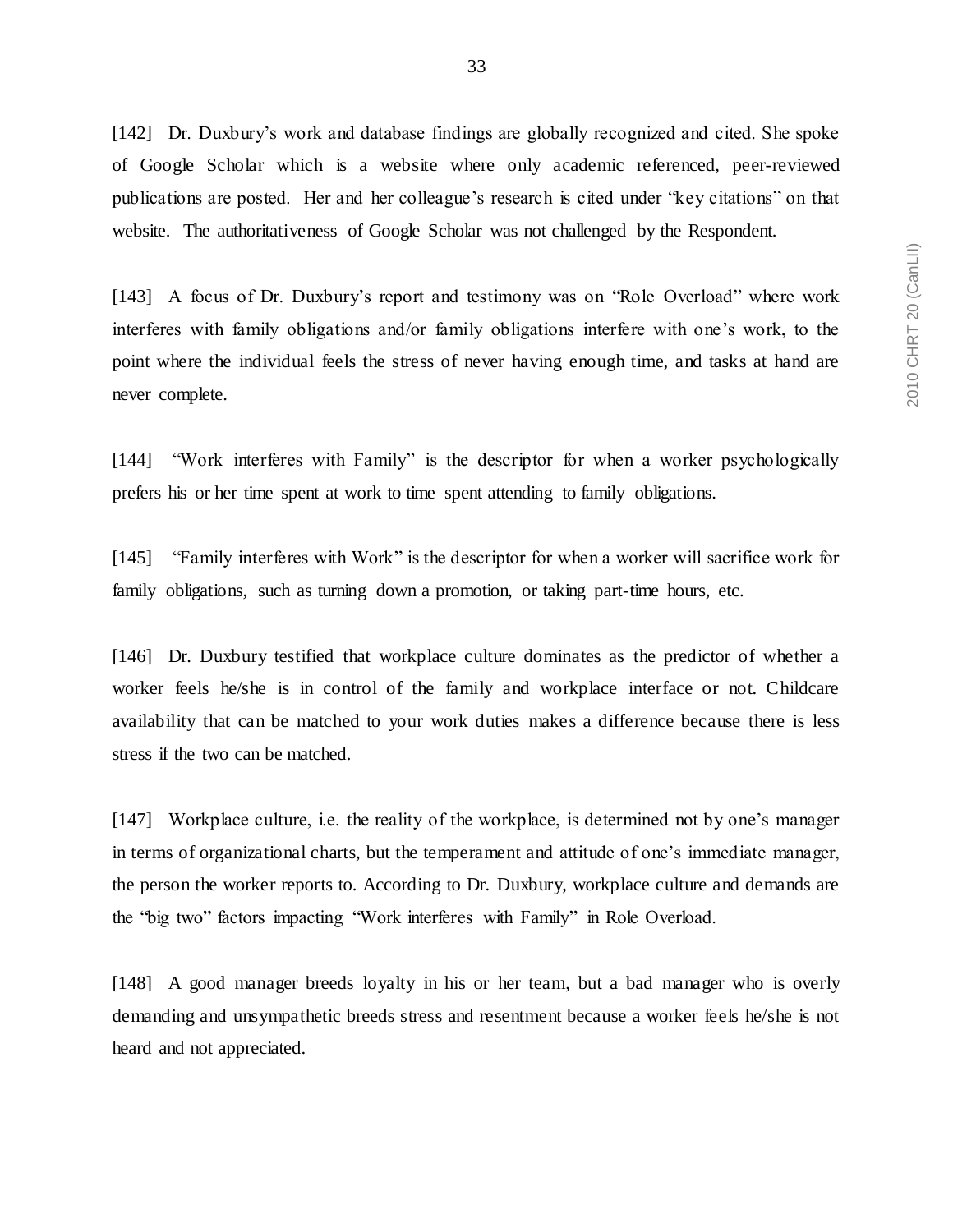[149] There has been a phenomenal increase in Canada in women in the workforce, and presently 2/3 of Canadian families are headed by dual income earners. This is now the "modal" or norm in Canada. There are also more single working parents in the workforce than males working with a stay-at-home wife. Normally, the latter males earn more than the modal family.

[150] 15% of the workforce, mostly dual income families, have young children. Younger children, defined as age 5 and under, mean increased demand on the parent(s) and reduced parental control over being able to choose variable shifts for work.

[151] Dr. Duxbury emphasized that there is a disconnect often between policy and practice in the workplace. Practice is workplace culture, the worker's actual experience. Speaking generally, she stated that many organizations feel that they have done "their bit" by implementing stellar policies, but do not follow-up on implementation.

[152] An example given by Dr. Duxbury was "telework". She testified that there is an excellent federal government policy on telework, but in reality few engage in it other than on their own time because it is not encouraged by federal government employers.

[153] As to 24/7 operations, work schedules and accommodations have to be individualized to suit that workplace, but Dr. Duxbury felt there were very few operations where flexibility cannot be found if management looks to implement it.

[154] Dr. Duxbury also commented that shift work is a major predictor of a dramatic increase for workers in "work interferes with family" and has the potential to be very problematic.

[155] A lot of these competing tensions have been felt and borne more by women, but with a younger generation of male workers who want to participate more in family life, men are being increasingly impacted as well. The more society denies this reality, the harder it becomes to address it in a healthy way.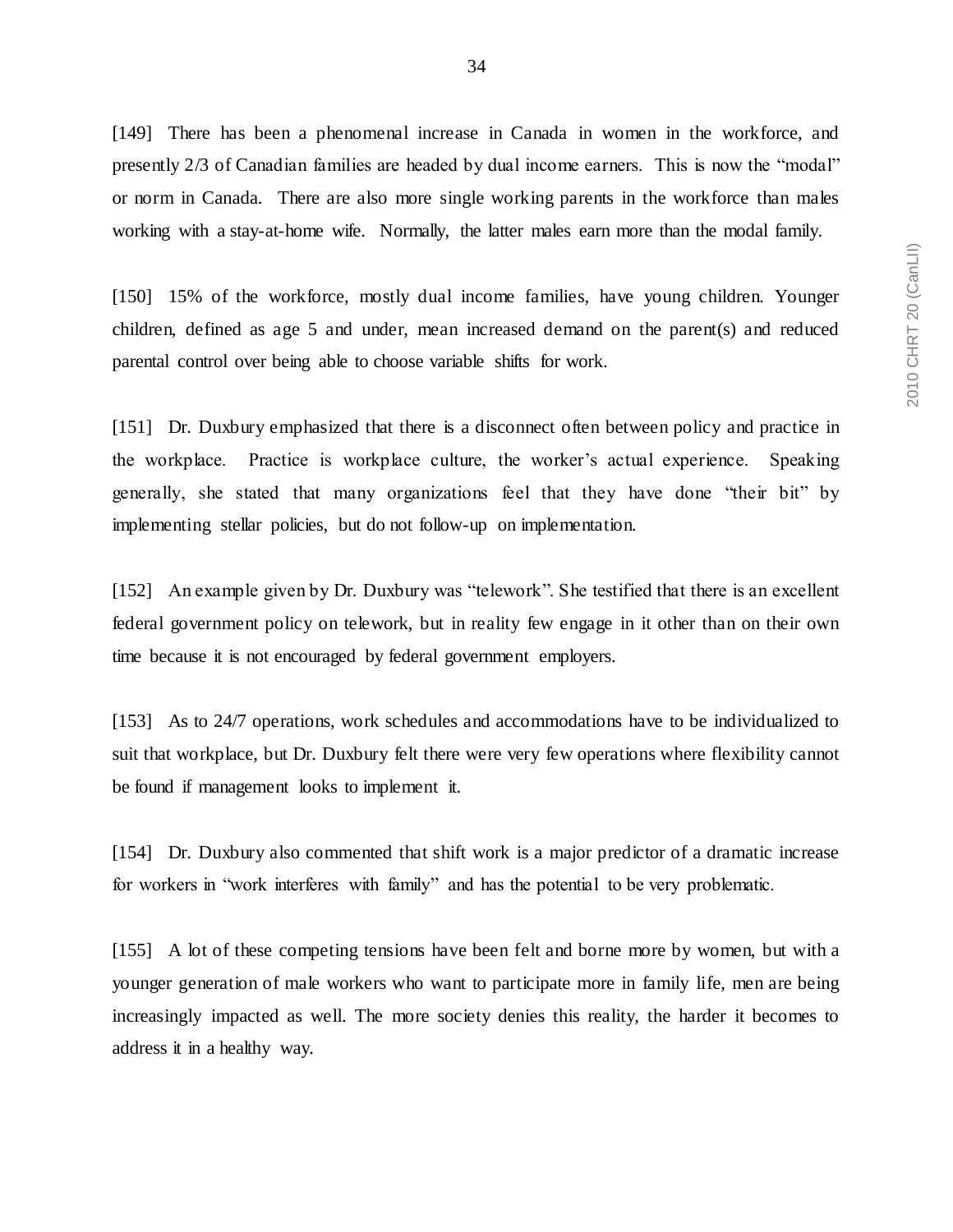[156] According to Dr. Duxbury the data is clear that the predictability of a fixed schedule allows a worker to set up her/his support network effectively. As Canada moves into a seller's market (more jobs available than workers to fill those jobs), Dr. Duxbury poses the question as to how employers can afford not to accommodate workers with young children given the demographic changes in our nation.

[157] Canada's fertility rate is critically low at 1.5. The fertility rate needs to be 2.1 to sustain itself and grow. During the 'baby boom' after World War II, Canada's fertility rate was 4. This decrease will result in a significant shortage in personnel over the next 25 years.

[158] The average Canadian enters the permanent workforce at 25. The average Canadian professional woman has her first child at age 31. This older age is a factor in the numbers of children being born because of fertility issues and time available.

[159] Dr. Duxbury generally observed in her further testimony that recruitment, retention and succession planning have become crucial concerns in Canadian government and business enterprises. In a seller's market for labour, lack of accommodation creates a real challenge to recruit, retain and plan. In Dr. Duxbury's view, doing nothing in this regard has a real and increasing cost attached to it.

[160] According to Dr. Duxbury, the costs associated with ignoring these demographic truths, changing attitudes toward work-life balance, and the impact on workers who are in the midst of trying to manage competing demands result in a workforce were:

- people are overloaded, burned out, stressed, depressed, and have more mental health issues;
- absenteeism increases due to health concerns and exhaustion;
- workers are less committed, less loyal, and less satisfied;
- prescription drug use increases;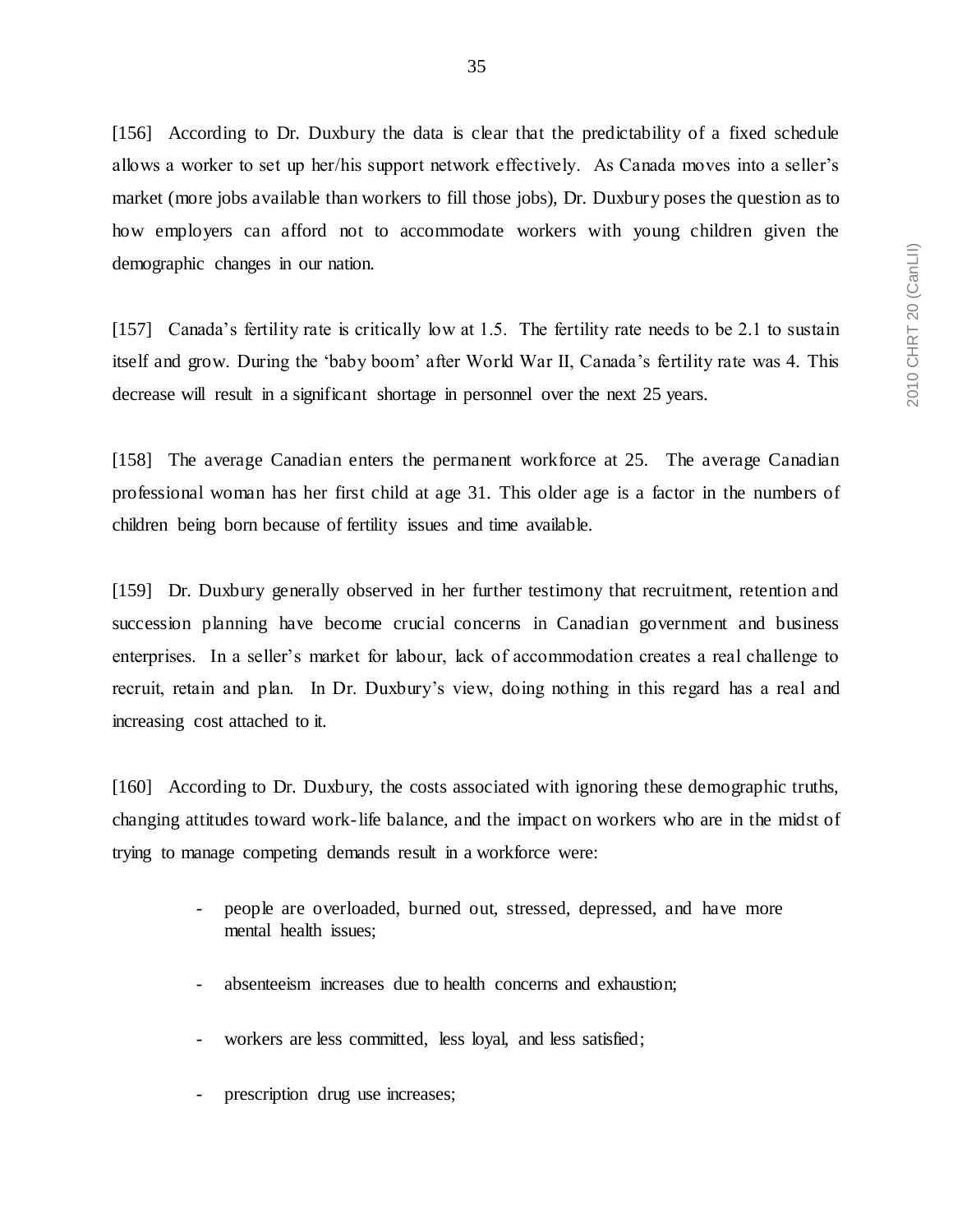- workers are less engaged with lower job satisfaction;
- there are higher turnover rates;
- the public experiences poorer customer services as employees "retire on the job";
- more workers are planning to leave their employment because of family demands and a sense of not being valued.

[161] The real benefit to an employer who is accommodating is the reversing of the abovelisted trends. If an employee is in good mental and physical health with sufficient sleep and a feeling of being appreciated at work, Dr. Duxbury testified that it is a pretty safe assumption that such an employee will be more productive and perform better.

[162] Dr. Duxbury testified that being valued is very important in the workplace. We easily have a concept of managing dollar capital but not human capital. A worker who wants to contribute needs to feel valued, i.e. recognized and appreciated. Otherwise, that worker will not give the employer the benefit of his/her skills.

[163] Where an employer is responsive to the concerns of its workforce, it is important to educate the rest of the workers so that they gain an awareness that any added benefit or perceived accommodation that another worker has now may be given to them when they are in need. In order to educate, the employer has to have policies that are unambiguous, transparent and which contain built-in accountability for mis-use. Such educative steps lead to attitudinal change.

[164] Dr. Duxbury underscored her testimony by stating that the data is unequivocal that people will use health care facilities and health professionals less if these work-life balance issues are dealt with favourably. She stated that the "number one coping method" in Canada is cutting down on sleep. This is followed by drinking, smoking, eating poorly, and not exercising enough – all of which have negative health consequences.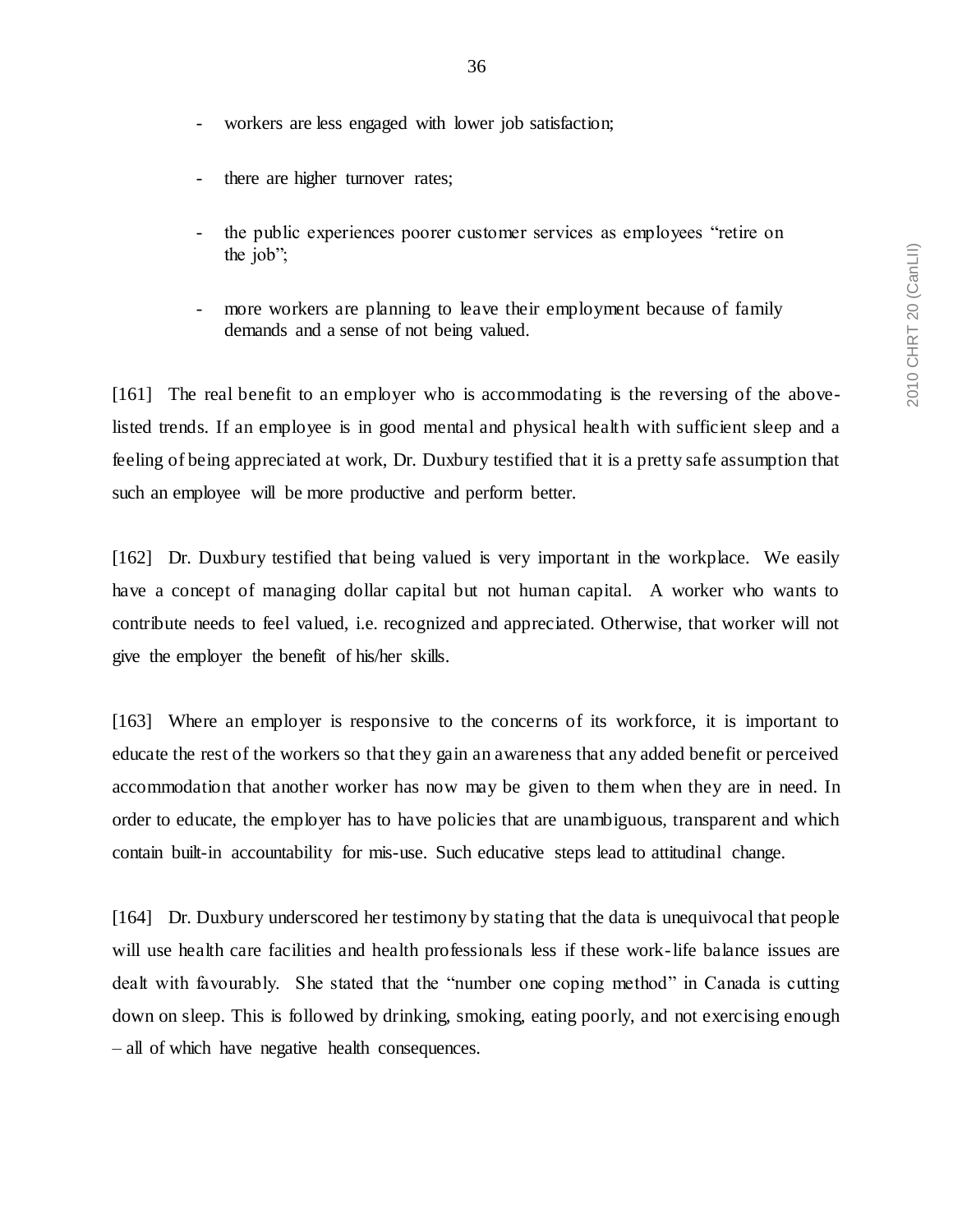[165] Dr. Duxbury was asked by CHRC counsel whether an organization's impressionistic fear over great numbers seeking the same accommodation is well-founded. She responded in the negative because there are a range of people in or at a range of life cycle places with differing needs at any given time. Dr. Duxbury stated that her experience shows that people will generally use the accommodations they need and not misuse them. Her comment was that generally we "don't give people enough credit".

[166] As women make up 47% of Canada's workforce presently, Dr. Duxbury stated that unless accommodations are made for working women when their children are young, there will be fewer women available in the workforce or society will suffer from their choice to have fewer or no children.

[167] Under cross-examination, Dr. Duxbury was challenged on the applicability of her database statistics to the present case. This Tribunal found that it was clear that Dr. Duxbury's data came from a broad range of workers from all sectors in many different job and career positions, who were asked a broad range of questions that addressed the workplace itself and attitudes toward the workplace.

[168] Further, Dr. Duxbury made it clear that she was not suggesting that poor employees be rewarded, rather, that good management and employers who do not silo employee groups off from one another, benefit. She stated that treating each employee the same does not necessarily equate with fairness, as people and their needs are not the same. Some flexibility and individual assessment is appropriate and manageable.

[169] In summary, Dr. Duxbury is stating that as a general framework for the workplace, good management and a supportive workplace culture is a win/win combination for both employers and employees.

[170] In the context of a workplace with rotational shifts, Dr. Duxbury acknowledges that shift work of this type is more problematic for employees, however some of the unpredictability can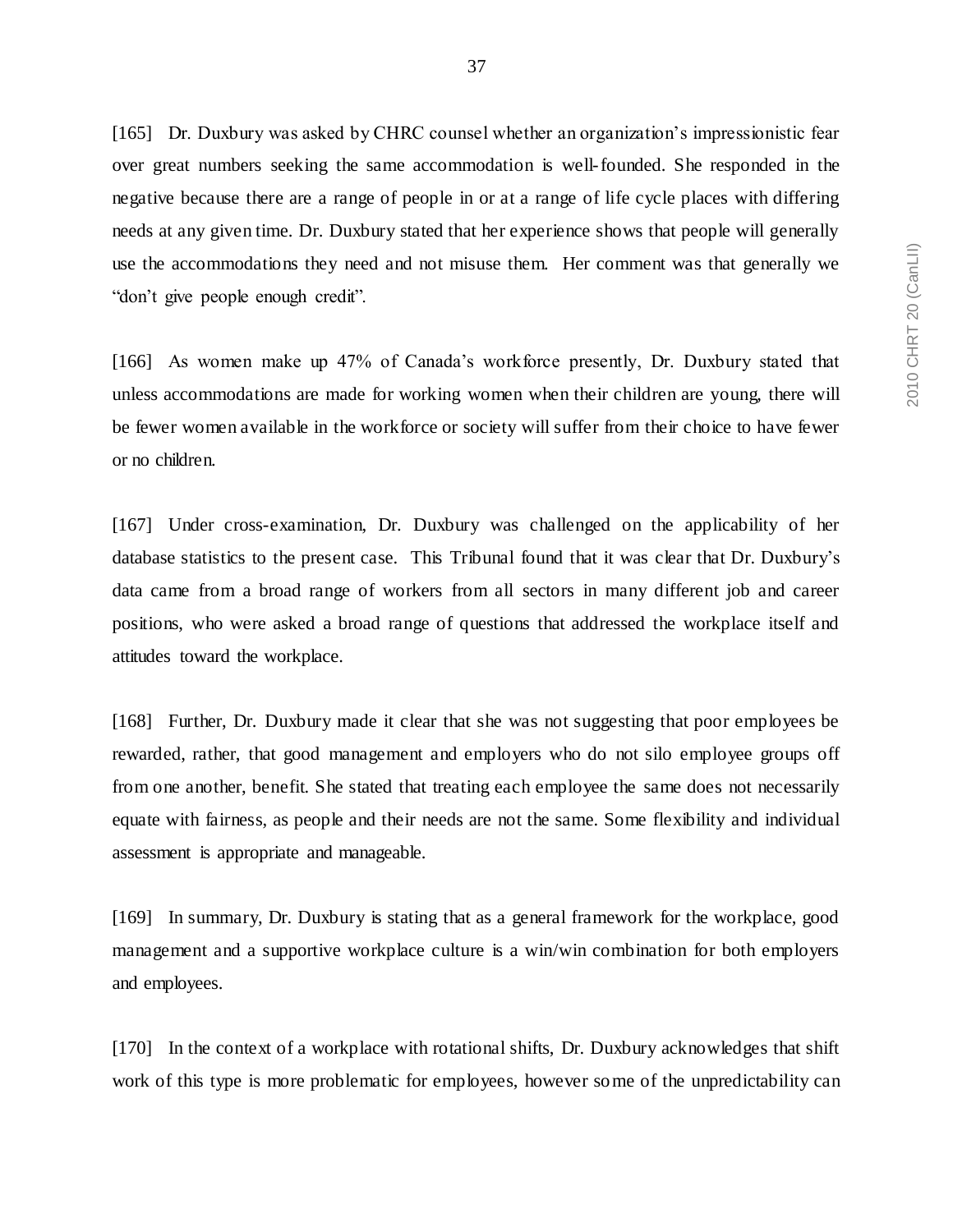be alleviated by sufficient notice and the ability to trade shifts with colleagues. This adds to a worker's sense of control and her/his ability to create support networks. She also noted that the shift a worker prefers today may not be the shift that worker prefers in two years, as a person's needs and demands change over time. The whole of Dr. Duxbury's evidence was presented as generally applicable to the CBSA workplace, but she had not personally observed nor drawn conclusions about the CBSA workplace specifically.

[171] Dr. Duxbury opined that it is naïve to suggest (as the Respondent does) that childcare issues are solely as a result of the employee's choice, when that employee is faced with housing and feeding a family. Dr. Duxbury posed the rhetorical question that although theoretically a person has choice, how real is that choice if there is only one legally and morally acceptable option? Dr. Duxbury's premise is that a person should not have to choose between raising a family and meaningful work that she/he is trained for and has demonstrated his/her ability to perform. She stated that in her opinion the worst employers are those that say they value worklife balance, but don't in fact.

[172] Dr. Duxbury suggests that if an employer puts workable and understandable, fair policies in place, it is then up to the employee to make use of them. Workplace culture is based on observations of the actual environment, and that culture, one's immediate manager, and the ability to inject some flexibility and predictability into one's work life are the best indicators of success.

[173] The best environment is to have policies in place, and then allow managers the authority to deal with people individually so that support is tangible and fits the need. Dr. Duxbury added to this by stating that once a request is satisfied, it is important for the manager to communicate to others the reasons why it was a good management decision. "In the absence of transparency, people assume favouritism."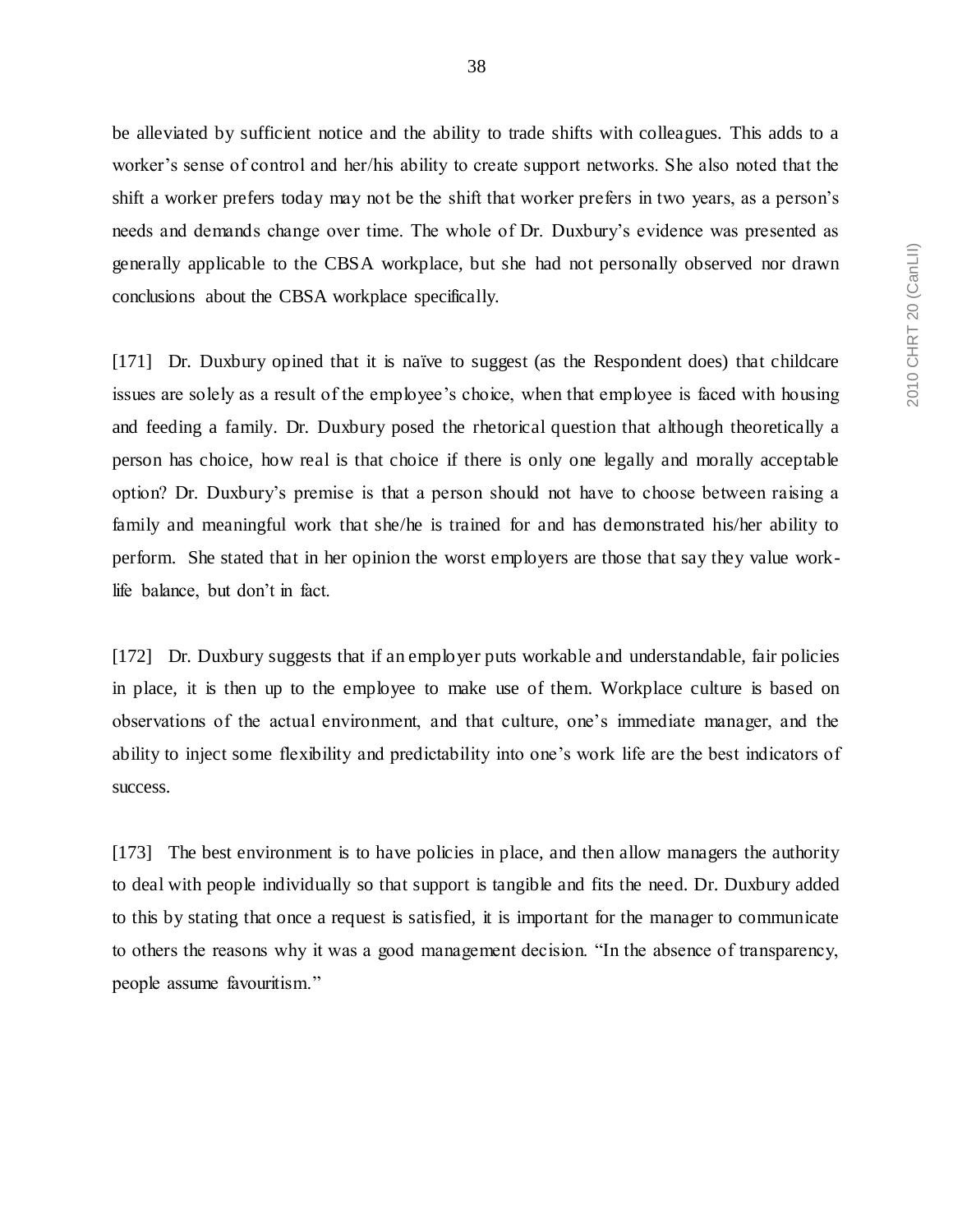### **D. Evidence of Expert, Martha Friendly**

[174] The Complainant tendered Martha Friendly for qualification as an expert on childcare policy in Canada, including childcare availability for people who work rotating and fluctuating shifts on an irregular basis. The Respondent objected to this characterization on the basis that Ms. Friendly had not personally engaged in empirical studies, but had only studied available data of which there is not an abundance and of which there is not recent data. The Respondent suggested that Ms. Friendly be accepted only as an expert on childcare policy in Canada. In accepting Ms. Friendly's qualifications as an expert on the basis put forward by the Complainant, this Tribunal found in the description of Ms. Friendly's long writing and teaching career, that she has an overall awareness of the general availability of childcare, both traditional and nontraditional, in Canada for all Canadian workers, and knowledge of factors that affect women in the workforce including the impact of childcare availability on Canadian working women. This Tribunal felt that any concerns that Respondent's counsel had with respect to the reliance on data that was insufficient or dated could be addressed in cross-examination.

[175] Ms. Friendly is the Executive Director of the Childcare Resource and Research Unit "CRRU" in Toronto, Ontario. CRRU is a policy research facility concerned with early childhood education and childcare and family policy. She filed a written report to address the extent to which child care is accessible to employed parents who are working non-standard, rotating, unpredictable hours. The Respondent took the position that Ms. Johnstone had more childcare options that she presented herself as having, and Ms. Friendly's report was tendered by the Complainant to address that position. In the preparation of her Report, Ms. Friendly also reviewed the Statements of Particulars of both parties.

[176] For over 30 years CRRU was part of the University of Toronto, but in 2007 became a separate non-profit organization in receipt of provincial and federal funding. Ms. Friendly is a specialist in policy concerning early childhood education and childcare. She is also part of an international childcare policy community that researches, analyzes data and writes on topics that arise by virtue of her specialization. She is a published author in her field and teaches in the Masters Program at Ryerson University.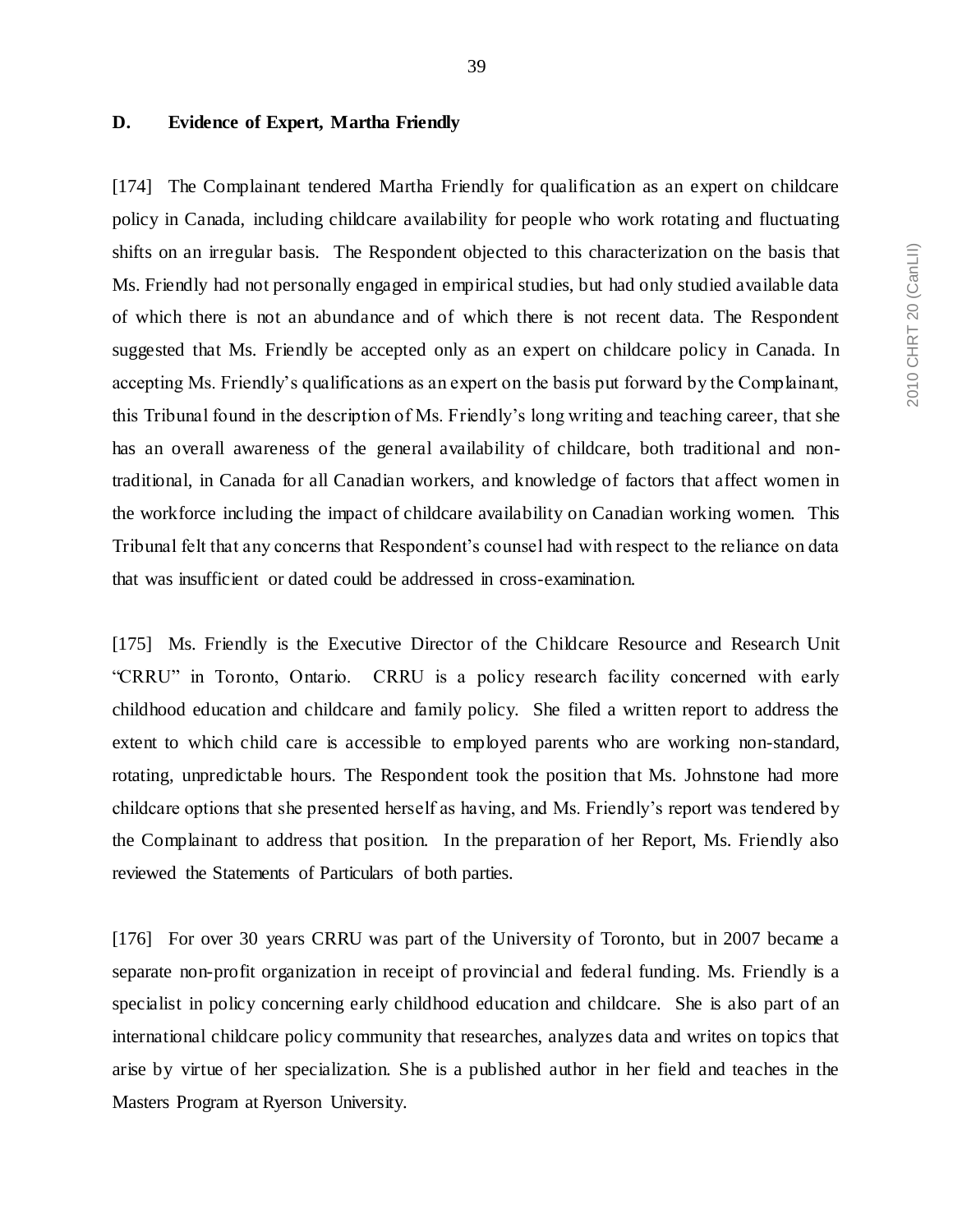[177] Although her evidence revealed that Ms. Friendly is an advocate for increased public funding for childcare options, her evidence of interest to this hearing was her knowledge of availability of childcare in Canada, and there was no suggestion by the Respondent that her evidence on this relevant point was influenced by her policy positions.

[178] Complainant's counsel characterized Ms. Friendly's evidence as meant to inform the Tribunal as to the *bona fide* difficulties a parent such as the Complainant faces in finding third party childcare, a difficulty shared by anyone in the position of the Complainant having young children and a workplace that requires rotational, fluctuating, and unpredictable shifts. This Tribunal found that Ms. Friendly's evidence on these points was reliable.

[179] In her testimony, Ms. Friendly emphasized that the single most difficult factor in accommodating child care is unpredictability. Many factors go into child care decisions but unpredictability of a worker's schedule makes finding paid third-party provider daycare, regulated or unregulated, in a centre or in a private home, almost impossible.

[180] Next most difficult is the need for extended hours, i.e. outside the standard operating hours of approximately 7 am to 6 pm on weekdays. Need on weekends and especially overnights makes availability virtually impossible as well.

[181] Further, Ms. Friendly noted that available childcare spaces fluctuate. A provider who is caring for children in her own home, for example, may not operate such a service once her own children are of school age. However, others may open up that were not previously available.

[182] As Ms. Friendly says there is largely no data on unregulated childcare in Canada, her evidence focused more on available regulated childcare which includes childcare centres and care provided in the care provider's home under provincial regulation. She testified that regulated child care facilities in Canada are very limited, and as a result unregulated care is commonly used. In other words, the need far outweighs the supply.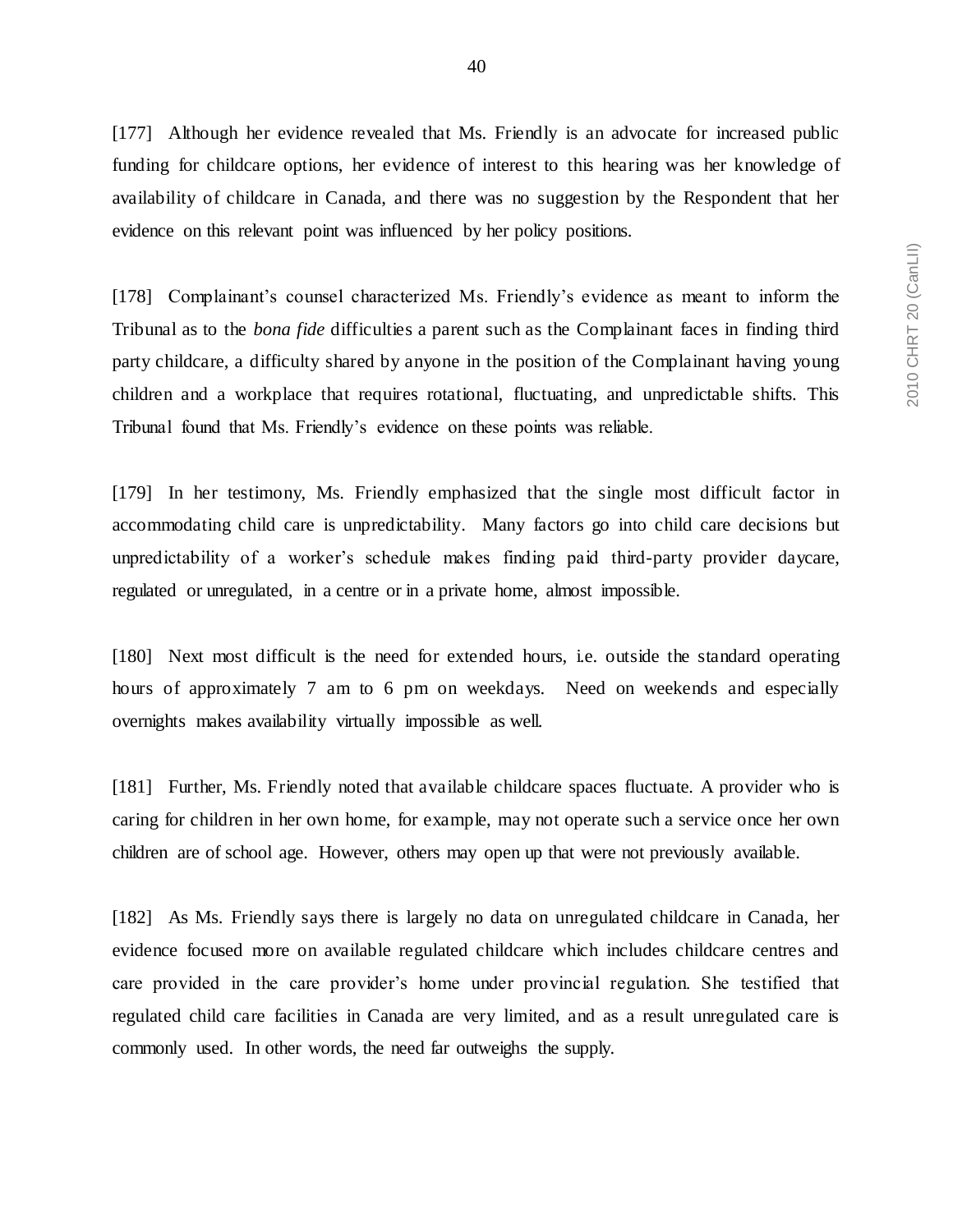[183] Reliable data on the availability of extended hours childcare in unregulated settings is likewise not readily available, but this Tribunal can accept anecdotal evidence on this issue supported by Ms. Johnstone's direct evidence.

[184] Ms. Friendly provided some evidence on two major studies done in the 1990s on the availability of extended hour daycare. The results of these studies, not surprisingly, was that there are (or have been) a few programs that offer extended hours or weekend childcare, but there was little use made of weekend or overnight childcare and therefore it was not costeffective enough to continue to be offered.

[185] This supports Ms. Johnstone's position that the type of childcare she needed was not easily available if at all, and that there are relatively few workers who require third party assistance on this basis, i.e. there are few in number who work rotating fluctuating shifts with frequent overtime, who are also married to someone who works similar shifts.

[186] Taking that reality a step further, coupled with Ms. Johnstone's direct evidence on point there are few BSOs who would need accommodation to work outside the VSSA on static shifts for any period of time. Most workers look first to their spouse, family and friends for childcare assistance, and only if this is not workable or sufficient do they then turn to third party caregivers. Ms. Friendly found it understandable, as does this Tribunal, that most parents would not be comfortable with third party overnight care of their young children.

[187] It is doubtful that Ms. Johnstone or anyone in her similar situation as outlined would find any third party other than family willing to provide reliable childcare for young children based on an unpredictable schedule, even if that schedule is confined to 3 days per week. The provider has set hours and a separate life to live, and even family has to be locally accessible to the worker, therefore unpredictability is devastating for this purpose.

[188] By using family members over a 3 day period, albeit that she and her husband had to transport her children to 3 different locations on these days, she was able to propose to her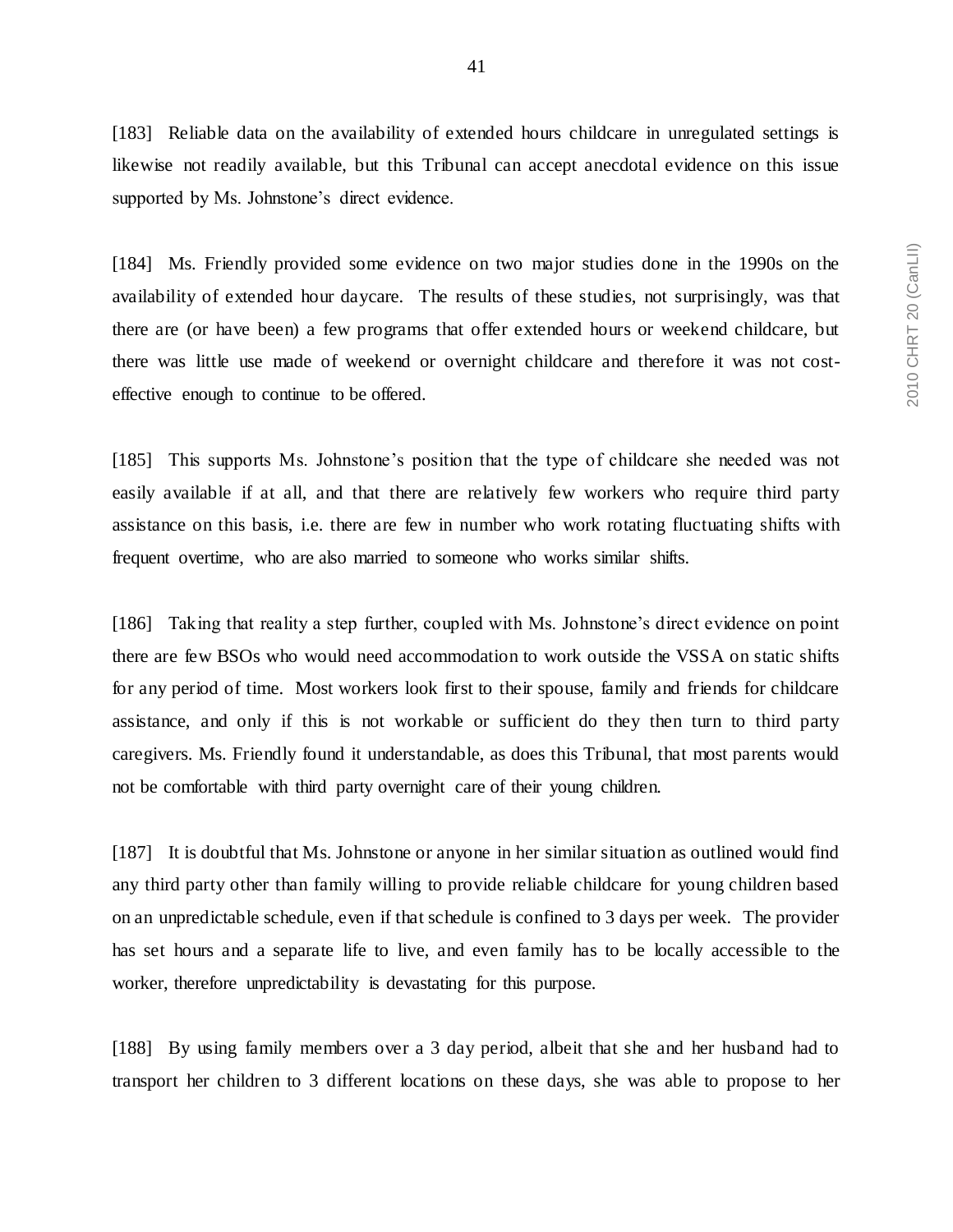employer the most flexible schedule availability possible for her at the time: the same 3 days per week, but not restricted as to start times, location, or length of shifts, and able to accommodate overtime and full BSO responsibilities.

[189] Ms Friendly testified to funding and cost barriers that exist for typical Canadian families. Government-backed maternity leave periods have lengthened over the past 30+ years, moving to a full year in 2003. Over the same time period, government tax credits and child benefit programs have also increased for families. This has helped, and is not offered in every country such as the United States. As a result, U.S. data on this topic is largely unreliable when discussing Canada.

[190] Also, there are subsidies available to lower income families (but only if regulated childcare is used), but not to middle income families. The majority of Canadian families including Ms. Johnstone's, fall into the middle income category by definition and these are the ones who have difficulty affording third party care, but have too much income to qualify for subsidies.

[191] Ms. Friendly quoted one of the main American experts in her field, Harriet Presser (a demographer at Harvard University), who wrote a 2003 book on the subject. Ms. Presser stated that it is "rare that you have two people working unpredictable shifts who are a couple", and that the main arrangement for most couples is spouses and family. Ms. Presser has written extensively in this area and coined the term "split shift families" referring to dual income couples who work different shift schedules in order to accommodate childcare.

[192] CBSA's counsel asked Ms. Friendly numerous questions under cross-examination about the many factors that go into a parent's decision to access third party childcare. Ms. Friendly acknowledged that many factors go into such choices including cost, type of care, location, availability, quality, and comfort with the provider. The type of shift and hours worked is not the only determining factor.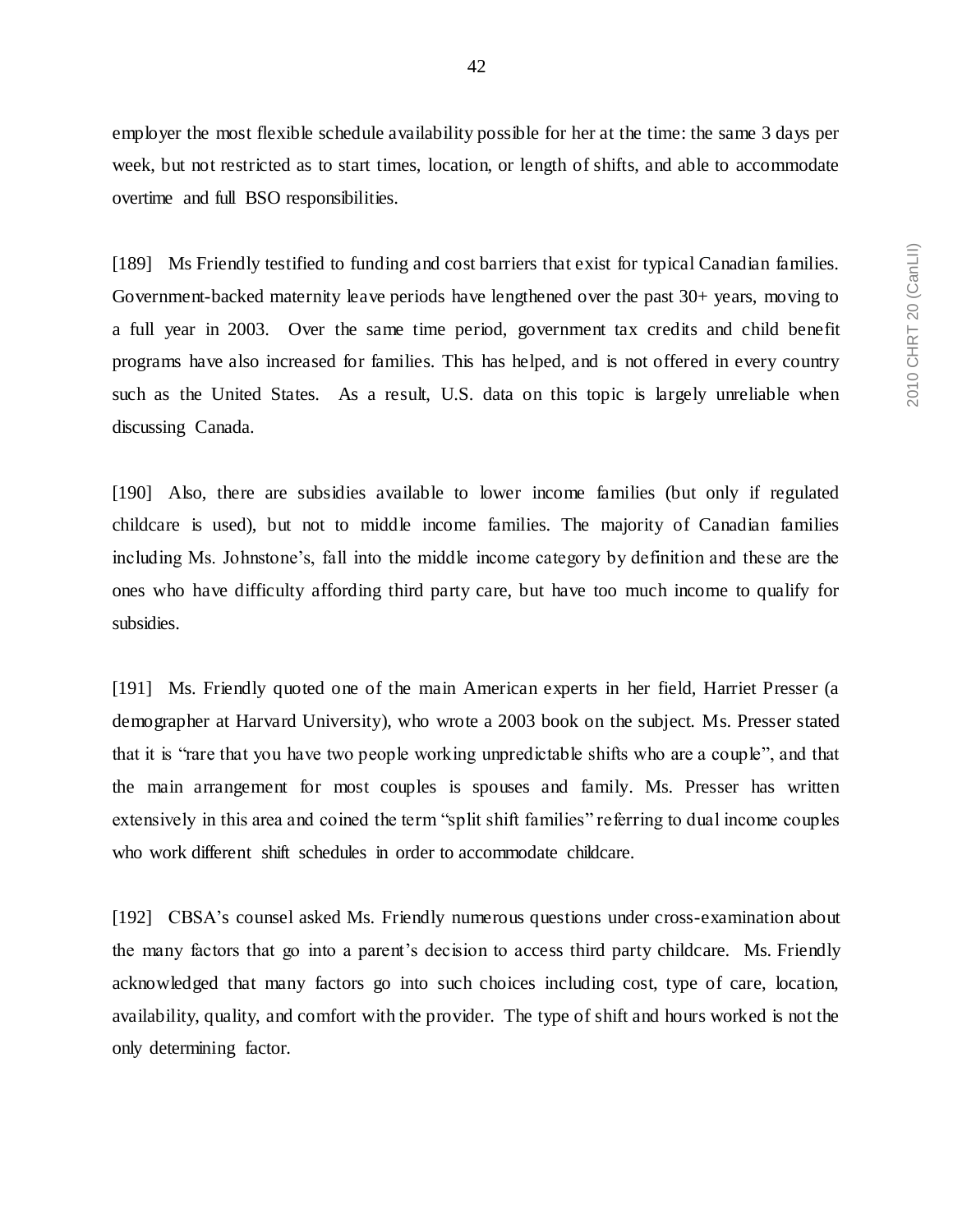[193] Although it seems evident that any number of factors may go into individual choices, this complaint deals with a situation where there was no available third party childcare in any event to cover Ms. Johnstone's work schedule, and neither her spouse nor other family members could fill the void entirely.

[194] In such a situation as this, the parent either must seek accommodation through her/his employer or no longer work for that employer (an alternative covered in Dr. Duxbury's testimony). Ms. Johnstone wanted to make a career with CBSA. She had invested time, taken training specifically for the position, and enjoyed the work. By her performance reviews and her own assessment she was good at her job. It does not seem unreasonable to this Tribunal that Ms. Johnstone would want to remain employed with CBSA, and would ask for accommodation on her shift schedule until the children were of school age, i.e. up to age 5/6.

[195] Ultimately, Ms. Friendly confirmed that the ability of a parent to find suitable third party childcare falls on a continuum of difficulty depending on that particular parent's needs. She stated that she felt that Ms. Johnstone's situation was "one of the most difficult childcare situations that she could imagine" based on: different shifts at different times and different days including weekends; overtime; shifts at all hours of the day or night; and her spouse worked a similar type of job schedule.

#### **E.** *Prima Facie* **Case**

[196] The test to establish a *prima facie* case is set out in *Martin v. Saulteaux Band Government* (2002) CanLII 23560 (C.H.R.T.) at paragraph 24 *(Martin),* and *Ontario Human Rights Commission v. Simpson Sears Limited, (O'Malley),* [1985] 2 S.C.R. 536, at paragraph 28 *(O'Malley).*

[197] Essentially, a *prima facie* case is established if the allegations by the Complainant are covered, and if believed, the evidence is complete and sufficient to justify a verdict in Ms. Johnstone's favour, in the absence of an answer from the Respondent. If the Tribunal answers in the affirmative to this, then the onus shifts to the Respondent to show that despite the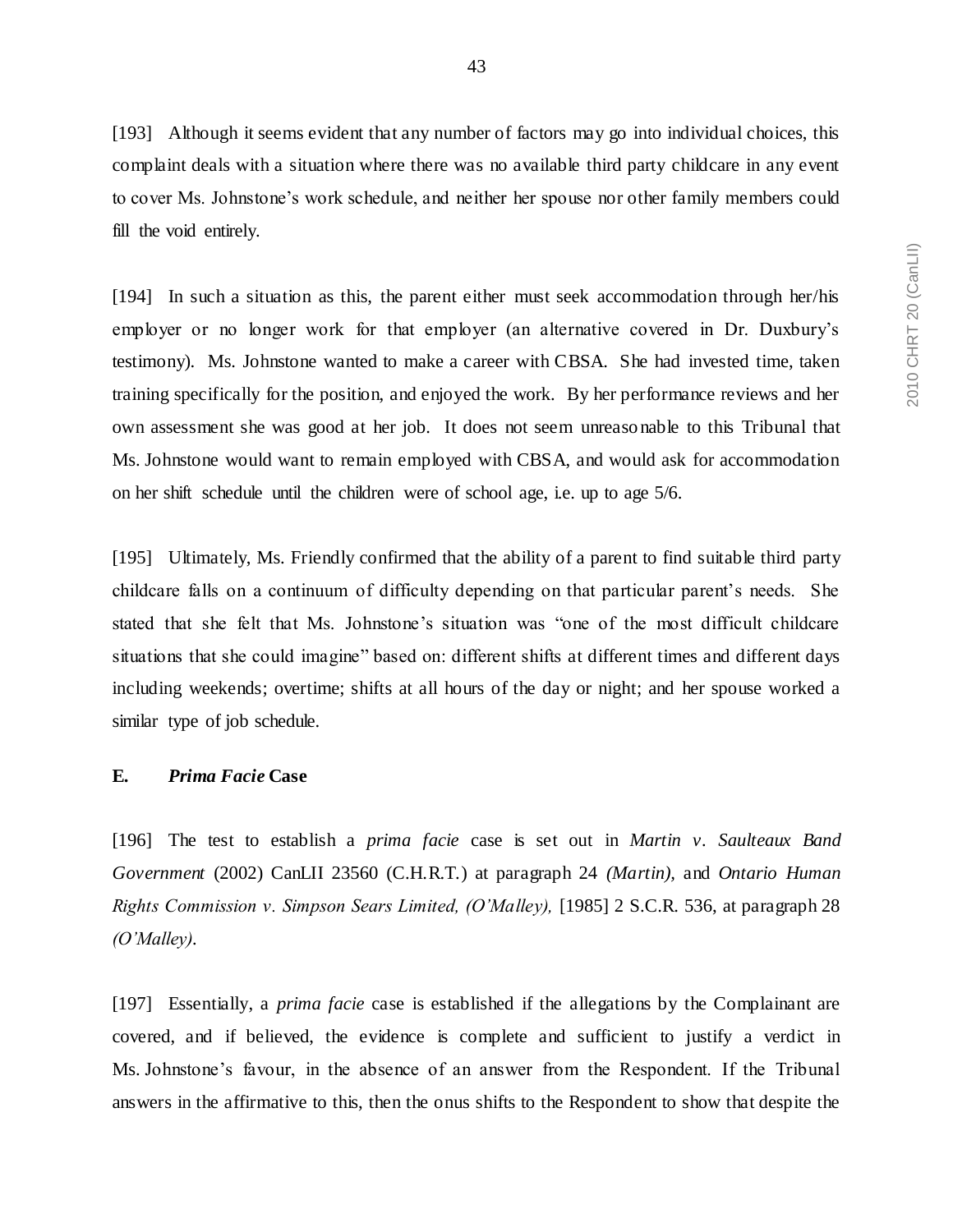discrimination found it had a Bona Fide Occupational Requirement (BFOR) to engage in it, and that accommodation of those affected would amount to undue hardship for the employer.

- [198] At this stage, the two questions before this Tribunal are:
	- Did CBSA engage in a discriminatory practice, directly or indirectly,
	- (b) in the course of employment, to differentiate adversely in relation to Ms. Johnstone, on the prohibited ground of family status?
		- Did CBSA engage in a discriminatory practice by establishing or pursuing a policy or practice, or did the CBSA enter into an agreement affecting recruitment, referral, hiring, promotion, training, apprenticeship, transfer or any other matter relating to employment, that deprived or tended to deprive Ms. Johnstone of any employment opportunities on the prohibited ground of family status?

[199] In the ordinary course, to establish a *prima facie* case the Complainant need only demonstrate that a policy has had some differential impact on her due to a personal characteristic which is recognized as a prohibited ground of discrimination. *Morris v. Canada (Canadian Armed Forces),* [2005] F.C.J. No. 731, at paras. 27-28 (*Morris)*

[200] In this inquiry, the ground of discrimination alleged is family status. There is a difference in position between the parties as to the definition of family status within the meaning of Sections 3, 7 and 10 of the *Act*, and therefore this Tribunal must address the meaning of family status before it can determine whether a *prima facie* case has been made out.

[201] Additionally, it is the position of CBSA, that the ground of family status carries with it a higher burden of proof to establish a *prima facie* case, than other grounds enumerated under the *Act*. In this proposition, CBSA, relies on the case of *Health Sciences Association of British Columbia v. Campbell River and North Island Transition Society*, [2004] C.H.R.D. No. 33 *(Campbell River)*, and subsequent decisions of provincial human rights tribunals and federal arbitrators that have followed *Campbell River's* approach on this issue.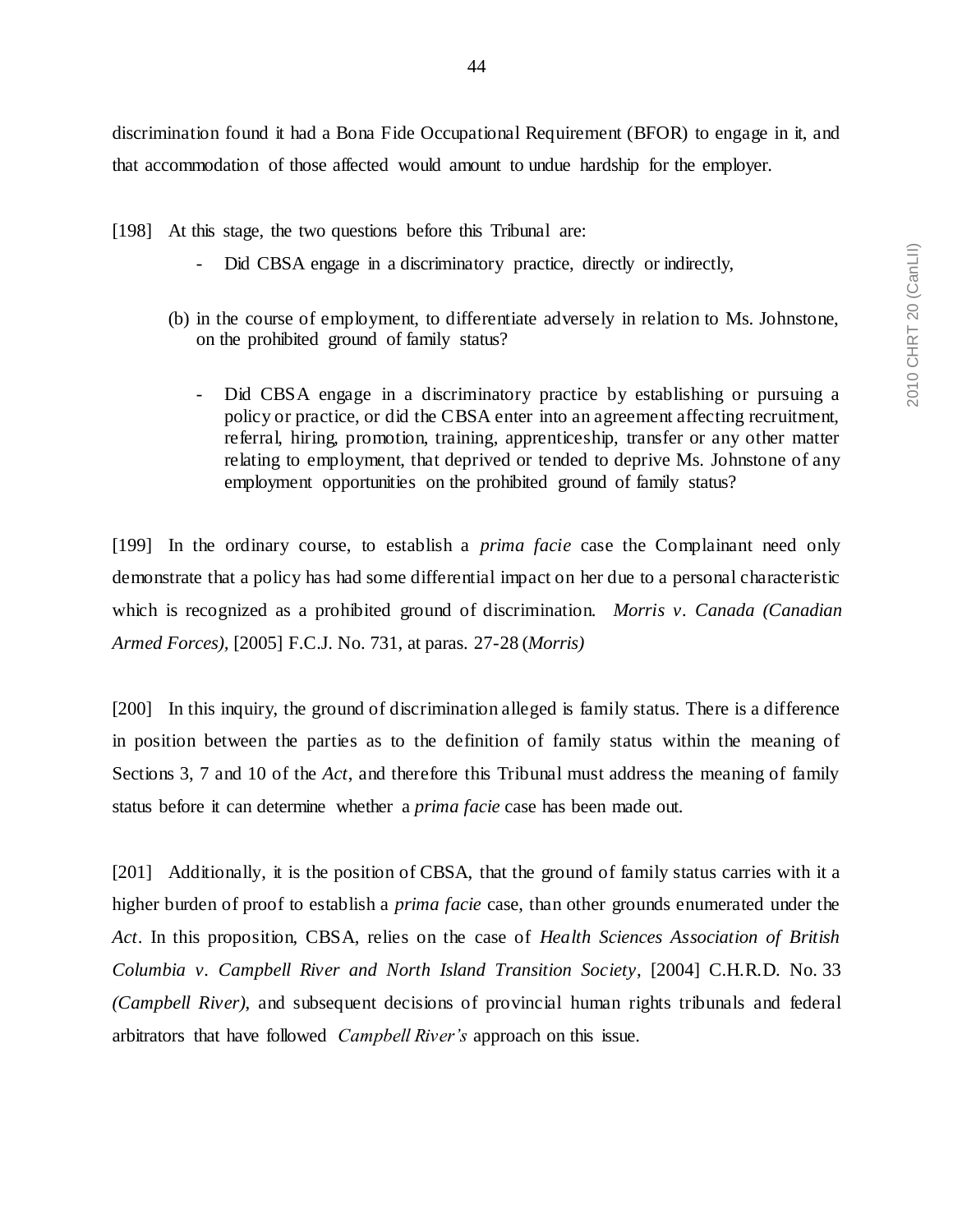#### **Family Status**

[202] Turning first to what it is meant by "family status" in the *Act*, Ms. Johnstone cites the previous CHRT rulings in Brown initially discussed in Section IV above, and *Wolden v. Lynn*, [2002] C.H.R.D. No. 18 *(Wolden).*

[203] The facts in Brown are very similar to this complaint and the Respondent in Brown is the predecessor of the CBSA. The CHRT found that the complaint was substantiated in Brown, and in doing so considered the nature of 'family status'.

[204] At page 15 of *Brown,* the Tribunal defined the ground of family status as follows:

(a) "…the evidence must demonstrate that at an family status includes the status of being a Parent and includes the duties and obligations as a member of society and further that the Complainant was a parent incurring those duties and obligations."

[205] At page 20 of the *Brown* decision, the Tribunal stated that the ground of family status contemplated:

(a) "… duties and obligations within the family", and "that the purposive interpretation to be affixed to s.2 of the CHRA is a clear recognition within the context of "family status' of a parent's rights and duty to strike a balance coupled with a clear duty on the part of any employer to facilitate and accommodate that balance within the criteria set out in the *Alberta Dairy Pool*  case. To consider any lesser approach to the problems facing the modern family within the employment environment is to render meaningless the concept of "family status' as a ground of discrimination."

[206] Ms. Johnstone argues that it is well established that the purpose of human rights legislation is to protect and enshrine the rights and dignity of Canadian. As a result, human rights codes must be interpreted in a broad and liberal manner.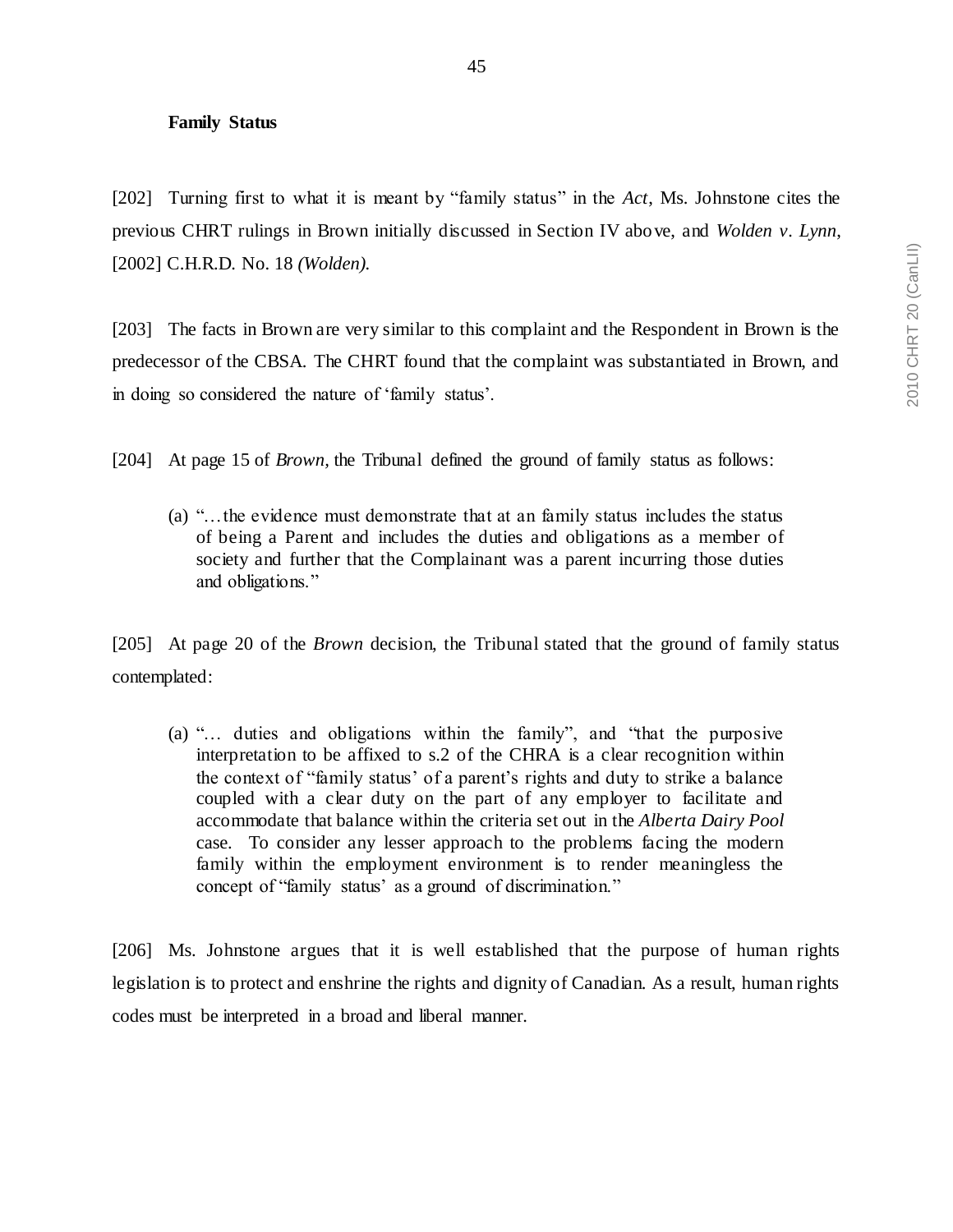[207] Ms. Johnstone also relies on *B. v. Ontario (Human Rights Commission),* [2002] S.C.J. No. 67 *"B. v. Ontario"* at paras. 44 – 45, wherein the art confirmed that to establish discrimination, family status claimants need only demonstrate that they were "arbitrarily disadvantaged on the basis of 'family status'. In other words, the Supreme Court adopted a broad and liberal interpretation to the *Act*.

[208] Ms. Johnstone agrees that the family obligation at issue must be substantial, however once that determination is made, then the Complainant states that interference with that obligation is sufficient to make out a *prima facie* case.

[209] Ms. Johnstone also raised the cases of *Hoyt v. Canadian National Railway,* [2006] C.H.R.D. No.33 *(Hoyt).* In Hoyt, the Complainant was a railway worker who sought accommodation from her employer to work a certain shift that would allow her to make childcare arrangements for her child. Again, the CHRT accepted that the scope of family status as encompassing childcare obligations of the nature faced by Ms. Johnstone.

[210] The interpretation that 'family status' within the meaning of the *Act* includes family and parental obligations that include childcare has been adopted in numerous decisions:

Wight v. Ontario (Office of the Legislative Assembly), [1998] O.H.R.B.I.D. No. 13 (Wight)

Canada Post Corp. v. Canadian Union of Post Workers (Somerville Grievance, CUPW 790-03-00008, Arb. Lanyon), [2006] C.L.A.D. No. 371 at para. 66

Rennie v. Peaches and Cream Skin Care Ltd., (December 4, 2006) Human Rights Panel of Alberta (unreported) at paras. 51, 53-54

Canadian Staff Union v. Canadian Union of Public Employees (Reynolds Grievance), [2006] N.S.L.A.A. No. 15

Ontario Public Service Employees Union v. Ontario Public Service Staff Union (DeFreitas Grievance), [2005] O.L.A.A. No. 396 at paras. 19 -21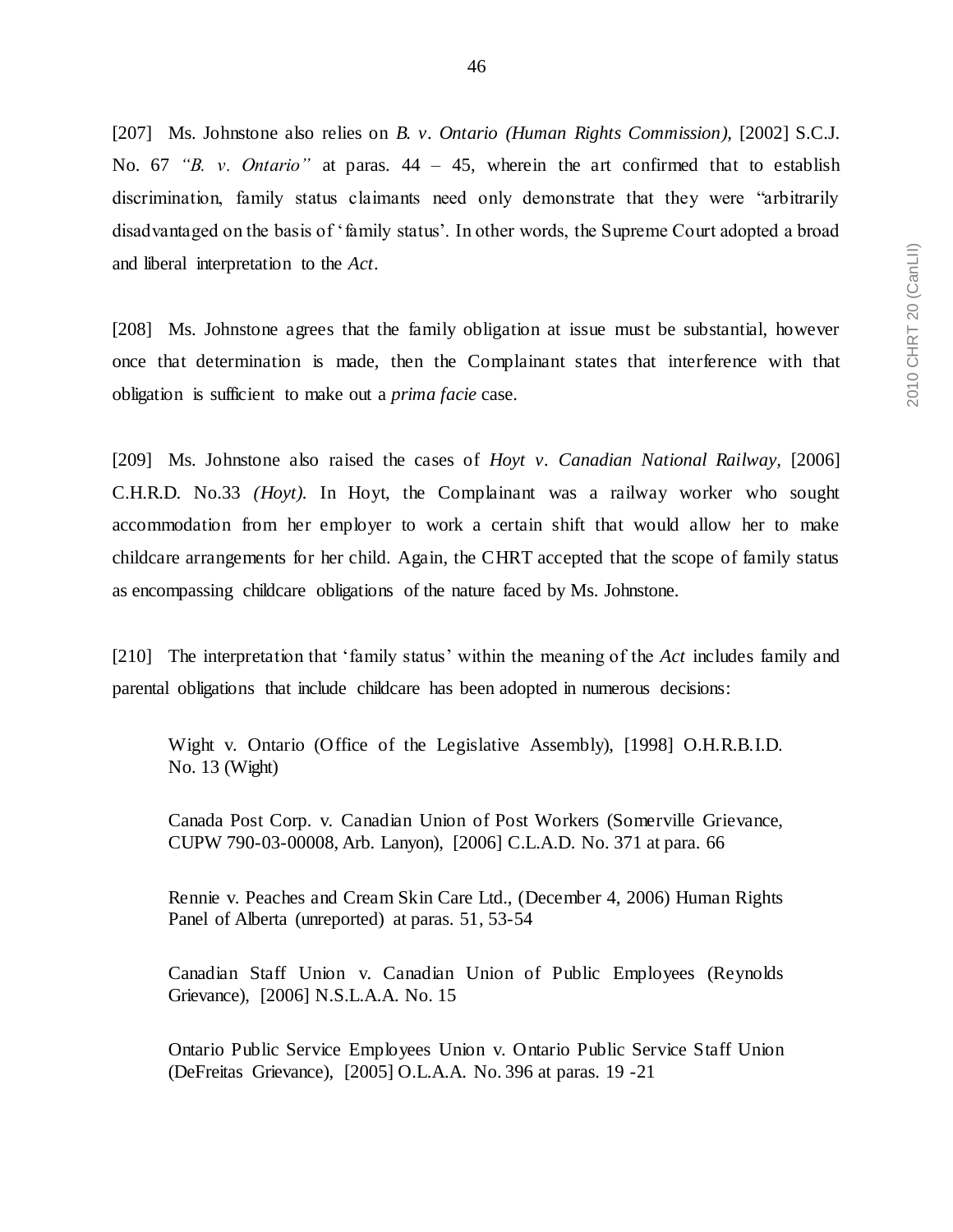[211] This Tribunal notes that even the *Campbell River* decision and decisions that have followed that ruling and adopted the same approach, still accepted that childcare obligations are within the scope of the definition of 'family status' within the *Act*. The debate between this line of cases and those cited by Ms. Johnstone is with the threshold required in such cases to establish a *prima facie* case, not with the meaning of 'family status'.

[212] The B.C. Court of Appeal in *Campbell River* reversed the arbitrator's decision on this point and acknowledged that childcare responsibilities (in this case by a mother to provide for a son with behavioural problems) are within the scope of 'family status'.

[213] The same can be said of the Federal Court's judicial review of the initial CHRC dismissal of Ms. Johnstone's claim, referred to in paragraph 68 above. Mr. Justice Barnes, in overturning the CHRC dismissal of Ms. Johnstone's complaint, took no exception to her complaint falling within the definition of 'family status' within the *Act*. This decision focused on a criticism of the approach taken in the *Campbell River* line of cases as to whether interference is sufficient, or one has to find a "serious interference" with the Complainant's protected interests. *Johnstone v. Canada (Attorney General)*, [2007] F.C.J. No.43 *(Johnstone)*

[214] CBSA argues for a more restrictive interpretation claiming that the law on this point is unsettled.

[215] CBSA proposes that protection is not provided with respect to family obligations at all, as only distinctions based on one's actual or 'absolute status of being in a family relationship is meant with the inclusion of 'family status' in the *Act*. CBSA denies that protection extends to the activities or responsibilities relating to one's status as a parent.

[216] In *B. v. Ontario* the Supreme Court of Canada spoke to the term "status" as implying membership in a class or group encompassing both the absolute definition and the relative definition requiring the existence or absence of a relationship with another perso n. The decision, as stated, also spoke to an arbitrary disadvantage suffered, but did not set out a comprehensive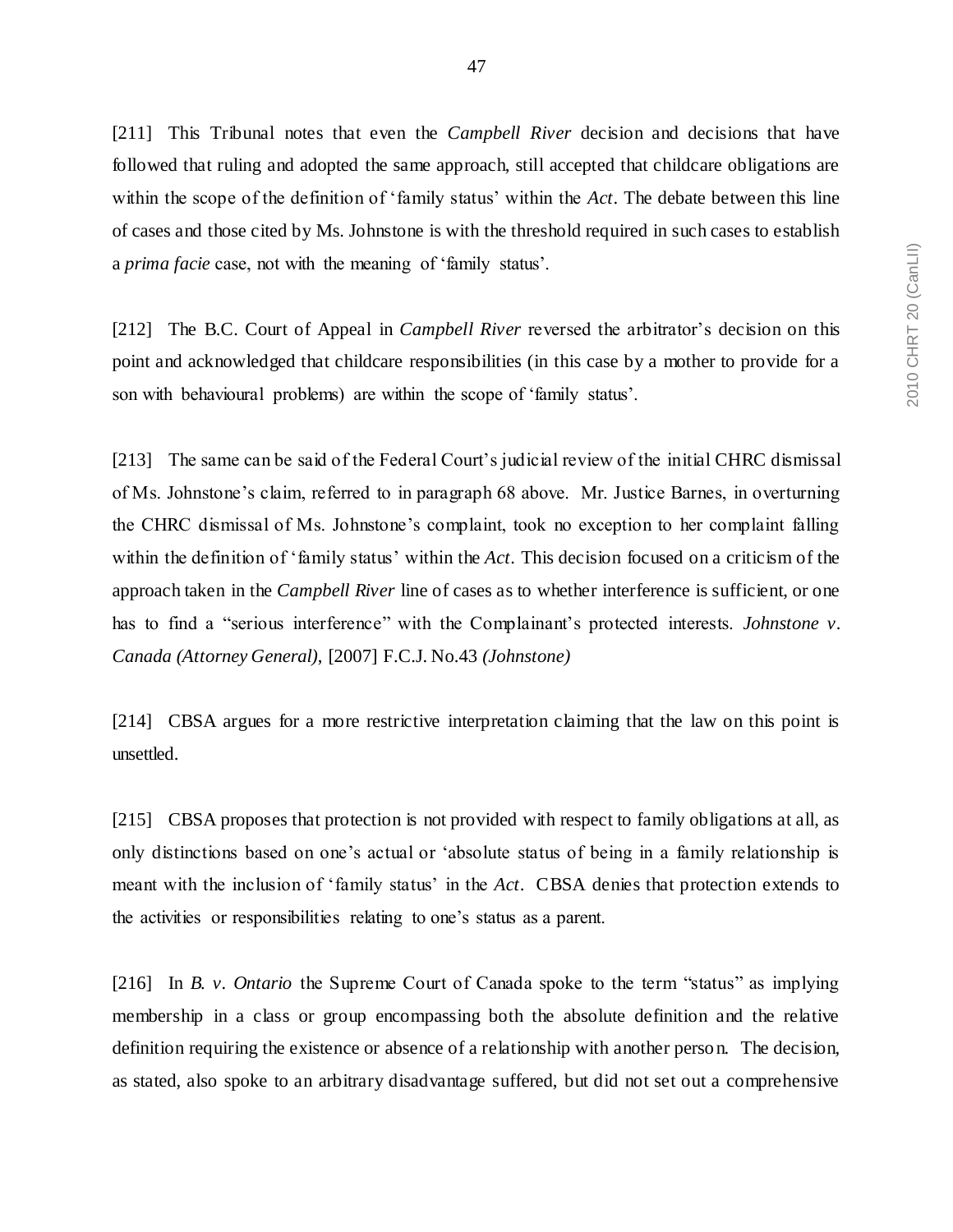definition of "family status" within the meaning of the Ontario Human Rights Code, which is provincial legislation akin to the federal *Act*. At paragraph 57 of the decision, the Court did speak of a person experiencing differential treatment on the basis of "an irrelevant personal

characteristic" that is enumerated.

[217] CBSA urges this Tribunal not to follow earlier CHRT decisions in *Brown, Wolden* and *Hoyt*. CBSA suggests that this Tribunal adopt a purposive interpretation that does not "overshoot the actual purpose of the right or freedom" as stated in *R. v. Big M Drug Mart,* [1985] 1 S.C.R. 295, para. 117.

[218] CBSA warns against the perils of an approach that presumes any conflict between work and family obligations amounts to discrimination on the ground of 'family status'. In this regard, CBSA cites the case of *McGill University Health Centre (Montreal General Hospital) v. Syndicat des employes de Hopital General de Montreal,* [2007] S.C.J. No. 4, at para. 49, per Abella J. *(McGill)*, to assert that 'family status' should not be interpreted as favouring and promoting particular familial arrangements as not every situation cannot be afforded the protection, but only those that are truly discriminatory.

[219] This Tribunal does not find Madam Justice Abella's statement in conflict with the complaint put before us by Ms. Johnstone.

[220] This Tribunal agrees that not every tension that arises in the context of work-life balance can or should be addressed by human rights jurisprudence, but this is not the argument put forward in the present case. Ms. Johnstone's argument is that such protection should be given where appropriate and reasonable given the circumstances as presented.

[221] As discussed above, we are addressing here a real parent to young children obligation and a substantial impact on that parent's ability to meet that obligation. It is not before this Tribunal to address any and all family obligations and any and all conflict between an employee's work and those obligations.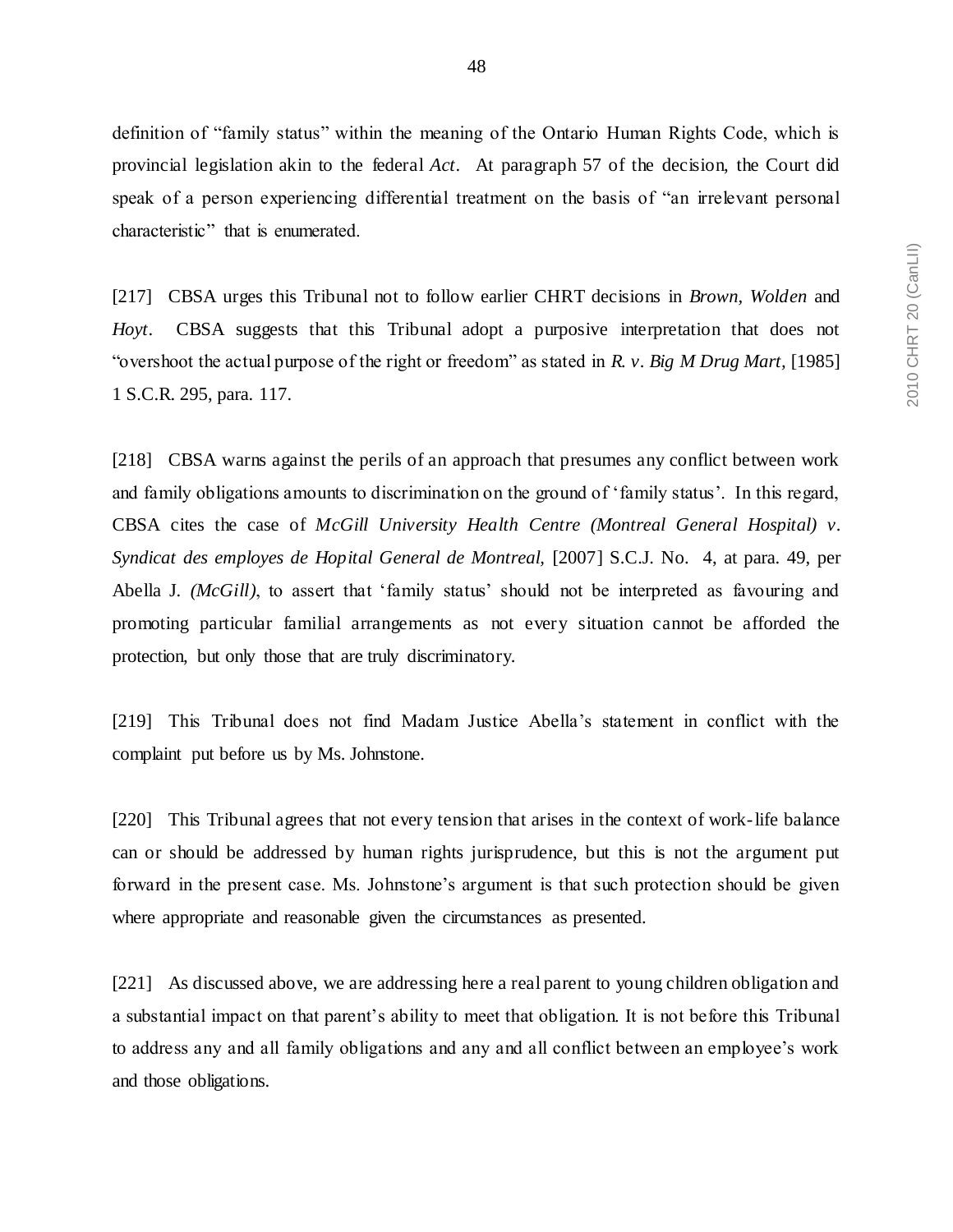[222] CBSA set out in its written submissions information on the history of the ground 'family status' being included in the *Act* and provincial human rights codes, including a reference from Hansard quoting the then federal Minister of Justice's address on December 20, 1982. The Minister of Justice, 27 years ago, stated that the inclusion of family status "means you cannot have guilt by association or failure to employ somebody by association because someone else in his family has a weakness of some kind…You cannot use this as reason to deny this person employment. Each person is to be judged on his or her own merits and abilities, not on his family status."

[223] In *Canada (House of Commons) v. Vaid*, 2005 SCC 30, the Supreme Court of Canada applied Elmer Driedger's modern approach to statutory interpretation to the *Act*, referencing his 2 nd edition book *Construction of Statutes*. This approach specifies that: "the words of an Act are to be read in their entire context and in their grammatical and ordinary sense harmoniously with the scheme of the Act, the object of the Act, and the intention of Parliament". In other words, the supposed "intention of Parliament", to the extent that this can be divined from the words of a Minister, is not the only determinative factor. This is especially so when the context and the scheme of the *Act* suggest otherwise.

[224] When the Minister made the statement in 1982 relied upon by the Respondent, the duty to accommodate in employment did not appear in the *CHRA*. More particularly, the phrase "have their needs accommodated" was not in the "purpose clause" of the *Act* (s. 2). The inclusion of this concept in the purpose clause, as separate and distinct from its inclusion in s. 15, has led to a broadening of interpretation of the *Act*, in that equal opportunity has come to mean more than just not being hindered by stereotypes or prejudice ("guilt by association"). It involves taking into account people's needs. Accordingly, family status in this Tribunal's view should not be limited to identifying one as a parent or a familial relation of another person. It should include the needs and obligations that naturally flow from that relationship.

[225] While the historical context put forward by the Respondent is a factor, this Tribunal does not find it persuasive as an exhaustive understanding of the present meaning of 'family status'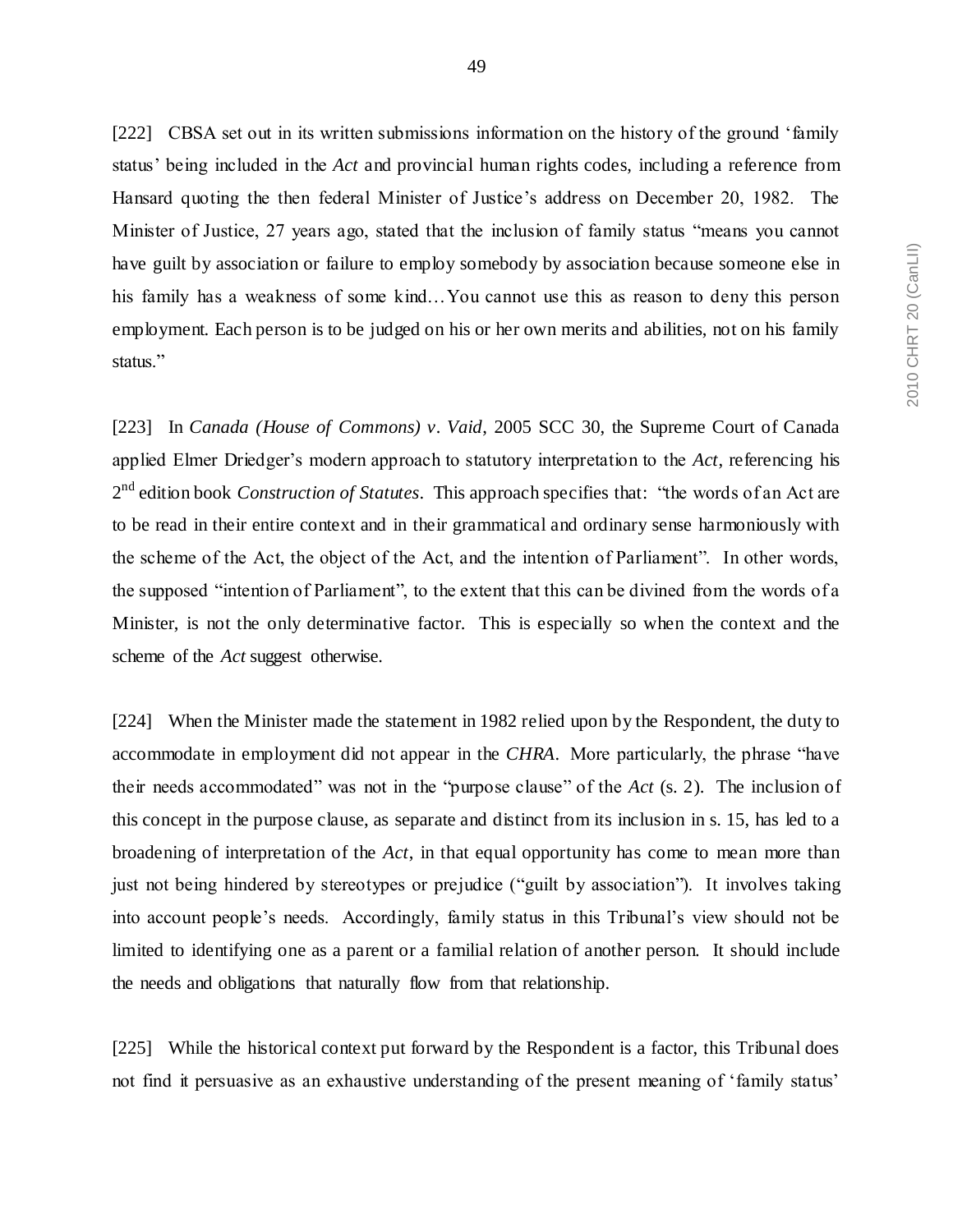within the *Act*, given the legislative changes and jurisprudence that has evolved and developed over the more recent past.

[226] CBSA also cites the *Whyte* grievance and the *Simcoe Country District School Board and Ontario Public Service Employees Union, Local 330,* (2002), 103 L.A.C. (4th) 309 *(Griffith)* grievance.

[227] In *Whyte* the onus was put entirely on the employee to bear any burden associated with working for a twenty-four hour, seven day a week enterprise such as a railway. The decision finds that "in exchange for meeting those onerous obligations railway employees have gained the benefit of relatively generous wage and benefit protections." This suggests that an employer can discriminate as long as it pays well, and without a definition as to what 'relatively generous' means or what comparative is being used.

[228] In G*riffith*, a parent who sought to use sick leave credits to leave work early twice a week to meet her child's needs was denied. The arbitrator found the employer's refusal did not amount to discrimination on the basis of family status.

[229] This Tribunal does not find the Whyte or Griffith grievance decisions persuasive.

[230] Both parties rely on their own interpretation of Section 2 of the *Act* as it relates to their arguments, but this Tribunal finds nothing in Section 2 that creates a restrictive and narrow interpretation of 'family status'.

[231] To the contrary, the underlying purpose of the *Act* as stated is to provide all individuals a mechanism "to make for themselves the lives that they are able and wish to have and to have their needs accommodated, consistent with their duties and obligations as members of society…" It is reasonable that protections so afforded include those naturally arising from one of the most fundamental societal relationships that exists, that of parent to child. The fact that the language of Section 2 mentions "lives that they are able and wish to have" carries with it the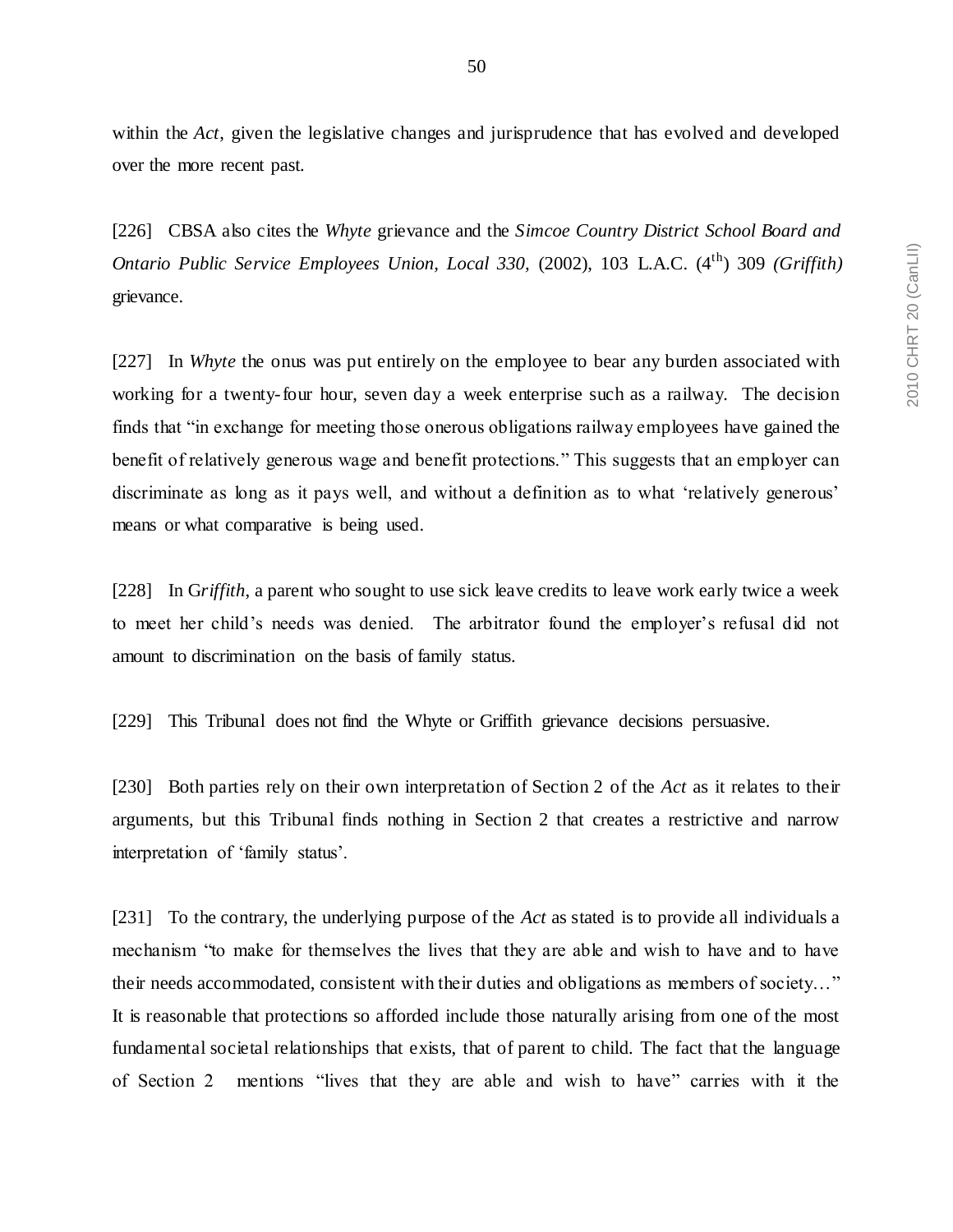acknowledgement that individuals do make separate choices, including to have children, and that the *Act* affords protection against discrimination with respect to those choices.

[232] CBSA relies on *Schaap v. Canada (Canadian Armed Forces)*, [1988] F.C.J. (*Schaap)*, a case dealing with marital status discrimination in the assigning of military housing*,* and quoted Justice Marceau from page 3 of that decision in its final submissions. Taking some of the same quotations used by CBSA, this Tribunal interprets them for purposes of this complaint differently. His Lordship stated that "decisions are to be made on the basis of individual worth or qualities and not of group stereotypes. He went on to posit as follows: "…is not this in perfect keeping with the purpose of all human rights enactments….to prevent the victimization of individuals on the grounds of irrelevant characteristics over which they have no control, or with respect to which their freedom of choice is so vital that it should in no way be constrained by the fear of eventual discriminatory consequences…"

[233] This Tribunal finds that the freedom to choose to become a parent is so vital that it should not be constrained by the fear of discriminatory consequences. As a society, Canada should recognize this fundamental freedom and support that choice wherever possible. For the employer, this means assessing situations such as Ms. Johnstone's on an individual basis and working together with her to create a workable solution that balances her parental obligations with her work opportunities, short of undue hardship.

[234] Having found that the enumerated ground of 'family status' does include childcare responsibilities of the type and duration experienced by Ms. Johnstone, one has to then turn to the two questions set out in paragraph 199 above, to determine whether Ms. Johnstone has made out a *prima facie* case on this ground absent CBSA's response in keeping with *Martin* and *O'Malley*.

[235] Again, the parties differ on what is required for Ms. Johnstone to make out a *prima facie* case. Ms. Johnstone adopts the low threshold set out in *Morris*. Following *B. v. Ontario* would also allow that Ms. Johnstone need only show that she was arbitrarily disadvantaged based on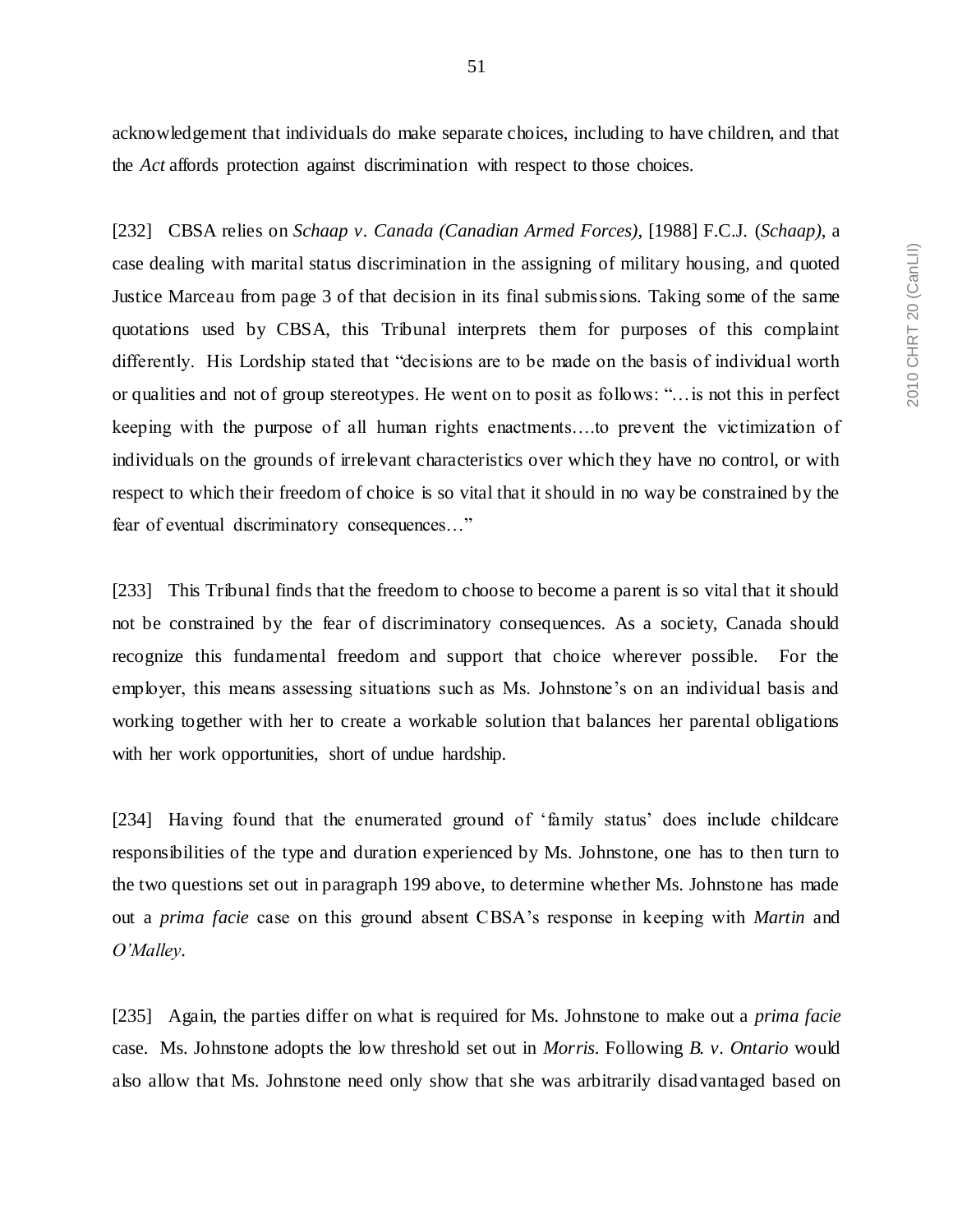her family status. This Tribunal finds that CBSA adopted an unwritten policy and practice of arbitrarily forcing any person who sought accommodation for reasons of family obligations such as childcare for young children, to work 34 hours per week or less in exchange for a schedule outside the regular VSSA schedule. Although CBSA made individual assessments and changes for those seeking accommodation on medical and religious grounds, and broke their own arbitrary policy fairly often, CBSA was unyielding in Ms. Johnstone's case.

[236] CBSA adopts the reasoning in *Campbell River* that there is a different and higher threshold for family status discrimination cases. In *Campbell River,* the Court found that the CHRT's rulings in both *Brown* and *Wolden* were "overly broad". The B.C. Court of Appeal did not follow the Supreme Court of Canada's direction in *O'Malley* and *British Columbia (Public Service Employee Relations Commission) v. The Government of the Province of British Columbia as represented by the Public Service Employee Relations Commission,* [1999] 3 S.C.R. 3 *(Meiorin).* 

[237] Instead, *Campbell River* adopts a new and greater test where a determination of bad faith on the part of the employer is undertaken, and the analysis calls for a change in a term or condition of employment which results in a serious interference with a substantial parental duty or obligation of the employee. *Hoyt* rejected this restrictive analysis as does this Tribunal.

[238] This Tribunal agrees with Ms. Johnstone's position that an individual should not have to tolerate some amount of discrimination to a certain unknown level before being afforded the protection of the *Act*. Justice Barnes agreed with this position in *Johnstone*. Either there is or is not discrimination found in any given complaint process. If so, there cannot be a hierarchy of grounds. The *Act* does not suggest this.

[239] In the recent decision of *Rajotte v. The President of the Canadian Border Services Agency et al,* 2009, PSST 0025 dated August 7, 2009 *(Rajotte),* the Public Service Staffing Tribunal considered a complaint by a female employee against the same Respondent as in this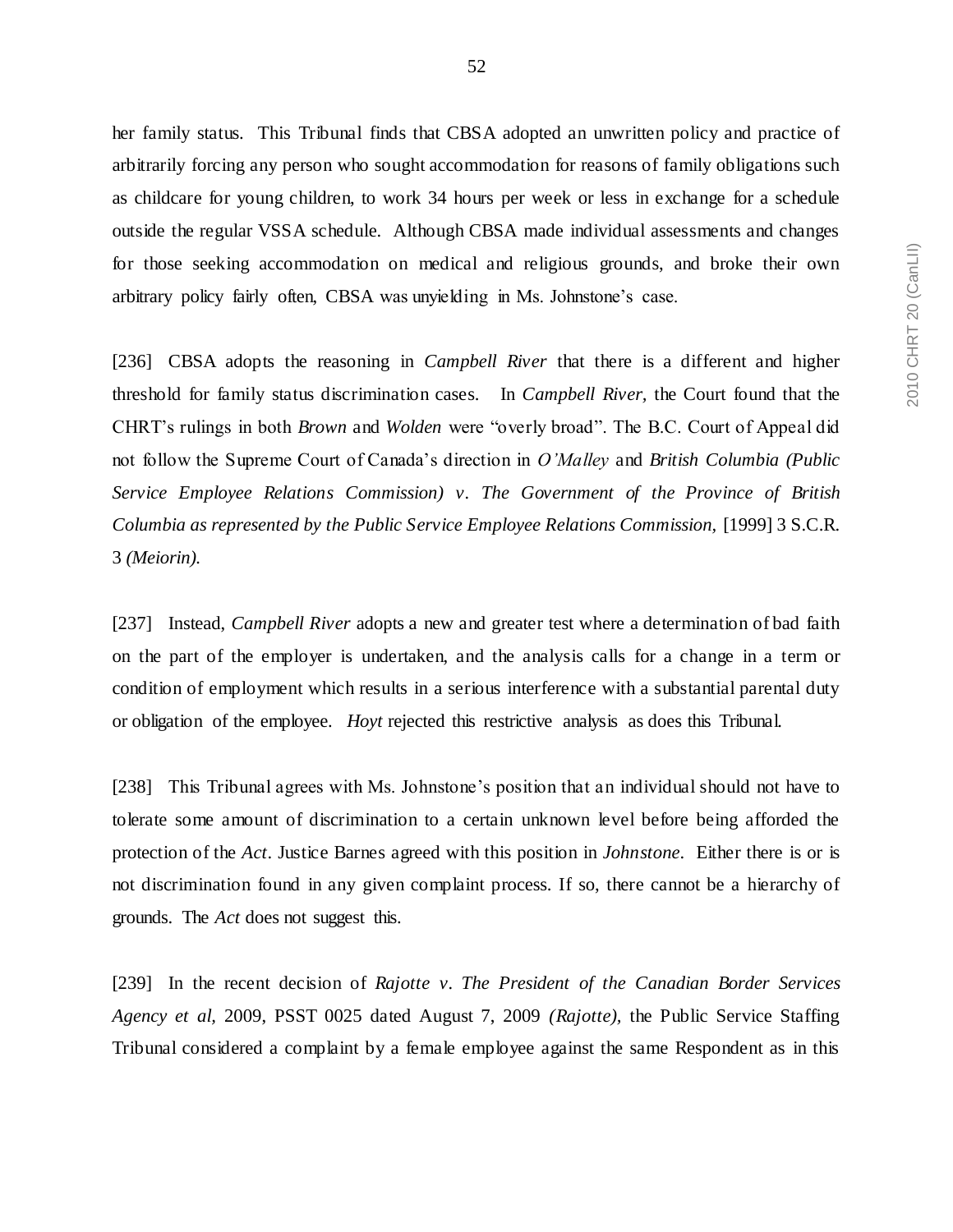complaint. The Complainant was a mother who alleged that she had not been considered for a certain position or positions due to an abuse of authority by the CBSA and her family status.

[240] The Tribunal in *Rajotte* followed the reasoning and decisions in *Brown, Wolden, Hoyt,*  and *Johnstone* with respect to the definition of family status, as well as the test for a prima facie case set out in *O'Malley* and *Meiorin*. *Rajotee* expressly rejects the approach in *Campbell River*.

[241] CBSA sought leave to address the *Rajotte* case before this Tribunal as *Rajotte* was released just two weeks after submissions were completed in this hearing. However, this Tribunal decided that further submissions were unnecessary. *Rajotte* is self-explanatory and this Tribunal finds it relevant to this complaint, although not binding.

[242] This Tribunal finds that Ms. Johnstone has made out a *prima facie* case of discrimination contrary to Sections 7 and 10 of the *Act*, in that CBSA engaged in a discriminatory and arbitrary practice in the course of employment that adversely differentiated Ms. Johnstone on the prohibited ground of family status. CBSA engaged in a discriminatory practice by establishing and pursuing an unwritten policy communicated to and followed by management that affected Ms. Johnstone's employment opportunities including, but not limited to promotion, training, transfer, and benefits on the prohibited ground of family status.

[243] The policy and practice that CBSA established and pursued is based in a view that family status within the meaning of the *Act* does not include family obligations of the nature of Ms. Johnstone's. CBSA forced Ms. Johnstone to self-reduce to part-time status thereby adversely affecting her with respect to employment.

[244] CBSA accommodates those seeking accommodation for medical and religious reasons by creating schedules for them outside the VSSA, some on a permanent basis. Additionally, CBSA has not uniformly followed this arbitrary discriminatory unwritten policy resulting in some employees in the same category as Ms. Johnstone being accommodated with full-time hours and static shifts, or full-time benefits although on part-time hours and static shifts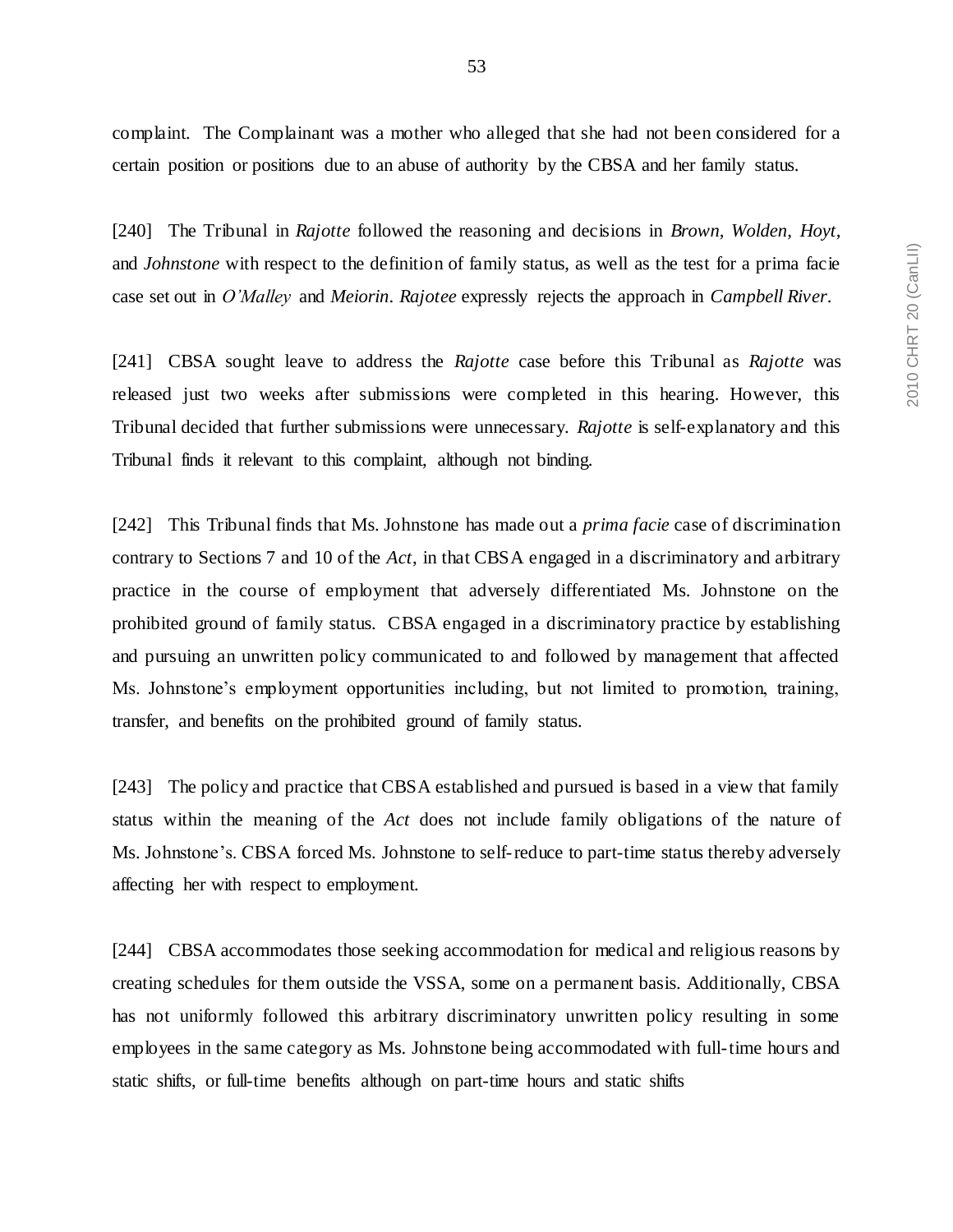[245] It is pertinent to note that the CBSA and its predecessors have been under CHRT and CHRC direction since 1993 to develop accommodation policies for those seeking accommodation on the ground of 'family status' and has been aware that those bodies have interpreted 'family status' as equating to family responsibilities of the type and nature that Ms. Johnstone faced. Ms. Johnstone's testimony was unequivocal that she was not asked about her personal situation or the difficulties she was facing, but dealt with according to the abovedescribed arbitrary unwritten policy of either working under the VSSA or self-reducing to up to 34 hours if seeking static shifts. There was no attempt to individualize Ms. Johnstone's situation by CBSA, because they have not treated such requests as falling within the ambit of federal human rights legislation.

[246] This Tribunal asked Mr. Star if there is anyone at CBSA working now or in the past two years with the title Employment Equity Advisor or Disability and Accommodation Case Coordinator, as recommended in the Draft policy, and there is none.

[247] Mr. Star testified that there are two named Supervisors that specifically coordinate (and monitor) the medical accommodation issues. They do not have decision-making authority. There is a committee made up of Mr. Norm Sheridan, Ms. Rhonda Raby, Mr. Darren Millet and perhaps others that look at case by case medical accommodation requests.

[248] When this Tribunal asked who dealt with accommodation requests for reasons other than medical, Mr. Star testified that the same two Supervisors amass the information, and put the requests forward to the same committee to make the decision.

[249] Further this Tribunal asked Mr. Star if a CBSA National Job Accommodation Fund exists as recommended in the Draft policy, and there is none.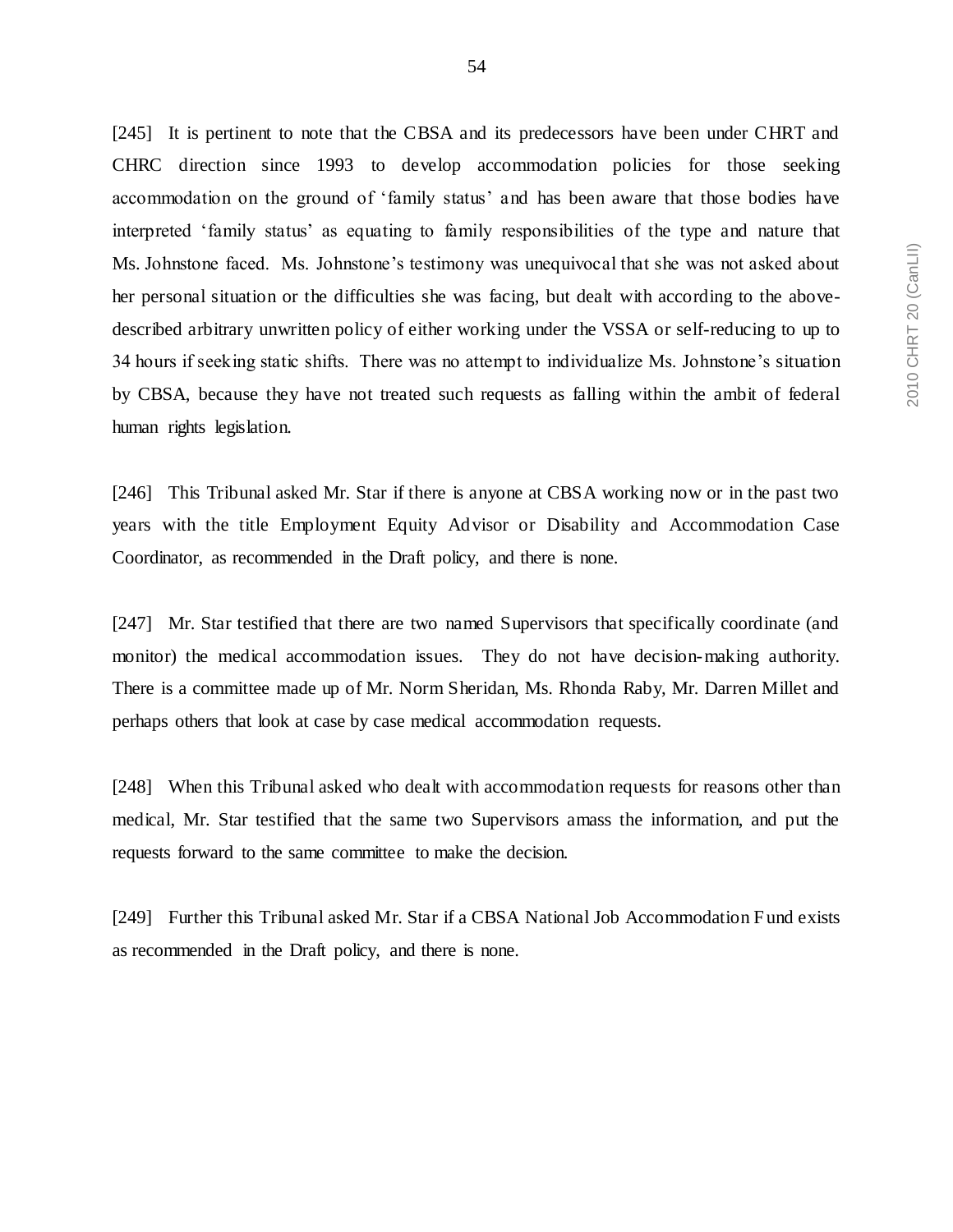### **VI. Respondent's Case**

#### **A. Evidence of Norm Sheridan**

[250] Mr. Sheridan is the District Director of Passenger Operations for CBSA at PIA, one district within the CBSA's Greater Toronto region operation. He has held that senior position since April 1, 1999 under CBSA's predecessors as well.

[251] The position of CBSA, as articulated by Mr. Sheridan and Respondent's counsel, is that workers seeking accommodation for childcare obligations are doing so due to choices they have made in life, for which the employer bears no responsibility. Hence, while the Respondent is prepared to make some adjustments to such a worker's schedule, it refers to these adjustments as "arrangements" as opposed to "accommodations".

[252] Prior, as stated above in paragraph 58, Mr. Sheridan held senior management, operations and human resources portfolios within PIA and the Greater Toronto Regional Office. Overall, Mr. Sheridan has worked for CBSA or its predecessors since 1979 starting as a Customs Inspector.

[253] Because of his extensive background with the Respondent employer and his senior responsibilities, Mr. Sheridan was very knowledgeable about CBSA structure as it relates to the functions at PIA, and as it relates to this hearing. He had an excellent recall of dates of transition from one predecessor of CBSA to another. He confirmed that CBSA was created as of December 12, 2003.

[254] Upon the creation of CBSA, the customs parts were taken out of the Canada Customs and Revenue Agency (CCRA), the immigration inland enforcement piece out of Citizenship and Immigration, and the food, plant and animal inspection piece out of the Canadian Food Inspection Agency. As of October 8, 2004, the port of entry component of Citizenship and Immigration joined CBSA to create the full agency as it is known today.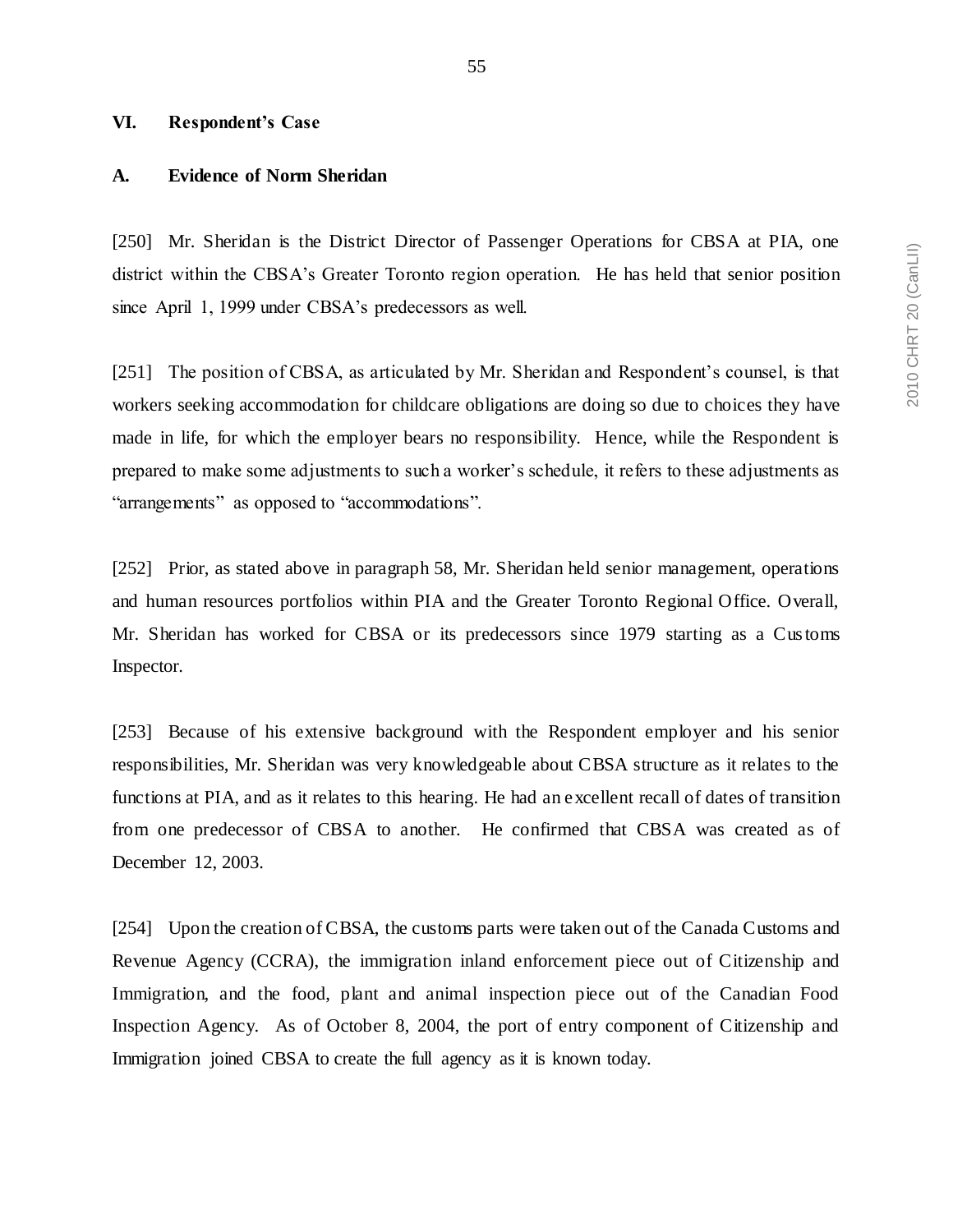[255] Mr. Sheridan described the mandate of CBSA as at January 2004 at PIA as the facilitation of movement of low risk persons and goods into Canada, while at the same time detecting and interdicting high risk persons and goods including agricultural products such as plants, and animals. This was all done as part of providing for the safety and security of Canadians.

[256] At that time, the immigration component of the port of entry piece had not yet come over to PIA, however, the long-standing customs mandate gave CBSA at PIA authority to perform "primary immigrations functions" or "front end screening".

[257] In 2004, there were 3 operating Terminals including the East Hold mentioned previously. BSO responsibilities at Passenger Operations included and still include:

- The primary inspection line "PIL": where the public sees inspectors in booths;
- Immigration: where travelers are referred by the PIL such as first-time immigrants, refugee claimants, those holding visas, and persons who should not be allowed entry due to criminality; and
- Customs secondary "Secondary": where travelers pay duties, and taxes and baggage is inspected.

[258] PIL determines whether to refer a traveler to Secondary where BSOs look at travelers' documents, the reason for the referral, and determine what other steps have to be taken including detention or seizure. The referral is primarily done through a coding system written on a traveler's customs declaration.

[259] There are still a few BSOs who have not been trained in the full range of current duties in Food, Immigration and Customs. Since July 2005, the regular training of BSOs at Rigault, Quebec now includes training in all duties including familiarization with all relevant legislation.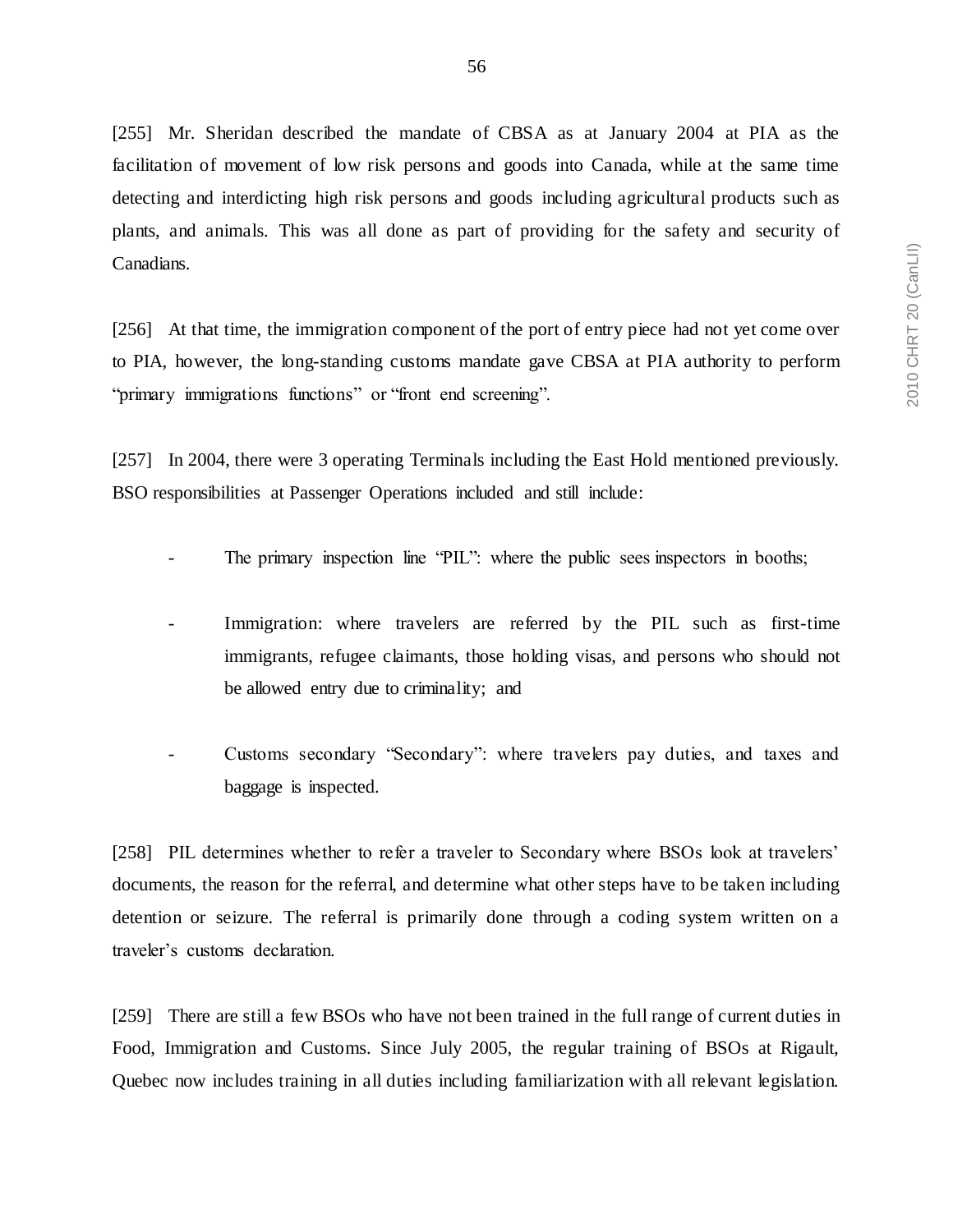This includes Control and Defensive Tactics Training (CDP Training), and all the processes a BSO would have to do in the ordinary course of one's work. BSO training takes approximately 14 weeks. There is further training available as well, and some training given later is location specific.

[260] BSOs are responsible for the control of firearms, controlled substances, agricultural goods including plants, animals, seeds and dairy products. The inspection of goods can also include explosives, telecommunication products, precious metals, drugs, weapons, child pornography, and controlled goods such as cultural properties, historic artifacts, precious gems like diamonds, etc.

[261] At Gateway, Mr. Sheridan described the BSO work as the examination of mail coming into Canada including parcels and documents handled at both a primary and secondary inspection line. The BSO work at Commercial Operations involved limited interaction with people where the focus is primarily on good imported into Canada for commercial purposes.

[262] Mr. Sheridan confirmed that BSO work performed in 2004 and currently at Passenger Operations, Commercial Operations and Gateway is set forth in one universal job description and classification.

[263] Mr. Sheridan described the Director's Role, i.e. Mr. Sheridan's role as ensuring the efficient and effective operation at PIA for the processing of travelers and their goods. This is done through 10 subordinate Chiefs of Operations. Each of those Operational Chiefs, with the exception of one working on a particular project have Superintendents who report to them. The Superintendents are each assigned a crew of BSOs for whom they are responsible, and it is the BSOs on the front lines "who get the job done".

[264] Mr. Sheridan stated that he is given a budget allocation every year by his boss, the Regional Director General for the Greater Toronto Region. There is an expectation that he constantly look at his program and identify ways to improve on the program within the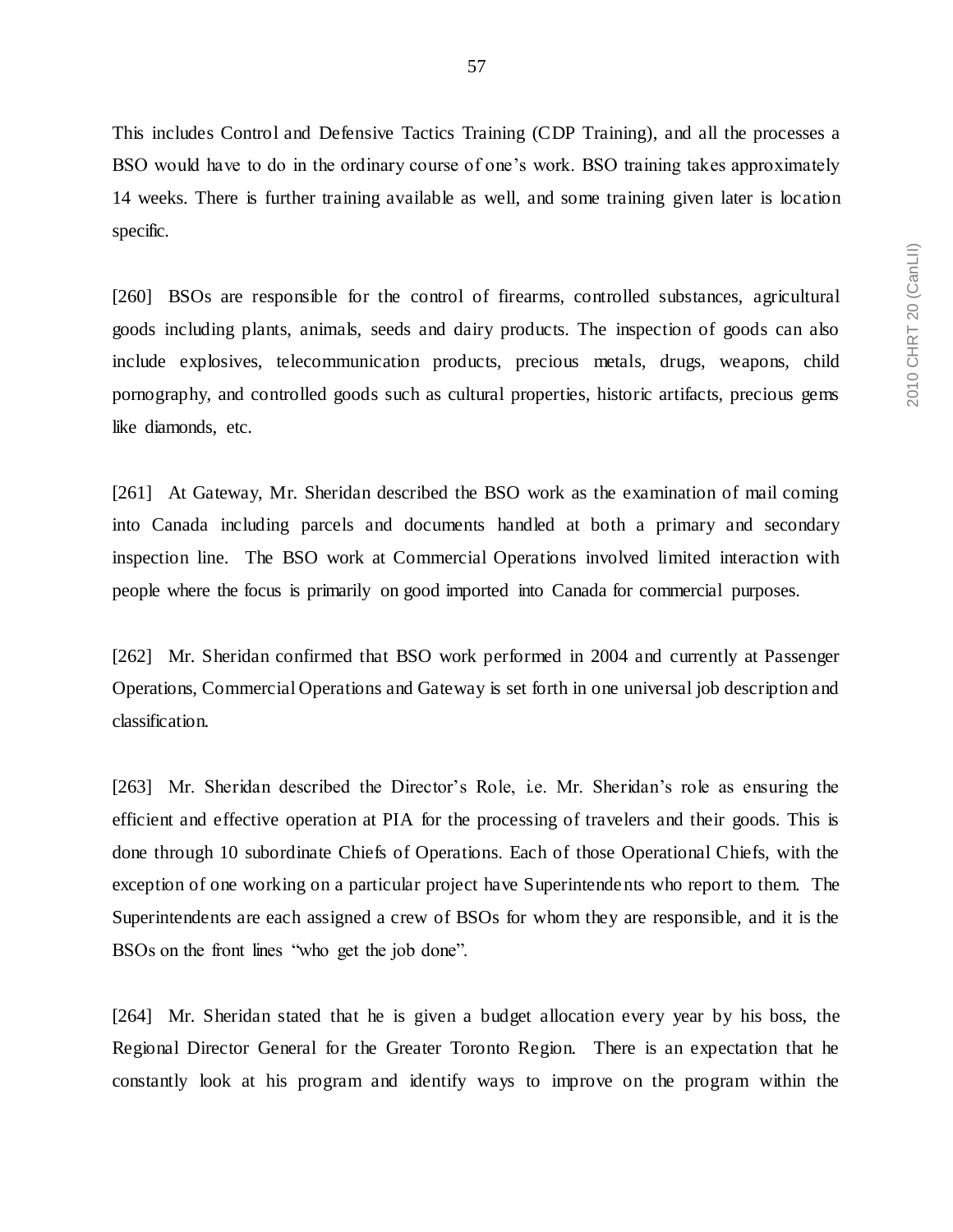parameters and guidelines set out by the Region, and within the applicable le gislative framework.

[265] Mr. Sheridan was taken through extensive detail on the PIA operations and structure, produced organizational charts, and various example work schedules to show the intricacies of the VSSA as a BSO works through any given period on rotating, fluctuating shifts.

[266] Although extensive testimony was given on PIA operations, the most pertinent testimony from Mr. Sheridan with regard to the complaint before this Tribunal, centered around CBSA rationale regarding accommodation requests, CBSA's view of such requests based on family responsibilities, the methodology used to deal with medical and religious accommodations, and the manner in which CBSA and its predecessors have dealt with the various pronouncements set out in Part IV above regarding the treatment of family status requests within CBSA and at PIA specifically.

[267] There is no doubt that PIA is a busy international operation with an important mandate that by necessity operates round the clock to fulfill that mandate. Ultimately, however, this Tribunal found that the level of detail on operations did not really assist in the fundamental questions before it.

[268] CBSA does not view employees who require accommodation for childcare responsibilities as a group that falls within the protection of the *Act*. CBSA's position is that such employees who cannot work the VSSA shift schedule, have the options of working parttime, taking Care and Nurturing Leave from 3 weeks to 5 years (leave without pay), or quitting. Mr. Sheridan's summed up the position as "People make their own choices."

[269] Under cross-examination Mr. Sheridan testified that all non-medical accommodation requests are referred to separately as "arrangements" including requests based on family reasons, lifestyle choices, educational requirements, and religious observance. He stated that previously all of these requests had been referred to by management as "accommodations" but there was an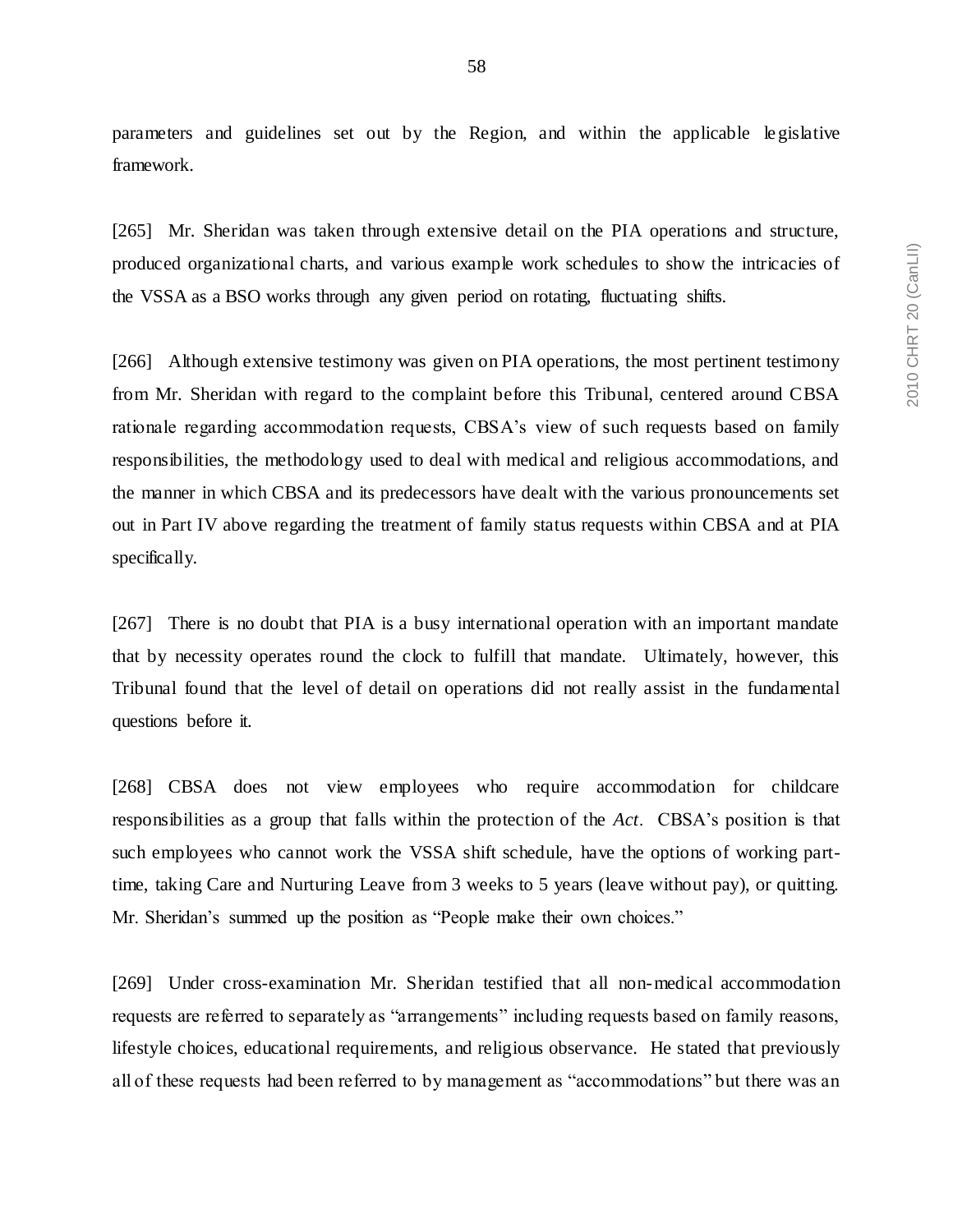active decision taken to "get control over the real situation" by separating the language out to

better describe the difference.

[270] When asked under cross-examination if there were many requests from employees returning from maternity leave or those with children to be accommodated outside of the VSSA, Mr. Sheridan replied in the negative.

[271] Mr. Sheridan pointed out that under the Collective Agreement there are a number of differently titled Leave Without Pay provisions for parents, as well as other assistance such as the Employee Assistance Program that provides free services for a range of issues like referrals for medical concerns, referrals for elder and childcare, and counseling for addictions and mental illness.

[272] Mr. Sheridan stated that he was personally unaware of CCRA's or CBSA's strategies and goals to support work-life balance, and that he had seen nothing on the issue from Headquarters. Even though he had been Director of Human Resources in the Greater Toronto Area region of CBSA in 1993 when *Brown* was decided, he has no knowledge of any policies arising from that decision being adopted by the CBSA or its predecessors.

[273] With reference to the operational reason for the VSSA, Mr. Sheridan testified that rotating all BSOs through a 24 hour shift schedule allows employees to equally share in both popular and unpopular shift times. It also exposes BSOs to different types of travelers and different degrees of traffic.

[274] Midnight shifts are the least popular, however some employees prefer to work only the midnight shift. As a result, in the latest VSSA at PIA static midnight shifts have been incorporated.

[275] Mr. Sheridan also testified that the new VSSA allows some employees to work static days of the week, i.e. Thursday through Sundays or Fridays through Monday. This is offered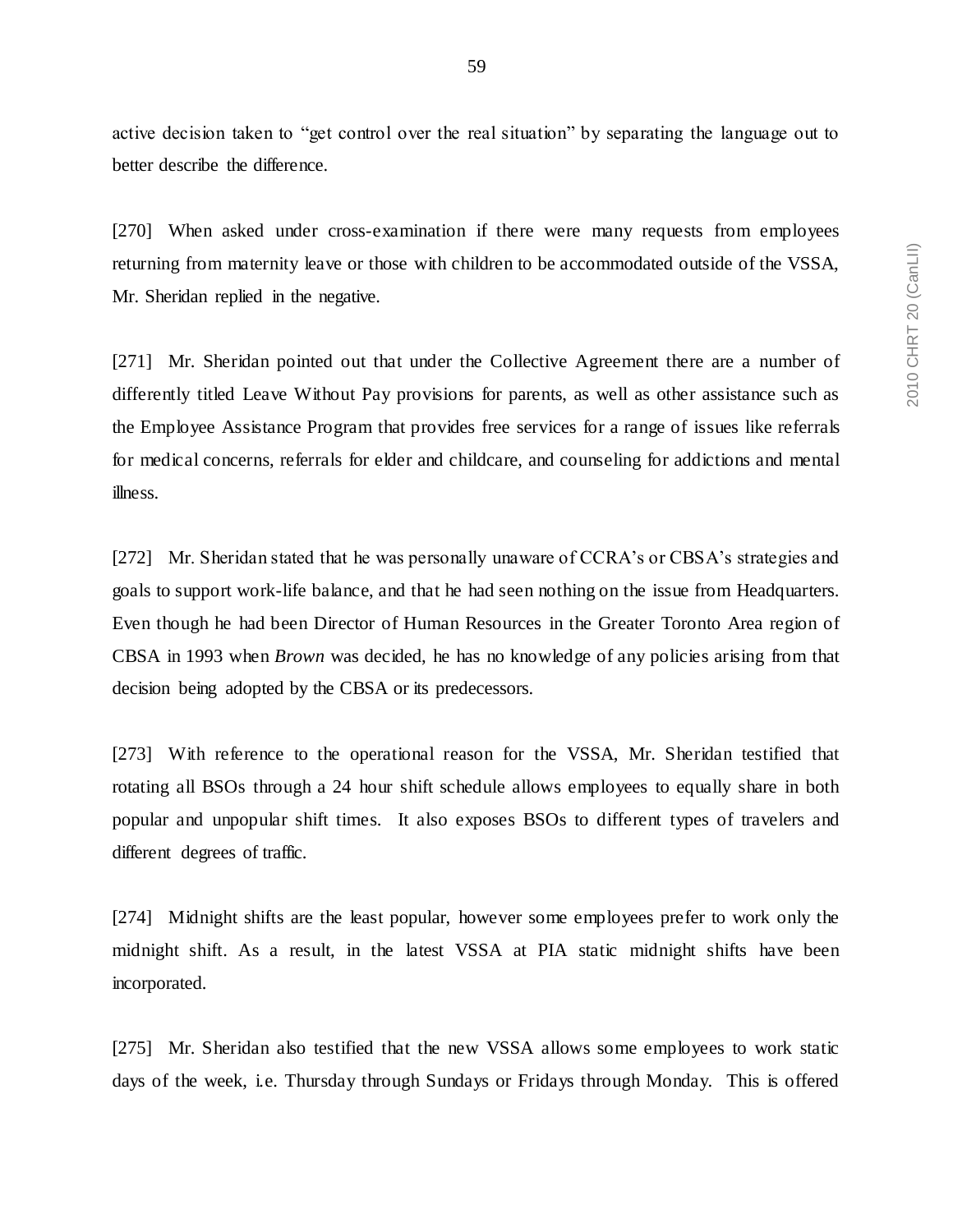primarily to new employees known as Port of Entry Recruits. These BSOs are assigned to the Dedicated Coverage Team. This, of course, is what Ms. Johnstone had asked for – static days with no particular shift within those days sought.

[276] Mr. Sheridan confirmed that he had no hand in the decision to create and maintain an Accommodations Log at PIA which he had seen being used since about 2000-2001. He recalled that management needed to manage accommodation requests. At one time anyone who was part-time was placed on the Accommodations Log regardless of the reason that the employees had moved to part-time. There was about  $32 - 35$  people listed on the Log.

[277] Mr. Sheridan testified that his boss, the Regional Director, wanted to separate out medical accommodations from other umbrella reasons for better tracking. Some employees had a dual reason for wanting to work outside the VSSA, so they stayed listed on the Accommodations Log. Otherwise, if an employee was being accommodated for medical reasons, their names were no longer entered on the Log. Medical accommodations were seen and treated as Human Resources issues, but other requests as purely operational.

[278] Mr. Sheridan testified that over the past several years it had become necessary from a management perspective to better manage employees working part-time to improve consistency. It was felt, for example, that there were certain employees working a 36 hour week in order to get the flexibility and perhaps static shifts that can be afforded with part-time status outside the VSSA. For this reason, an unwritten policy was adopted that anyone working part-time should be allowed to work only to a weekly maximum of 34 hours. It was felt that this would discourage employees from seeking part-time status so close to full-time hours, just to get around the VSSA.

[279] Because of the decision to treat employees seeking accommodation for childcare obligations as reflecting just personal choice (the same as someone who went back to school or chose part-time for lifestyle reasons) this brought such employees within the ambit of the 34 hour maximum policy for part-time.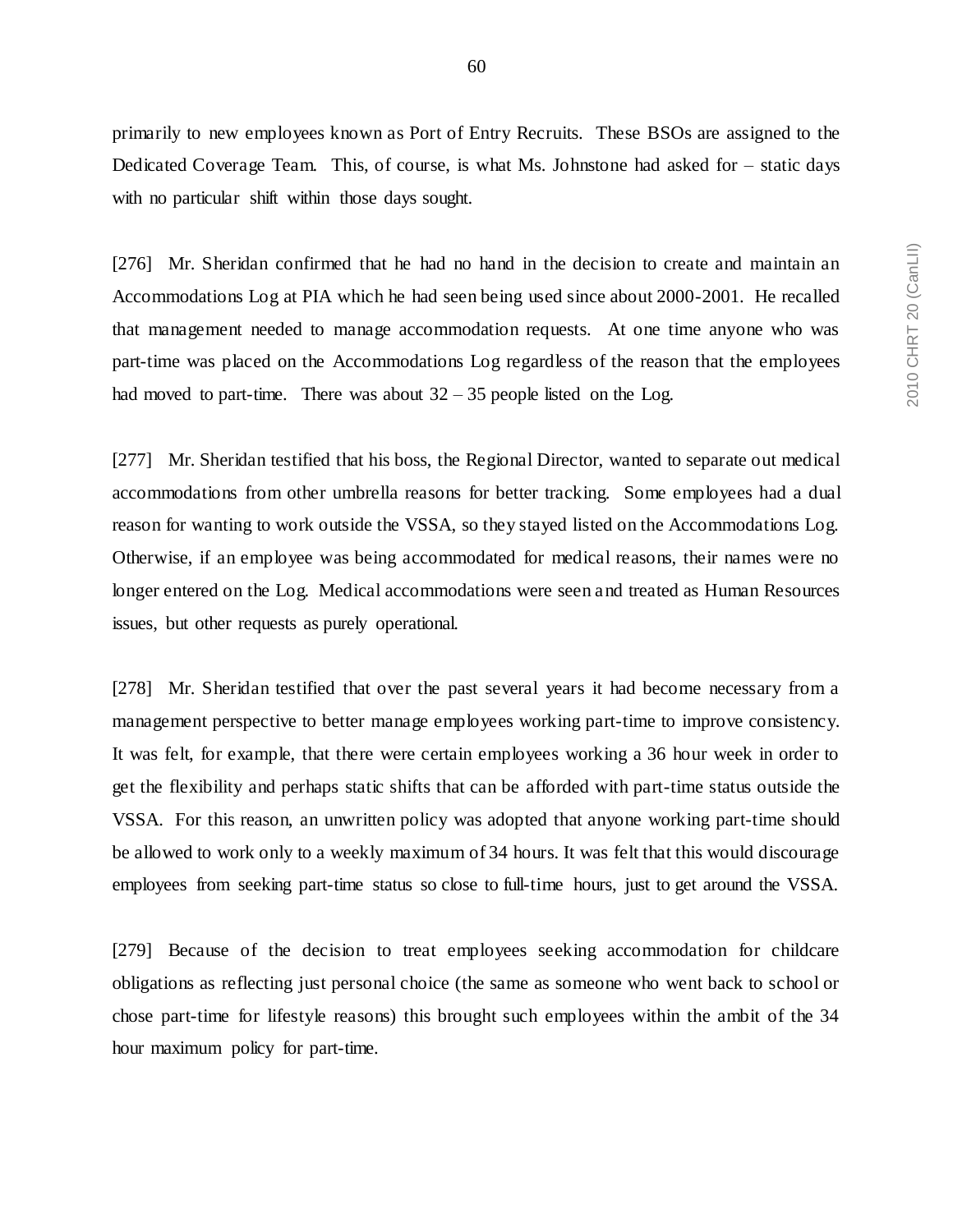[280] Another unwritten CBSA policy is that part-time employees should not work greater than 10 hours per day. Mr. Sheridan expressed concern that an employees work performance might suffer in terms of energy and focus, if permitted to work a longer day. This is why Ms. Johnstone was told that she could not work a 13 hour shift 3 days per week, but only 10 hours 3 days per week, with another 4 on a separate fourth day.

[281] However, Mr. Sheridan acknowledged that there are part-time employees working more than 10 hours per day, and that this has been permitted if it also meets "operational needs". In addition, Mr. Sheridan conceded that both today and in 2004 many part-time BSOs were working shifts longer than 10 hours and some more than 34 hours per week.

[282] Gateway and land border sites, for example, have many employees working greater than 10 hour shifts as well. Certainly, at the land border sites Mr. Sheridan agreed that BSOs must be ever-vigilant and prepared to meet and deal with the unexpected.

[283] CBSA offered no evidence to substantiate this impressionistic view that a BSO shift of more than 10 hours would have a negative operational and performance impact.

[284] Mr. Sheridan agreed with the other witnesses that the time of greatest operational demand at PIA is the afternoon period from approximately 14:00 to 22:00 hours. As it turns out, the majority of part-time employees who have the option of working a preferred static shift, choose this time period. Mr. Sheridan acknowledged that this alignment would make accommodation on a full-time basis fairly easy, and Ms. Johnstone was willing to work over this time period on the 3 days she requested. However, its arbitrary policy was in place and there was no individual assessment of Ms. Johnstone's request as outlined.

[285] With medical accommodation requests separated out from other "arrangements", and the recognized requirement by CBSA that such accommodations are required under human rights legislation, a system has evolved to deal with medical request on an individualized basis. Two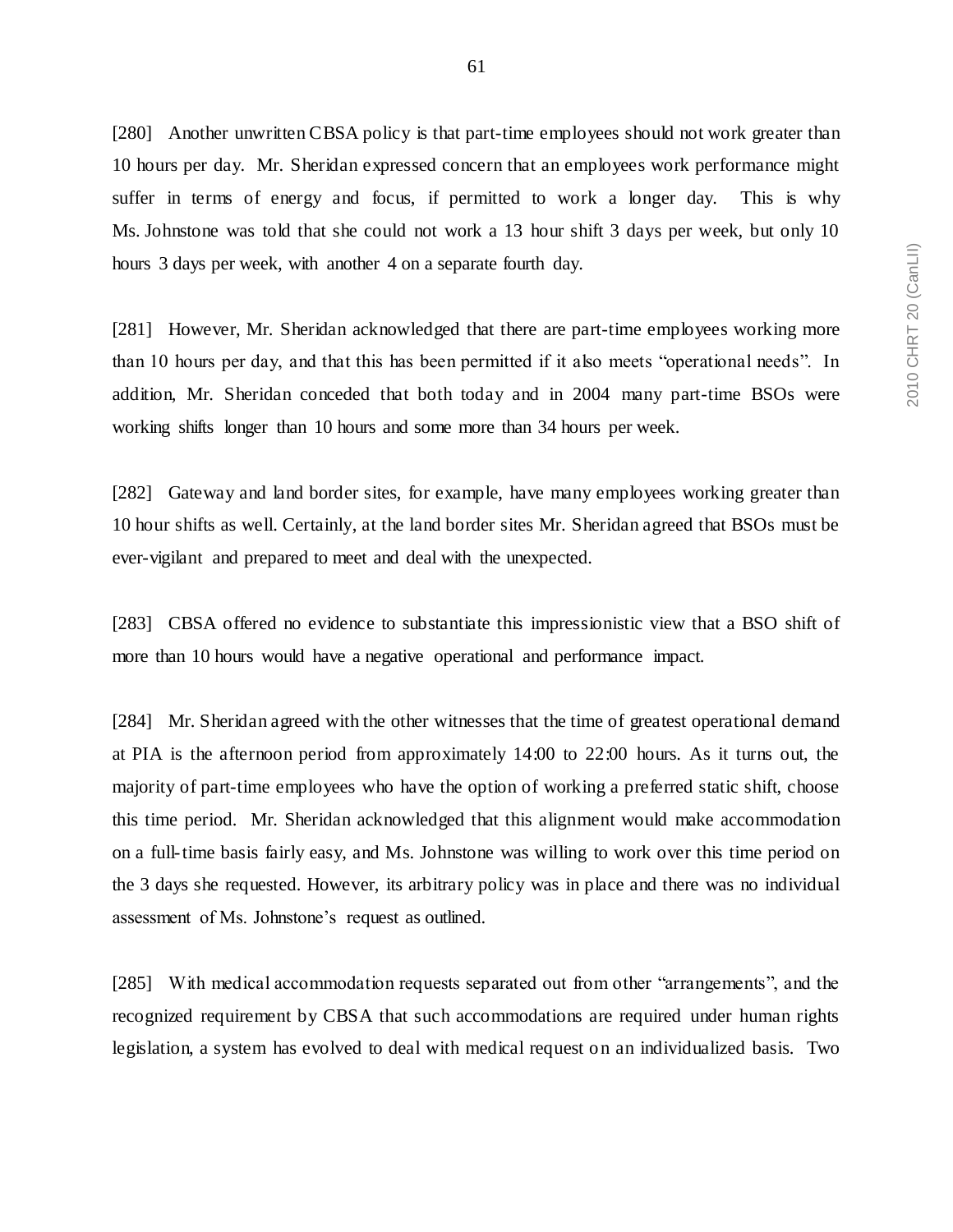managers are tasked with coordinating and monitoring such requests, i.e. gathering in medical documentation and other factual background information to 'package' the request.

[286] The request is then sent on to a regional committee is called the Accommodations Subcommittee. This committee, upon which Mr. Sheridan sits, is composed of CBSA management representatives. It meets regularly, and is given a schedule of requests to consider with the relevant background information. Decisions are taken at this level to grant the request, ask for further information or clarification, or deny it with reasons given. To assist in these decisions, the committee members follow a CBSA policy called Interim Guidelines for Medical Accommodations.

[287] Minutes of these meetings were not produced until mid-way through the hearing after Mr Sheridan had testified to the existence and practices of the committee. Those minutes revealed that the committee does have before it accommodation requests other than for medical which Mr. Sheridan testified should not have been brought before the committee. The minutes also revealed that at times accommodations requests had been granted for employees who had children with medical needs.

[288] In other words, CBSA at PIA has found an efficient and individualized way to deal with medical accommodation requests. It also has accommodated an employee with a child with medical needs, but it will not recognize nor individually assess an employee who seeks accommodation to care for a healthy child or children.

[289] Mr. Sheridan was asked under cross-examination if his operating budget constrained CBSA's ability to respond to accommodation requests, and whether CBSA was under any budget constraints that prevented it from accommodating Ms. Johnstone's request specifically. Mr. Sheridan's response was, "no".

[290] In a follow-up question, Mr. Sheridan was asked if CBSA/he had taken any steps to assess the costs of not addressing work-life balance issues. His response was, "no".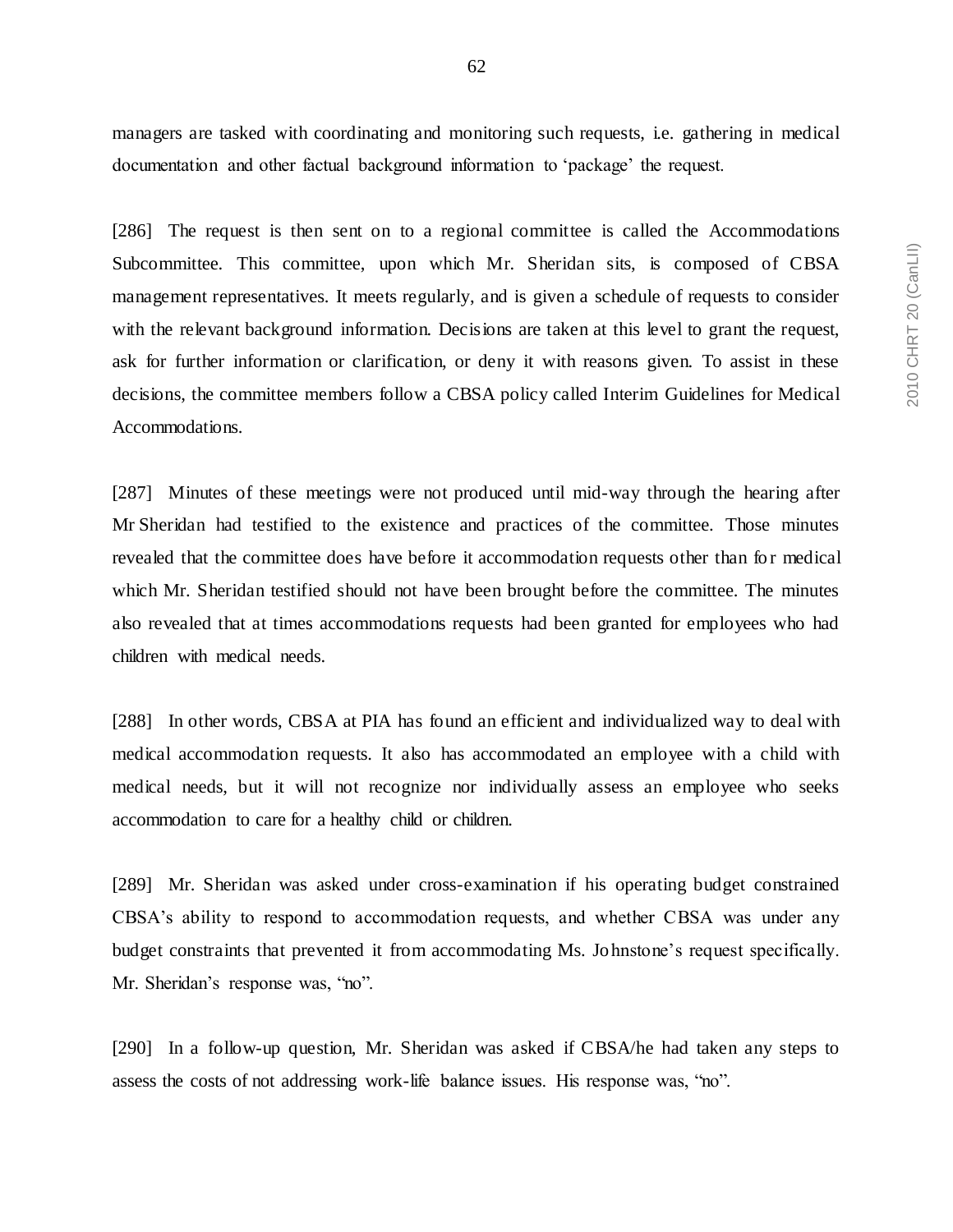[291] Mr. Sheridan confirmed that the Treasury Board is the legal employer of BSOs and that he would have to be given directives on work-life balance issues from Treasury Board.

[292] An exhibit was put to Mr. Sheridan aimed at 24/7 operations and authored by Human Resources and Skills Development Canada with the heading, "Work/Life Balance and New Workplace Challenges – Frequently Asked Questions for Organizations" "Work/Life Balance FAQs". He was asked what he has done to respond to these directives.

[293] Mr. Sheridan responded that "we negotiated a VSSA to allow greater flexibility to allow employees to get that predictability." This new VSSA allows regular employees more time off on weekends. Mr. Sheridan also felt that the imposed 34 hour or less part-time schedule for those seeking family status accommodation was, in itself, consistent with supporting work-life balance.

[294] Among the information in the Work/Life Balance FAQs was the following:

## (a) **"How can our organization do this when we are expected to operate in a 24-7 environment?**

There isn't any work environment, any job, any position, that can't be in some way designed to allow the individual to achieve a sense of work-life balance. The real question is, how can we, in a 24-7 environment, a shift work environment….create a workplace that recognizes work-life and well being as critically important for individual and organizational resiliency, for short-term and long-term success. Organizations need to take a look at … workload, to work structure, to work systems, to work-life, to wellness, to safety, to health."

## (b) **If our organization begins to support work-life balance, how can we be sure that no everyone will want a flexible arrangement?**

What we know is that most people prefer their work life to be fairly predictable, fairly routine, and fairly consistent from one week to the next. It doesn't matter if you're a night shift worker or a day shift worker or a Monday to Friday 9 to 5-er. Most employees are looking for predictability and consistency. The myth about flex is people come and go whenever they want. They take time off and they get paid for it and other people get stuck doing the work. In fact, a flexible working arrangement requires clear communication, negotiation and documentation of the way of working in a consistent way.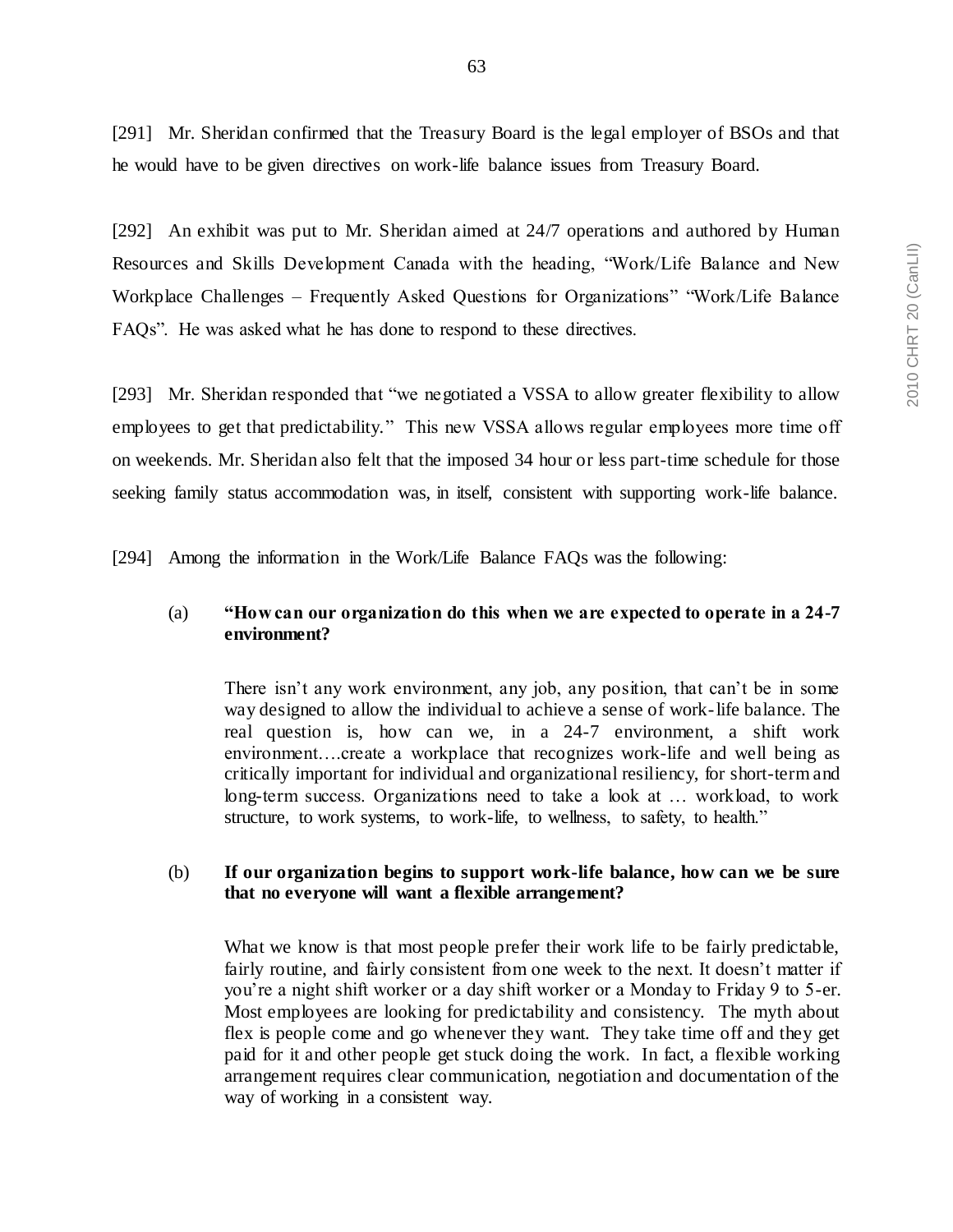64

# (c) **What can organizations do with employees that say, "It's not fair. I don't have kids. This just benefits some people"?**

You can also prevent backlash by making sure that processes are in place that allow all people to apply easily for flexible work arrangements or have access to the benefits. It is crucial that the process is consistently an fairly applied, clearly and well documented…

# (d) **How are demographic changes in Canada going to affect how organizations need to handle work-life?**

The aging workforce is going to force organizations to be more creative in phasing towards retirement. The nexus generation is coming into the workforce with very clear expectations of what they want from employers and clear expectations that they will be able to have meaningful work for meaningful wage without sacrificing work-life balance....there is a serious labour shortage in this country….employers are going to have to accommodate employees' demands in order to attract and retain valuable employees."

[295] This Tribunal found the content of this Work/Life Balance FAQs dated 2005-02-03, particularly consistent with the earlier testimony and report of Dr. Linda Duxbury.

[296] Although Mr. Sheridan held the same post in 2003 under the CBSA's predecessor as he does now, he stated that he was completely unaware of the December 10, 2003 Equity Compliance Review directives and completely unaware of the Draft Accommodation Policy dated June 2007.

[297] Mr. Sheridan was asked how it could be that he would be unaware of these documents. Mr. Sheridan noted that the Compliance Review is dated two days prior to the creation of CBSA, and stated that although some policies came over from CCRA to CBSA, he is unaware if any policies relating to the Equity Compliance Review that came over. There was no one called as part of the CBSA's case to explain who was in charge of receiving this Equity Compliance Review or how it was dealt with in the transition from CCRA to CBSA.

[298] As to the Draft Accommodation Policy, he testified that he was not consulted about it and normally the drafters would consult with managers. As there are 190 Directors in CBSA, such a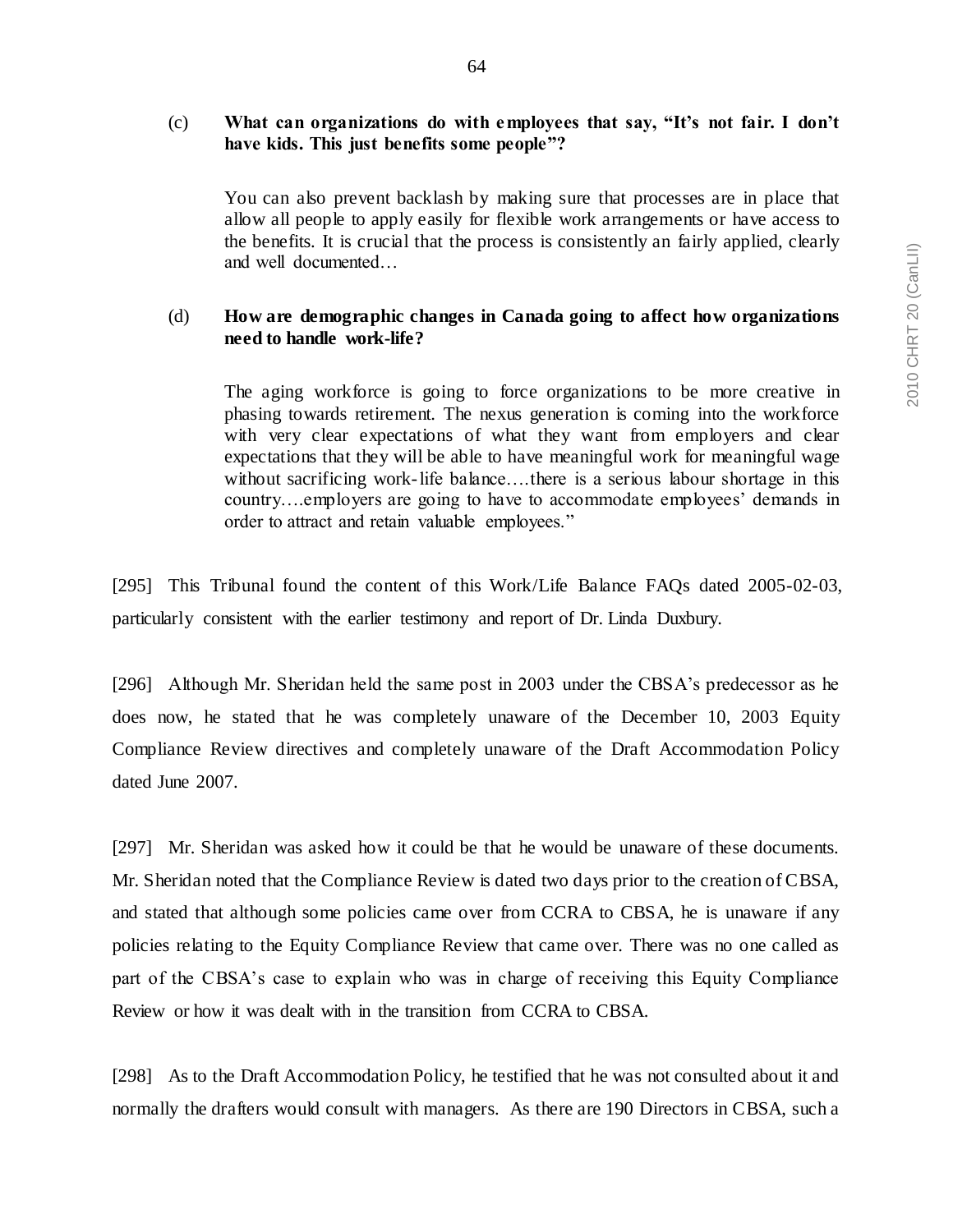Draft would only go to some. This Tribunal notes that Mr. Darren Millet, by Mr. Star's testimony, was aware of it, but not Mr. Sheridan who is his superior. Also, Mr. John King, then President of the Union took a copy of it from a meeting he attended, and yet Mr. Sheridan was neither consulted nor had he seen it previously.

[299] There was no one called as part of the CBSA's case to explain what happened to this Draft Policy after it was circulated, why it was written in the first place, why the Director of Operation for PIA would not have been made privy to it, or why is was not adopted after its creation. There was no evidence of any decisions taken not to adopt the Draft Policy for reasons of undue hardship, for example.

[300] When asked about Dr. Moore-Ede's expert report tendered on behalf of CBSA, Mr. Sheridan stated that he wholly adopted its conclusion.

[301] Mr. Sheridan testified that if Ms. Johnstone was accommodated for childcare responsibilities that he believes management would be inundated with such requests, the costs would be prohibitive, and it would be destructive to PIA operations that require that most employees work the VSSA schedule.

[302] Although Mr. Sheridan testified that there were not that many accommodation requests made on the basis of childcare responsibilities, he has formed this opinion of the negative impact accommodation would have based on impressionistic reasons only. CBSA produced no studies or inquiries of any kind on the issue of undue hardship in terms of cost, morale, or operational failure. Impressionistic reasons are not sufficient to prove a BFOR.

[303] The only evidence produced at this hearing to bolster CBSA's position that undue hardship would result is the expert report and testimony of Dr. Moore-Ede that was only produced for purposes of this hearing within the few months previous. In fact, when asked why Dr. Moore-Ede had not surveyed actual employees of PIA he replied that there had not been enough time. This is 5 years post-complaint.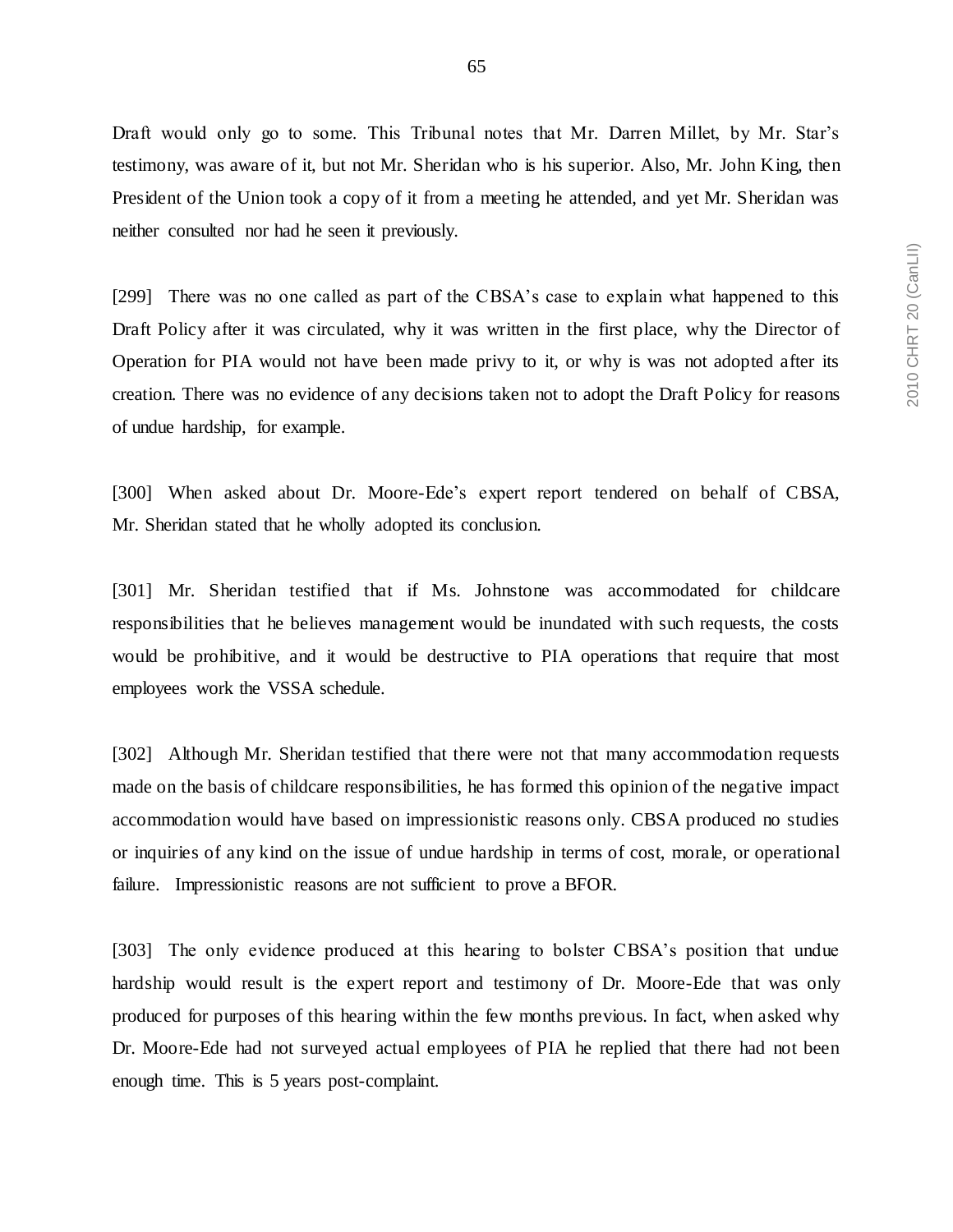[304] Mr. Sheridan testified that the turnover rate of PIA employees is significant and a matter of concern for management, however, there seemed to be no acknowledgement that greater accommodation and shift flexibility might alleviate some of this problem.

### **B. Evidence of Rhonda Raby**

[305] Having been told that she would not be granted full-time hours, in December 2003 Ms Johnstone wrote an e-mail trying to establish her new schedule to Rhonda Raby who then held the position of acting Chief of Terminal 1 at PIA Passenger Operations.

[306] This Tribunal accepts Ms. Johnstone's evidence that her husband had approached Ms. Raby on Ms. Johnstone's behalf in the Fall of that year. Ms. Raby told him that she would not approve shifts for Ms. Johnstone of greater than 10 hours.

[307] Accordingly, Ms. Johnstone asked to work Fridays, Sundays and Mondays from 11:00 am to 9:30 pm each day. Ms. Raby accepted this proposal.

[308] Ms. Raby testified that there was no communication with her from Ms. Gerstl as to Ms. Johnstone's initial request, and Ms. Raby confirmed that she and Ms. Johnstone never discussed it directly either. Hence, Ms. Raby was unaware of Ms. Johnstone's initial request to Ms. Gerstl, but this Tribunal does not find that anything turns on this. Ms. Raby followed the unwritten policy of CBSA in dealing with Ms. Johnstone, and her approach would not have been any different if she had known of Ms. Johnstone's earlier request.

[309] During her testimony, Ms. Raby seemed to have little knowledge of human rights legislative requirements despite her management position.

[310] This Tribunal also found it notable that Ms. Raby stated that even though she was a Chief of Terminal 1 operations from 2002 to 2008, and saw her staff levels double and traffic double after the closure Terminal 2 in 2006, she could not recall anyone else asking for full-time work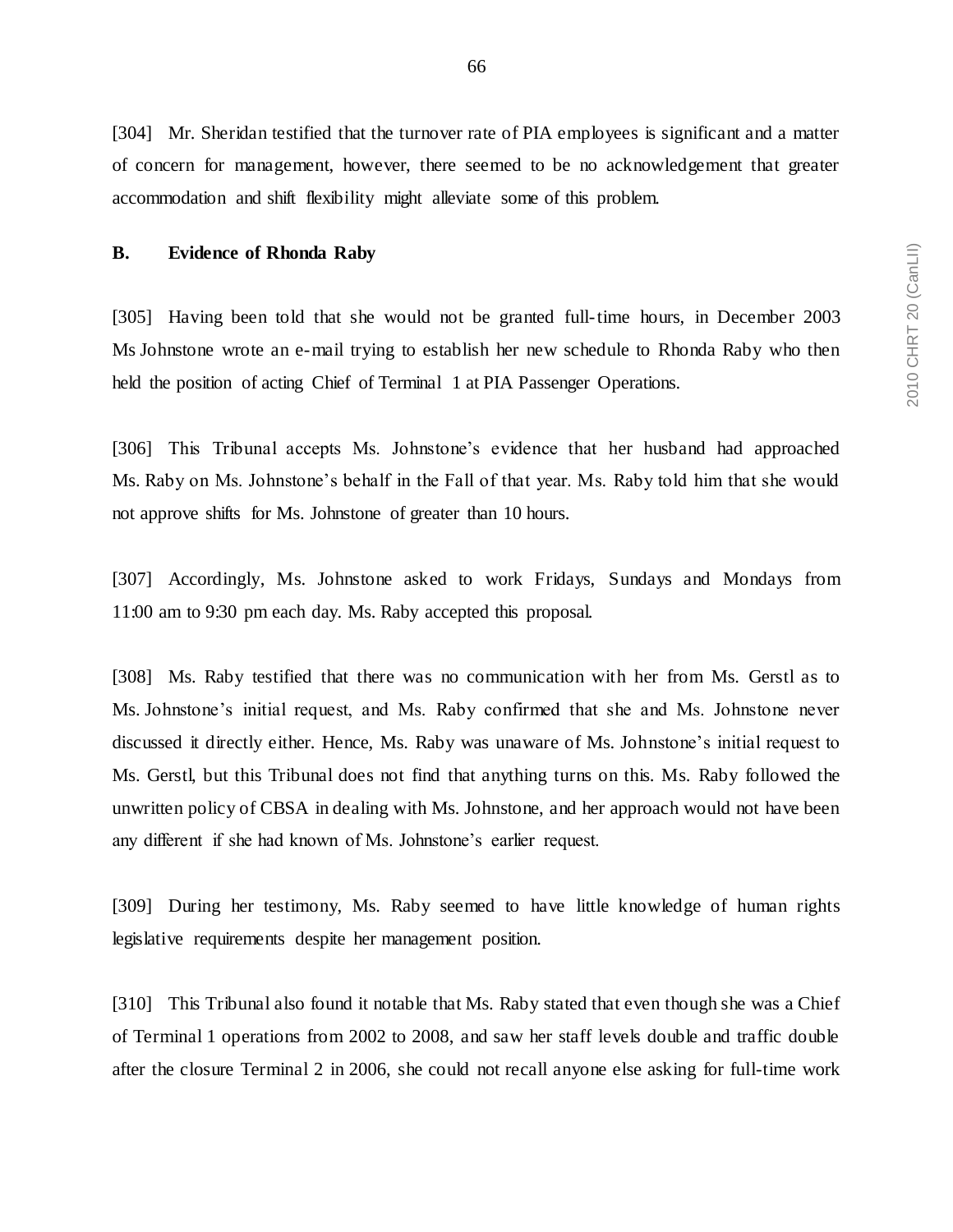on return from maternity leave. She testified that often people want to work part-time on return from maternity leave.

[311] Also, during those years, average accommodations per terminal (encompassing all requests for medical, educational, religious and family responsibilities) over three terminals was 15 people at any given time, or 45 for the whole operation (average to low estimate). This Tribunal finds this to be a very manageable level.

[312] During Ms. Raby's evidence, she kept alluding to "SOP" or "Standard Operating Procedures", unwritten, which speak to the part-time mandatory hours being developed because otherwise management would have been "inundated with requests". To avoid this, she testified that management deliberately capped the hours at 34 hours to make part-time less desirable, i.e. workers wanting to be accommodated are discouraged from those requests.

[313] Ms. Raby did not seem to see the irony in her remarks. Management has capped part-time at 34 hours to make it less desirable, and yet management forces the 34 hour cap on employees like Ms. Johnstone who want to work full-time but need accommodation to do it.

[314] Ms. Raby testified that at the time of at least Fiona Johnstone's initial request there was a Chief of Operations for Terminals 1,2, and 3. There was also Director overseeing Gateway (Mr. Sheridan). The Chiefs consulted on accommodation requests (all of them, for whatever reason) among themselves, but they did not consult at the time with the Gateway Director.

[315] There were a lot of questions asked during the hearing as to why Ms. Johnstone couldn't have been accommodated by giving her 12.5 hours shifts at Gateway where such shifts exist, and one of CBSA's excuses of the high-stress work environment does not exist. Ms. Raby testified that because they weren't talking to each other, this was an option that was never considered nor suggested to Ms. Johnstone. Ms. Raby stated that none of the separate districts within PIA communicated on accommodation requests.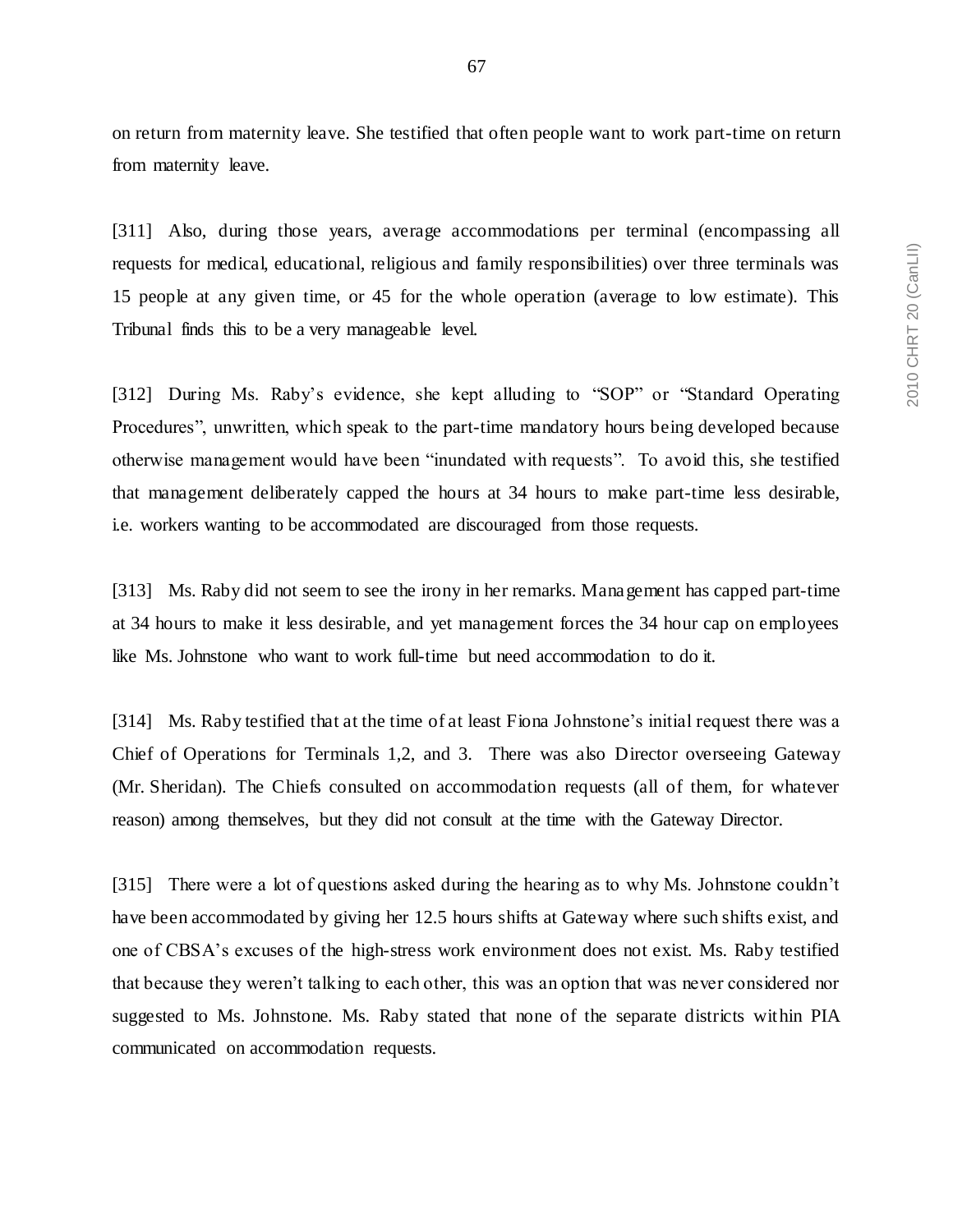[316] Ms. Raby confirmed that CBSA management treats medical accommodations differently because CBSA acts in accordance with the medical evidence, i.e. doctor validation, that accommodation is necessary for reasons of health, safety concerns and liability.

[317] Ms. Raby confirmed that not accommodated employees are part-time, but often in the CBSA witnesses' testimonies there was confusion between those being accommodated and the term "part-time".

[318] Mr. Star was an example of an accommodated employee who was not part-time. He has been accommodated on an on-going permanent basis for religious observance.

[319] Most people seeking religious accommodation do not need it on a continuing basis for each shift period, e.g. Christians who do not want to work on Christmas Eve or Easter Sunday, or Muslims who may want to take a several day pilgrimage to Mecca, or need short periods off for prayer. Therefore, these people are accommodated for a short time, from time to time, but are still full-time employees.

[320] Medical accommodation, of course, depends on the medical issue and can require very short-term to longer term accommodation, depending on what the doctor feels the worker can do. This can affect how many days or what hours or what duties a person needs to be relieved from. Not all of these accommodations are part-time either.

[321] Ms. Raby confirmed Mr. Sheridan's testimony that the term "accommodation" was used at CBSA to mean all adjustments off VSSA. It can be confusing, so Manageme nt started differentiating by using the terms "accommodation" for medical reasons, and "arrangement" for other requests. Such arrangements include educational requests where people want changes to return to school, etc.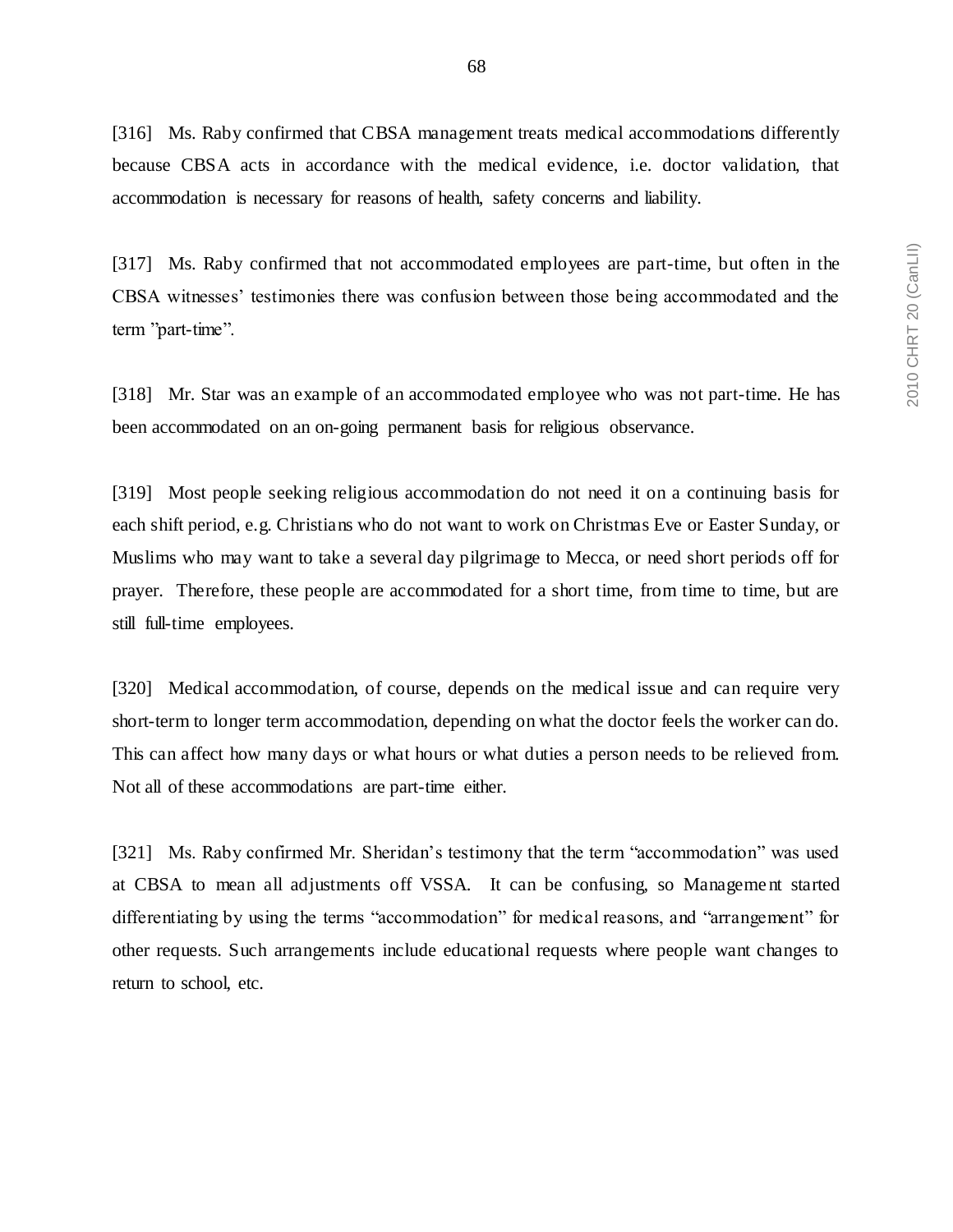69

[322] It was apparent that Ms. Raby had never received anything other than the most cursory human rights training in terms of understanding there was a duty to accommodate those with medical reasons. She was aware that there were other enumerated grounds in the *Act*.

[323] Ms. Raby's testimony revealed that CBSA efforts, if any, have been totally inadequate in terms of training even management on human rights issues, obligations, duties, or processes.

[324] CBSA's approach upon receipt of accommodation requests has been to only do sufficient inquiry or background questioning to establish the bona fides of the request, its legitimacy. No effort is put into actually trying to meet the accommodation request, or to determine what the actual impact or cost be would be. This is all driven by a pervasive belief at the management level that too many people would want to be accommodated "off VSSA' which would be operationally far too difficult. According to Ms. Raby, this is the issue and not cost.

[325] Asked if she had any complaints from other employees about people getting shift changes due to medical accommodation, Ms. Raby said, "yes". Asked further, she remembers receiving one e-mail, and bases her belief that there is a "morale issue" around medical accommodation on "what she hears around the workplace".

[326] Although she was a Chief of Operations and had the mandate during the relevant years to deal with and decide upon accommodation requests, Ms. Raby testified that she kept no ongoing log to identify people being accommodated, and kept requests for full-time static shift work only in an e-mail file.

[327] Ms. Raby further testified that if an opening came along in an area that an employee had expressed a desire to work in, she would not cross-reference particularly or ever. In other words, although she had denied Ms. Johnstone's request, if an opportunity had come up to meet her request in an area in which she had expressed an interest, Ms. Raby would make no attempt to put that opportunity together and communicate it to Ms. Johnstone.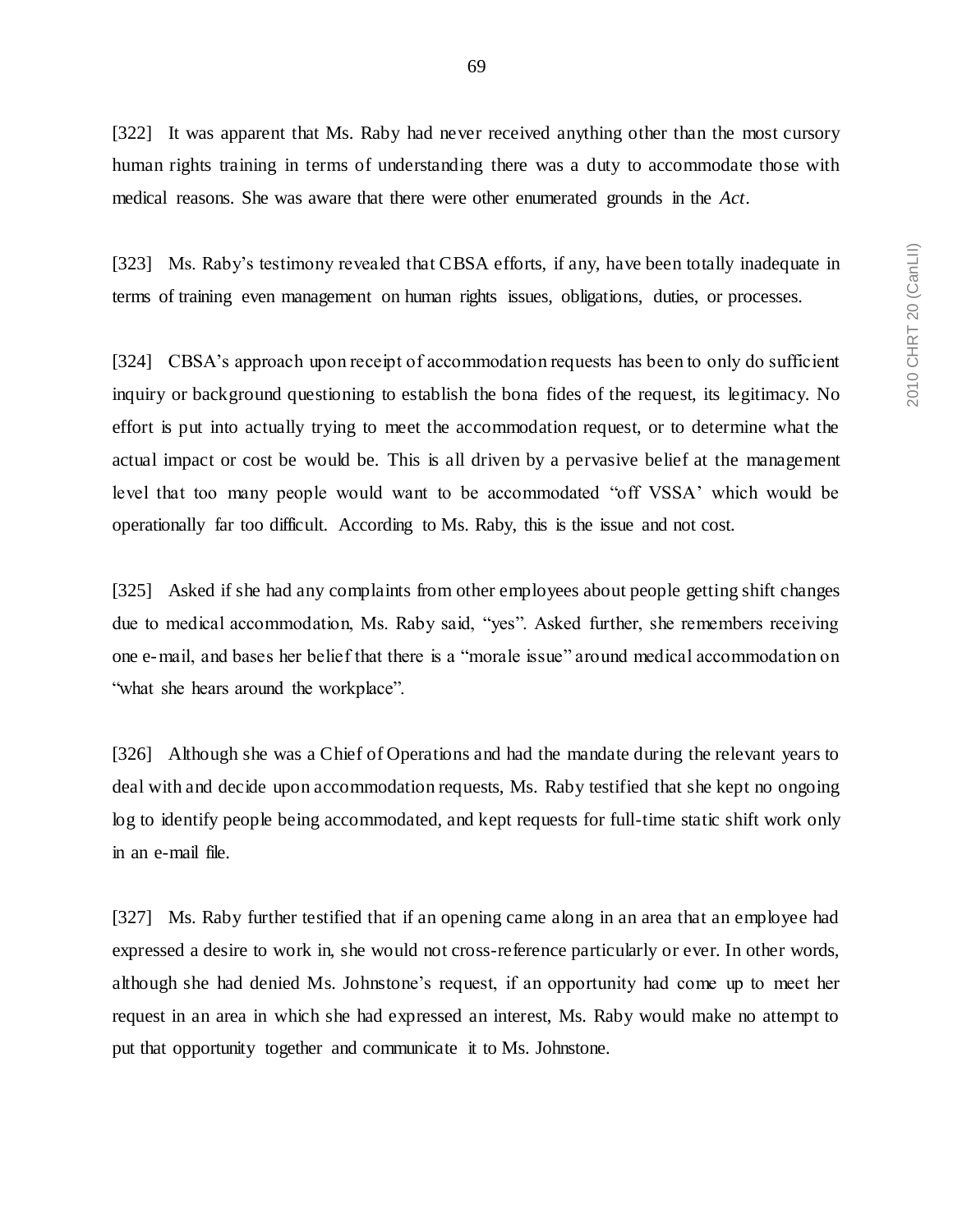[328] When new job opportunities arise, a Call Letter goes out, which you do not receive if you are off the job site on maternity leave. Depending on who responds, then management looks back at preferential listings on a worker's annual performance review assessments. They do not catalogue or look through the preferences listed, and do not keep that data anywhere. There are also internet and intranet postings, but employees on maternity leave would not receive intranet postings, and would be unaware of those.

[329] Given Ms. Raby's testimony on these various issues, it seemed evident to this Tribunal that CBSA management does not see its role as working cooperatively with its BSO employees, and yet when it comes to human rights accommodation requests that is exactly what the jurisprudence calls upon an employer and employee to do.

### **C. Evidence of Expert, Dr. Moore-Ede**

[330] Dr. Moore-Ede was qualified as an expert in the study of shift work and extended working hours including staffing level analyses, shift scheduling optimization, shift work lifestyle training, and cost-benefit analyses with respect to employer policies pertaining to the management of shift workers, including all relevant factors that relate to the development of shift schedules.

[331] Dr. Moore-Ede founded Circadian in 1983, an international research and consulting firm specializing in how to manage the challenge of employing workers in a 24/7 environment.

[332] His database indicated that approximately 52% of all shift workers have childcare needs and 60% of these, or 31% of all shift workers use childcare other than their spouse or partner. However, he also referred to studies which have found that shift workers are more likely to arrange or rely on care by spouses, relatives and friends, as opposed to third party caregivers.

[333] This Tribunal finds that there were several serious flaws in this report. The whole basis of the data that leads Dr. Moore-Ede to the conclusion that between 31% to 52% of CBSA workers will seek the same accommodation as Ms. Johnstone, comes from answers by 32,000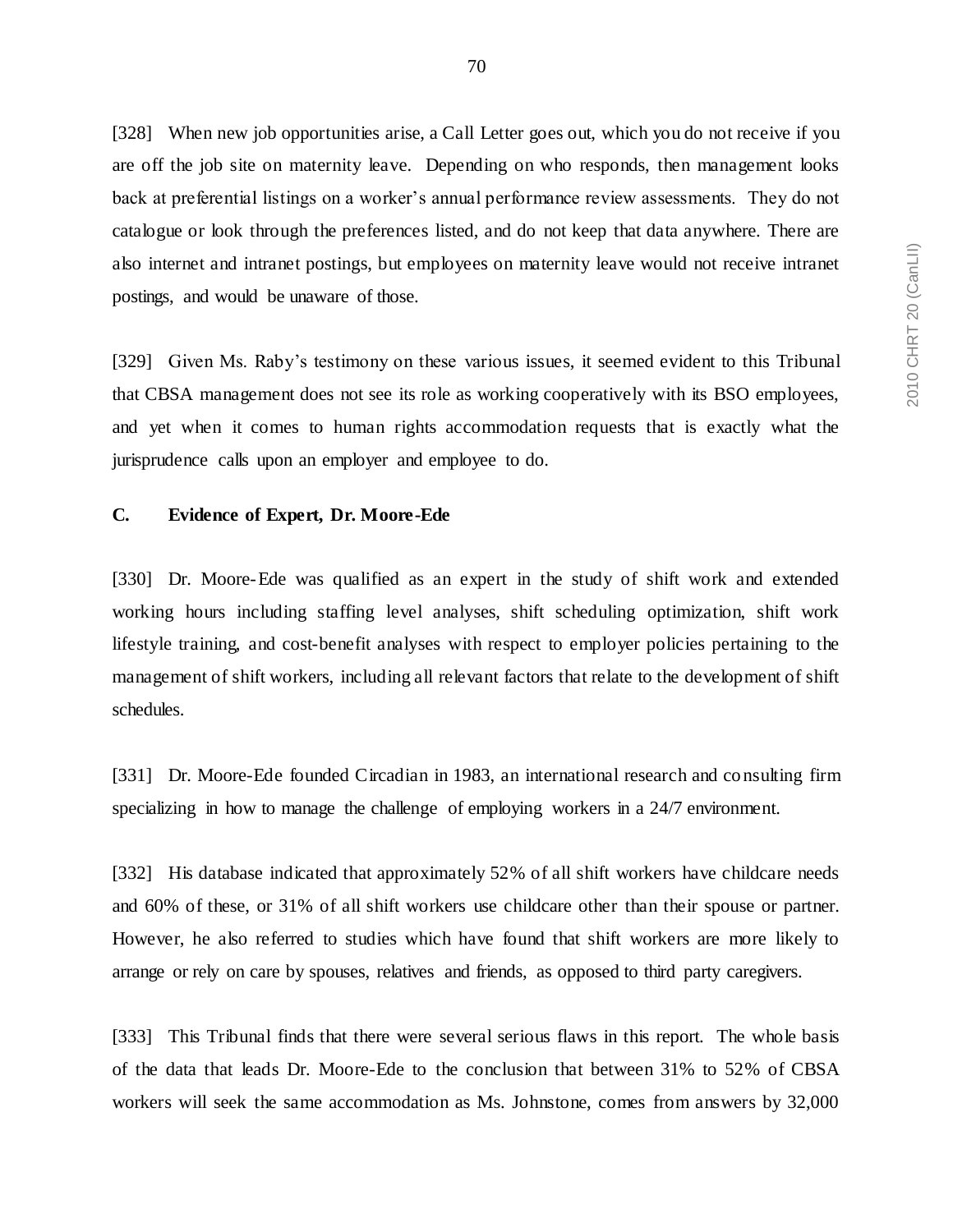shift workers to question #13 of his Circadian questionnaire found at Addendum C of his exhibited written report.

[334] The sampling respondents are made up of workers from the US and Canada, but the Canadian percentage is very small. There was no questionnaire or surveying done of CBSA workers as Dr. Moore-Ede said that CBSA had not given him enough lead time nor paid him sufficiently to undertake that sort of exercise.

[335] The one question relied upon, question #13, reads:

(a) "What primary childcare arrangements do you currently have?

A. Child care provider

- B. Relatives
- C. Spouse or partner
- D. Other
- E. does not apply (no children at home)"

[336] This question does not address subsets such as children of pre-school age as opposed to children and teenagers still at home.

[337] Also, when Dr. Moore-Ede used the numbers to extrapolate, he didn't just extrapolate from those who said they used third party childcare providers, but from all respondents who had children at home regardless of whether they had indicated care was provided by spouse, family, third parties or "other". There is no indication that all parents would seek accommodation regardless of the age of their children and regardless of the childcare arrangements they have arranged.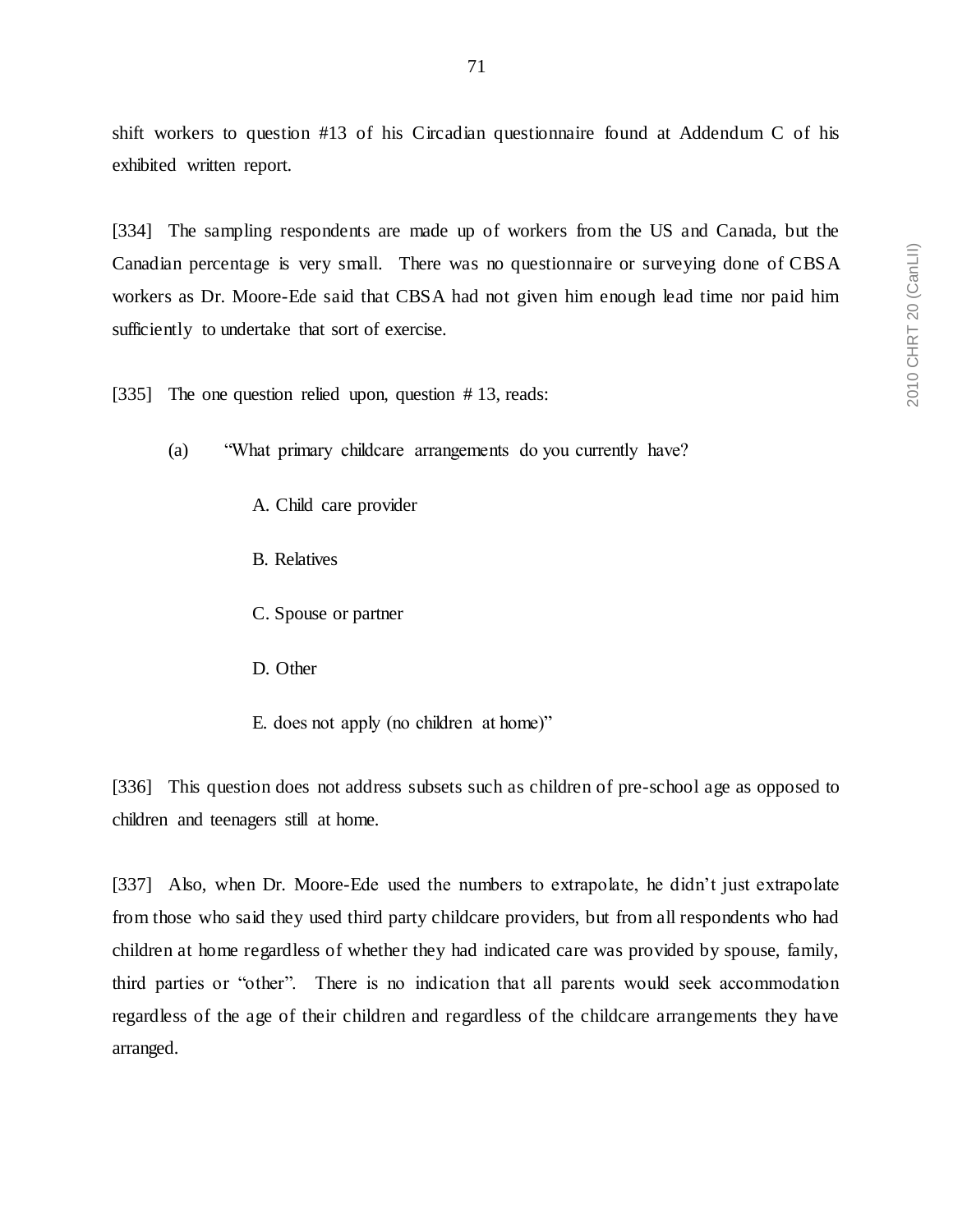[338] Additionally, Dr. Moore-Ede had no overlay of data related to workers who work rotating shifts, with their partners/spouses also working rotating shifts. Other provided evidence indicates this situation would only apply to 1.2% of the shift worker population.

[339] Dr. Moore-Ede's conclusions were premised on the belief that there would be a ripple effect from accommodating Ms. Johnstone's request driven by the dissatisfaction of nonaccommodated workers being necessarily shoved into less desirable shifts and times.

[340] Dr. Moore-Ede testified that the above scenario would lead to dishonesty and people "playing games" where they would create childcare accommodation scenarios to meet the requirements in order to get preferable shift days and times.

[341] Obviously, a 24/7 rotating shift scheduled operation could not afford to have one-half of its workforce working off the VSSA. However, this speculation by Dr. Moore-Ed is not borne out by the actual experiences to date of even the CBSA's own witnesses in management. The numbers that Dr. Moore-Ede put forward are not realistic, and founded in either inadequate details in the question relied upon for the numbers to be valid, or unproven assumptions that are a discredit to the ethics and motivations of the subject workforce.

[342] Dr. Moore-Ede did not address the effect of employee education as a key component. There is no substantive evidence before this Tribunal that this particular workforce cannot be educated as to the human rights law basis for certain accommodation requests being acceded to.

[343] It is notable that this was a temporary accommodation being sought during Ms. Johnstone's children's pre-school years. She intends to return to full-time work in 2010. This is not a permanent accommodation request as one would see in a religious accommodation, nor a long-term disability situation.

[344] Dr. Moore-Ede took no exception to Ms. Johnstone's experts' reports regarding lack of availability of third-party child care, and generally agreed with those conclusions.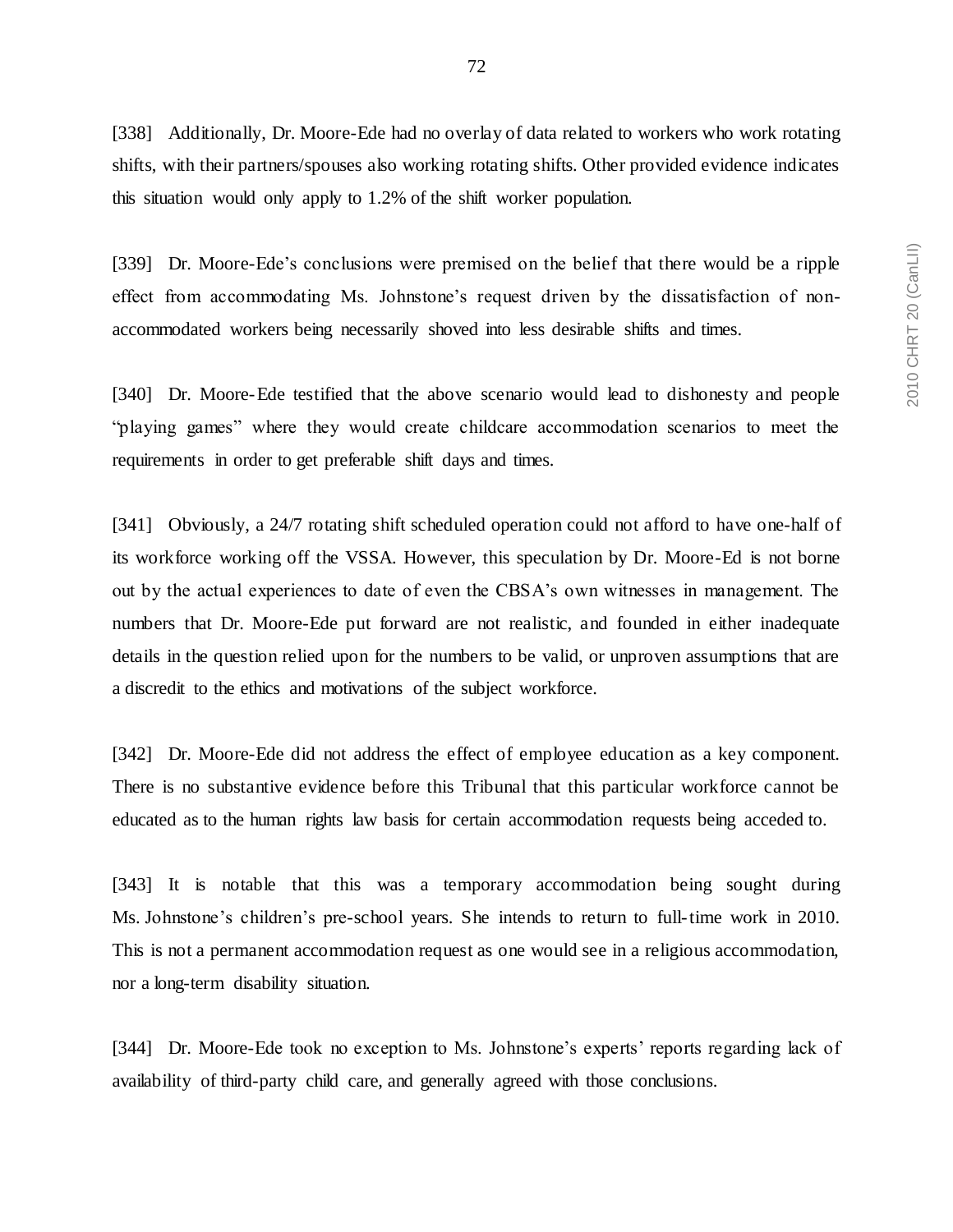[345] Dr. Moore-Ede conceded that he had not taken into account the offset saving of costs that occur with accommodation in terms of reduced absenteeism, sick days, leave requests, etc. when accommodated workers are more satisfied with a workplace that meets, or endeavors to meet, their temporary needs.

[346] Dr. Moore-Ede also conceded that he had not taken into account the difference between Canada and the U.S. in terms of the Canadian government offering a wider safety net to young parents with the availability of one year maternity and parental leave – something not offered in the U.S. So, whereas in the U.S. parents may be faced with finding daycare when a child is just 2 months old, in Canada this usually does not arise until the child is 1 year old. This reduces the overall need for alternative care to ages 1 -5, as opposed to newborn to 5.

[347] Further, Dr. Moore-Ede assumes that employees with childcare responsibilities would request day shifts, i.e. childcare friendly hours. He assumes from there that this would have a negative impact in terms of health and safety on non-accommodated employees. This is contrary to other evidence before this Tribunal. Ms. Johnstone in her own request did not request day shifts. She suggested afternoon shifts.

### **VII. Conclusion/Analysis**

[348] In *Meiorin* the Supreme Court of Canada affirmed that the duty of employers to accommodate is a fundamental legal obligation. An employer must demonstrate that the discrimination is necessary to achieve legitimate work-related objectives and tender affirmative evidence that the point of undue hardship has been reach in its efforts to accommodate the employee.

[349] Also in *Meiorin*, the Supreme Court of Canada stated that "[u]nless no further accommodation is possible without imposing undue hardship, the standard is not a BFOR in its existing form and the *prima facie* case of discrimination stands".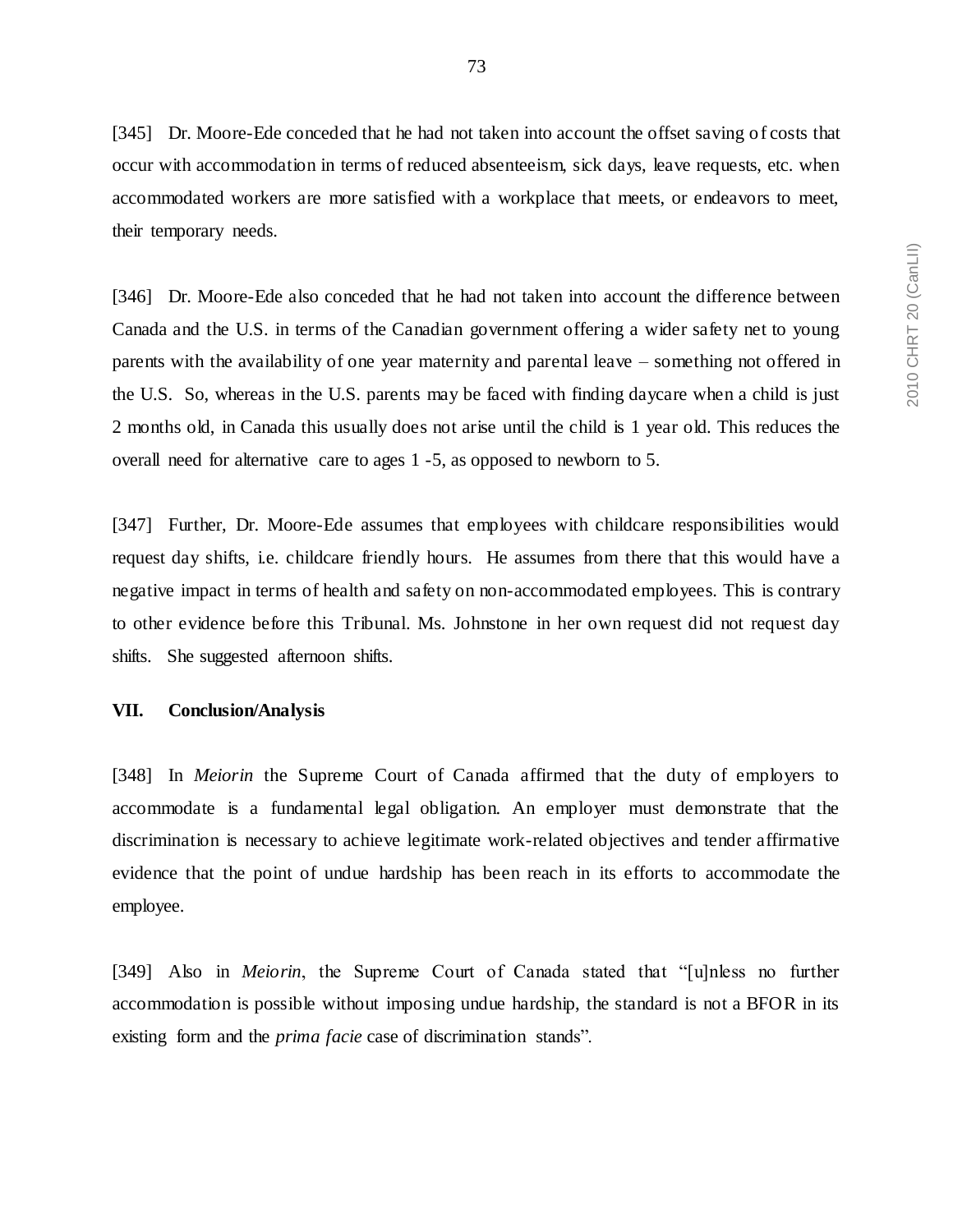[350] In *Council of Canadians with Disabilities v. Via Rail Canada Inc.*, [2007] S.C.J. No. 15 *(Via Rail)* the Supreme Court of Canada stated that "undue hardship is reached when reasonable measures of accommodation are exhausted and only unreasonable or impracticable options for accommodation remain".

[351] These cases very apparently set out a duty on the part of CBSA to make a real effort to accommodate, an effort that is tangible and measurable, and tests out the employer's ability to meet the accommodation request. CBSA must not base its assessment of whether an employee needs accommodation, or of whether it can implement accommodation measures, based on "impressionistic assumptions."

[352] It is a clear directive to employers to make all reasonable efforts and a fford employees all reasonable opportunities, not to fall back on impressionistic views standing behind unwritten policies brought into practice for unrelated reasons.

[353] In *British Columbia (Superintendent of Motor Vehicles) v. British Columbia (Council of Human Rights)*, [1999] 3 S.C.R. 868 (*Grismer)* the Supreme Court of Canada stated that, "…impressionistic evidence of increased expense will not generally suffice."

[354] Generally, undue hardship means "disproportionate, improper, inordinate, excessive or oppressive…" (*Via Rail*)

[355] In that her performance appraisals were universally sound, and she had testified to often working long shifts extended due to overtime requirements, this Tribunal accepts that there are no viable health and safety concerns about Ms. Johnstone performing 13 hour shifts.

[356] It is telling that despite Dr. Moore-Ede's numerical extrapolation that would see half of the CBSA employees at PIA seeking family status accommodation, Ms. Raby could not recall another request between 2002 and the hearing, and Mr. Sheridan could think of only one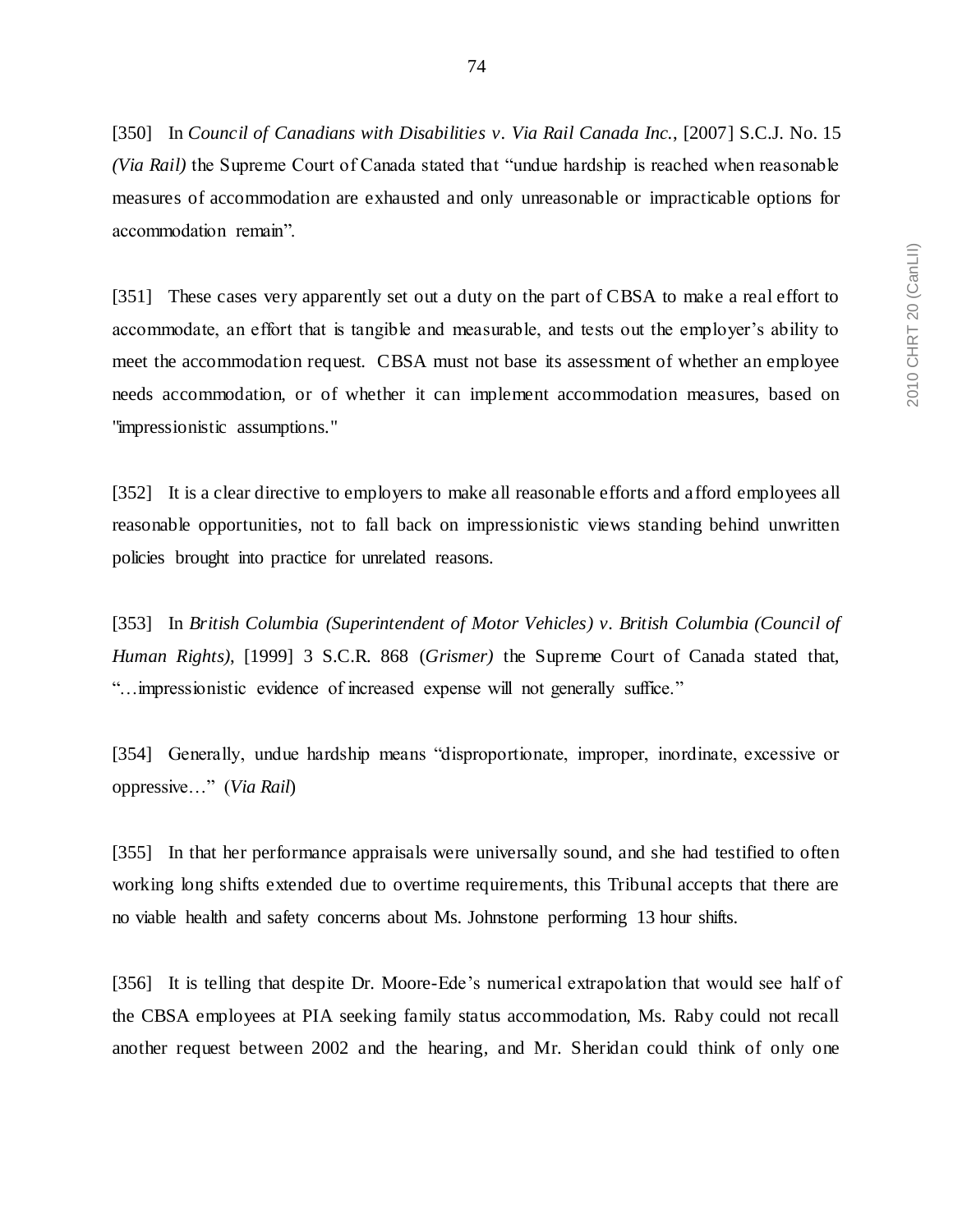instance. This testimony as to management's actual experience with this specific workforce weighs heavily against Dr. Moore-Ede's theory.

[357] Other than Dr. Moore-Ede's report of 2009, no analysis has been done, no scientific study undertaken, no consultants brought in to look at accommodation issues, no policies put in place since either the *Brown* decision of 1993, or the CHRC direction 10 years later that policies should be developed.

[358] This Tribunal finds that CBSA has not established a BFOR defence, nor developed a sufficient undue hardship argument to discharge the onus upon it. CBSA did not assess whether it could accommodate Ms. Johnstone's family responsibilities. The Tribunal therefore finds that CBSA failed to establish that it could not accommodate Ms. Johnstone to the point of undue hardship.

[359] This Tribunal confirmed with witnesses called by both the Complainant and the Respondent, as well as Respondent's counsel, that none of the Draft Policy to Accommodate's proposals, including the creation of a National Job Accommodation Fund, were ever put into action. The Respondent's position throughout the hearing was that childcare responsibilities under any circumstances do not trigger a duty to accommodate under the family status discrimination grounds of the *Act*. The Respondent therefore has no written policies on accommodation under this provision of the *Act*, and its unwritten policies are as set out above: CBSA allows an employee requesting static shifts for childcare responsibility reasons, to have static shifts off the VSSA, but mandates that such employee only work up to 34 hours per week on part-time status.

[360] The importance of setting out the history in Part III of this decision is to allow an understanding that over an approximate 25 year period, the CHRT, the CHRC, and mechanisms within the federal government public service (some internal to the Respondent itself), have recognized a need to address work-life balance issues that naturally arise for some employees who are parents and have childcare obligations that are not compatible with the regularly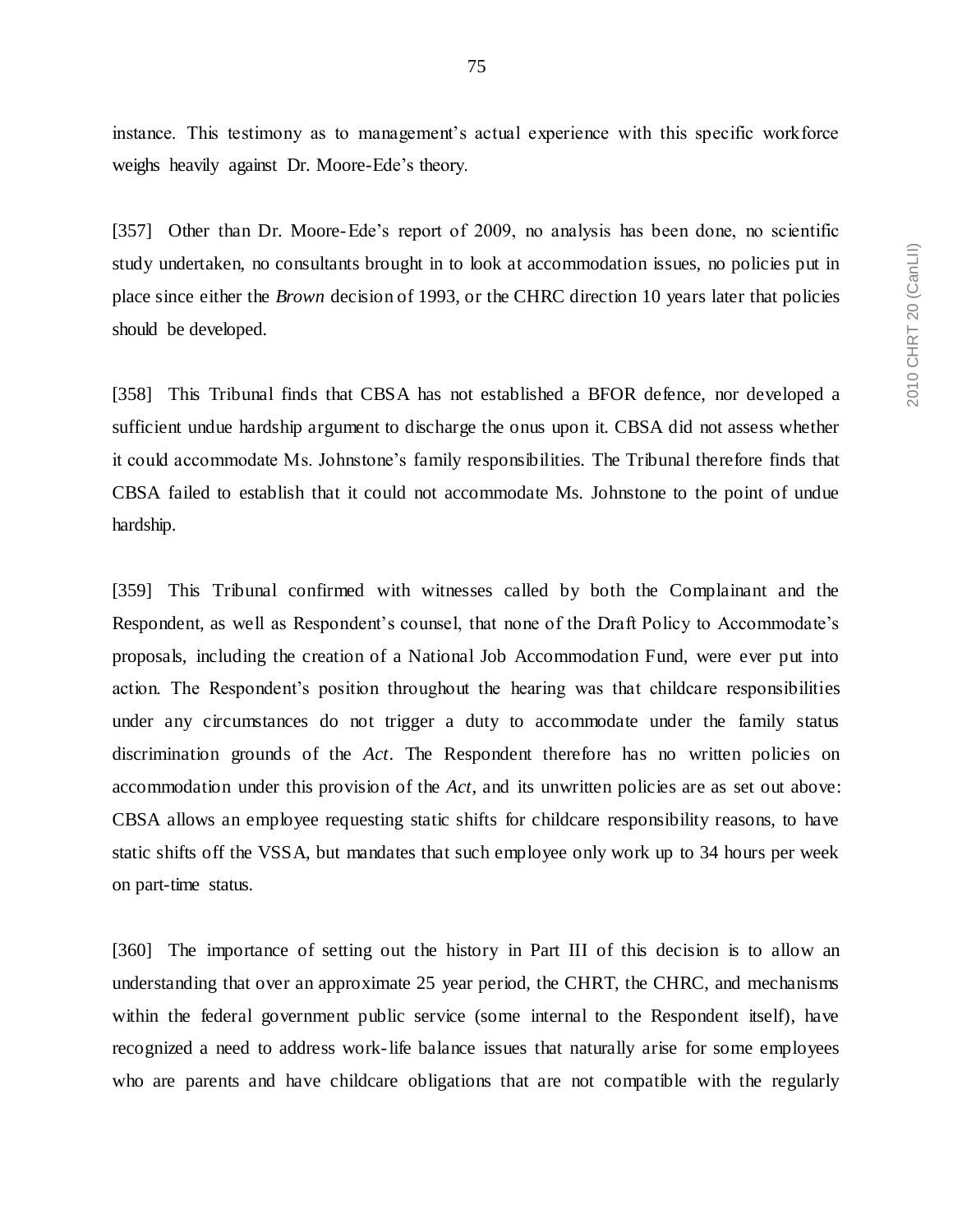scheduled shifts set up by the VSSA or like regimes. Such childcare obligations have been recognized elsewhere, as set out, under the family status ground enumerated in the *Act*.

[361] On the whole of the evidence, and by the admission of the Respondent's witnesses in senior management, there have been no attempts to raise awareness of human rights le gislation pertaining to family status among either management or employees, nor manage any perceived or actual resistance among those in the workforce who may not directly benefit from accommodation measures at any given time. The evidence of the Respondent's management witnesses showed a very cursory, nominal understanding of human rights legislation and no training or awareness of the details of the decision in *Brown,* or the CHRC audit referred to earlier, in their identification of childcare and child rearing as an identifier that warrants accommodation under the *Act*.

[362] The Respondent has not undertaken any detailed look at bona fide operational requirements and options short of undue hardship. The evidence as a whole strongly indicates that the Respondent has not taken these steps because it has not recognized the necessity of doing so. In other words, if the Respondent's position is correct that child-rearing obligations for young children does not fall within the meaning of "family status' in the *Act*, there is no reason to do anything. The expert evidence of Dr. Moore-Ede presented through this hearing was the first study of any kind undertaken on behalf of the Respondent to justify or explain its position.

[363] During the time period spanned by the evidence presented in this hearing, the Respondent could have easily created written, transparent and fair policies that are uniformly applied and demonstrate a real commitment to and understanding of human rights legislation under the enumerated ground of "family status". At the same time, the Respondent could have dealt openly with unique cases as they arise which the Respondent admits it has not done, within already existing mechanisms. It is admitted by the Respondent's management witnesses, that these mechanisms instead are reserved for those seeking medical and religious accommodations only, with random exceptions.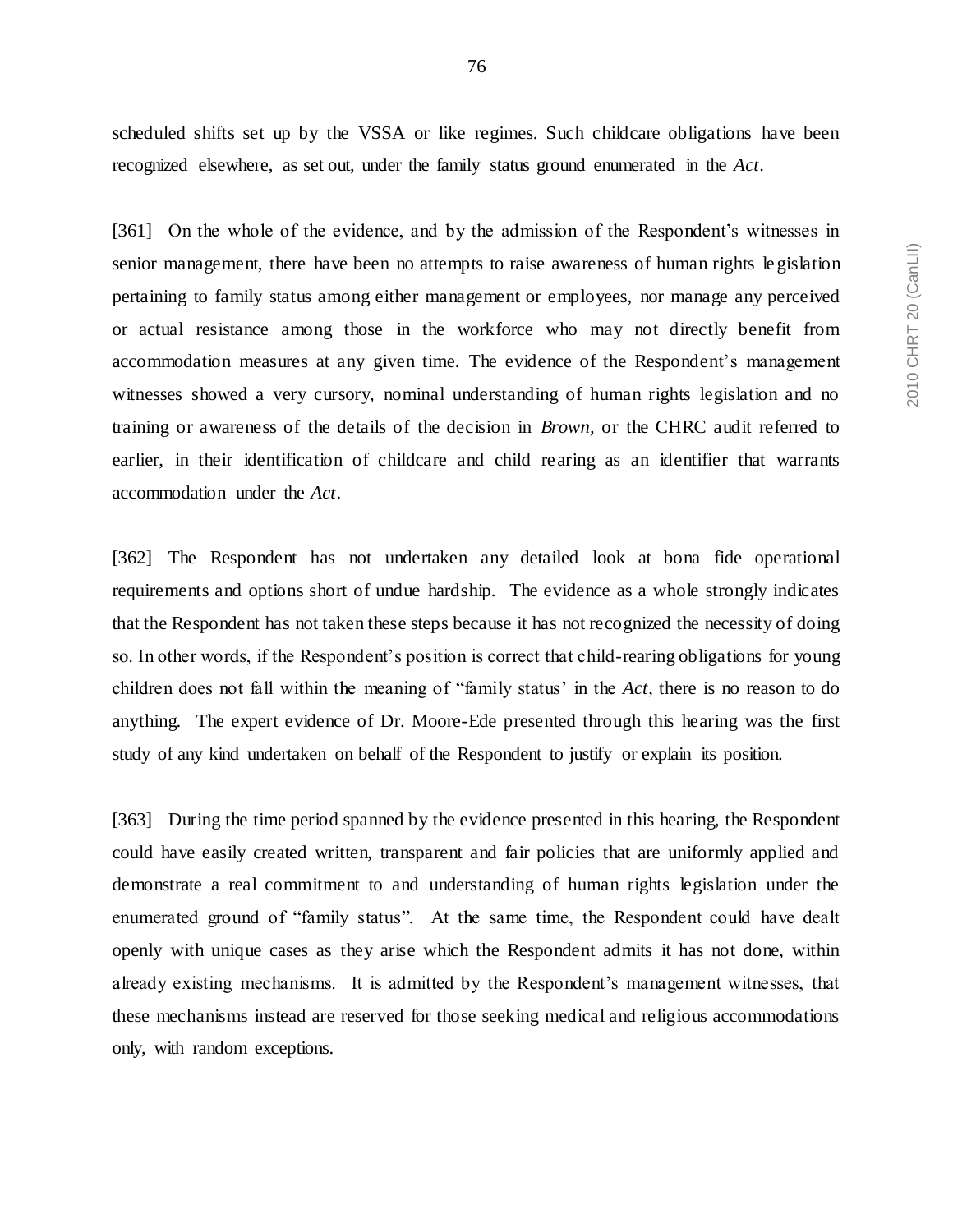### **VIII. Decision**

[365] For the reasons that follow, this Tribunal finds that Ms. Johnstone's complaint is substantiated:

- a) Ms. Johnstone has made out a *prima facie* case of adverse differentiation against CBSA within the meaning of section 7 of the *Act*, on the basis of family status;
- b) Ms. Johnstone has demonstrated, on a *prima facie* basis, that the CBSA established and pursued policies and practices that deprived or tended to deprive the Complainant and any similar class of individuals of employment opportunities, on the ground of family status, within the meaning of Section 10 of the *Act*;
- c) CBSA has failed to establish a *bona fide* occupational requirement, present a reasonable explanation for, or otherwise justify the case of *prima facie* discrimination against it.

## **IX. Remedy**

#### **A. Systemic Remedy**

[366] This Tribunal orders the Respondent to cease its discriminatory practices against employees who seek accommodation based on family status for purposes of childcare responsibilities, and to consult with the Canadian Human Rights Commission, in accordance with the provisions of Section 53 (2) (*a*) of the *Act,* to develop a plan to prevent further incidents of discrimination based on family status in the future.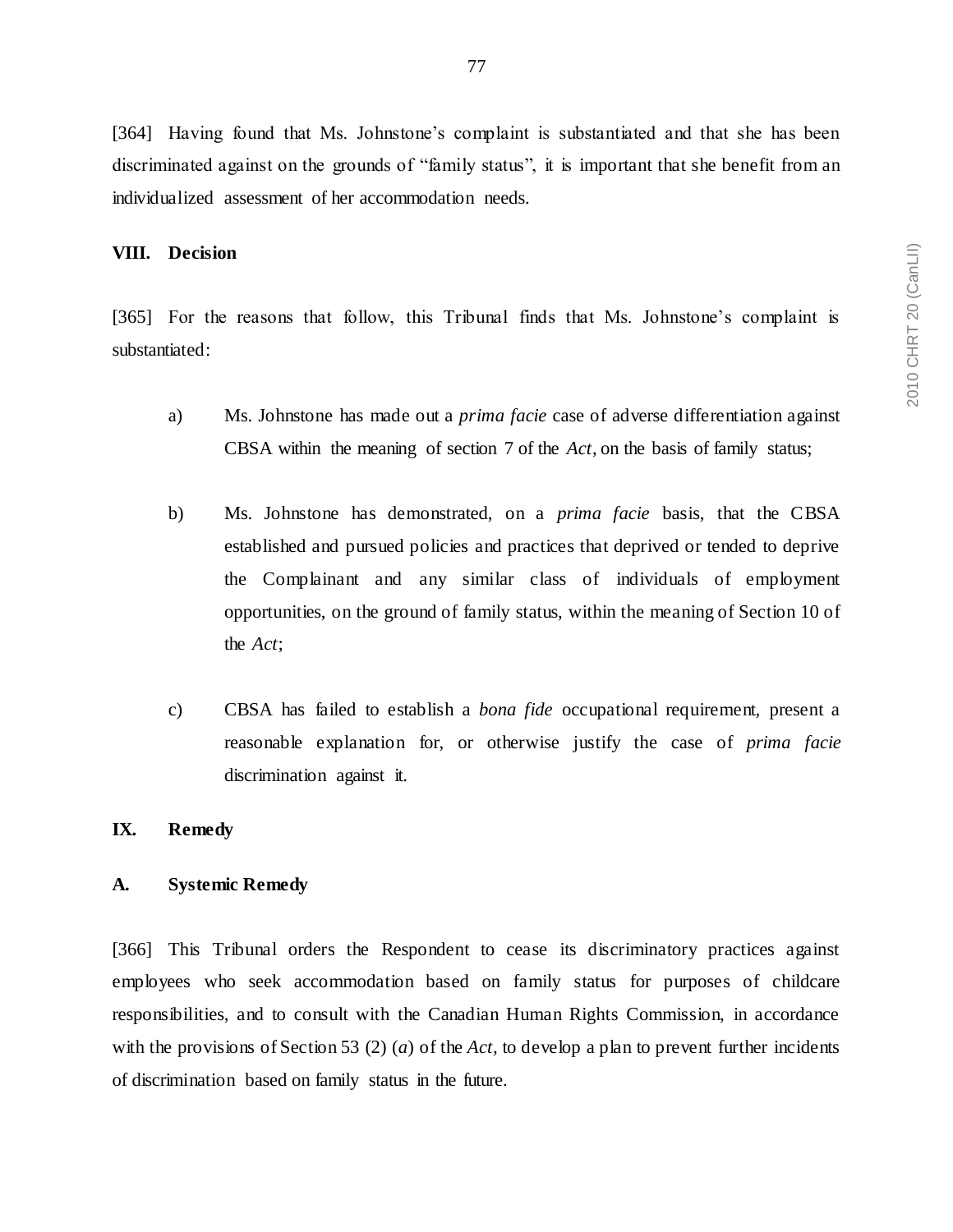[367] In order that Ms. Johnstone and other employees in her like situation not be deprived of future employment opportunities, wages and benefits, this Tribunal further orders that CBSA establish written policies satisfactory to Ms. Johnstone and the CHRC to address family status accommodation requests within 6 months, and that these policies include a process for individualized assessments of those making such requests.

[368] Ms. Johnstone seeks reimbursement for all lost wages and benefits, including overtime that she would have received and pension contributions that would have been made on a fulltime basis but for the fact that she was a part-time employee. She also seeks an Order directing that she be entitled to effect pension contributions as a full-time employee subsequent to August 2007.

[369] Ms. Johnstone commenced part-time employment on January 4, 2004. Thereafter, other than her time on her second maternity leave from December 24, 2004 through to December 26, 2005, she worked part-time hours. During the time she worked part-time hours, the evidence is that her wages and benefits were all pro-rated. Her wages and benefits were also pro-rated at the part-time rate while she was on maternity leave.

[370] Between August 14, 2007 through to August 2008, Ms. Johnstone was on Leave Without Pay for Spousal Relocation due to her husband being transferred to Ottawa. This ended in August 2008. During this Leave, Ms. Johnstone has been entitled to make pension contributions at a pro-rated rate of 20 hours per week.

[371] Since August 2008, Ms. Johnstone she has been on Care and Nurturing Leave (unpaid) as allowed under the Collective Agreement.

[372] Ms. Johnstone was clear in her evidence that she made choices regarding the number of hours she would work because of CBSA's refusal to allow her to work full-time hours with consequent loss of full-time wages, benefits and opportunities. Her statement that she "would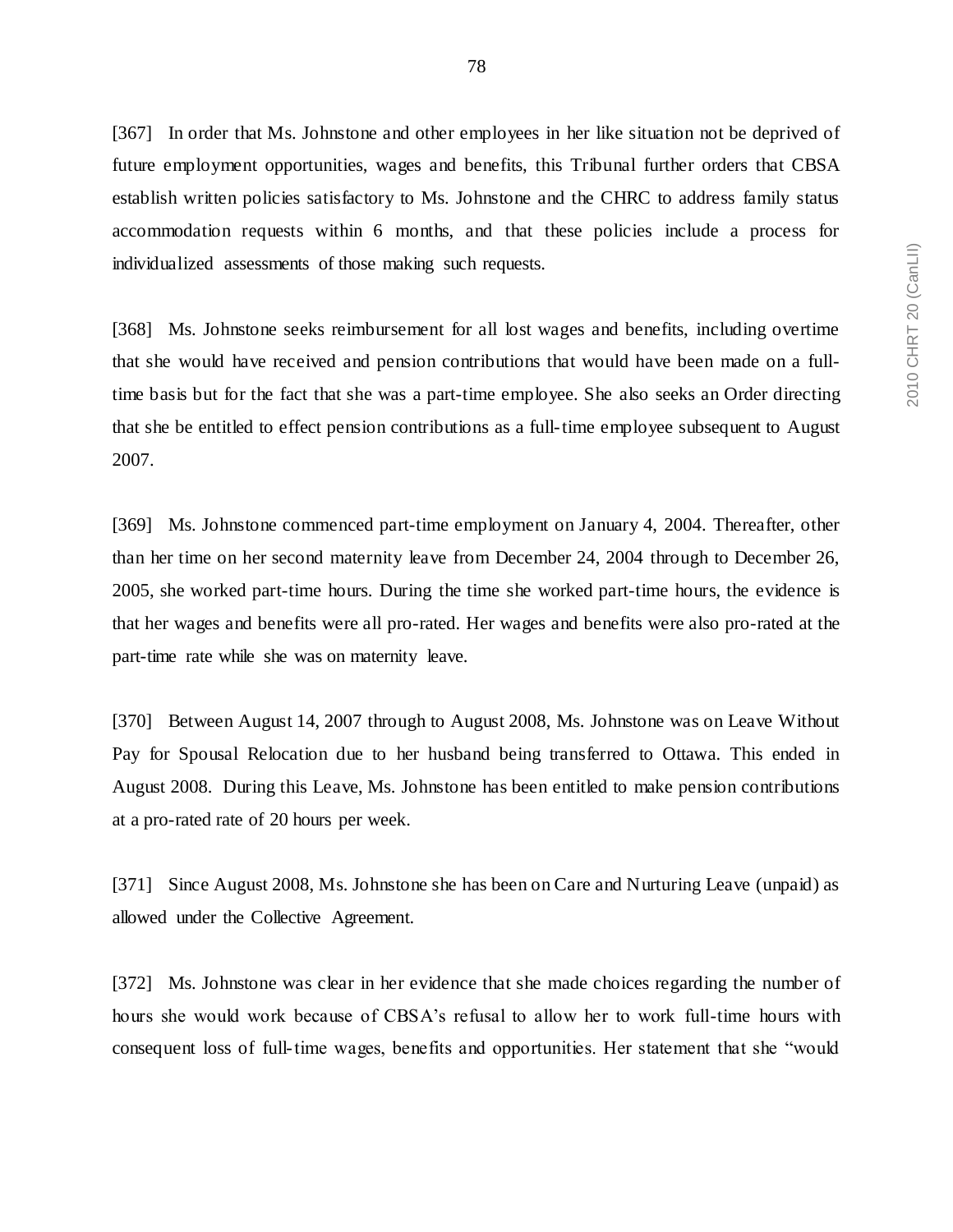have made it work" had she been granted full-time shifts after the birth of her second child, was uncontroverted.

[373] Ms. Johnstone further testified (see para. 106 above) that she would have continued to work full-time despite her husband's relocation.

[374] At the hearing counsel for the parties seemed confident that they could reach agreement on the quantum to which Ms. Johnstone would be entitled should this Tribunal order that she receive compensation under this heading.

[375] Accordingly, this Tribunal orders that Ms. Johnstone be compensated for her lost wages and benefits, including overtime that she would have received and pension contributions that would have been made had she been able to work on a full-time basis from January 4, 2004 to the present. This Order includes a direction that Ms. Johnstone be entitled to effect pension contributions as a full-time employee during this relevant period. Ms. Johnstone is not entitled to lost wages due to attendance at this hearing.

### **B. General Damages for Pain and Suffering**

[376] It was evident in Ms. Johnstone's testimony that she suffered injury to her person, her personal and professional confidence, and her professional reputation resulting from the discrimination that gave rise to this complaint.

[377] Ms. Johnstone testified that she was embarrassed by reference to her as the "human rights" case, and that she was upset by the arbitrary way in which she was dealt with despite her best efforts to try to find a way to create a workable balance between a job that she stated she truly enjoyed and her young children.

[378] I award Ms Johnstone \$15,000.00 under this heading pursuant to Section 53 (2) (*e*) of the *Act*.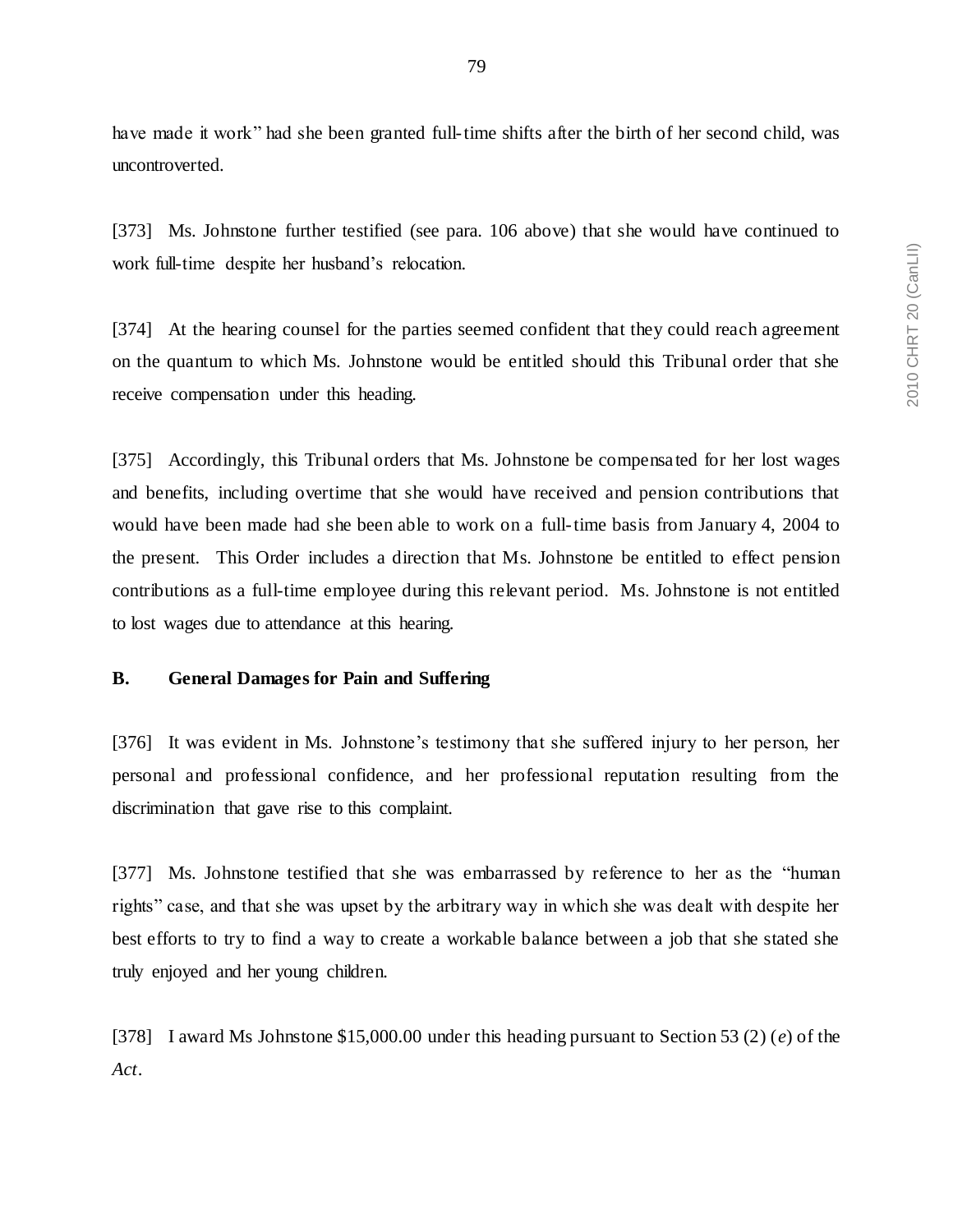### **C. Special Compensation**

[379] Section 53 (3) of the *Act* provides for awards of "Special Compensation" for willful and reckless conduct, to a maximum of \$20,000.00. Although heard before the 1998 *Act* amendments when the quantum allowed for damages under the headings of pain and suffering and special compensation were lower, this Tribunal is still guided by the reasonableness of *Martin* that followed the reasoning in *Premakumar v. Air Canada,* T.D. 03/02 and *Canada (Attorney General) v. Morgan,* [1991] 2 F.C. 401 (F.C.A.), that the maximum award should be reserved for the very worst cases.

[380] This Tribunal finds that CBSA, by ignoring so many efforts both externally and internally to bring about change with respect to its family status policies of accommodation has deliberately denied protection to those in need of it.

[381] CBSA, and its organizational predecessor's lack of effort and lack of concern takes many forms over many years including: disregard for the *Brown* decision after writing a letter of apology; developing a model policy and then burying it (some management knew of it, some did not); pursuing arbitrary policies that are unwritten and not universally followed; lack o f human rights awareness training even at the senior management level; the proffering of a floodgates argument 5 years after the complaint with the Respondent giving insufficient time and data to its own expert to enable him to provide a helpful expert opinion; and no attempt to inquire of Ms. Johnstone as to her particular circumstances or inform her of options to meet her needs.

[382] Given all the circumstances of this case, this Tribunal awards Ms. Johnstone \$20,000.00 under this heading. CBSA's conduct has been willful and reckless, showing a disregard for Ms. Johnstone's situation and denying that a duty to accommodate exists on grounds of family status arising for childcare responsibilities such as hers.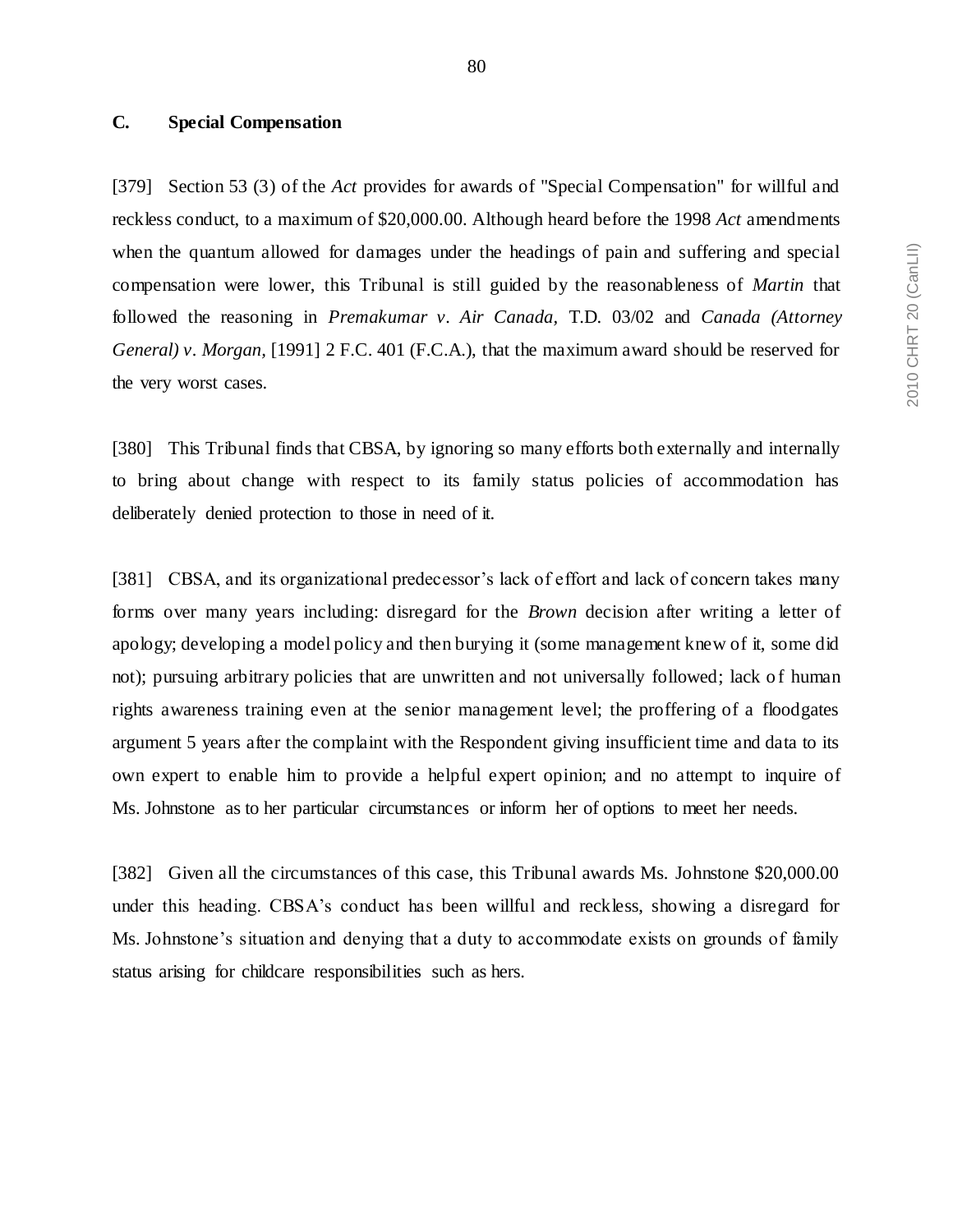### **D. Interest**

[383] Pursuant to Section 53(4) of the *Act*, this Tribunal orders that compound interest at the Canada Savings Bond rate be paid on any and all amounts awarded pursuant to this decision under the headings of General Damages for Pain and Suffering pursuant to Section 53(2)(*e*) of the *Act*, and Special Compensation pursuant to Section 53(3) of the *Act*.

### **E. Solicitor Client Costs**

[384] Ms. Johnstone was represented by senior legal counsel, experienced in matters of human rights law and the organizational structures of the federal public service. Ms. Johnstone's counsel's expertise allowed her to present a thorough Complainant's case before the Tribunal and was an integral part of her ultimate success. Due to the conflicting nature of past court decisions and adjudications on the enumerated ground of family status in the *Act*, and the unique and complex nature of CBSA operations, it would have been difficult for an unrepresented person to present this case.

[385] However, by a decision rendered October 26, 2009, the Federal Court of Appeal has found that the CHRT cannot compensate victims of discrimination for legal costs under Section 53 (2)(*c*) of the *Act.* [*Canada (A.G.) v. Mowat* 2009 FCA 309]. The Federal Court of Appeal found that Section 53 does not convey express statutory jurisdiction to award compensation under this heading.

[386] At paragraphs 101 and 102 of the decision, Justice Layden-Stevenson, with the concurrence of Justices Letourneau and Sexton found as follows:

a) "[101] These are issues that require the consideration of Parliament, for example, the desirability of empowering the Tribunal to award costs and, if desirable, the manner and the limits in which it should be accomplished. The role of Commission counsel may be a factor for contemplation as its role in the adjudicative process has changed significantly over the years. For many years,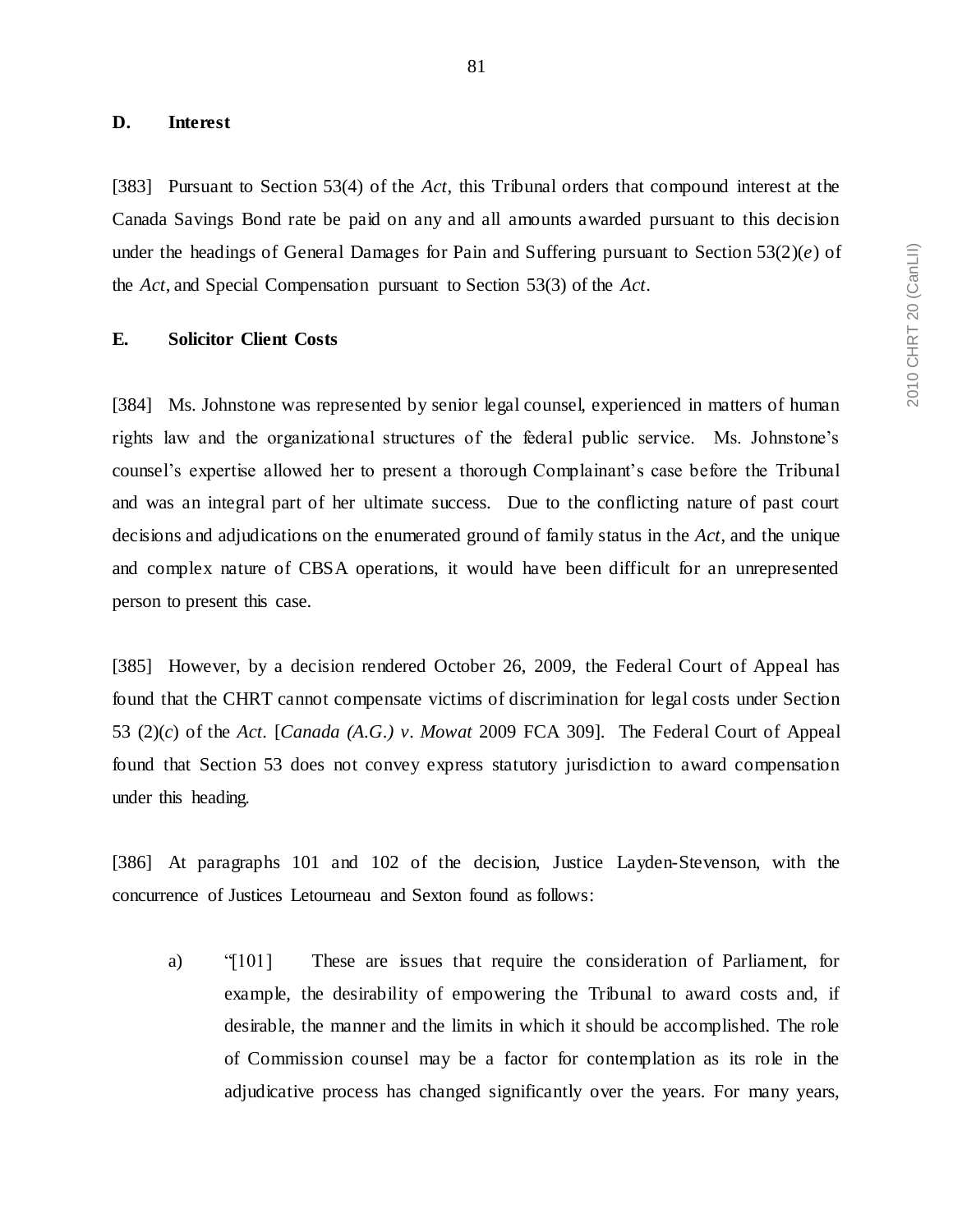Commission counsel appeared at most Tribunal hearings, but that practice appears to have changed. The former procedure may have impacted Parliament's decision regarding the propriety of costs awards in human rights proceedings. Counsel advised that in 2003 the Commission revisited its interpretation of its role under section 51 of the *Act*. Finally, if authority to award costs is to be granted to the Tribunal, the nature of the costs regime must be determined. There are a number of potential permutations.

b) [102] The ultimate decision and the policy choices inherent in making it are for Parliament, not the Tribunal or the court."

[387] Accordingly, there is no award to the Complainant under this heading.

# **F. Retention of Jurisdiction**

[388] This Tribunal will retain jurisdiction for six months after the filing of this Decision, in the event that the parties are unable to reach agreement on quantum under this heading or cannot agree with respect to the implementation of any of the remedies awarded. Should an extension of this time be required, submissions may be made as to the necessity for an extension.

*Signed by*

Kerry-Lynne D. Findlay, Q.C. Tribunal Member

Ottawa, Ontario August 6, 2010